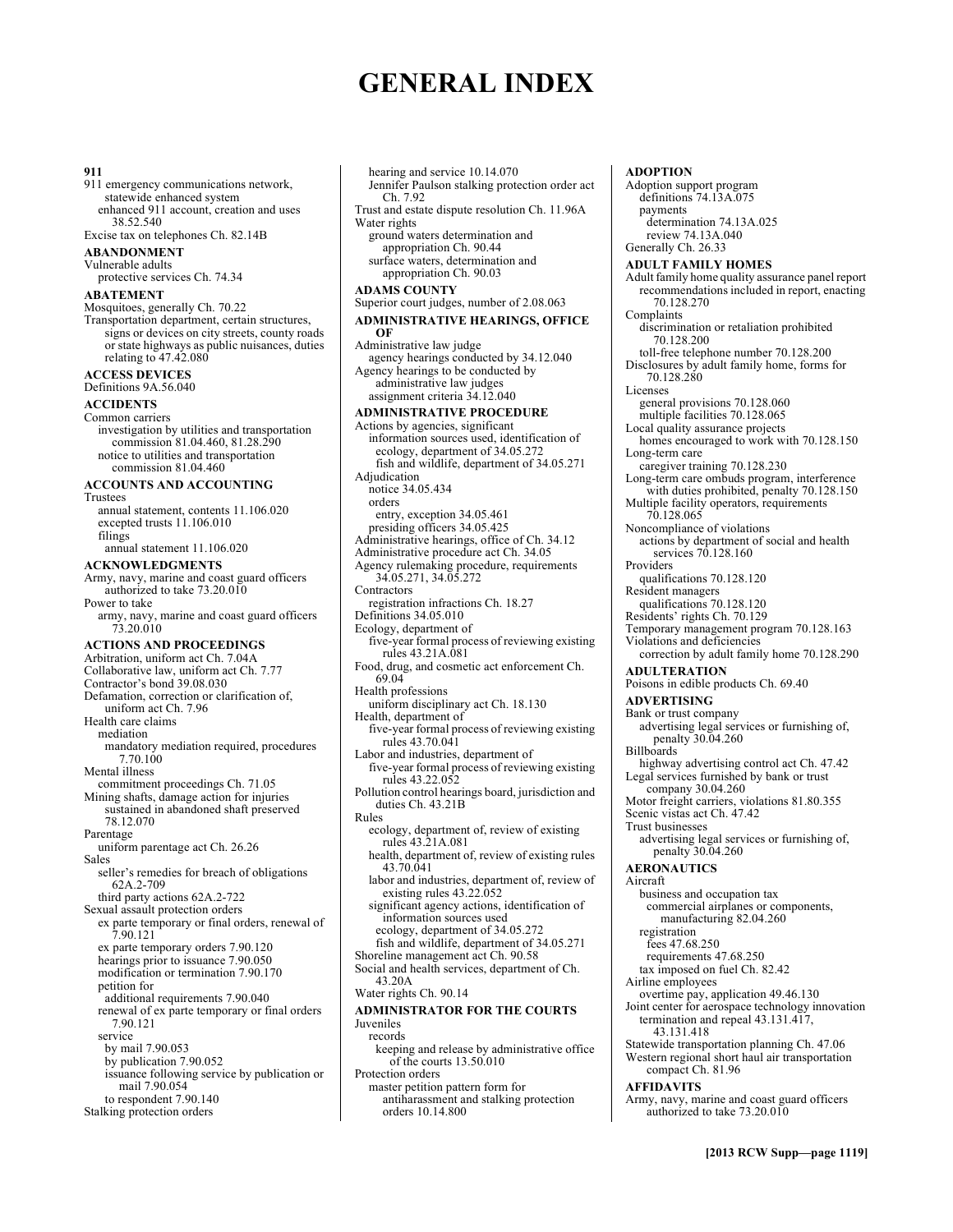# **AFFIRMATIVE ACTION**

Fees and surcharges collection by superior court clerk 36.18.020 **AFFIRMATIVE ACTION**  Discrimination or preferential treatment prohibited 49.60.400 **AFFORDABLE HOUSING ACT**  Affordable housing program Ch. 43.185A **AGATE PASS BRIDGE**  Bond issues for construction reimbursement Ch. 47.10 **AGE**  Majority Ch. 26.28 **AGENTS**  Landlord, designated, when 59.18.060 **AGRICULTURAL FAIRS**  Seasonal employees overtime compensation 49.46.130 **AGRICULTURAL LANDS**  Columbia basin project, irrigation and reclamation districts within Ch. 89.12 Federal reclamation areas, state lands within Ch. 89.12 Reclamation federal reclamation areas, state lands within Ch. 89.12 Reclamation by state Ch. 89.16 Reclamation districts of one million acres or more Ch. 89.30 Soil conservation conservation commission, powers and duties Ch. 89.08 conservation districts, organization and operation Ch. 89.08 Voluntary stewardship program Ch. 36.70A **AGRICULTURAL MARKETING**  Brands and marks livestock Ch. 16.57 Commodities storage of agricultural commodities, licensing and regulation Ch. 22.09 warehouses, licensing and regulation Ch. 22.09 Commodity boards Ch. 15.65 Food, drug, and cosmetic act Ch. 69.04 Intrastate commerce in food, drugs, and cosmetics Ch. 69.04 Marketing agreements, orders, or amendments Ch. 15.65 Signs temporary agricultural directional signs 47.42.120 Storage of agricultural commodities Ch. 22.09 Tax imposed on manufacturing and processing businesses 82.04.260 Uniform commercial code, applicability Title 62A Warehouses storing agricultural commodities, licensing and regulation Ch. 22.09 **AGRICULTURE**  Agricultural processing and marketing associations organization of 24.34.010 requirements for organization 24.34.010 who may organize  $24.34.010$ Animals quarantine Ch. 16.36 Brands and marks livestock Ch. 16.57 Commercial fertilizer act Ch. 15.54 Commodities boards Ch. 15.65 Energy freedom program generally Ch. 43.325 Farm employees overtime compensation 49.46.130 Grades and packs Ch. 15.17 Grain preparer lien 60.13.040, 60.13.050, 60.13.060 Hay or straw preparer

lien 60.13.040, 60.13.050, 60.13.060 Liens agricultural products definitions 60.13.010 preparer lien duration, discharge 60.13.060 filing statement evidencing lien 60.13.040 priority 60.13.050 processor lien duration, discharge 60.13.060 filing statement evidencing lien 60.13.040 generally 60.13.020 priority 60.13.050 wine producer liens 60.13.010, 60.13.040, 60.13.060 Milk and milk products Ch. 15.36 Mint sales and use tax exemptions 82.08.220, 82.12.220 Pesticide control act Ch. 15.58 Preparer lien duration, discharge 60.13.060 filing statement evidencing lien 60.13.040 priority 60.13.050 Processor lien duration, discharge 60.13.060 filing statement evidencing lien 60.13.040 priority 60.13.050 Soil conservation conservation commission, powers and duties Ch. 89.08 conservation districts, organization and operation Ch. 89.08 Water rights ground waters determination and appropriation Ch. 90.44 registration, waiver, and relinquishment Ch. 90.14 surface waters, determination and appropriation Ch. 90.03 Yakima river basin integrated water resource management plan Ch. 90.38 Yakima river basin water rights Ch. 90.38 Weights and measures Ch. 19.94 Wildlife damage control Ch. 77.36 **AGRICULTURE, DEPARTMENT OF**  Brands and marks livestock Ch. 16.57 Commercial fertilizer act Ch. 15.54 Commodity boards Ch. 15.65 Conservation commission and conservation districts Ch. 89.08 Director animal diseases and quarantine, powers and duties Ch. 16.36 livestock identification, powers and duties Ch. 16.57 milk and milk products, director's authority Ch. 15.36 weights and measures, duties Ch. 19.94 Eggs and egg products, department powers and duties Ch. 69.25 Energy freedom program generally Ch. 43.325 Food, drug, and cosmetic act, department powers and duties Ch. 69.04 Grades and packs Ch. 15.17 Milk and milk products Ch. 15.36 Motor vehicle fuel quality, department director's powers and duties Ch. 19.112 Pesticide control act Ch. 15.58 Poison prevention packaging, department duties Ch. 70.106 Weights and measures, duties of director and department Ch. 19.94 **AIDS**  Disclosure of testing or treatment 70.24.450 Pharmacy quality assurance commission, education and training 70.24.280 **AIR POLLUTION CONTROL**  Clean air act Ch. 70.94 Control authorities

pollution control hearings board, jurisdiction and duties Ch. 43.21B Pollution control hearings board, jurisdiction and duties Ch. 43.21B Washington clean air act civil penalties 70.94.431 commute trip reduction requirements for employers 70.94.531 excusable excess emissions 70.94.431 lien for enforcement of act 70.94.431 outdoor burning Ch. 70.94 powers and duties 70.94.431 violations hearings, civil penalty, distribution of fines 70.94.431 **AIRPLANE COMPANIES**  Taxation Ch. 84.12 **AIRPLANES**  Commuter air carrier, aircraft owned and operated by property tax 84.36.133 Private airplanes, large sales and use tax exemptions 82.08.215, 82.12.215 Registration 47.68.250 Tax imposed on aircraft Ch. 82.48 **ALCOHOL AND DRUG ADDICTION TREATMENT**  Deferred prosecution program Ch. 10.05 Dentistry, impaired dentist program 18.32.534 Drug courts 2.28.170, 2.28.190 Mental health courts 2.28.180, 2.28.190 Vehicular assault or homicide alcohol and drug evaluation and treatment of offenders, requirements 46.61.524 **ALCOHOLIC BEVERAGES**  Alcohol poisoning minors seeking medical assistance for self or other 66.44.270 Alcohol servers definitions 66.20.300 violations, penalties 66.20.310 Banquet permits Ch. 66.20 Bed and breakfasts, special permits Ch. 66.20 Business activities, special permits Ch. 66.20 Crimes and offenses minors, violations, enforcement, and penalties Ch. 66.44 Distillers craft distillery 66.24.145 Distribution system for beer and wine three-tier system promotional items 66.28.310 Ignition interlocks, biological and technical devices alcohol offenses 46.20.720, 46.20.745 Licenses domestic wineries 66.24.170 grocery store licensees, beer and wine tasting endorsement 66.24.363 microbreweries 66.24.244 microbrewery licensees, offering beer samples at farmers markets 66.24.175 spirits distributors 66.24.055 spirits retailers license issuance fee exemption 66.24.632 single-serving samples, providing 66.24.670 theater license beer, strong beer, and wine sales 66.24.650 spirits, beer, strong beer, and wine sales 66.24.655 winery licensees, offering wine samples at farmers markets 66.24.175 Liquor excise tax fund 82.08.160 Medicinal use 66.20.120 Military installations special permits Ch. 66.20 **Minors** alcohol poisoning, seeking medical assistance for self or other 66.44.270

arrest without warrant 10.31.100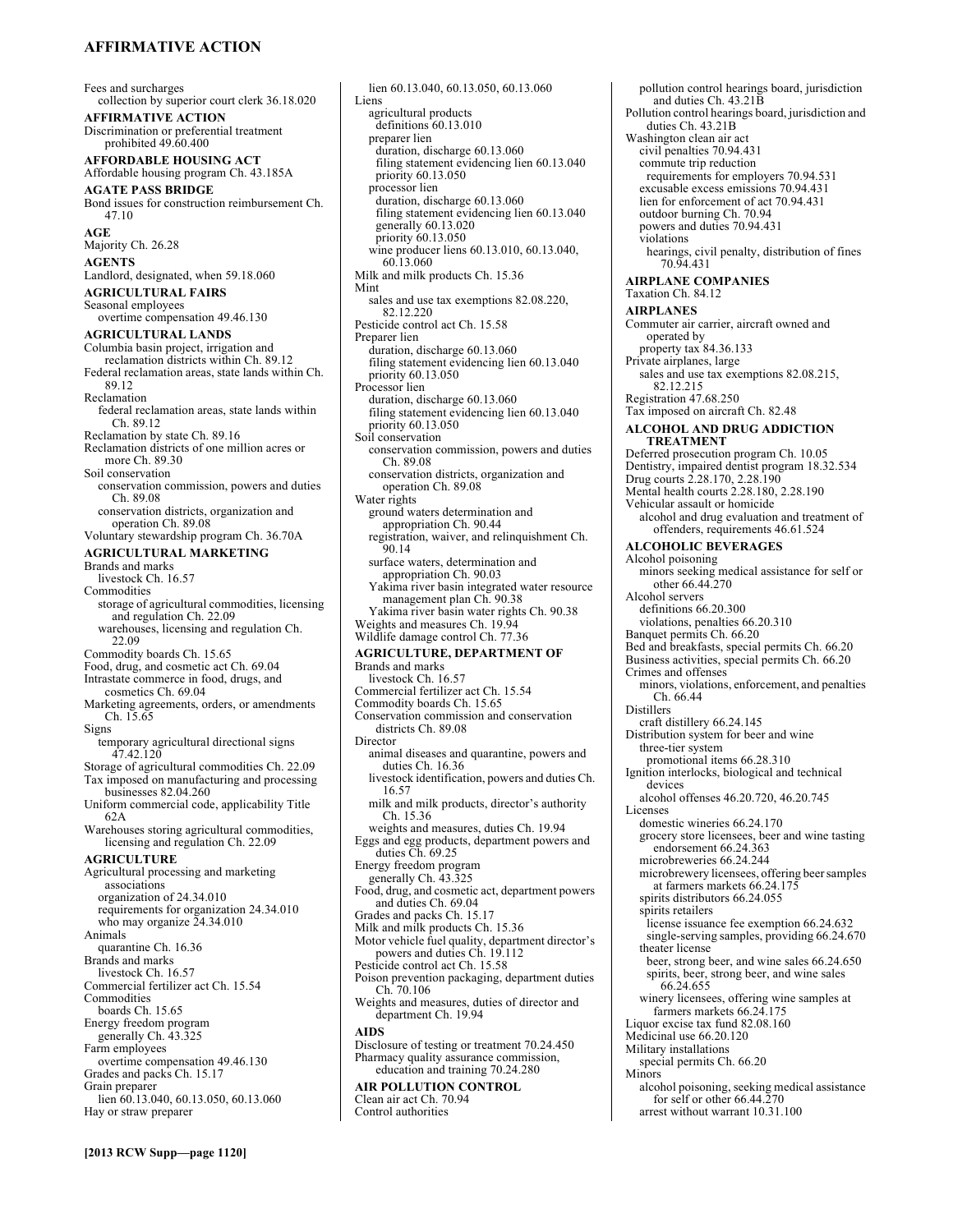exhibition of effects of consuming liquor 66.44.270 furnishing liquor to minors unlawful, exceptions 66.44.270 possession or use of liquor unlawful, exceptions 66.44.270 Motor vehicles driving under the influence 46.61.502 operating under influence of intoxicants or drugs 9.91.020 physical control of while under the influence 46.61.504 Operation of while intoxicated railroad, steamboat, or vehicle 9.91.020 Permits alcohol server permit 66.20.300, 66.20.310 classifications 66.20.010 issuance and fees 66.20.010 permit requirements and exemptions 66.20.310 Sales self-checkout registers, requirements for 66.24.660 Sales tax spirits tax remittance 82.08.160 Special permits Ch. 66.20 Spirits distribution system, three-tier 66.28.310 distributor license 66.24.055 retail license license issuance fee exemption 66.24.632 single-serving samples, retailers providing 66.24.670 sales tax remittance 82.08.160 theater license to sell spirits, beer, strong beer, and wine 66.24.655 Trade fairs, shows, or expositions, special permits Ch. 66.20 Violations, enforcement, and penalties Ch. 66.44 **ALCOHOLISM AND DRUG ADDICTION**  Chemical dependencies, persons with indecent liberties by health care provider 9A.44.100 Chemical dependency professionals suicide assessment, treatment, and management training, requirements for professionals 43.70.442 Chemical dependency services behavioral health system tribal-centric 43.20A.897 behavioral health system, adult improvement strategy 43.20A.895 Counties program services and activities 70.96A.320 Treatment criminal justice treatment account 70.96A.350 enhanced services facilities Ch. 70.97 **AMBULATORY SURGICAL FACILITIES**  Coordinated quality improvement 70.230.080 Information, disclosure 70.230.140 **ANIMAL HEALTH**  Costs, recovery 16.36.025 Veterinarians, licensing and regulation Ch. 18.92 **ANIMALS**  Cruelty to railroad shipment of livestock 81.48.070 veterinarian reporting requirements, immunity 16.52.330 Horse racing Ch. 67.16 Trusts Ch. 11.118 **ANNEXATION** 

Conservation districts 89.08.180 **APPLIANCES** 

Service contracts Ch. 48.110

**APPRENTICES** 

Electrical construction trade 19.28.161

Advance right of way revolving fund, appropriation for deposit to 47.12.244 **AQUATIC LANDS**  Aquatic nuisance species committee, membership and duties 77.60.130 Public lands generally Ch. 79.105 oysters, geoducks, shellfish, and other aquacultural uses, and marine aquatic plants Ch. 79.135 **AQUATIC PLANTS**  Public lands, aquatic oysters, geoducks, shellfish, and other aquacultural uses, and marine aquatic plants Ch. 79.135 **ARBITRATION AND AWARD**  Estates and trusts, dispute resolution procedures Ch. 11.96A Uniform arbitration act initiation of arbitration 7.04A.090 **ARREST**  Alcohol violations by minors 10.31.100 Boat operation, negligent manner, under the influence 10.31.100 Domestic violence immunity for police officer 10.31.100 restraining order violation 10.31.100 warrantless arrest, when authorized 10.31.100 Drugs dangerous drugs, cannabis, warrantless arrest for possession of, when authorized 10.31.100 Firearms possession on school premises warrantless arrest, when authorized 10.31.100 Gross misdemeanor warrantless arrest for, when authorized 10.31.100 Harassment, civil proceeding 10.31.100 Health care facilities, interference with warrantless arrest, when authorized 10.31.100 Indecent exposure warrantless arrest 10.31.100 Misdemeanors warrantless arrest for, when authorized 10.31.100 School premises, firearms possession on warrantless arrest, when authorized 10.31.100 Traffic infractions officer observing infraction, presence not required 10.31.100 **Trespass** warrantless arrest, when authorized 10.31.100 Warrant utilities and transportation commission, arrest without warrant, when 80.04.470, 81.04.460 Without warrant when authorized 10.31.100 **ARSON**  Defined, classifications Ch. 9A.48 Limitation of actions 9A.04.080 **ASBESTOS**  Building materials, labeling when containing asbestos Ch. 70.310 **ASOTIN COUNTY**  Superior court judges, number of 2.08.064 **ASSAULT**  Sexual assault protection orders Ch. 7.90 Third degree 9A.36.031 **ASSESSMENTS**  Reclamation districts of one million acres or more Ch. 89.30 **ASSISTED LIVING FACILITIES**  Complaints investigation and referral 18.20.185 retaliation prohibited 18.20.185 toll-free telephone number 18.20.185 Long-term caregiver training 18.20.270

**APPROPRIATIONS** 

**Nonresidents** disclosure statement by assisted living facilities 18.20.305 Quality assurance committee 18.20.390 Temporary management 18.20.420 **ATHLETICS AND SPORTS**  Boxing, martial arts, mixed martial arts, and wrestling events and championships, rules and regulations 67.08.080 Kickboxing Ch. 67.08 Martial arts Ch. 67.08 Mixed martial arts Ch. 67.08 Seattle Seahawks license plates 46.04.523 Seattle Sounders FC license plates 46.04.524 **ATTORNEY GENERAL**  Bond issues irrigation districts, certification by 87.25.030 Energy facilities, site location, counsel for the environment 80.50.080 Hazardous waste cleanup enforcement actions 70.105D.050 settlement authority 70.105D.040 Irrigation districts, certification of bonds, legality of 87.25.030 Legal services revolving fund created 43.10.150 purpose 43.10.150 Puget Sound ferry system, attorney general's powers and duties relating to Ch. 47.60 Utilities and transportation commission compliance with law by persons or corporations regulated, duty to enforce 80.01.100, 80.04.510 duty to represent 80.01.100, 80.04.510 **ATTORNEYS AT LAW**  Admission to practice oath 2.48.210 Banks or trust companies soliciting or furnishing legal services, penalty 30.04.260 Collaborative matters uniform collaborative law act Ch. 7.77 Corporations shareholders exclusively attorneys corporation may be personal representative 11.36.010 Fees probate disallowed to attorney for bank or trust company which drew will 11.36.010 public works contracts 39.08.030 Oath on admission to practice 2.48.210 Probate fees disallowed to attorney for bank or trust company drawing will 11.36.010 trust company or national bank shall not receive the benefit either directly or indirectly of an attorney's fee 11.36.010 Probate, agent for service of process for nonresident personal representative 11.36.010 Service of process, nonresident personal representative in probate, agent for 11.36.010 **AUCTIONS AND AUCTIONEERS**  Sales by auction, procedures 62A.2-328 Uniform commercial code, sales by 62A.2-328 **BAIL AND RECOGNIZANCE**  Criminal procedure determination of bail under Article I, section 20 of state Constitution conditions of release requirements, ignition interlock device and 24/7 sobriety program monitoring 10.21.055 **BALLOTS**  Ballots and other voting forms Ch. 29A.36

Mail, elections by Ch. 29A.40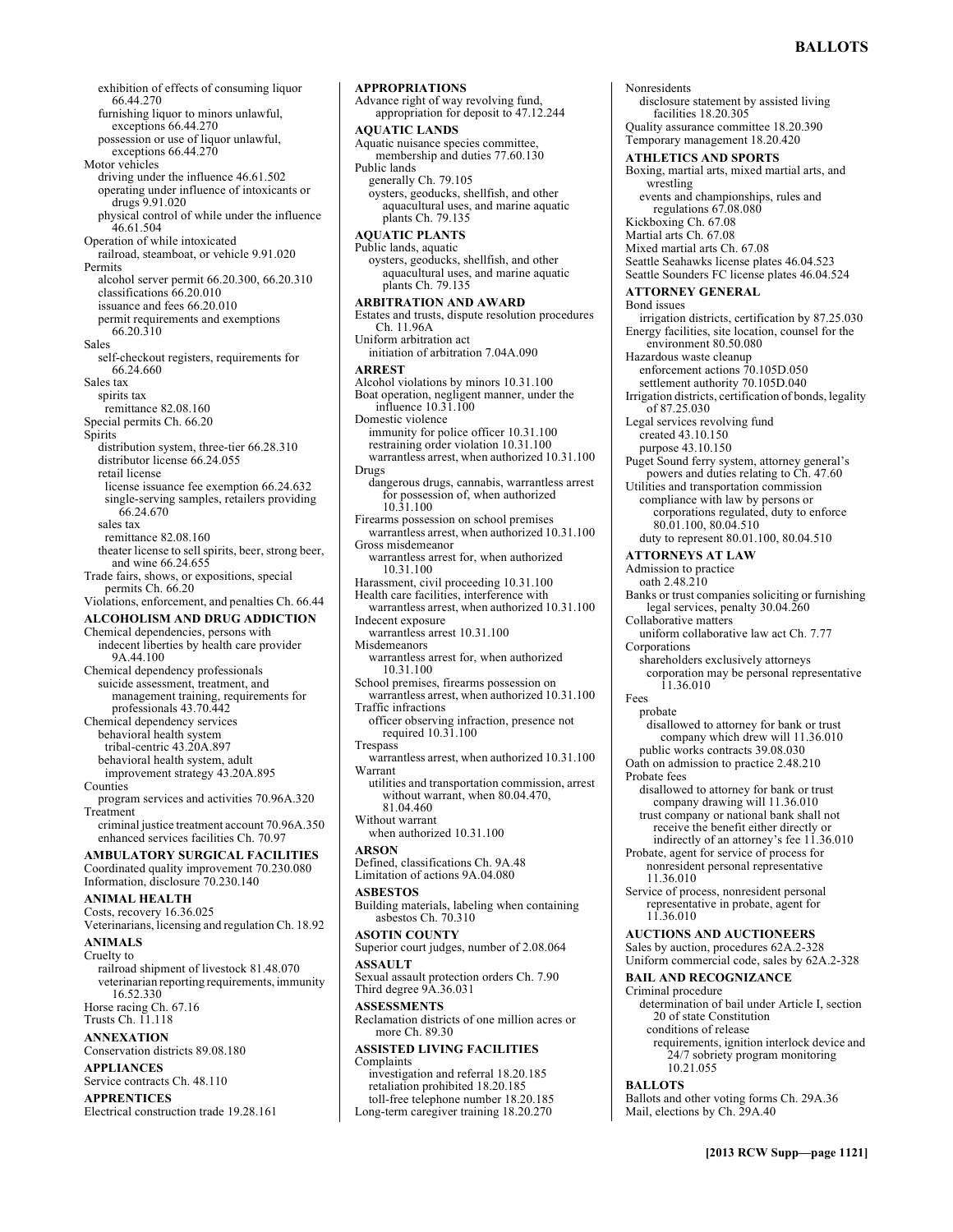# **BANKRUPTCY**

**BANKRUPTCY**  Federal, state exemption, duplication prohibited 6.13.080 **BANKS AND BANKING**  Advertising legal services, furnishing of, penalty 30.04.260 Bank holding company examinations of cost 30.04.070 filing and other service fees 30.04.070 Branch bank establishment 30.04.280 Clearing corporation, deposit of securities with, authorized 30.04.240 Collections uniform commercial code Ch. 62A.4 Compliance with laws required 30.04.280 Corporate powers of bank 30.08.140 Crimes relating to advertising legal services furnished, penalty 30.04.260 commingling trust funds or securities prohibited 30.04.240 legal services, solicitation or furnishing of prohibited, penalty 30.04.260 trust business, commingling trust funds or securities prohibited, penalty 30.04.240 Definitions 30.04.010 Deposit of securities, authorized depositories 30.04.240 Deposits uniform commercial code Ch. 62A.4 Director of financial institutions additional authority of banks, approval 30.04.215 supervisory direction and conservatorship, director's powers and duties Ch. 30.46 Electronic funds transfers Ch. 62A.4A Engaging in banking or trust business, compliance with laws required 30.04.280 Engaging in other business activities, approval 30.04.215 Examinations of cost 30.04.070 Executors and administrators disqualified to act as when will drawn by 11.36.010 probate fees disallowed to banks or bank attorneys 11.36.010 Fees filing and other service fees 30.04.070 Funds transfers uniform commercial code Ch. 62A.4A Guardian, as authority to act as 11.36.010 Interstate banks authorization, approval 30.38.010 out-of-state bank without branch in this state 30.38.015 Investments limitations on other business activities 30.04.215 Legal services, solicitation or furnishing of prohibited, penalty 30.04.260 Licenses business licensing service exemption 19.02.800 Loans limitations on loans and extensions of credit to one person 30.04.111 Mutual savings banks Title 32 Personal representatives disqualified to act as, when will drawn by 11.36.010 probate fees to disallowed, disallowed to bank attorneys 11.36.010 Powers of banks corporate powers 30.08.140 parity with savings banks 30.04.217 Public employees payrolls, direct deposit to bank account authorized, limitation 41.04.240

**Securities** deposit with clearing corporation, authorized 30.04.240 Supervisory direction and conservatorship conservator appointment, grounds for 30.46.040 appointment, when 30.46.020 powers, duties, and functions 30.46.040 costs, determination and charge 30.46.050 director of financial institution's authority 30.46.090 duration, return to management 30.46.080 grounds for determination 30.46.020 procedure 30.46.020 restrictions on operations 30.46.030 review of actions and orders 30.46.060 suit against bank or conservator, venue 30.46.070 supervising representative, appointment  $30.46.030$ Trust business commingling trust funds or securities prohibited, penalty 30.04.240 separation from other business 30.04.240 Trust funds commingling prohibited, penalty 30.04.240 Uniform money services act Ch. 19.230 **BANQUETS**  Liquor permits Ch. 66.20 **BARBERS**  Cosmetologists, barbers, manicurists, and estheticians Ch. 18.16 **BASIC HEALTH PLAN**  Coordinate with managed health care system projects 74.09.522 Managed health care systems participation 70.47.100 **BEDS OF NAVIGABLE WATERS**  Public lands--aquatic lands generally Ch. 79.105 oysters, geoducks, shellfish, and other aquacultural uses, and marine aquatic plants Ch. 79.135 **BEER AND BREWERIES**  Breweries microbreweries, licenses 66.24.244 Distribution system for beer three-tier system promotional items 66.28.310 Farmers markets, beer sampling at, farmers market endorsement to allow 66.24.175 Farmers markets, sales at 66.24.244 Licenses grocery store licensees, beer and wine tasting endorsement 66.24.363 theater license beer, strong beer, and wine sales 66.24.650 spirits, beer, strong beer, and wine sales 66.24.655 Microbreweries beer samples, offering at farmers markets 66.24.175 licenses 66.24.244 Violations, enforcement, and penalties Ch. 66.44 **BEES AND BEEKEEPING**  Honey beekeepers sales and use tax exemptions 82.08.200, 82.12.200 Honey bees sales and use tax exemptions 82.08.0204, 82.12.0204 Pollination services business and occupation tax exemptions 82.04.630 Tax preferences review by joint legislative audit and review committee 43.136.047 **BENTON COUNTY**  Superior court judges, number of 2.08.064

#### **BICYCLES**  Electric-assisted bicycle driver's license, exception 46.20.500 Statewide transportation planning Ch. 47.06 **BIDS AND BIDDING**  Bond issues Puget Sound ferry Ch. 47.60 Contractors, registration requirements Ch. 18.27 Local governments preferential purchase of products made from recycled materials authorized 39.30.040 tax revenue may be considered 39.30.040 Procurement, state Ch. 39.26 Puget Sound ferry system bonds of Ch.  $47.60$ Purchasing, state Ch. 39.26 Schools and school districts school work and purchases, bidding required, procedure 28A.335.190 telephone or written solicitation of competitive bids, procedure 28A.335.190 State procurement of goods and services Ch. 39.26 **BIGAMY**  Limitation of actions 9A.04.080 **BILLBOARDS AND SIGNS**  Highway advertising control permits to erect or maintain signs assignment of 47.42.120 fees 47.42.120 permit identification number 47.42.130 revocation, grounds 47.42.120 prohibited signs as public nuisance, abatement procedure, penalty 47.42.080 signs maintained under permit to bear permit number and permittee's name 47.42.130 Scenic vistas act Ch. 47.42 **BLOOD**  Blood and/or tissue banks business and occupation tax exemption 82.04.324 **BOARDS**  Sunset act, entities scheduled for termination Ch. 43.131 **BOATS AND BOATING**  Alcohol or drugs, operation of boat under the influence 79A.60.040 Alcohol or drugs, testing for, refusal to submit to class 1 civil infraction and inadmissibility as evidence 79A.60.700 Arrest without warrant negligent operation, under the influence 10.31.100 Crimes operating steamboat while intoxicated 9.91.020 Derelict vessels 43.21B.305, Ch. 79.100 Equipment, failure of vessel to contain safety equipment 79A.60.150 Hire, vessels for requirements, including safety 79A.60.710 Licensing department authority and duties Ch. 88.02 Marine recreation land duties of interagency committee for outdoor recreation Ch. 79A.25 Moorage facilities, private abandoned vessels, public sale 88.26.020 delinquent charges, procedures 88.26.020 impounded vessels 88.26.020 Moorage, parks and recreation commission facilities abandoned vessels determination of abandonment 79A.65.020 unauthorized vessels securing procedures, notice 79A.65.020 Operating steamboat while intoxicated, penalty 9.91.020

Recreational vessels, regulation Ch. 79A.60 Violations and penalties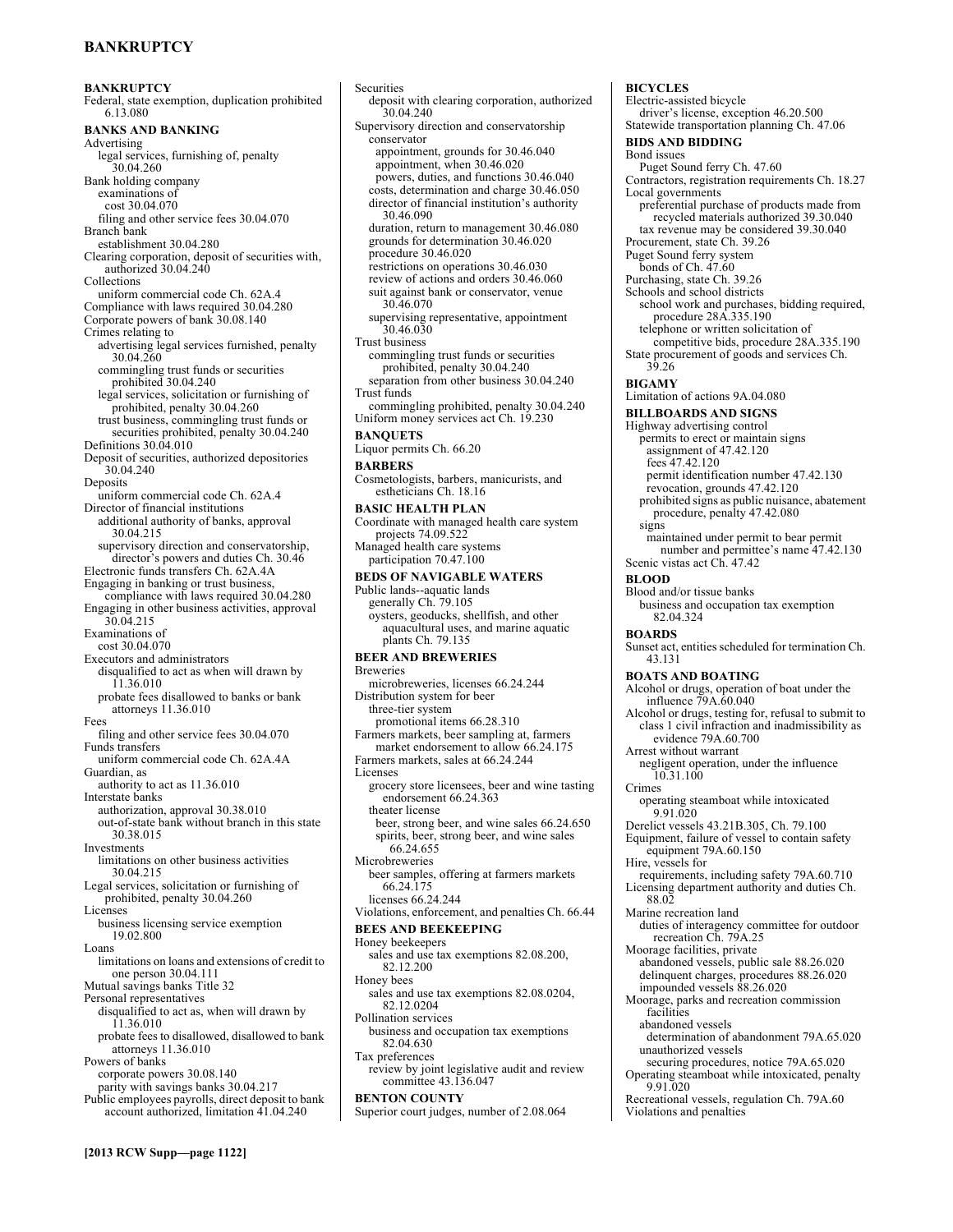reckless operation 79A.60.040 Wharves, docks, and landings Ch. 88.24 **BOND ISSUES**  Agate Pass bridge Ch. 47.10 Appropriations, financing Ch. 43.99Y Appropriations, financing, 2011-2013 and 2013- 2015 biennia Ch. 43.99Y Capital projects general obligation bonds Ch. 43.99G Capitol building lands Ch. 79.24 Colleges and universities capital improvements--1974 act Ch. 28B.13 capital improvements--1975 act Ch. 28B.14 Community and technical colleges authority community and technical college capital projects account creation, use, deposit of tuition 28B.50.360 Counties investment of public funds in Ch. 43.84 General obligation bonds capital and operating appropriations acts, 2011-2013 and 2013-2015 biennia Ch. 43.99Y Housing for state offices, departments and institutions Ch. 43.82 I-90 completion--1979 act excise taxes, pledge of 47.10.793 general obligation, declaration 47.10.793 Interstate highways, category A, category C improvements--1981 act general obligation statement, excise tax pledge 47.10.804 Schools and school districts facilities, generally Ch. 28A.525 State housing for state offices, departments and institutions Ch. 43.82 investment of public funds in state bonds Ch. 43.84 State capitol housing for state offices, departments and institutions Ch. 43.82 Transportation, department of construction, commission powers and duties relating to Ch. 47.10 Urban arterial, county and city arterials general obligation statement, pledge of excise taxes 47.26.424 series II, 1979 reenactment repayment sources, priority 47.26.4252 series III repayment 47.26.4254 **BONDS**  Costs, security for private ditches and drains, proceedings 85.28.030 Executors and administrators nonresidents 11.36.010 may serve as, bond, service of papers, appointment of 11.36.010 Flood control district officers 86.09.304 Personal representatives nonresidents 11.36.010 Public waterway districts Ch. 91.08 Public works contractor amount 39.08.030 conditions 39.08.010, 39.08.030 filing 39.08.010 notices, condition to actions on 39.08.030 Reclamation districts of one million acres or more Ch. 89.30 River and harbor improvement districts 88.32.140, 88.32.160 Schools and school districts funding assistance for common school plant facilities aid 28A.525.162 local funds for common school plant facilities not needed for changes for barrier-free access 28A.525.162

Water pollution control facilities Ch. 90.50

**BRANDS AND MARKS**  Livestock identification Ch. 16.57 Poultry identification Ch. 16.57 **BRIDGES**  State toll bridges Agate Pass bridge bond issues for construction, reimbursement Ch. 47.10 **BUDGETS**  Caseload forecast council, organization and duties Ch. 43.88C **BUILDING PERMITS**  Contractors, registration requirements Ch. 18.27 **BUILDINGS**  Asbestos, labeling building materials containing Ch. 70.310 Materials asbestos, labeling materials containing Ch. 70.310 **BUSES**  Drivers overtime compensation 49.46.130 **BUSINESS LICENSING SERVICE**  Business license application and renewal fees 19.02.070, 19.02.075 business application handling and renewal fees 19.02.075 exempt businesses or professional activities 19.02.800 expanded list of licenses issued under business licensing service 19.02.110 expiration and renewal 19.02.090 issuance 19.02.070 issuance and renewal conditions 19.02.100 licensing information authorized disclosure, penalties for improper disclosure 19.02.115 minors, when seeking work permit for employment of 19.02.320 performance-based grant program 19.02.310 regulatory agency approval 19.02.070 renewal 19.02.075 Business license account receipts and expenditures 19.02.210 Business license fund application and renewal fees 19.02.075 delinquency fee 19.02.085 Definitions 19.02.020 Duties 19.02.030 Fees business license application and renewal 19.02.070, 19.02.075 delinquency fee 19.02.085 disposition 19.02.080 Information compilation and distribution 19.02.035 Performance-based grant program 19.02.310 Purpose 19.02.010 State agencies, agency implementation coordinator requirement 19.02.055 State agencies, participation required 19.02.050, 19.02.055 **BUSINESS PROFESSIONS, REGULATION OF**  Uniform regulation of business and professions act Ch. 18.235 **BUSINESSES**  Business licensing service Ch. 19.02 Consumer loans Ch. 31.04 Exchange facilitators, standards and prohibited practices Ch. 19.310 High risk consumer loans Ch. 31.04 Uniform regulation of business and professions act Ch. 18.235 **CABLE TELEVISION**  Television reception improvement districts Ch. 36.95

**CAMPAIGN FINANCING**  Disclosure and contributions Ch. 42.17A **CANADA**  Prescription drugs 18.64.360, 18.64.480, 18.64.490 **CANALS, DITCHES, AND DRAINS**  Health and safety 87.03.480 Private ditches and drains, appropriation of land for cost bonds, posting 85.28.030 generally Ch. 85.28 summons to landowners generally 85.28.060 service by publication 85.28.080 trials generally 85.28.090 viewers appointment 85.28.040 duties, generally 85.28.040 Safeguarding 87.03.480 **CANCER**  Controlled substances therapeutic research program Ch. 69.51 **CANDIDATES**  Filing for office Ch. 29A.24 Vacancies Ch. 29A.28 **CAPITOL BUILDING LANDS**  Designation of land - bonds - uses Ch. 79.24 **CAR POOLS**  High occupancy vehicle lanes use restrictions 46.61.165 **CARBONATED BEVERAGES**  Syrup tax imposed Ch. 82.64 **CASELOAD FORECAST COUNCIL**  Juvenile court and detention facility records, release to council 13.50.010 Organization and duties Ch. 43.88C **CEDAR**  Specialty wood buyers and processors business license, display requirement 76.48.121 **CEMETERIES**  Cemetery districts, establishment and operation Ch. 68.52 **CEMETERY DISTRICTS**  Commissioners election and compensation 68.52.220 Establishment commissioners 68.52.140 election 68.52.150, 68.52.170 hearing 68.52.110, 68.52.130 notices 68.52.120 petition, contents 68.52.100 petition, publication and posting 68.52.120 review 68.52.180 **CERTIFICATES**  For hire vehicles, permit to operate Ch. 46.72 **CHARITABLE ORGANIZATIONS**  Gambling raffles, enhanced, conducting of 9.46.0323 **CHARITABLE SOLICITATIONS**  Fund-raising activities, nonprofit sales and use tax exemptions 82.12.225 **CHECKS AND DRAFTS**  Bank deposits and collections Ch. 62A.4 **CHIEF INFORMATION OFFICER, OFFICE OF THE (See FINANCIAL MANAGEMENT, OFFICE OF) CHILD ABUSE**  Adolescents, abuse of DSHS staff training 26.44.220 Dependency petitions physician's expert opinion 26.44.030 Family assessment response 26.44.030 Interviewing child 26.44.030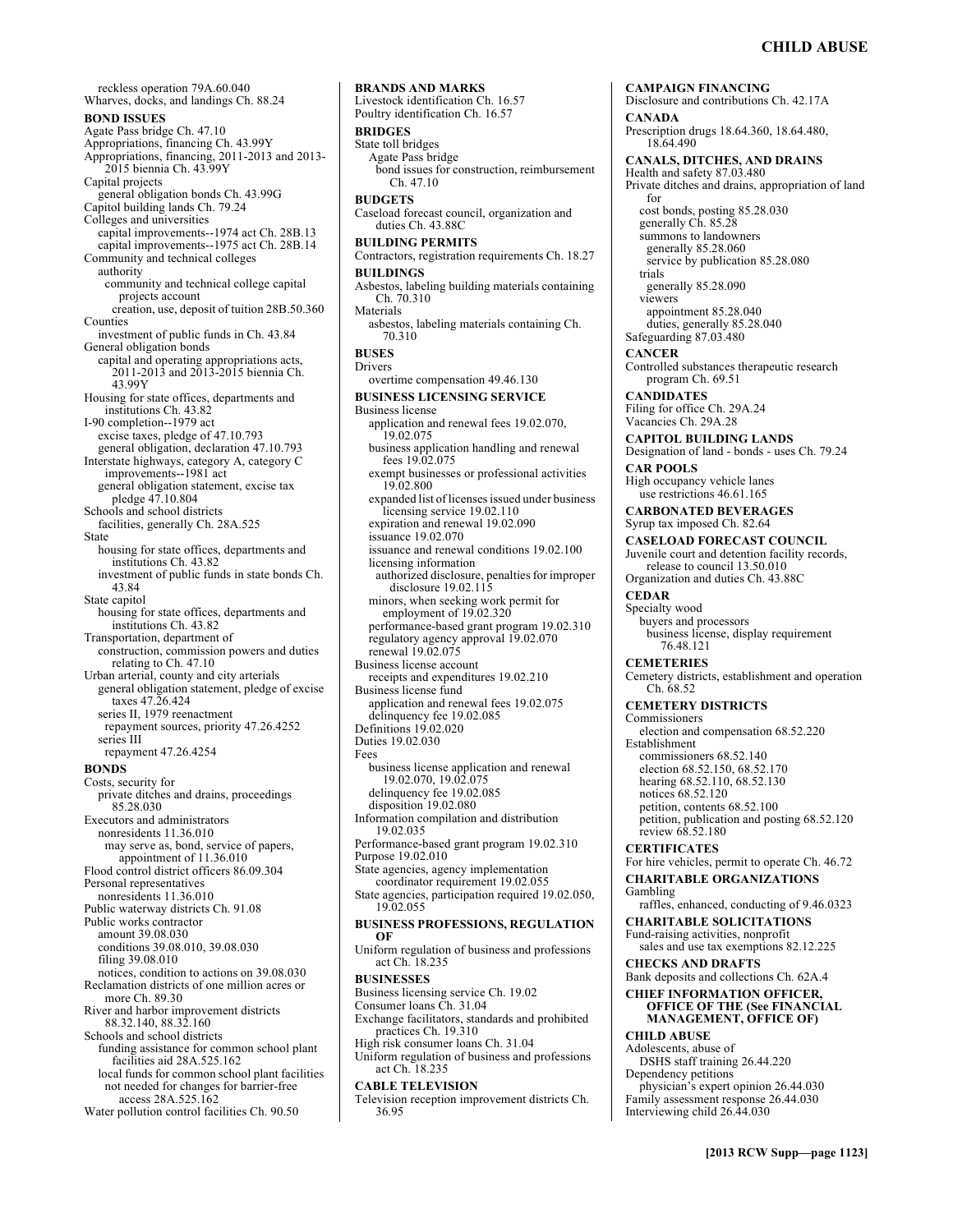# **CHILD CUSTODY**

Neglect family assessment response 26.44.030 Reporting by whom 26.44.030 family assessment response 26.44.030 investigation, duties of receiving agency 26.44.030 Resource and assessment centers, licensing 74.15.311 Risk assessment process use, report to legislature 26.44.030 **CHILD CUSTODY**  Abduction of child by parent information for parents on harmful effects 26.09.315 Abuse Ch. 26.44 Parentage act, uniform Ch. 26.26 Uniform parentage act Ch. 26.26 **CHILD SUPPORT**  Alternative method of enforcement Ch. 74.20A Interstate automated enforcement Ch. 74.20A Parentage act, uniform Ch. 26.26 Uniform parentage act Ch. 26.26 **CHILDREN**  Abduction of child by parent information for parents on harmful effects 26.09.315 Age majority Ch. 26.28 Alcoholism and drug addiction treatment Ch. 70.96A At-risk children and families nonoffender at-risk children and their families Ch. 13.32A Chemical dependency treatment Ch. 70.96A Child protective services family assessment response 26.44.030 Children's day 1.16.050 Children's services caseworker standards and training 74.14B.010 Crimes relating to cigarettes 26.28.080 tobacco 26.28.080 vapor products 26.28.080 Delinquents family reconciliation services Ch. 13.32A Dependency definitions 13.34.030 disposition orders 13.34.130 educational liaison 13.34.045, 13.34.046 guardian ad litem, duties 13.34.105 Indians placement of Indian child in out-of-home care 13.34.130 permanency plan of care 13.34.136 planning 13.34.145 placement 13.34.130 placement order 13.34.130 psychosexual evaluation for parent 13.34.410 review hearings 13.34.145 shelter care 13.34.065, 13.34.067, 13.34.069 termination of parent-child relationship 13.34.132 visitation policy and protocols development 13.34.380 Driving under the influence driver under age twenty-one mandatory appearances 46.61.50571 Early childhood education and assistance program Ch. 43.215 Early learning, department of Ch. 43.215 Emotional and behavioral distress in students coursework on distress, requiring for teacher certification 28A.410.035 recognition, screening, and response, model school district plan for 28A.320.1271 recognition, screening, and response, school district plans for 28A.320.127 response to distress, including educator and school staff training 28A.310.500

Executor or administrator, disqualified to act as 11.36.010 Family and children services legislative children's oversight committee, membership and duties  $44.04.220$ Family and children's ombuds, office of Ch. 43.06A Family reconciliation services Ch. 13.32A Genetic testing to establish parentage Ch. 26.26 Juvenile justice act Ch. 13.40 Legislative children's oversight committee, membership and duties 44.04.220 Mental health first-aid training, mental health, for teachers and educational staff 43.20A.765 Mental health services Ch. 71.24, 71.34 Missing children and endangered person clearinghouse amber alert plan, development and implementation by state patrol 13.60.010 computerized missing person network entry, retrieval, access 13.60.020 maintenance of 13.60.010 information distribution 13.60.010 state patrol to establish 13.60.010 toll-free hotline 13.60.010 Parent and child relationship uniform parentage act Ch. 26.26 Paternity uniform parentage act Ch. 26.26 Poison prevention packaging Ch. 70.106 Resource and assessment centers, licensing 74.15.311 Street youth responsible living skills program 74.15.230 Suicide coursework on suicide, requiring for school nurse, social worker, psychologist, or counselor certification 28A.410.226 coursework on suicide, requiring for teacher certification 28A.410.035 indicator recognition, screening, and response, model school district plan for 28A.320.1271 indicator recognition, screening, and response, school district plans for 28A.320.127 screening and referral, including educator and school staff training 28A.310.500 Support homestead subject to execution and forced sale to satisfy 6.13.080 Termination of parent-child relationship petition 13.34.130, 13.34.132 Testimony by closed circuit television 9A.44.150 Trust company or bank may act as guardian of estate of 11.36.010 Vaccination Washington vaccine association Ch. 70.290 Witnesses testimony by closed circuit television 9A.44.150 **CHIROPRACTIC**  Child abuse report by chiropractors Ch. 26.44 Chiropractic quality assurance commission information to legislature 18.25.0181 pilot project, commission authority 18.25.210 Reporting abuse of child Ch. 26.44 **CHRISTMAS TREES**  Horticulture, requirements Ch. 15.13 **CIGARETTES**  Distributors license Ch. 82.26 Electronic vapor products, selling or giving to minors 26.28.080 Minors 26.28.080 Retailers license Ch. 82.24, 82.26 Roll-your-own cigarettes and commercial cigarette-making machines Ch. 82.24 Tax imposed Ch. 82.24, 82.26

Tobacco prevention and control account 43.79.480 Tobacco settlement account 43.79.480 Vending machines Ch. 82.24, 82.26 Wholesalers license Ch. 82.24, 82.26 **CITIES AND TOWNS**  Alcoholism and drug addiction treatment Ch. 70.96A Animal care and control agencies, powers and duties Ch. 16.52 Animals, prevention of cruelty to Ch. 16.52 Annexation fire districts territory served by, interlocal agreement process 35.13.238 transfer of employees 35.13.238 Bids tax revenue may be considered 39.30.040 Brownfield redevelopment brownfield renewal authority, establishment by city by resolution 70.105D.160 redevelopment opportunity zones, designation by city 70.105D.150 Chief of police eligibility criteria 35.21.333 Code reenactment, 1965 Title 35 Commission government commissioners election 35.17.020 terms of office, vacancies 35.17.020 elections 35.17.020 Community assistance referral and education services program fire department authority to develop 35.21.930 Competitive bidding requirements preferential purchase of products made from recycled materials authorized 39.30.040 tax revenue may be considered 39.30.040 Conservation, preservation interest in land acquisition, authorized 64.04.130 conveyance, form 64.04.130 Consolidation including annexation of cities fire districts territory served by, interlocal agreement process 35.13.238 transfer of employees 35.13.238 Contractors authority of city to verify registration and report violations 35.21.392 **Contracts** municipal water and sewer facilities act 35.91.020 Council vacancy in nonpartisan governing body filling of vacancy 42.12.070 County property subject to local improvement assessments disposition of proceeds upon resale 35.49.160 DUI courts 2.28.175 Elections commission form cities 35.17.020 filing for office Ch. 29A.24 vacancies Ch. 29A.28 Electrical apparatus use and construction rules Ch. 19.29 Electrical contractors licenses, limitation on city to regulate 19.28.041 Emergency management program, powers and duties Ch. 38.52 Employees direct deposit of salaries and wages 41.04.240 Fire departments community assistance referral and education services program, authority to develop 35.21.930 First class cities public health pooling fund Ch. 70.12 Fiscal matters investments pension funds 35.39.060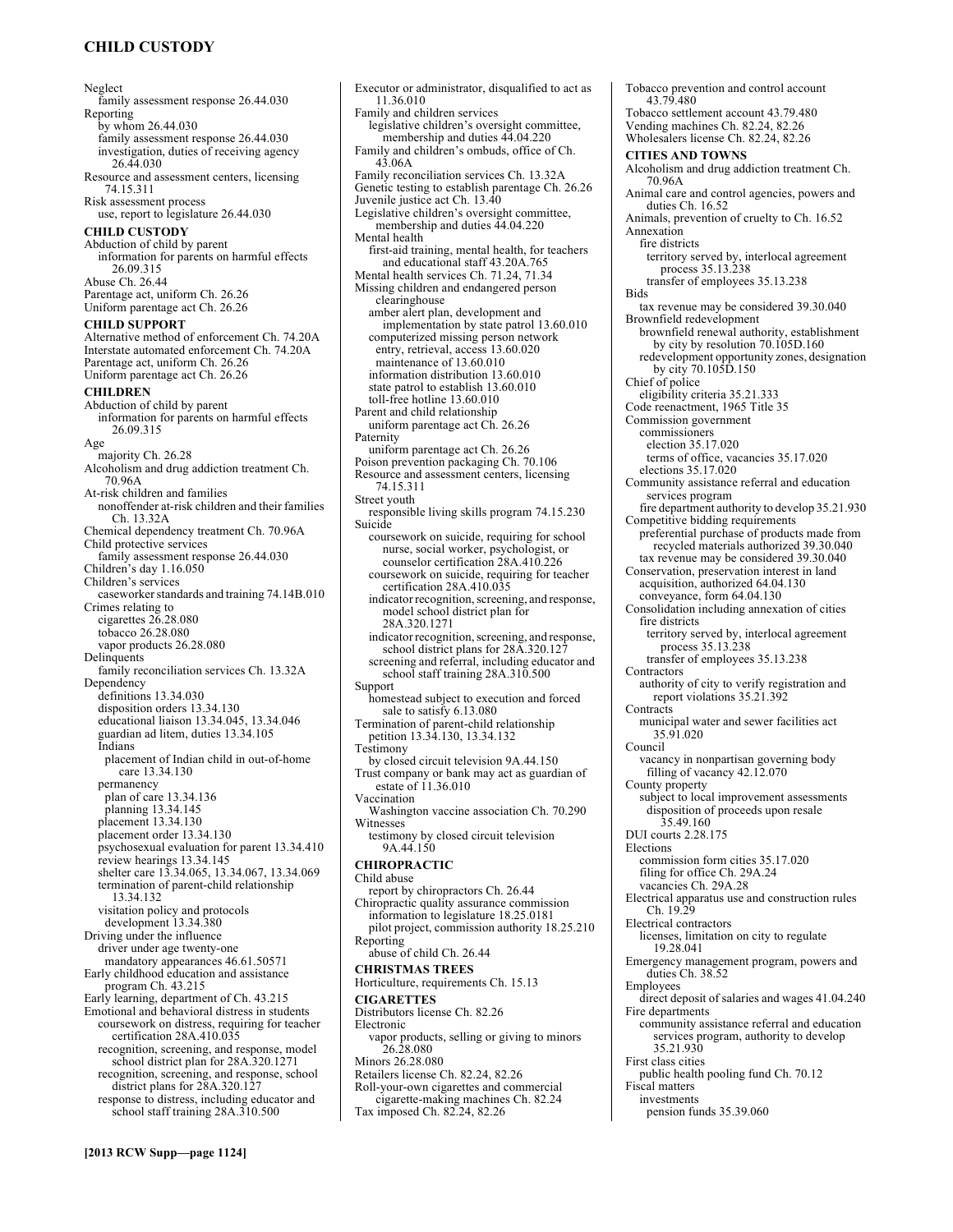# **COLLEGES AND UNIVERSITIES**

**CITIZENS' COMMISSION ON SALARIES** 

Freight mobility strategic investment program and board Ch. 47.06A Funds employees' pension investment of 35.39.060 public health pooling fund, generally Ch. 70.12 Health departments contaminated properties definitions 64.44.010 funds, public health pooling fund Ch. 70.12 Highway advertising control act Ch. 47.42 Highways reserved lanes, exclusive use by public transportation vehicles and car pools 46.61.165 Holidays 1.16.050 Insurance companies, excise or privilege taxes, state preemption 48.14.020 Island counties, cities and towns within, refund to of motor vehicle license fees and fuel tax 46.68.080 Local health departments administrative officer responsibilities 70.05.070 local health officer powers and duties 70.05.070 Local sales and use tax Ch. 82.14 Long-term care ombuds program municipal authority 36.39.060 Marshals eligibility criteria 35.21.333 Mayor commission form of government Ch. 35.17 vacancy in nonpartisan governing body filling of vacancy 42.12.070 Motor vehicle excise tax distribution Ch. 82.44 Motor vehicle fund preservation rating 46.68.113 Municipal courts deferred sentence, term, authority of judge to issue 35.20.255 probation, maximum term 35.20.255 sentences, authority of judge 35.20.255 suspended sentence, term, authority of court to issue 35.20.255 suspended sentence, transfer to another state 35.20.255 Plans and planning comprehensive plans environmental impact statements, nonproject, recovery of expenses of 43.21C.428 land use planning, comprehensive comprehensive plans noncompliance and sanctions 36.70A.340 growth management hearings board final orders 36.70A.300 siting of essential public facilities 36.70A.200 Public facilities state loans or grants to finance county-wide planning policy, preference to party to 43.17.250 Public transportation systems rural mobility grant program account 46.68.325 Public waterway districts Ch. 91.08 Public works assistance account established, purpose 43.155.050 loans or pledges, eligibility 43.155.070 Public works projects public works assistance account established, purpose 43.155.050 Retirement and pensions investment of pension funds 35.39.060 Senior citizen programs authorization 36.39.060 Sewerage systems contracts with property owners 35.91.020 municipal water and sewer facilities act contract with owners of real estate 35.91.020 definitions 35.91.015

Shoreline management act, duties Ch. 90.58 Solid waste collection company provisions do not apply to 81.77.020 State environmental policy Ch. 43.21C Storm water control facilities mosquito abatement in retention ponds 90.03.675 Streets and alleys alteration or establishment of speed limits by local authorities 46.61.415 preservation rating 46.68.113 speed limits established by secretary of transportation, when 46.61.415 Tax title property of county disposition of proceeds upon resale 35.49.160 Taxation insurance companies, state preemption 48.14.020 Tourism-related facilities financing Ch. 67.28 Traffic schools in Ch. 46.83 Transportation systems cooperative agreements with the state to establish 47.28.140 Vacancy in nonpartisan governing body filling of vacancy 42.12.070 Vehicles confidential license plates, drivers' licenses, and identicards 46.08.066 Vessels owned by city or town transfer of ownership requirements 35.21.408, 35.21.409 review of vessel's physical condition 35.21.408 Vessels owned by code city transfer of ownership requirements 35A.21.322, 35A.21.324 review of vessel's physical condition 35A.21.322 Water systems municipal water and sewer facilities act contracts with owners of real estate 35.91.020 definitions 35.91.015 Wharves, docks, and landings Ch. 88.24 **CITIES--OPTIONAL MUNICIPAL CODE**  Annexation fire districts territory served by, interlocal agreement process 35A.14.480 unincorporated island of territory within city resolution, notice of hearing 35A.14.295 Budgets funds special purpose 35A.37.010 Charter code city provisions affecting all code cities Ch. 35A.21 City clerks and controllers, duties and powers 35A.42.040 **Contractors** authority of city to verify registration and report violations 35A.21.340 Funds segregation of special purpose funds required 35A.37.010 special funds, segregation and accounting required 35A.37.010 Noncharter code city general provisions affecting all code cities Ch. 35A.21 **Officers** city clerks and controllers, powers and duties 35A.42.040 Public transportation, application of general law 35A.81.010 Taxes ad valorem taxes, procedure and rules relating to 35A.84.010 property taxes, procedure and rules relating to 35A.84.010

Elected officials of executive branch, salaries 43.03.011 Judges, salaries 43.03.012 Legislative members, salaries 43.03.013 **CIVIL ACTIONS AND PROCEDURES**  Social networking, restricting employer access to personal employee accounts violations, civil action, remedies 49.44.205 Wrongly convicted persons, redress for Ch. 4.100 reentry programs and services, access to 72.09.750 waiver of higher education tuition and fees 28B.15.395 **CIVIL INFRACTIONS**  Monetary penalty, restitution 7.80.120 **CIVIL RIGHTS**  Affirmative action discrimination or preferential treatment prohibited 49.60.400 Civil liberties day of remembrance 1.16.050 **CIVIL SERVICE**  State personnel service fund use by enterprise services and financial management for state civil service administration purposes 41.06.280 **CLAIMS**  Time of filing tort claims state 4.92.100 **CLALLAM COUNTY**  Superior court judges, number of 2.08.064 **CLERKS**  Superior courts fees enumeration 36.18.020 surcharges enumeration 36.18.020 **COAL MINING**  Leases, state land mineral, coal, oil, and gas leases Ch. 79.14 **COAST GUARD**  Acknowledgments, oaths and affirmations, depositions, affidavits, and powers of notary public, power of officers to take or administer, legal effect 73.20.010 **COLLECTION AGENCIES**  Definitions 19.16.100 License prerequisite to suit 19.16.260 Prohibited practices 19.16.250 **COLLECTIVE BARGAINING**  Ferry employees Ch. 47.64 Public employees collective bargaining Ch. 41.56 State collective bargaining Ch. 41.80 **COLLEGES AND UNIVERSITIES**  Advanced college tuition payment program Ch. 28B.95 Audiology applied doctorate level degrees Western Washington University 28B.35.216 Bond issues for buildings and facilities--1957 act powers of regents 28B.20.725 Bond issues, capital improvements 1974 act Ch. 28B.13 1975 act Ch. 28B.14 Border county higher education opportunity project Ch. 28B.76 Branch campuses University of Washington, Tacoma and Bothell-Woodinville area campuses 28B.45.020 Washington State University, Tri-cities area 28B.45.030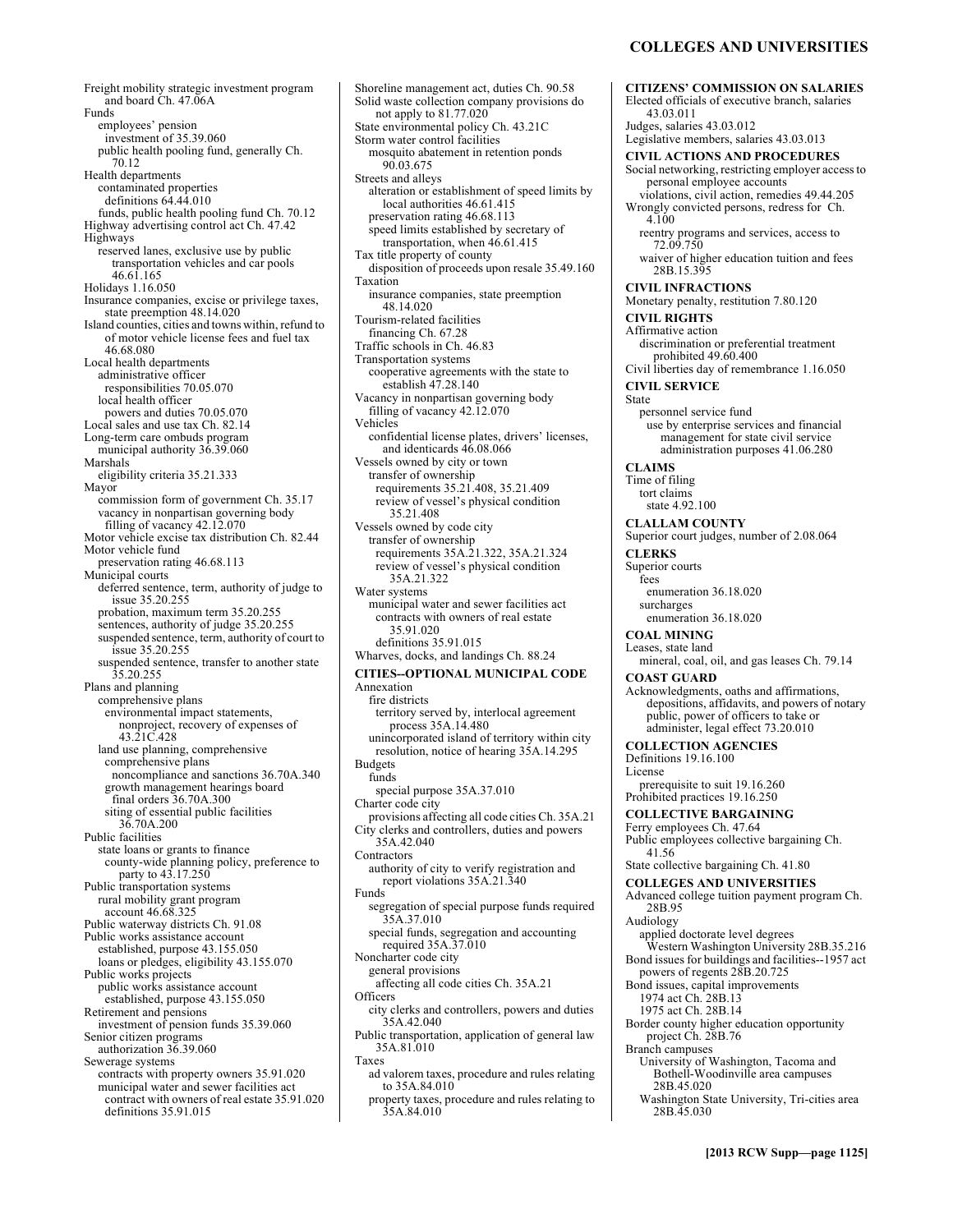# **COLUMBIA BASIN PROJECT**

Washington State University, Vancouver 28B.45.040 Building fees established 28B.15.069 Capital projects general obligation bonds Ch. 43.99G College savings program Ch. 28B.95 Distinguished professorship trust fund program Ch. 28B.76 Educational specialist degrees Central Washington University 28B.35.202 Eastern Washington University 28B.35.202 The Evergreen State College 28B.40.202 Western Washington University 28B.35.202 Electronic signatures human resource, benefits, or payroll processes 28B.10.019 Employees direct deposit of salary or wages, alternatives to for higher education employees 41.04.240 Fees building fees established 28B.15.069 University of Washington disposition 28B.15.210 generally Ch. 28B.15 services and activities fees established 28B.15.069 tuition established 28B.15.067 Washington State University building fees disposition 28B.15.310 Financial aid programs gaining independence for students with dependents, grant program Ch. 28B.133 state student financial aid program Ch. 28B.92 Foster care endowed scholarship program Ch. 28B.116 Funds The Evergreen State College capital projects account building fees deposited 28B.35.370 normal school fees deposited 28B.35.370 University of Washington bond retirement fund building fees deposited 28B.15.210 University of Washington building account building fees deposited 28B.15.210 Washington State University bond retirement fund building fees deposited 28B.15.310 Washington State University building account building fees deposited 28B.15.310 Graduate fellowship trust fund program Ch. 28B.76 Health professional conditional scholarship program Ch. 28B.115 High school students postsecondary credit for high school coursework master list of qualifying coursework and examination scores 28B.10.053 Higher education planning and policy accountability monitoring and reporting system 28B.77.090 educational attainment goals and priorities action plan and roadmap 28B.77.020 Information technology K-20 network Ch. 43.41A K-20 information technology Ch. 43.41A K-20 telecommunications system Ch. 43.41A Loans student loan financing Ch. 28B.07 Military reserves students called to service, rights 28B.10.270 National guard early course registration period 28B.15.624 students called to service, rights 28B.10.270 Opportunity expansion program Ch. 28B.145 Opportunity scholarship act generally Ch. 28B.145

Opportunity scholarship board Ch. 28B.145 Opportunity scholarship program Ch. 28B.145 Payroll electronic signatures 28B.10.019 Personal service contracts and purchases 28B.10.029 Printing and binding purchasing authority 28B.10.029 Private degree-granting institutions Ch. 28B.85 Property purchase and disposition 28B.10.029 Purchase of materials and supplies authority, independent 28B.10.029 Purchases and personal service contracts 28B.10.029 Regional universities Ch. 28B.35 building fees disposition 28B.35.370 normal school fund revenues, disposition 28B.35.370 Scholarship information spouses and children of certain injured or dead workers 42.52.575, 51.04.165 Scholarships foster care endowed scholarship program Ch. 28B.116 GET ready for math and science Ch. 28B.105 health professional conditional scholarship program Ch. 28B.115 passport to college promise program Ch. 28B.117 Washington promise scholarship program Ch. 28B.119 Services and activities fees established 28B.15.069 State need grant program Ch. 28B.92 gaining independence for students with dependents, grant program Ch. 28B.133 State universities Ch. 28B.30 Student achievement council Ch. 28B.77 Student advisory committees, authority to form 28B.15.190 Student exchange compact program Ch. 28B.76 Student financial assistance, office of generally Ch. 28B.76, 28B.92, 28B.95, 28B.105, 28B.115, 28B.116, 28B.117, 28B.119, 28B.133 Student loan financing Ch. 28B.07 The Evergreen State College building fees disposition 28B.35.370 degrees authorized educational specialist degrees 28B.40.202 normal school fund revenues, disposition 28B.35.370 Transfer associate degrees work groups, implementation, progress reports 28B.77.220 Travel arrangements by colleges and universities 28B.10.029 Tuition advanced college tuition payment program Ch. 28B.95 college saving program Ch. 28B.95 established 28B.15.067 generally Ch. 28B.15 increase by institution beyond omnibus appropriations act offset of tuition by financial aid, requirement for 28B.15.102 wrongly convicted persons, redress for waiver of higher education tuition and fees 28B.15.395 Vessels owned by higher education institution transfer of ownership requirements 28B.10.925, 28B.10.926 review of vessel's physical condition 28B.10.925 Veterans early course registration period 28B.15.624

Washington scholars and scholars-alternate awards Ch. 28B.76

Washington State University

bond issues additional powers of regents 28B.30.750 building fees disposition 28B.15.310 **COLUMBIA BASIN PROJECT**  Farm to market roads in, bond issue Ch. 47.10 Irrigation districts in federal reclamation areas, contracts with United States Ch. 89.12 Reclamation districts in federal reclamation areas, contracts with United States Ch. 89.12 **COLUMBIA COUNTY**  Superior court judges, number of 2.08.064 **COMMERCE, DEPARTMENT OF**  Affordable housing program Ch. 43.185A Economic development regulatory streamlining projects, multijurisdictional establishment, reports 43.330.440 strategic reserve account 43.330.250 Energy freedom program generally Ch. 43.325 Essential needs and housing support program distribution of funds 43.185C.220 Homeless persons housing and assistance Ch. 43.185C Housing assistance program homeless housing and assistance Ch. 43.185C Medical care services eligibility developing mechanism for verification 43.185C.230 Public works assistance account loans or pledges, eligibility 43.155.070 Public works projects public works assistance account established, purpose 43.155.050 Regulatory streamlining projects, multijurisdictional establishment, reports 43.330.440 Sex trade, commercial revenue collection under RCW 9.68A.105, 9A.88.120, or 9A.88.140 expenditure, conditions, report 43.280.100 Sex trafficking statewide coordinating committee on sex trafficking, establishment department role 43.280.091 **COMMISSION MERCHANTS**  Exemptions from chapter 20.01.030 **COMMISSIONS**  Sunset act, entities scheduled for termination Ch. 43.131 **COMMODITY BOARDS**  Generally Ch. 15.65 **COMMON CARRIERS**  Wrecks investigation by commission 81.28.290 **COMMUNITY AND TECHNICAL COLLEGES**  Advanced college tuition payment program Ch. 28B.95 Applied baccalaureate degrees course programs leading to high-demand degrees, development of 28B.50.805 Board for community and technical colleges applied baccalaureate degrees, high-demand board to select colleges to develop course programs 28B.50.805 powers and duties, generally 28B.50.090 Boards of trustees membership generally 28B.50.100 Bond issues for buildings and facilities community and technical college capital projects account creation, use, deposit of building fees 28B.50.360 Branch campuses

colleges and universities, generally Ch. 28B.45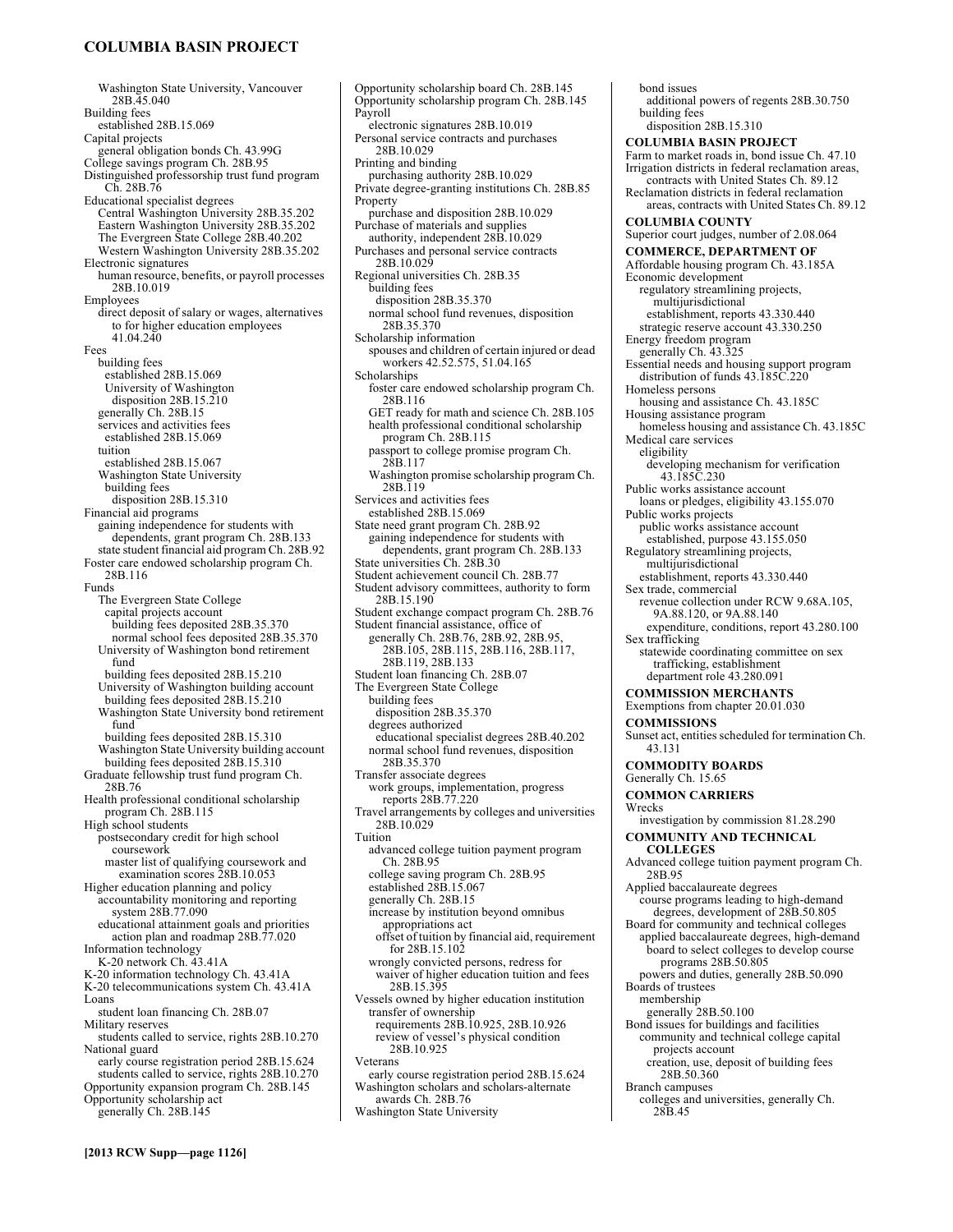Capital projects account 28B.50.360 Career and technical education programs course programs leading to applied baccalaureate degrees selection of colleges to develop and offer programs 28B.50.805 College savings program Ch. 28B.95 Customized employment training Ch. 28B.67 Electronic signatures human resource, benefits, or payroll processes 28B.10.019 Employees cost-of-living increases 28B.50.465, 28B.50.468 direct deposit of salary or wages, alternatives to for higher education employees 41.04.240 Employees' suggestion program Ch. 41.60 Faculty cost-of-living increases 28B.50.465 Fees building fees 28B.15.069 generally Ch. 28B.15 services and activities fees 28B.15.069 tuition fees 28B.15.067, 28B.15.069 Financial aid programs state student financial aid program Ch. 28B.92 Foster care endowed scholarship program Ch. 28B.116 High school equivalency certificate test certificate of high school equivalency issuance 28B.50.536 state board for community and technical colleges rule-making authority 28B.50.536 High school students postsecondary credit for high school coursework master list of qualifying coursework and examination scores 28B.10.053 Higher education planning and policy accountability monitoring and reporting system 28B.77.090 educational attainment goals and priorities action plan and roadmap 28B.77.020 Information technology K-20 network Ch. 43.41A K-20 information technology Ch. 43.41A K-20 telecommunications system Ch. 43.41A Military reserves students called to service, rights 28B.10.270 National guard early course registration period 28B.15.624 students called to service, rights 28B.10.270 Opportunity employment and education center establishment 28B.50.278 Opportunity expansion program Ch. 28B.145 Opportunity policy work group convening 28B.50.278 Opportunity scholarship act generally Ch. 28B.145 Opportunity scholarship board Ch. 28B.145 Opportunity scholarship program Ch. 28B.145 Payroll electronic signatures 28B.10.019 Personal service contracts and purchases 28B.10.029 Printing and binding purchasing authority 28B.10.029 Property purchase and disposition 28B.10.029 Purchase of materials and supplies authority, independent 28B.10.029 Purchases and personal service contracts 28B.10.029 Scholarship information spouses and children of certain injured or dead workers 42.52.575, 51.04.165 **Scholarships** foster care endowed scholarship program Ch. 28B.116 GET ready for math and science Ch. 28B.105 passport to college promise program Ch. 28B.117

Washington promise scholarship program Ch. 28B.119 State need grant program Ch. 28B.92 STEM programs course programs leading to applied baccalaureate degrees selection of colleges to develop and offer programs 28B.50.805 Student achievement council Ch. 28B.77 Student financial assistance, office of generally Ch. 28B.76, 28B.92, 28B.95, 28B.105, 28B.115, 28B.116, 28B.117, 28B.119, 28B.133 Student loan financing Ch. 28B.07 Students gaining independence for students with dependents, grant program Ch. 28B.133 Transfer associate degrees work groups, implementation, progress reports 28B.77.220 Travel arrangements by community and technical colleges 28B.10.029 Tuition advanced college tuition payment program Ch. 28B.95 college saving program Ch. 28B.95 fees 28B.15.067 generally Ch. 28B.15 wrongly convicted persons, redress for waiver of higher education tuition and fees 28B.15.395 Vessels owned by higher education institution transfer of ownership requirements 28B.10.925, 28B.10.926 review of vessel's physical condition 28B.10.925 Veterans early course registration period 28B.15.624 **COMMUNITY AND TECHNICAL COLLEGES, BOARD FOR**  Applied baccalaureate degrees, high-demand board to select colleges to develop course programs 28B.50.805 Food stamps employment and training program partnerships, funds, outcomes 74.04.535 High school equivalency certificate test rule-making authority 28B.50.536 Powers and duties, generally 28B.50.090 **COMPUTER TRESPASS**  Malicious mischief 9A.48.100 Physical damage defined 9A.48.100 **COMPUTERS**  K-20 information technology Ch. 43.41A K-20 telecommunications system Ch. 43.41A Service contracts Ch. 48.110 State information services planning and management Ch. 43.41A **CONDOMINIUMS**  Assessments for common expenses liens for 64.34.364 Common expenses, assessments for liens for 64.34.364 Homestead exemption 6.13.080 Unit owners' associations assessments for common expenses liens for 64.34.364 common expenses, assessments for liens for 64.34.364 **CONFIDENTIALITY**  Family and children's ombuds, office of 43.06A.050, 43.06A.060, 43.06A.070, 43.06A.080 Medical records access and disclosure Ch. 70.02 Pharmacies, nonresident pharmacies 18.64.420 Pharmacy quality assurance commission prescription drugs 69.45.090 Prescription drugs electronic communication of prescriptions authorized, conditions 69.50.312

Sexually transmitted diseases, disclosure of testing or treatment 70.24.450 **CONSERVATION**  Agricultural lands voluntary stewardship program Ch. 36.70A Conservation commission, powers and duties Ch. 89.08 Conservation districts, organization and operation Ch. 89.08 Shoreline management act Ch. 90.58 Water ground waters Ch. 90.44 surface waters Ch. 90.03 **CONSERVATION COMMISSION**  Agricultural lands voluntary stewardship program administration by commission Ch. 36.70A Conservation districts, organization and operation Ch. 89.08 Salmon recovery and habitat restoration, duties Ch. 77.85 **CONSERVATION DISTRICTS**  Annexation or boundary changes 89.08.180 Conservation commission, powers and duties Ch. 89.08 Employees salaries, direct deposit 41.04.240 Formation procedures 89.08.170 **Supervisors** powers and duties 89.08.210 selection 89.08.200 Treasurers 89.08.215 **CONSTRUCTION**  Contractors, registration requirements Ch. 18.27 **CONSUMER LOAN ACT**  Act provisions Ch. 31.04 Application of chapter 31.04.025 Consumer loan act provisions Ch. 31.04 Definitions 31.04.015 Director of financial institutions duties 31.04.093 Higher interest rates, authorization for conditions and limitations Ch. 31.04 License regulation 31.04.093 required 31.04.035 Licensee disclosure of fees and costs 31.04.102 powers and restrictions 31.04.105 recordkeeping and report requirement 31.04.155 Licenses business licensing service exemption 19.02.800 Mortgage loans originators, etc. Ch. 31.04 reverse mortgage lending Ch. 31.04 Violations of chapter 31.04.027 **CONSUMER PROTECTION**  Collection agencies Ch. 19.16 Consumer loan act Ch. 31.04 Contractors, registration requirements Ch. 18.27 Dairy products Ch. 15.36 Drugs over-the-counter medications, imprinting requirements Ch. 69.60 Employment agencies Ch. 19.31 Escrow agents, licensing and regulation Ch. 18.44 Exchange facilitators, standards and prohibited practices Ch. 19.310 Food, drug, and cosmetic act Ch. 69.04 High risk consumer loans Ch. 31.04 Loan originators Ch. 19.146, 31.04 Milk products Ch. 15.36 Mortgage brokers Ch. 19.146 Mortgage loan originators Ch. 31.04 Motor vehicle fuel quality Ch. 19.112 Plumbers, certification of competency Ch. 18.106 Poison prevention packaging Ch. 70.106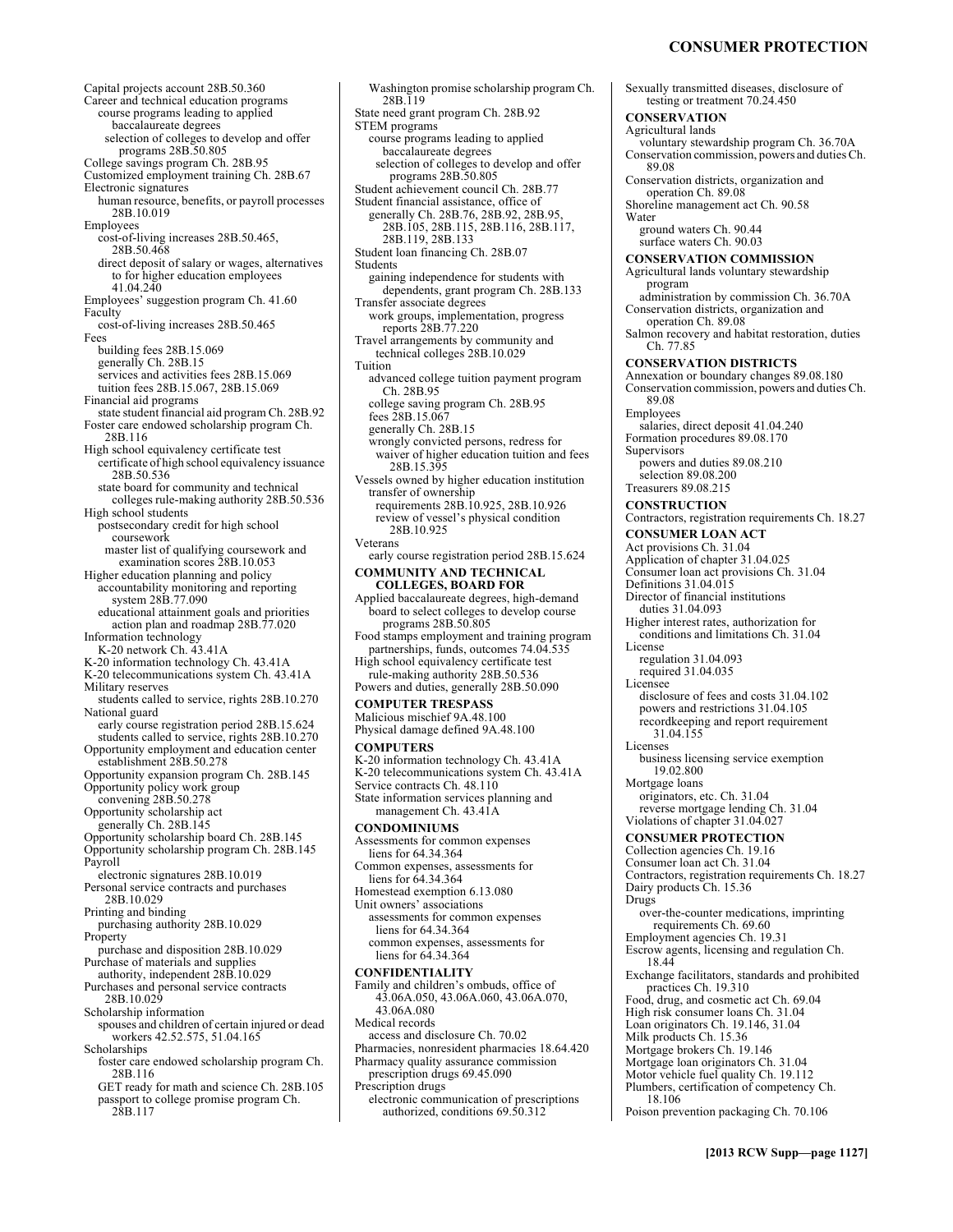# **CONTAINERS**

Real estate brokerage relationships Ch. 18.86 Sales Ch. 62A.2 Seeds Ch. 15.49 Service contracts Ch. 48.110 Weights and measures Ch. 19.94 **CONTAINERS**  Food, drug, and cosmetic act Ch. 69.04 Poison prevention packaging Ch. 70.106 **CONTRACTORS**  Contaminated properties decontamination, disposal, or demolition of certification by department of health 64.44.060 Design-build public works contracting procedure Ch. 39.10 Diking districts, improvement procedure 85.05.180 General contractor/construction manager public works contracting procedure Ch. 39.10 Navigable waters, wood debris removal 76.42.030 Public works bond in lieu of retained funds 60.28.011 definitions 60.28.011 labor and material liens 60.28.011 public transportation projects 60.28.011 retained percentage 60.28.011 termination before completion 60.28.011 Registration exemptions 18.27.090 verifying, city authority for 35.21.392, 35A.21.340 violations, city authority to report 35.21.392, 35A.21.340 **CONTRACTS**  Chattel paper Ch. 62A.9A Cities and towns municipal water and sewer facilities act 35.91.020 Counties municipal water and sewer facilities 35.91.020 Design-build public works contracting procedure Ch. 39.10 General contractor/construction manager public works contracting procedure Ch. 39.10 Insurance health care service contractors, filing with commissioner for approval, temporary suspension 48.44.070 Procurement, state Ch. 39.26 Purchasing, state Ch. 39.26 Sales uniform commercial code Ch. 62A.2 Sales of accounts Ch. 62A.9A Schools and school districts awarding of bids 28A.335.190 Secured transactions Ch. 62A.9A Service contracts Ch. 48.110 State procurement of goods and services Ch. 39.26 Trustees, successors, liability 11.98.039 Warranties, express and implied Ch. 62A.2 **CONTROLLED SUBSTANCES THERAPEUTIC RESEARCH PROGRAM**  Definitions 69.51.030 Establishment and registration of projects 69.51.040 Limitations 69.51.040 Marijuana, sources and distribution 69.51.060 Patient qualification review committee 69.51.050 **CONVEYANCES**  Conservation, preservation rights and interests held by public bodies 64.04.130 **CONVICTIONS** 

Personal representatives, persons convicted of crime involving moral turpitude disqualified to serve as 11.36.010 **CORONERS**  Forensic pathology fellowship program death investigations account disbursements 43.79.445 Liability autopsy and postmortem findings 68.50.115 **CORPORATIONS**  Homeowners' associations Ch. 64.38 Shareholders dissenting dissenters' rights 23B.13.220 notice of dissenters' rights 23B.13.220 payment, duty to demand 23B.13.230 right to dissent 23B.13.020 Trade names, registration required 19.80.010 **CORRECTIONAL FACILITIES**  Caseload forecast council, organization and duties Ch. 43.88C Contraband, introduction into detention or secure facility first degree 9A.76.140 second degree 9A.76.150 third degree 9A.76.160 Education and work programs inmate participation requirements and standards 72.09.460 Inmates gang involvement, intervention programs 72.09.670 industrial insurance, benefits cancelled 51.32.040 security threat groups, collecting information concerning 72.09.745 Transition facilities Ch. 71.09 Weapons provision to person in detention or secure facility 9A.76.140 Work and education programs inmate participation requirements and standards 72.09.460 **CORRECTIONS REFORM ACT OF 1981**  Generally Ch. 72.09 **CORRECTIONS, DEPARTMENT OF**  Abuse of child, department reporting requirements 26.44.030 Definitions 72.09.015 Early release from confinement housing rental vouchers conditions 9.94A.729 list of housing providers 72.09.285 Inmate work programs legislative intent, requirements 72.09.460 Inmates education and work programs 72.09.460 gang involvement, intervention programs 72.09.670 security threat groups, collecting information concerning 72.09.745 Mental health services information release 70.02.250, 72.09.585 Prison work programs work ethic camp program generally 72.09.410 Security threat groups, collecting information concerning 72.09.745 Sexually violent predators duties of department Ch. 71.09 Work ethic camp program generally 72.09.410 **COSMETICS**  Enforcement authority 69.04.730 Food, drug, and cosmetic act Ch. 69.04 Intrastate commerce in food, drugs, and cosmetics Ch. 69.04

Pharmacy quality assurance commission, powers and duties Ch. 69.04 Precursor drugs Ch. 69.43

Prohibited acts

penalties 69.04.060 **COSMETOLOGISTS, BARBERS, MANICURISTS, AND ESTHETICIANS**  Advisory board membership, terms, and compensation 18.16.050 Definitions 18.16.020 Disciplinary actions 18.16.200 Instructors licenses required 18.16.060 Licenses expiration 18.16.170 inactive status 18.16.290 reciprocity with other jurisdictions 18.16.130 renewal and examination fee 18.16.260 requirements and exemptions 18.16.060 Licensing department director, powers and duties 18.16.030 Location of practice penalty for practicing except in authorized locations 18.16.190 Placebound clients 18.16.190 Prohibited acts 18.16.200 Salon/shops apprenticeship shop notice 18.16.180 complaints against, investigation 18.16.175 consumer notice, requirements 18.16.180 minimum requirements 18.16.175 Schools licenses required to operate 18.16.060 postsecondary study, recognition as institution of 18.16.305 **COUNSELORS**  Advisors and counselors suicide assessment, treatment, and management training, requirements for professionals 43.70.442 Agency-affiliated counselors employment status, notice 18.19.210 Mental health counselors, marriage and family therapists, social workers associate license renewals, report by secretary 18.225.800 definitions 18.225.010 licenses associate 18.225.145 requirements 18.225.090 suicide assessment, treatment, and management training, requirements for professionals 43.70.442 School counselors, youth suicide course requirement for certification 28A.410.226 Social workers youth suicide course requirement for school social worker certification 28A.410.226 **COUNTIES**  Agricultural lands voluntary stewardship program Ch. 36.70A Alcoholism and drug addiction treatment Ch. 70.96A Animal care and control agencies, authority and duties Ch. 16.52 Animals, prevention of cruelty to Ch. 16.52 Bids tax revenue may be considered 39.30.040 Brownfield redevelopment brownfield renewal authority, establishment by county by resolution 70.105D.160 redevelopment opportunity zones, designation by county 70.105D.150 Cable television services television reception improvement districts Ch. 36.95 Cemetery districts, establishment and operation Ch. 68.52 Columbia basin project, county lands within Ch. 89.12 Competitive bidding requirements

preferential purchase of products made from recycled materials authorized 39.30.040 tax revenue may be considered 39.30.040

to serve as 11.36.010

Executor or administrator, persons convicted of crime involving moral turpitude disqualified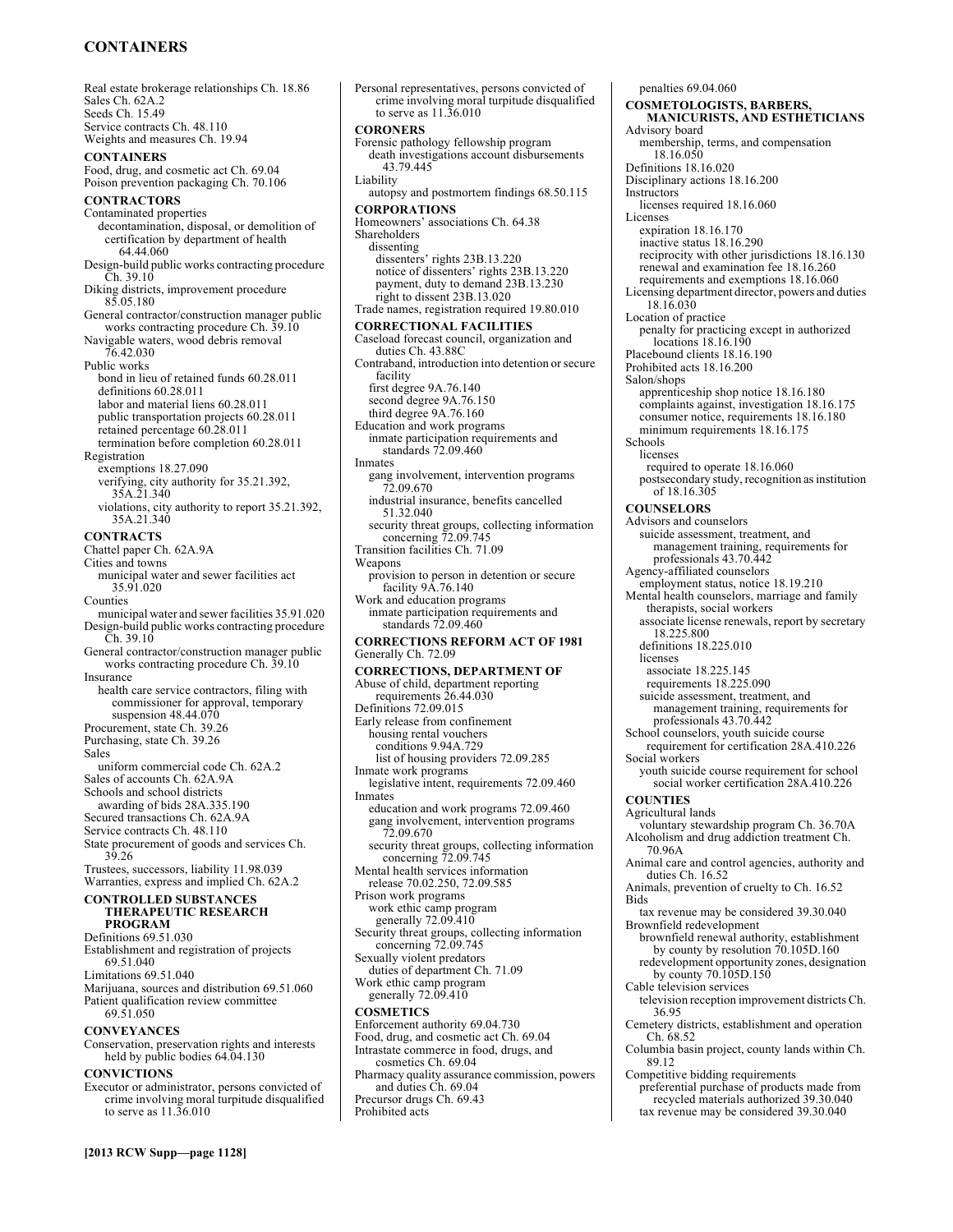# **COURT COMMISSIONERS**

Conservation preservation interest in land acquisition, authorized 64.04.130 conveyance, form 64.04.130 **Contracts** competitive bidding tax revenue may be considered 39.30.040 municipal water and sewer facilities act 35.91.020 Death investigations account created 43.79.445 Drug courts, authorization 2.28.170, 2.28.190 DUI courts 2.28.175, 2.28.190 Elections filing for office Ch. 29A.24 vacancies Ch. 29A.28 Electrical apparatus use and construction rules Ch. 19.29 Electricity, licenses, limitation on authority to regulate 19.28.041 Emergency management program, powers and duties Ch. 38.52 Federal reclamation areas, county lands within Ch. 89.12 Fees of county officers clerks 36.18.018, 36.18.020 generally Ch. 36.18 Flood control powers generally Ch. 86.13 Freight mobility strategic investment program and board Ch. 47.06A Funds intercounty river improvement fund 86.13.030 public health pooling fund, generally Ch. 70.12 Health departments contaminated properties definitions 64.44.010 funds, public health pooling fund, generally Ch. 70.12 Highway advertising control act Ch. 47.42 Highways reserved lanes, exclusive use by public transportation vehicles and car pools 46.61.165 Holidays 1.16.050 Homeless persons housing and assistance Ch. 43.185C Jails prisoners early release for good behavior 9.92.151 Lands Columbia basin project, county lands within Ch. 89.12 federal reclamation areas, county lands within Ch. 89.12 fish and wildlife department lands, payments in lieu of property taxes 77.12.201, 77.12.203 Local health departments administrative officer responsibilities 70.05.070 pollution control hearings board, jurisdiction and duties Ch. 43.21B powers and duties of board 70.05.070 Local sales and use tax Ch. 82.14 Long-term care ombuds program municipal authority 36.39.060 Mental health courts 2.28.180, 2.28.190 Mental illness community mental health services Ch. 71.24 minors, mental health services Ch. 71.34 Mineral and petroleum leases option to purchase conveyance 78.16.030 surrender lands 78.16.040 Mosquito control Ch. 70.22 Mosquito control districts, organization and duties Ch. 17.28 Plans and planning comprehensive plans

environmental impact statements, nonproject, recovery of expenses of 43.21C.428 land use planning comprehensive agricultural lands voluntary stewardship program Ch. 36.70A land use planning, comprehensive comprehensive plans noncompliance and sanctions 36.70A.340 growth management hearings board final orders 36.70A.300 siting of essential public facilities 36.70A.200 Public facilities state loans or grants to finance county-wide planning policy, preference to party to 43.17.250 Public waterway districts Ch. 91.08 Public works assistance account established, purpose 43.155.050 loans or pledges, eligibility 43.155.070 Public works projects public works assistance account established, purpose 43.155.050 River and harbor improvements, planning and funding Ch. 88.32 Rivers and streams flood control Ch. 86.13 Roads speed limits established by secretary of transportation, when 46.61.415 Salaries and wages direct deposit into financial institutions 41.04.240 Senior citizen programs authorization 36.39.060 Sewerage systems contracts with property owners 35.91.020 municipal water and sewer facilities act contract with owners of real estate 35.91.020 Shoreline management act, duties Ch. 90.58 State environmental policy Ch. 43.21C Storm water control facilities mosquito abatement in retention ponds 90.03.675 Superior court judges allocation of 2.08.063, 2.08.064 Surcharges of county officers clerks 36.18.020 Tax title lands Ch. 36.35 Taxation insurance companies, state preemption 48.14.020 Title insurance business, generally Ch. 48.29 Tourism-related facilities financing Ch. 67.28 Traffic school in Ch. 46.83 Underground storage tanks, requirements Ch. 90.76 Vacancies in office, partisan elective county officers election to fill, when 42.12.040 Vehicles confidential license plates, drivers' licenses, and identicards 46.08.066 Vessel owned by county transfer of ownership requirements 36.32.302, 36.32.304 review of vessel's physical condition 36.32.302 Veterans indigent veterans and families, assistance programs Ch. 73.08 Wharves, docks, and landings Ch. 88.24 **COUNTY AUDITORS**  Elections ballots and other voting forms Ch. 29A.36 canvassing Ch. 29A.60 contesting an election Ch. 29A.68 crimes and penalties Ch. 29A.84 filing for office Ch. 29A.24

generally, definitions Ch. 29A.04 initiative and referendum, state Ch. 29A.72 mail, elections by Ch. 29A.40 nuclear waste site disapproval Ch. 29A.88 political parties Ch. 29A.80 precincts Ch. 29A.16 primaries and elections Ch. 29A.52 recounts Ch. 29A.64 redistricting Ch. 29A.76 special circumstances elections Ch. 29A.56 vacancies Ch. 29A.28 voters and registration Ch. 29A.08 voters' pamphlets Ch. 29A.32 voting systems Ch. 29A.12 Filings with platting, subdivision and dedication of land 58.17.170 Mobile home or park model trailer movement permits property tax payment certificate 46.44.170 Motor vehicle licensing agent of director of department of licensing, auditor as 46.01.130 agent of director of licensing, auditor as 46.01.140 subagents and subagencies 46.01.140 **COUNTY CLERK**  Fees and surcharges, enumeration and distribution 36.18.020 Fees, enumeration and distribution 36.18.018 **COUNTY COMMISSIONERS**  Annexation, boundary review board powers supersede powers of Ch. 35.13 Cities and towns annexation of unincorporated areas, duties Ch. 35.13 County roads limited access facilities, commissioners' powers and duties relating to Ch. 47.52 Diking, drainage, sewerage improvement districts, filing property roll with 85.15.030 Fish and wildlife land, withdrawal of state land from lease 77.12.370 Flood control districts--1937 act bonds, commissioners to cause assessments for payment of, when 86.09.619 Mineral and petroleum leases on county land, duties Ch. 78.16 River and harbor improvement districts Ch. 88.32 Traffic school of city or town and county, commissioner's powers and duties relating to Ch. 46.83 **COUNTY LEGISLATIVE AUTHORITY**  Court commissioners number in county to be determined by authority 2.24.010 Criminal commissioners appointment, qualifications, term of office 2.24.010 **COUNTY ROADS AND BRIDGES**  Speed limits established by secretary of transportation, when 46.61.415 **COUNTY TREASURER**  Irrigation districts collection of assessments 87.03.440 delinquency list, when not collection agent 87.03.272 monthly statement of receipts 87.03.272 Motor vehicle license fees and fuel tax, treasurer's duties relating to 46.68.080 Public health pooling fund, generally Ch. 70.12 Traffic school of city or town and county, treasurer's powers and duties relating to Ch. 46.83 **COURT COMMISSIONERS**  Appointment of 2.24.010 Qualifications for 2.24.010 Term of office 2.24.010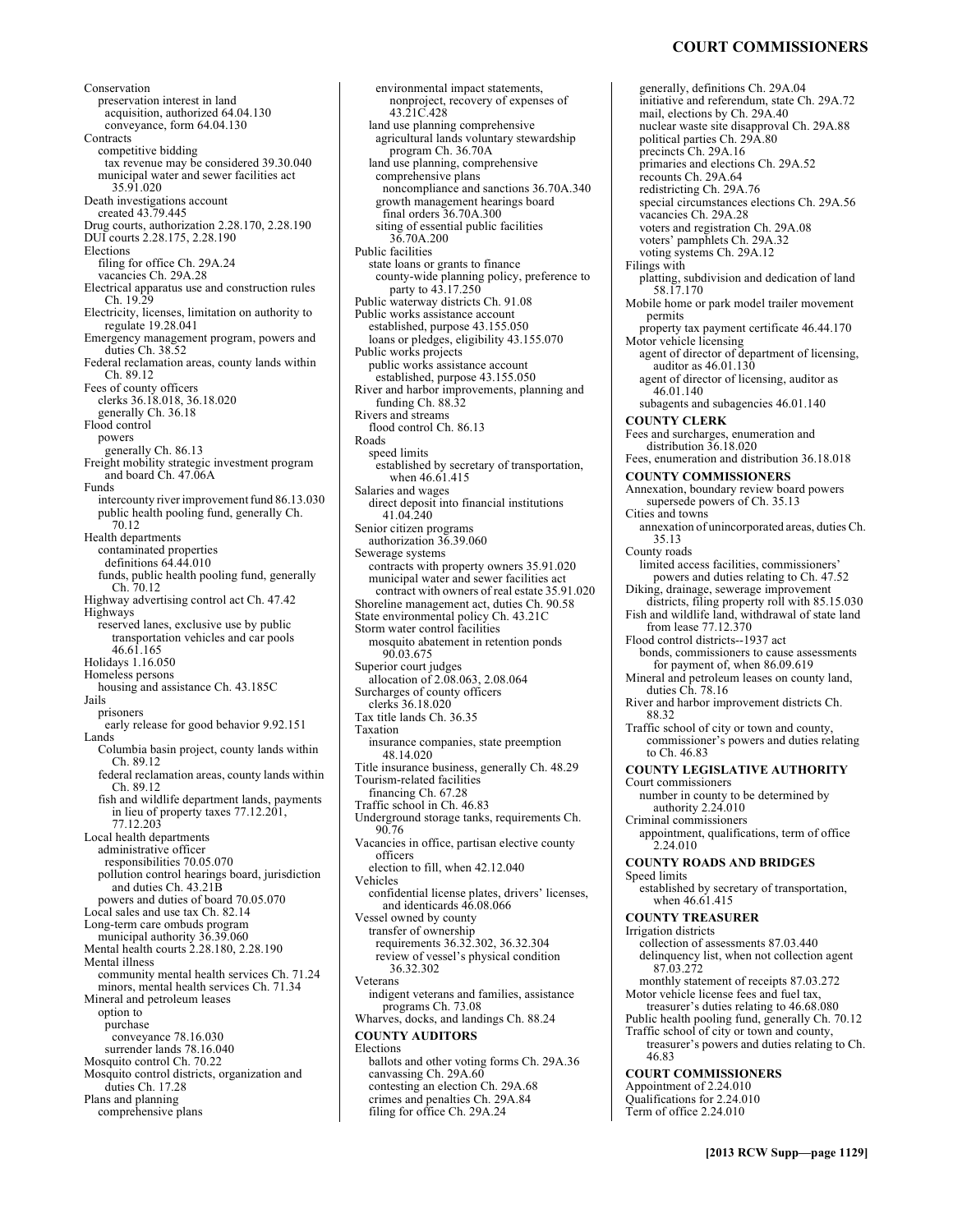# **COURTS**

**COURTS**  Assault, third degree assaulting a judicial officer, county clerk, or court-related employee 9A.36.031 court proceedings areas, assault in 2.28.200 court proceedings, in connection with 9A.36.031 Drug courts, authorization 2.28.170, 2.28.190 DUI courts 2.28.175, 2.28.190 Holidays 1.16.050 Mental health courts 2.28.180, 2.28.190 Protection order commissioners, appointment of 10.14.045 Protection order master petition pattern form for antiharassment and stalking protection orders 10.14.800 Specialty courts 2.28.165 Therapeutic courts 2.28.165 Traffic infractions notice of issuance authority 46.63.030 **COURTS OF LIMITED JURISDICTION**  Deferred prosecution program Ch. 10.05 **COWLITZ COUNTY**  Superior court judges, number of 2.08.064 **CREDIT**  Profiteering Ch. 9A.82 **CREDIT UNIONS**  Generally Ch. 31.12 Licenses business licensing service exemption 19.02.800 Uniform money services act Ch. 19.230 **CRIMES**  Abduction of child by parent information for parents on harmful effects 26.09.315 Abuse homicide by abuse 9A.04.080 Access devices defined 9A.56.040 Advertising bank or trust company advertising legal services or furnishing of 30.04.260 Alcoholic beverages minors, violations, enforcement, and penalties Ch. 66.44 violations, enforcement, and penalties Ch. 66.44 Animals cruelty to Ch. 16.52 Arrest warrantless arrest, when authorized 10.31.100 Arson limitation of action 9A.04.080 Assault third degree 2.28.200, 9A.36.031 Auto theft prevention authority Ch. 46.66 Banks advertising legal services furnished 30.04.260 commingling trust funds or securities prohibited 30.04.240 legal services, solicitation or furnishing of 30.04.260 trust business, commingling trust funds or securities 30.04.240 Bigamy limitation of actions 9A.04.080 Boats and vessels operating while intoxicated 9.91.020 prohibited activities and penalties Ch. 79A.60 Cemeteries, morgues, and human remains Title 68 Child molestation limitation of actions 9A.04.080 Children abuse reporting Ch. 26.44 internet, child pornography over the Ch. 9.68A sex offenses

contact with 9A.44.100 sexual abuse limitation of actions 9A.04.080 testimony of child witness or victim by closed circuit television 9A.44.150 sexual exploitation of children Ch. 9.68A **Cigarettes** minors 26.28.080 Computer trespass 9A.48.100 Contraband, introduction into detention or secure facility first degree class B felony 9A.76.140 defined 9A.76.140 Controlled substances, uniform act Ch. 69.50 Convictions executor or administrator, persons convicted of crime involving moral turpitude disqualified to serve as 11.36.010 personal representatives, persons convicted of crimes involving moral turpitude prohibited from serving as 11.36.010 wrongly convicted persons, redress for Ch. 4.100 reentry programs and services, access to 72.09.750 waiver of higher education tuition and fees 28B.15.395 Court proceedings areas, assault in third degree assault 2.28.200 Criminal mischief class C felony, when 9A.84.010 definition of crime 9A.84.010 Cruelty to animals Ch. 16.52 Dairy products, unlawful acts and sales Ch. 15.36 Deadly weapons person armed with, committing criminal mischief class C felony 9A.84.010 providing to person in detention or secure facility 9A.76.140 rioter armed with class C felony 9A.84.010 Dependencies, persons with indecent liberties 9A.44.100 Domestic violence protection orders assault, class C felony 26.50.110 Driving under the influence 24/7 sobriety program 4.24.545, 36.28A.300, 36.28A.310, 36.28A.320, 36.28A.330, 36.28A.340, 36.28A.350, 36.28A.360, 36.28A.370, 36.28A.380, 36.28A.390 arrest without warrant 10.31.100 driver under age twenty-one mandatory appearances 46.61.50571 penalty schedule 46.61.5055 seizure and forfeiture of vehicle 46.61.5058 what constitutes 46.61.502 Drugs controlled substances 69.50.401, 69.50.402, 69.50.4013 drug paraphernalia 69.50.412 marijuana, legalization of Ch. 69.50 Election crimes and penalties Ch. 29A.84 Energy facility site locations, permit requirements, penalty for violations 80.50.150 Exchange facilitators violations class B felony 19.310.120 Federal surplus commodities, misuse of 74.04.385 Felonies warrantless arrest, when authorized 10.31.100 Fire arson and reckless burning Ch. 9A.48 Firearms crimes relating to Ch. 9.41 felony firearm offenders conviction database 43.43.822 registration requirement determination 9.41.330

registration, duty to register 9.41.333 registration, failure to register 9.41.335 pistols definitions 9.41.010 possession on school premises 10.31.100 uniform firearms act Ch. 9.41 warrantless arrest, when authorized 10.31.100 Fish and wildlife, criminal acts and penalties Ch. 77.15 Food poisons or other harmful objects in food, drinks, medicine, or water Ch. 69.40 Gambling generally Ch. 9.46 Governmental operation, obstruction of contraband, introduction into detention or secure facility first degree 9A.76.140 definitions 9A.76.010 Gross misdemeanors limitation of actions 9A.04.080 warrantless arrest, when authorized 10.31.100 Harassment court order regarding defendant no contact or no harassment order 9A.46.040 violation, gross misdemeanor 9A.46.040 stalking 9A.46.110 Hard time for armed crime Ch. 9.94A Health care facilities or providers, interference with warrantless arrest, when authorized 10.31.100 Highways erecting or maintaining on signs contrary to highway advertising control act of 1961 47.42.080 Homicide abuse, homicide by 9A.04.080 Human trafficking trafficking, first and second degrees 9A.40.100 Hunting, criminal acts and penalties Ch. 77.15 Identity theft limitation of action 9A.04.080 Indecent liberties defined, elements 9A.44.100 Internet child pornography Ch. 9.68A Intoxication operating railroad, steamboat, vehicle, while intoxicated 9.91.020 Introducing contraband second degree class C felony 9A.76.150 defined 9A.76.150 third degree defined 9A.76.160 misdemeanor 9A.76.160 Juvenile justice act Ch. 13.40 **Juveniles** prosecution 13.40.070 Kidnapping registration of offenders 9A.44.128 trafficking 9A.40.100 Limitation of actions 9A.04.080 Livestock brands and marks Ch. 16.57 unlawful possession Ch. 16.57 Malicious mischief aggregation of value of damaged property 9A.48.100 physical damage, defined 9A.48.100 Mental incapacities, persons with sexual contact with 9A.44.100 Metal property, theft 9A.56.030, 9A.56.040, Ch. 19.290, 36.28A.240, 43.43.885 implementation and operation 43.43.887 Methamphetamine controlled substances, uniform act Ch. 69.50 Milk products, unlawful acts and sales Ch. 15.36 Minors alcoholic beverages, violations, enforcement, and penalties Ch. 66.44 cigarettes 26.28.080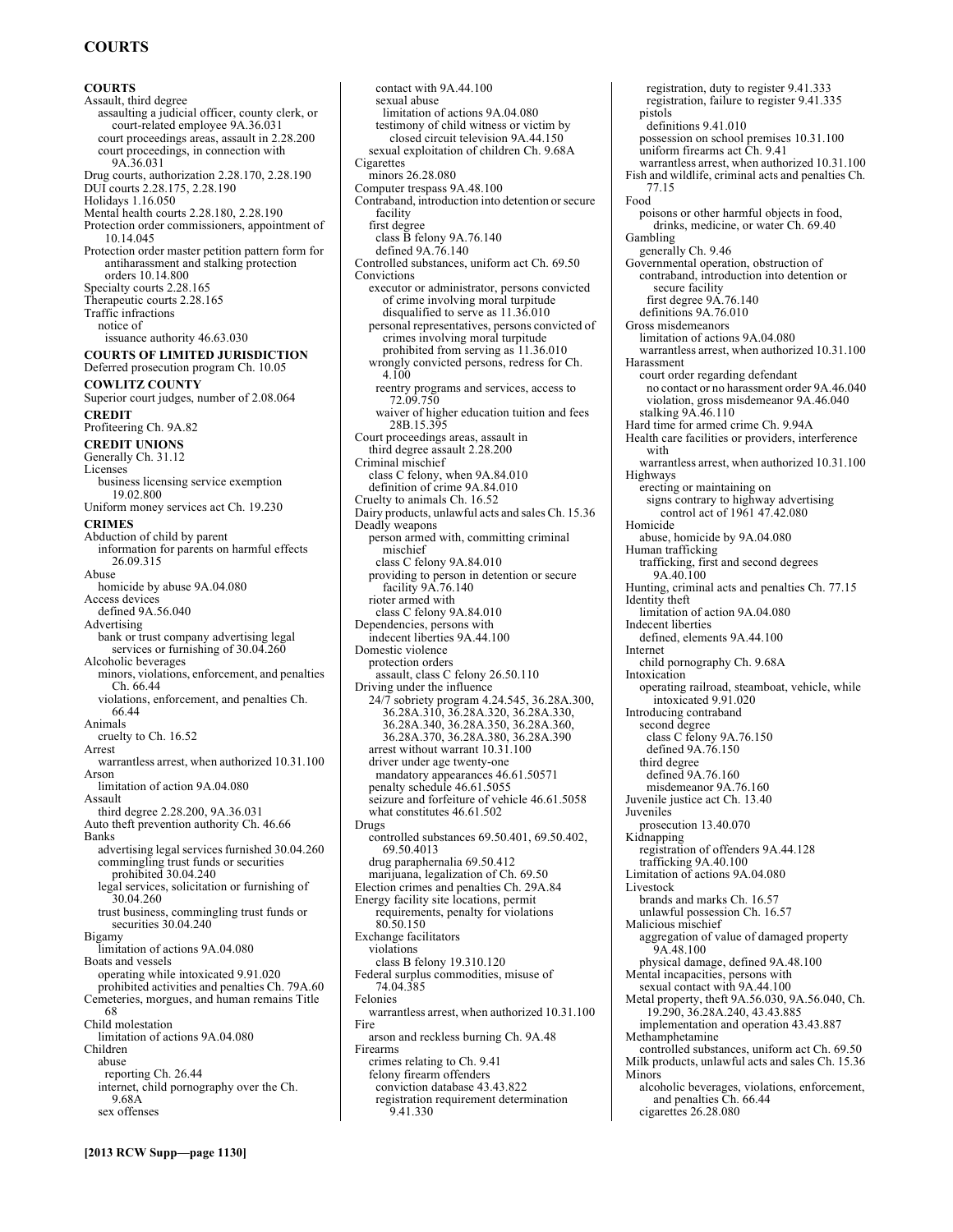tobacco 26.28.080 vapor products 26.28.080 **Misdemeanors** warrantless arrest, when authorized 10.31.100 Money laundering limitation of action 9A.04.080 Motor freight carriers advertising violations 81.80.355 Motor vehicles auto theft prevention authority Ch. 46.66 driving under the influence 46.61.502 intoxication, penalty for failure to take alcohol or drug tests 46.20.308 negligent driving 46.61.5249 physical control of while under the influence of liquor or drugs 46.61.504 prowling 9A.52.100 vehicular assault alcohol and drug evaluation and treatment of offenders, requirements 46.61.524 vehicular homicide alcohol and drug evaluation and treatment of offenders, requirements 46.61.524 Murder limitation of action 9A.04.080 Obstructing governmental operation definitions 9A.76.010 introducing contraband second degree class C felony 9A.76.150 defined 9A.76.150 third degree defined 9A.76.160 misdemeanor 9A.76.160 Personal property damage to Ch. 9A.48 Pharmacies and pharmacists robbery in first or second degree with special allegation 9.94A.832 Physical control of a vehicle while under the influence of liquor or drugs determination 46.61.504 seizure and forfeiture of vehicle 46.61.5058 Pilotage act, violations and penalties Ch. 88.16 Poisons or other harmful objects in food, drinks, medicine, or water Ch. 69.40 Pornography Ch. 9.68 Profiteering definitions 9A.82.010 Prostitution fee assessments, additional 9A.88.120 internet advertisement, additional fee assessment for 9.68A.106 offender registration 9A.44.128 penalties and fees 9.68A.105, 9.68A.106 prevention and intervention account 43.63A.740 vehicle impoundment 9A.88.140 Providing contraband to a person in detention or secure facility classification of crime 9A.76.160 for criminal purposes 9A.76.150 Public assistance medical care health care providers false statements, fraud 74.09.230 surplus commodities, unlawful receipt and use of 74.04.385 Public disturbance criminal mischief deadly weapon, person armed with 9A.84.010 riot deadly weapon, rioter armed with 9A.84.010 Public officer official duties, limitation of actions 9A.04.080 Railroads employees, duty, violation of endangering life or safety 81.48.060 Rape corroboration of victim unnecessary 9A.44.020 limitation of action 9A.04.080

third degree 9A.44.060 victim's past sexual behavior, admissibility 9A.44.020 Real property damage to Ch. 9A.48 Rebating by health care providers Ch. 19.68 Riot class C felony, when 9A.84.010 definition of crime 9A.84.010 School premises, firearms possession on warrantless arrest, when authorized 10.31.100 Scrap metal engaging in business of processor, recycler, or supplier without license 19.290.100 **Sentences** sentencing reform act, standards, ranges Ch. 9.94A Sex offenses Ch. 9A.44 Sexual exploitation of children Ch. 9.68A Sexually violent predators Ch. 71.09 Stalking 9A.46.110 Stolen property motor vehicle or major component part, trafficking in, limitation of action 9A.04.080 Support of dependent children, parent applying for public assistance, statement under oath as to income, etc. 74.20.260 Theft auto theft prevention authority Ch. 46.66 first degree defined elements 9A.56.030 metal property 9A.56.030 retail extenuating circumstances 9A.56.360 special circumstances 9A.56.360 second degree defined 9A.56.040 metal property 9A.56.040 property or services, value limit 9A.56.040 public records 9A.56.040 Theft in first or second degree, certain conditions limitation of action 9A.04.080 Trafficking 9A.40.100 Trafficking in stolen property motor vehicle or major component part, limitation of action 9A.04.080 Trust businesses advertising legal services or furnishing of, penalty 30.04.260 Trust companies advertising furnishing of legal services, penalty 30.04.260 legal services, solicitation or furnishing of prohibited 30.04.260 trust business, commingling of funds or securities 30.04.240 Vehicular assault alcohol and drug evaluation and treatment of offenders, requirements 46.61.524 Vehicular homicide alcohol and drug evaluation and treatment of offenders, requirements 46.61.524 Vessels and shipping unlicensed pilotage 88.08.060 Victims of compensation Ch. 7.68 Voyeurism limitation of actions 9A.04.080 Water poisons or other harmful objects in food, drinks, medicine, or water Ch. 69.40 Water code violations 90.03.410 Weapons person armed with, committing criminal mischief 9A.84.010 rioter armed with 9A.84.010 Wildlife, criminal acts and penalties Ch. 77.15 **CRIMINAL JUSTICE AGENCIES**  Local sales and use tax distribution Ch. 82.14

**CRIMINAL JUSTICE INFORMATION ACT**  Criminal offender record information disposition form and report annual audits 10.98.100 Disposition form and report annual audit to see if transmitted to state patrol 10.98.100 **CRIMINAL JUSTICE TRAINING COMMISSION**  Firing range, commission's firing range maintenance account 43.101.430 Training basic law enforcement provision of support, facilities 43.101.200 requirement for new personnel 43.101.200 **CRIMINAL PROCEDURE**  Arrest felonies warrantless arrest, when authorized 10.31.100 gross misdemeanors warrantless arrest, when authorized 10.31.100 misdemeanors warrantless arrest, when authorized 10.31.100 warrant utilities and transportation commission, arrest without warrant, when 80.04.470, 81.04.460 Bail determination of bail under Article I, section 20 of state Constitution conditions of release requirements, ignition interlock device and 24/7 sobriety program monitoring 10.21.055 Child sexual abuse limitation of actions 9A.04.080 Convictions wrongly convicted persons, redress for Ch. 4.100 reentry programs and services, access to 72.09.750 waiver of higher education tuition and fees 28B.15.395 Courts of limited jurisdiction deferred prosecution program Ch. 10.05 Criminal insanity sexually violent predators Ch. 71.09 Criminally insane competency to stand trial evaluation, appointment of qualified expert or professional person as part of 10.77.073 defendant, discharge when competent to stand trial 10.77.065 evaluations, reports and recommendations to court required 10.77.065 independent public safety review panel, establishment of 10.77.270 release procedures 10.77.200 stay of proceedings for incompetency 10.77.086 Deferred prosecution program courts of limited jurisdiction Ch. 10.05 Developmental disabilities, persons with involuntary commitment release procedures 10.77.200 stay of proceedings for incompetency 10.77.086 District courts deferred sentencing, suspension, limitations, revocation 3.66.067, 3.66.068 Fees and surcharges, collection by superior court clerk 36.18.020 Juvenile justice act Ch. 13.40 Kidnapping registration of offenders 9A.44.128 Limitations of criminal actions arson, no limitation if death ensues 9A.04.080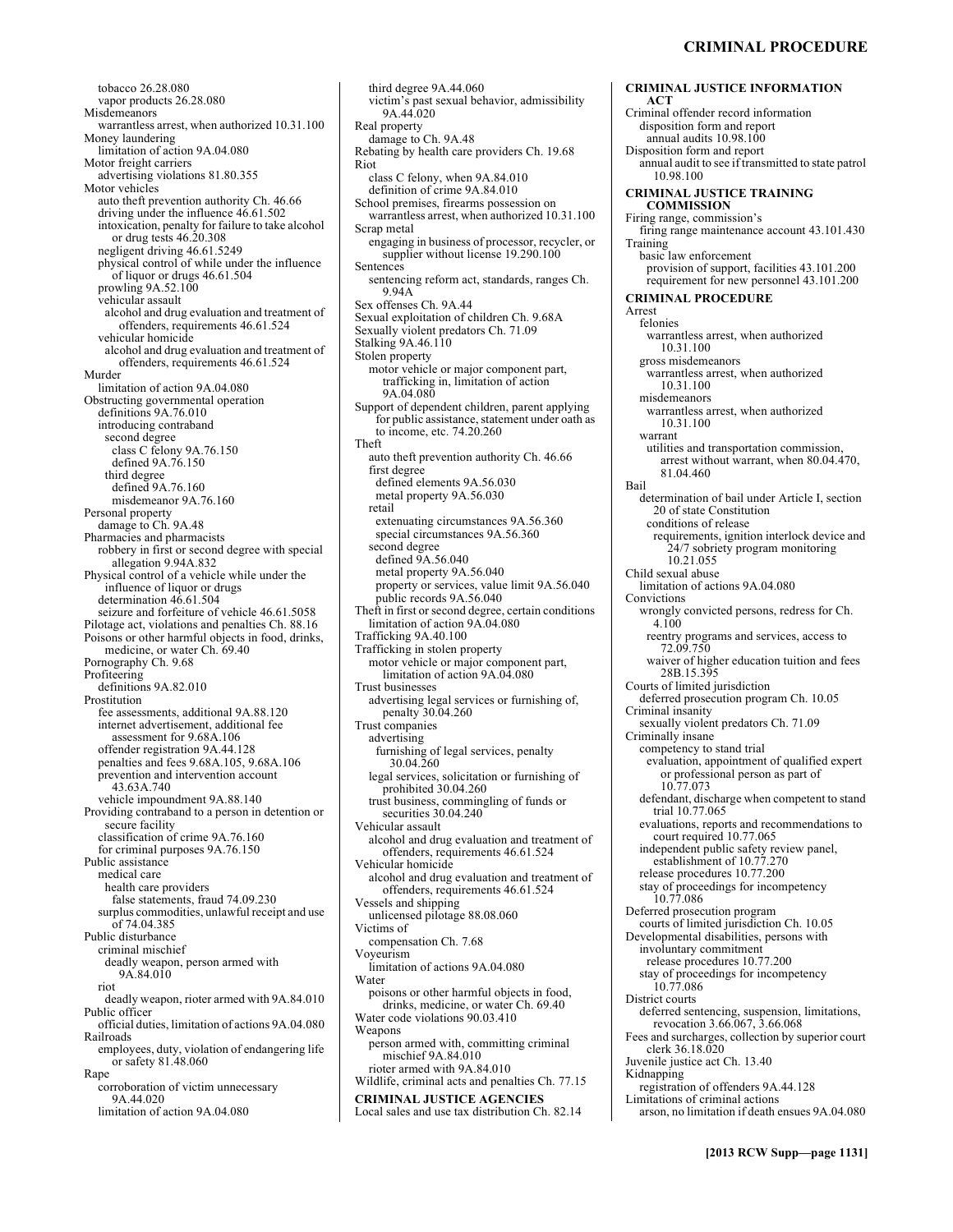# **DAIRIES AND DAIRY PRODUCTS**

**[2013 RCW Supp—page 1132]** child molestation 9A.04.080 gross misdemeanor 9A.04.080 identity theft 9A.04.080 money laundering 9A.04.080 murder, no limitation 9A.04.080 public officer in breach of duty or violation of oath 9A.04.080 rape of a child 9A.04.080 theft from tax exempt corporation 9A.04.080 theft in first or second degree, certain conditions 9A.04.080 tolling of 9A.04.080 trafficking in stolen motor vehicle or major component part 9A.04.080 Pleadings stay of proceedings for incompetency 10.77.086 Presentence procedures, risk assessments 9.94A.500 Proceedings, stay for incompetency 10.77.086 Protection order commissioners, appointment of 10.14.045 Protection order master petition pattern form for antiharassment and stalking protection orders 10.14.800 Risk assessment of felony offenders 9.94A.501 Sentences aggravating circumstances 9.94A.535 departure from guidelines 9.94A.535 drug offenses sentencing grid 9.94A.517 earned release time and risk assessments 9.94A.729 housing rental vouchers 9.94A.729, 72.09.285 exceptional sentences 9.94A.535 mitigating circumstances 9.94A.535 municipal courts, authority of judges 35.20.255 offender score 9.94A.525 sentencing grid, drug offenses 9.94A.517 sentencing hearing 9.94A.500 seriousness level, crimes included in each level 9.94A.515 standard sentence ranges 9.94A.533 Sentencing reform act Ch. 9.94A Sex offenders registration of definitions 9A.44.128 Victim impact statement sentencing hearing 9.94A.500 Victims of crimes, compensation Ch. 7.68 Warrants of arrest utilities and transportation commission, arrest without warrant, when 80.04.470, 81.04.460 Witnesses child witness, testimony by closed circuit television 9A.44.150 **DAIRIES AND DAIRY PRODUCTS**  Business and occupation tax dairy products businesses 82.04.260 exemption 82.04.4268 Dairy cattle identification tags 16.57.160 Milk and milk products examination procedures and standards 15.36.201 violations 15.36.201 failure to comply penalties 15.36.454 grades, regrading and license reinstatement 15.36.451 **DAMAGES**  Mining shaft, damages for injuries sustained preserved 78.12.070 **DAMS**  Ecology, department of general authority over dams and obstructions 86.16.035 Reclamation districts of one million acres or more Ch. 89.30

**DANCES**  Opportunity to dance tax exemption for certain establishments 82.04.050 **DAY CARE**  Child care agencies licensing, definitions Ch. 43.215 Early learning, department of Ch. 43.215 **DAY-USE PERMIT (See OUTDOOR RECREATION) DEAF**  Telecommunications relay system for deaf and speech-impaired persons program 43.20A.725 **DEATH**  Autopsies and postmortems 68.50.105 findings, liability of coroner or medical examiner 68.50.115 Cemeteries, morgues, and human remains Title 68 Death investigations account created 43.79.445 forensic pathology fellowship program, disbursements 43.79.445 Estate and transfer tax Ch. 83.100 Forensic pathology fellowship program death investigations account disbursements 43.79.445 Living wills Ch. 70.122 Natural death act health care declarations registry 70.122.130 Testamentary disposition of nonprobate assets Ch. 11.11 **DEBTS AND DEBTORS**  Accounts, sales of Ch. 62A.9A Chattel paper Ch. 62A.9A Collection agencies Ch. 19.16 Consumer loan act Ch. 31.04 Creditors rights of seller's creditors against goods sold 62A.2-402 High risk consumer loans Ch. 31.04 Profiteering Ch. 9A.82 Sales of accounts Ch. 62A.9A Secured transactions Ch. 62A.9A **DEEDS OF TRUST**  Assistance for homeowners in crisis Ch. 61.24 Foreclosure and sale foreclosure fairness act Ch. 61.24 Reconveyance by trustee 61.24.110 Trustee's sale foreclosure fairness act and account Ch. 61.24 **DEFENDANTS**  Diking districts, appearance, improvement procedure 85.05.120 **DEFENSES**  Motor vehicles control of while under the influence 46.61.504 **DEFERRED PROSECUTION PROGRAM**  Conditions of granting deferred prosecution 10.05.140 **DENTAL HYGIENISTS**  Employment by health care facilities without supervision, limitations 18.29.056 Homebound patients delegated acts performed by hygienists 18.29.058 Scope of functions 18.29.050 Senior centers 18.29.056 Supervision by dentist 18.29.050 **DENTAL PROFESSIONALS**  Dental assistants scope of practice 18.260.040 **DENTISTRY**  Child abuse reporting Ch. 26.44 Dental hygienists, licensing and scope of functions Ch. 18.29

Impaired dentist program 18.32.534 Rebating prohibited, penalty Ch. 19.68 **DENTURISTS**  Board duties 18.30.065 Definitions 18.30.010 Licenses education and training 18.30.160 experience and training requirements 18.30.095 renewal 18.30.130 requirements 18.30.030, 18.30.090 Oral devices, removable nonorthodontic 18.30.160 Teeth whitening services 18.30.160 Uniform disciplinary act, application 18.30.135 **DEPENDENT ADULTS**  Assisted living facilities, licensing and regulation Ch. 18.20 Definitions 74.34.020 Indecent liberties 9A.44.100 Reports of abuse, exploitation, neglect, or abandonment cause of action for damages 74.34.200 requirements 74.34.035 response to reports 74.34.067, 74.34.095 Vulnerable adults abuse by health professional 18.130.400 adult family home quality assurance panel report, recommendations of 70.128.270 adult family homes disclosures by homes, forms for 70.128.280 violations and deficiencies, correction by home 70.128.290 protective services Ch. 74.34 **DEPOSITIONS**  Army, navy, marine and coast guard officers authorized to take 73.20.010 **DEVELOPMENTAL DISABILITIES, PERSONS WITH**  Charitable or nonprofit organizations serving persons with intellectual disabilities raffles, enhanced, conducting of 9.46.0323 Community services funding Ch. 71.20 Criminal proceedings competency stay of proceedings 10.77.086 involuntary commitment release procedures 10.77.200 Public schools prohibiting discrimination Ch. 28A.642 Sexual offenses against indecent liberties 9A.44.100 **DIKING AND DRAINAGE**  Diking districts assessment roll, striking land from, procedure 85.07.140 assessments generally 85.05.130 improvement proceedings 85.05.160 awards, procedure to claim 85.05.150 bond issues state ownership, adjustment of indebtedness, generally Ch. 87.64 continuous benefits roll of protected property hearing notice 85.18.040 objections review 85.18.100, 85.18.120 contractors, improvement procedure 85.05.180 drainage systems appeals 85.05.076 fiscal matters bond issues funding 85.07.070, 85.07.090, 85.07.120 improvement procedure changes in plans court procedure, generally 85.05.120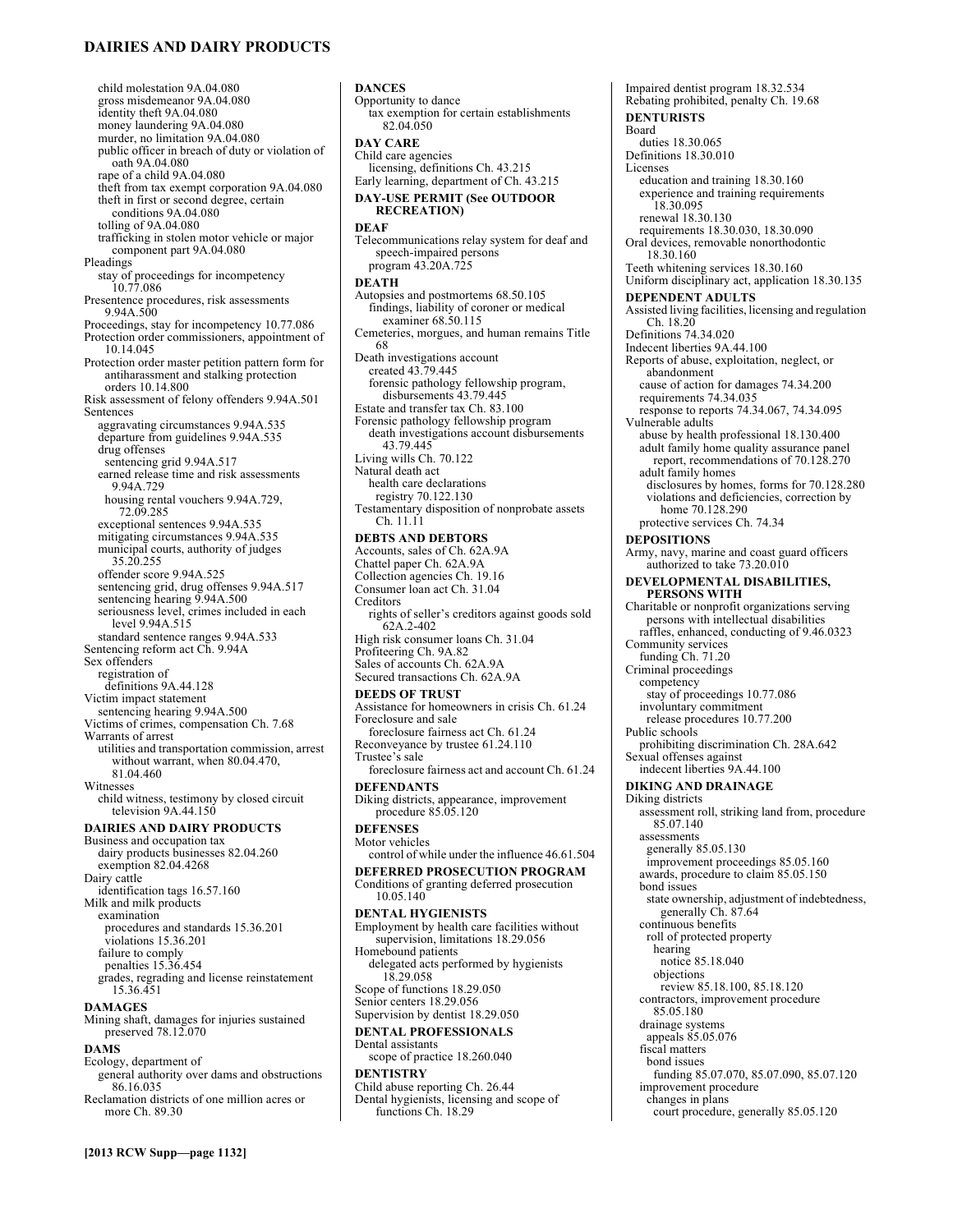# **DOMESTIC VIOLENCE**

defendants, appearance 85.05.120 petition for preparation 85.05.100 transcript to county auditor 85.05.160 improvement proceedings, jury trials 85.05.120 indebtedness, adjustment of claims for money expended by state 87.64.040 contracts to sell land to pay debts 87.64.020 state authority when owning entire bond issue 87.64.010 state authority when owning part of bond issue 87.64.020 jury trials improvement proceedings 85.05.120 levy annual estimate by commissioners 85.18.160 powers assessment, general procedure 85.05.130 Drainage districts assessments assessment roll generally 85.32.050 hearing 85.32.060 notice of hearing on 85.32.060 striking land from, procedure 85.07.140 improvement proceedings 85.06.160 judicial review 85.32.170 awards, procedures to claim 85.06.150 bond issues state ownership, adjustment of indebtedness, generally Ch. 87.64 connecting with other systems 85.06.210 fiscal matters bond issues funding 85.07.070, 85.07.090, 85.07.120 costs in excess of estimate, procedure, generally 85.06.750 preliminary expenses, payment of 85.06.550, 85.06.560, 85.06.570, 85.06.600, 85.06.630 warrants how issued 85.06.250 presentment for indorsement 85.06.330 improvement procedure assessments of benefited lands formerly omitted 85.06.130 claiming awards 85.06.150 construction contractors performance bonds 85.06.180 generally 85.06.100, 85.06.120 supplemental assessments 85.06.160 transcript of benefits to county auditor 85.06.160 indebtedness adjustment of claims for money expended by state 87.64.040 contracts to sell land to pay debts 87.64.020 state authority when owning entire bond issue 87.64.010 state authority when owning part of bond issue 87.64.020 proceedings dropped, payment of preliminary expenses 85.06.550, 85.06.560, 85.06.570, 85.06.600, 85.06.630 revenue act of 1961 generally Ch. 85.32 warrants of how issued 85.06.250 presentment for indorsement 85.06.330 Eminent domain intercounty districts Ch. 85.24 Improvement districts <u>.</u><br>assessments apportionments, appellate review 85.08.440 assessment roll 85.08.420 erroneous 85.16.230 foreclosure for general taxes generally 85.08.490 resale or lease by county 85.08.500 maintenance 85.08.410

construction contractor's performance bonds 85.05.180 costs total apportionment 85.08.360 funds for diking and drainage systems 85.16.150 irrigation districts merger with 85.08.840 location in two or more counties, generally 85.08.570 property benefited and damaged schedule of benefits apportionment or modification 85.08.410 hearing on 85.08.400 public roads or utilities crossing 85.08.340 special benefits appraisal of, hearing on report 85.16.130 hearing on judicial review 85.16.210 state owned drainage bonds, cancellation of interest and assessments 85.08.820 Intercounty districts Ch. 85.24 commissioners 85.24.070, 85.24.075 Maintenance and expansion--1967 act, diking, drainage, sewerage improvement districts annual estimate of costs, levy added to general taxes 85.15.150 delinquencies 85.15.150 disposition of revenue 85.15.150 levies general taxes, added to 85.15.150 property rolls basis and requisites for 85.15.030 filing with county commissioners 85.15.030 review by superior court 85.15.090, 85.15.110 separate levies for prior indebtedness 85.15.030 review by superior court filing fee, bond, priority of cause 85.15.110 procedure 85.15.090 Mt. St. Helens, emergency recovery operations from eruption Ch. 89.16 Private ditches and drains cost bond, posting 85.28.030 generally Ch. 85.28 summons to landowners generally 85.28.090 service by publication 85.28.080 trials generally 85.28.090 viewers appointment 85.28.040 duties, generally 85.28.040 Public lands--aquatic lands generally Ch. 79.105 Reclamation districts of one million acres or more Ch. 89.30 Reclamation projects of state, contracts with districts Ch. 89.16 Safeguarding 87.03.480 Water courses and waterways, improvement 85.24.290 **DIPLOMAS**  Certificate of high school equivalency to be accepted in lieu of diploma 41.04.015 **DISABILITIES, PERSONS WITH**  Aged, blind, or disabled assistance program Ch. 74.62 Automotive adaptive equipment, prescribed addon sales and use tax exemptions 82.08.875, 82.12.875 Housing trust fund application, procedure 43.185.070 loans or grants 43.185.050 Public schools prohibiting discrimination Ch. 28A.642 Service animals

schedule of benefits 85.08.400

prohibiting discrimination against persons using Ch. 28A.642 Voting precincts Ch. 29A.16 **DISCOVER PASS (See OUTDOOR RECREATION) DISCRIMINATION**  Affirmative action discrimination or preferential treatment prohibited 49.60.400 Labor, generally Ch. 49.60 Mortgages, unfair practices enumerated Ch. 49.60 Public schools prohibiting discrimination Ch. 28A.642 **DISPUTES**  Estates and trusts, dispute resolution procedures Ch. 11.96A **DISQUALIFICATION**  Executors and administrators, effect on 11.36.010 Personal representatives, effect on 11.36.010 **DISSOLUTION OF MARRIAGE**  Children abduction by parent, information concerning harmful effects 26.09.315 parenting plan Ch. 26.09 Custody abduction by parent, information concerning harmful effects 26.09.315 Parenting plan Ch. 26.09 **DISTILLERIES**  Craft distilleries sales and samples of spirits 66.24.145 **DISTRICT COURTS**  Deferred sentencing 3.66.067, 3.66.068 District judge mandatory retirement age 3.74.030 retirement, mandatory retirement age 3.74.030 Fees fees for services 3.62.060 filing fees 3.62.060 Filing fees civil cases 3.62.060 surcharge in certain cases 3.62.060 Sentences, suspension of fines or penalties deferral of sentence authority 3.66.067 continuing jurisdiction, term 3.66.068 limitation on time of deferral 3.66.067 **DISTRICTS**  Officers and employees direct deposit of salaries and wages 41.04.240 **DOGS**  Guide dogs or service animals public schools prohibiting discrimination Ch. 28A.642 Search and rescue theft of 9A.56.030 **DOMESTIC PARTNERSHIPS**  Dissolution, generally Ch. 26.09 Parentage act, uniform Ch. 26.26 **DOMESTIC VIOLENCE**  Arrests immunity for police officer 10.31.100 warrantless arrest, when authorized 10.31.100 Courts district, suspension or deferral of sentence 3.66.068 municipal, sentencing 3.50.330 Firearms prohibition of future possession of weapon or license 9.41.800 surrender of weapon or license 9.41.800 Protection orders procedures Ch. 26.50 Restraining orders violation arrest 10.31.100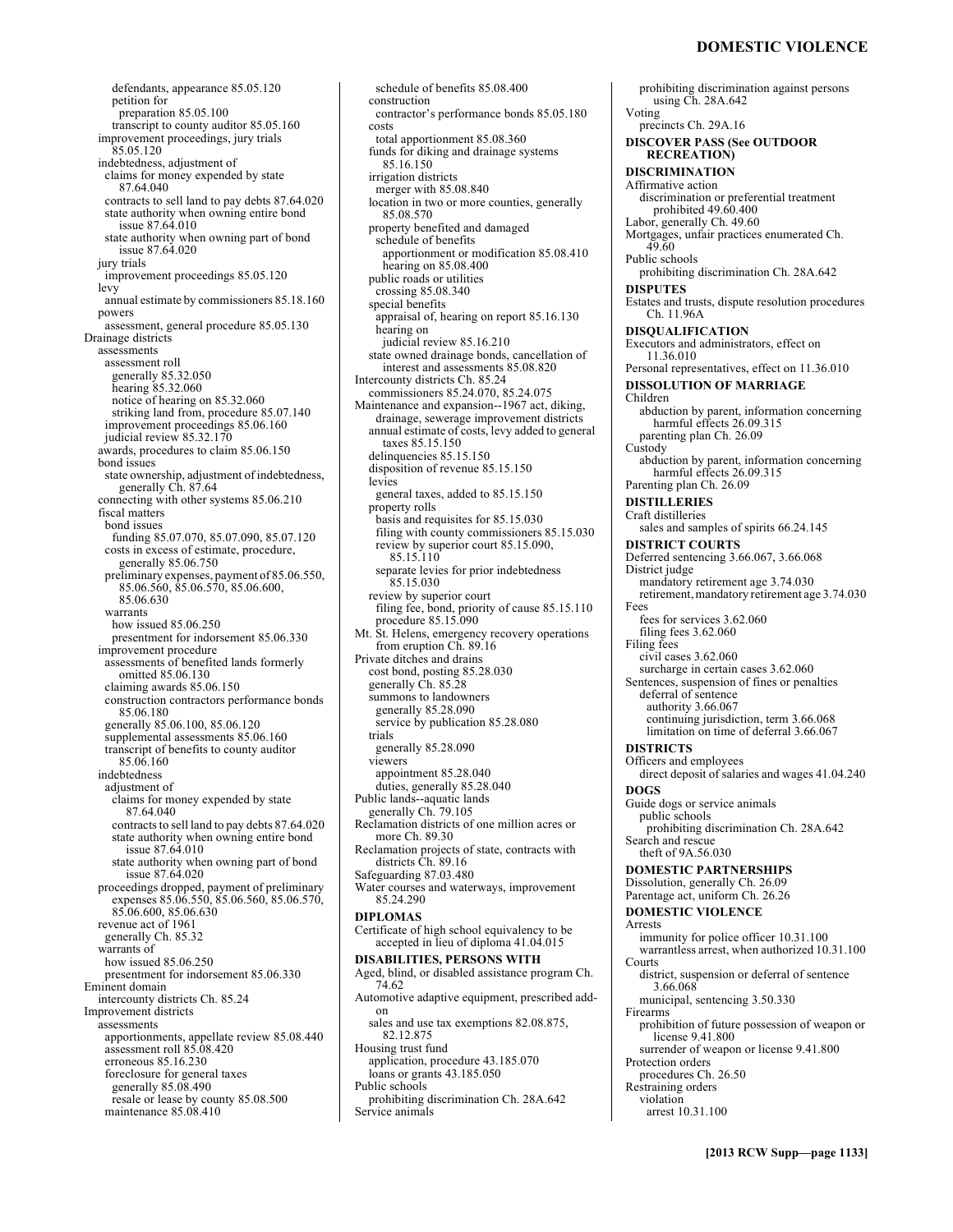# **DRIVING UNDER THE INFLUENCE**

Victims

landlord and tenant provisions 59.18.580 **DRIVING UNDER THE INFLUENCE**  24/7 sobriety program 4.24.545, 10.21.055, 36.28A.300, 36.28A.310, 36.28A.320, 36.28A.330, 36.28A.340, 36.28A.350, 36.28A.360, 36.28A.370, 36.28A.380, 36.28A.390 Alcohol concentration, defined 46.61.502 Alcohol or drug tests implied consent 46.20.3101 license sanctions 46.20.3101 procedure 46.61.506 Arrest warrantless, when authorized 10.31.100 Breath tests implied consent 46.20.308 Defenses 46.61.502 Deferred prosecution program Ch. 10.05 Defined 46.61.502 Driver under age twenty-one mandatory appearances 46.61.50571 Driver under twenty-one consuming alcohol, penalties 46.61.503 Driver's license ignition interlock driver's license 46.20.385 revocation for refusal to take breath or blood test 46.20.308 DUI courts 2.28.175, 2.28.190 Evidence 46.61.502 Fees penalty schedule 46.61.5055 Gross misdemeanor 46.61.502 Ignition interlock device, in connection with conditions of release 10.21.055 Ignition interlocks, biological and technical devices 46.20.720, 46.20.745 Implied consent 46.20.308, 46.20.3101 Physical control of a vehicle under the influence 46.61.504 Seizure and forfeiture of vehicle 46.61.5058 **DRUG COURTS**  Authorization 2.28.170, 2.28.190 **DRUG PARAPHERNALIA**  Delivery or use prohibited, penalty 69.50.412 Seizure and forfeiture 69.50.505 Selling or giving prohibited, penalty 69.50.4121 **DRUGS**  Adulteration, penalty 18.64.270 Arrests, possession of cannabis, when authorized 10.31.100 Codeine controlled substances, uniform act Ch. 69.50 Contaminated properties decontamination, disposal, or removal Ch. 64.44 Controlled substances administrative procedure, judicial review 69.50.507 animal control agencies, sodium pentobarbital use 69.50.310 application of chapter 69.50.601 controlled substance analog 69.50.214 definitions 69.50.101, 69.50.1011 educational and research programs 69.50.508 electronic communication of prescriptions authorized, conditions 69.50.312 enforcement personnel, powers 69.50.500 fish and wildlife chemical capture program 69.50.320 inspections by pharmacy quality assurance commission 69.50.501 intergovernmental cooperation 69.50.504 manufacture, distribution, and dispensing recordkeeping requirements 69.50.306 registration requirements 69.50.302, 69.50.303 rule-making authority of pharmacy quality assurance commission 69.50.301 seizure or placement under seal 69.50.304

violations, revocation suspension of registration 69.50.304, 69.50.305 pharmacy quality assurance commission, authority and enforcement 69.50.201 prescriptions 69.50.308 prohibited acts distribution or dispensing, penalties 69.50.402 drug paraphernalia 69.50.412, 69.50.4121 manufacture, delivery, or possession, penalties 69.50.401 republishing and updating schedules 69.50.213 schedule I criteria for inclusion 69.50.203 schedule II criteria for inclusion 69.50.205 schedule III criteria for inclusion 69.50.207 list of included substances 69.50.208 schedule IV criteria for inclusion 69.50.209 list of included substances 69.50.210 schedule V criteria for inclusion 69.50.211 schedules, authority to change 69.50.201 seizure and forfeiture landlord's property, damage costs 69.50.505 procedure 69.50.505 property subject to seizure and forfeiture 69.50.505 violations possession of 69.50.4013 Controlled substances therapeutic research program Ch. 69.51 Controlled substances, uniform act Ch. 69.50 Covers or caps on bottles or jars, safety requirements 18.64.246 Dangerous drugs arrests, possession of cannabis, when authorized 10.31.100 cannabis, possession of, warrantless arrests for 10.31.100 DMSO (Dimethyl sulfoxide), authorized 69.04.565 Drug courts, authorization 2.28.170, 2.28.190 Enforcement authority 69.04.730 Enforcement funding, cigarette tax Ch. 82.24, 82.26 Ephedrine, pseudoephedrine, phenylpropanolamine electronic tracking system for sales Ch. 69.43 precursor drug sales, requirements Ch. 69.43 Food, drug, and cosmetic act Ch. 69.04 Generic drugs substitution for brand name drugs 69.41.180 Hallucinogenic substances controlled substances, uniform act Ch. 69.50 Health care entities license and requirements for legend drug and controlled substance purchase or use, exception 18.64.450, 18.64.470 Health, department of police power 18.64.009 Intrastate commerce in food, drugs, and cosmetics Ch. 69.04 Itinerant peddlers or vendors, registration requirements 18.64.047 Kidney dialysis programs, prescription drugs 18.64.257 Laetrile certification 70.54.140 prescription, administration, permitted 70.54.140 Licenses peddlers' registration 18.64.047 refusal, suspension, and revocation appeal procedure 18.64.200 grounds 18.64.165 wholesalers 18.64.046 Marijuana

controlled substances therapeutic research program 69.51.060

legalization THC concentration and driving, provisions concerning 46.20.308, 46.20.3101, 46.61.502, 46.61.503, 46.61.504, 46.61.506, 46.61.50571 legalization of 69.50.101, 69.50.325, 69.50.328, 69.50.331, 69.50.334, 69.50.339, 69.50.342, 69.50.345, 69.50.348, 69.50.351, 69.50.354, 69.50.357, 69.50.360, 69.50.363, 69.50.366, 69.50.369, 69.50.401, 69.50.412, 69.50.445, 69.50.500, 69.50.505, 69.50.530, 69.50.535, 69.50.540, 69.50.545, 69.50.550, 69.50.4013, 69.50.4121 possession of, warrantless arrests for 10.31.100 retail store with pharmacy license, amount inadvertently left at 69.50.515 Methamphetamine controlled substances, uniform act Ch. 69.50 Motor vehicles driving under the influence 46.61.502 physical control of while under the influence 46.61.504 Operating motor vehicle while under influence 9.91.020 **Opiates** controlled substances, uniform act Ch. 69.50 Over-the-counter medications, imprinting requirements Ch. 69.60 Pharmacies and pharmacists, licensing and regulation Ch. 18.64 Pharmacy quality assurance commission, powers and duties Ch. 69.04 Poison prevention packaging Ch. 70.106 Poisons or other harmful objects in food, drinks, medicine, or water Ch. 69.40 Precursor drugs Ch. 69.43 Prescription drugs animal control agencies, possession and use 69.41.080 compounding, purity standards for 18.64.270 confidentiality 69.41.280, 69.45.090 definitions 69.41.010 donation and dispensing through redistribution program Ch. 69.70 generic drugs, substitution for brand name drugs 69.41.180 identification and lists of drugs 69.41.075 identification and marking definitions 69.41.210 exemptions 69.41.250 pharmacy quality assurance commission, rule-making authority 69.41.240 legend drugs, prescription requirement for 69.41.030 manufacturers and distributors, duties 69.41.250 pharmacy quality assurance commission, rulemaking authority 69.41.075 prescription required, exceptions 69.41.030 samples Ch. 69.45 supply limit for drugs other than controlled substances 18.64.520 warehousing and reselling, tax imposed 82.04.272 Prohibited acts penalties 69.04.060 Samples confidentiality 69.45.090 definitions 69.45.010 manufacturers, registration 69.45.020 surplus, outdated, or damaged, disposal 69.45.060 violations, liability, seizure 69.45.080 Uniform controlled substances act Ch. 69.50 Veterinarians authority to dispense legend drugs prescribed by other veterinarians 18.92.012

controlled substances, uniform act Ch. 69.50

dispensing by personnel authorized 18.92.013 Wholesalers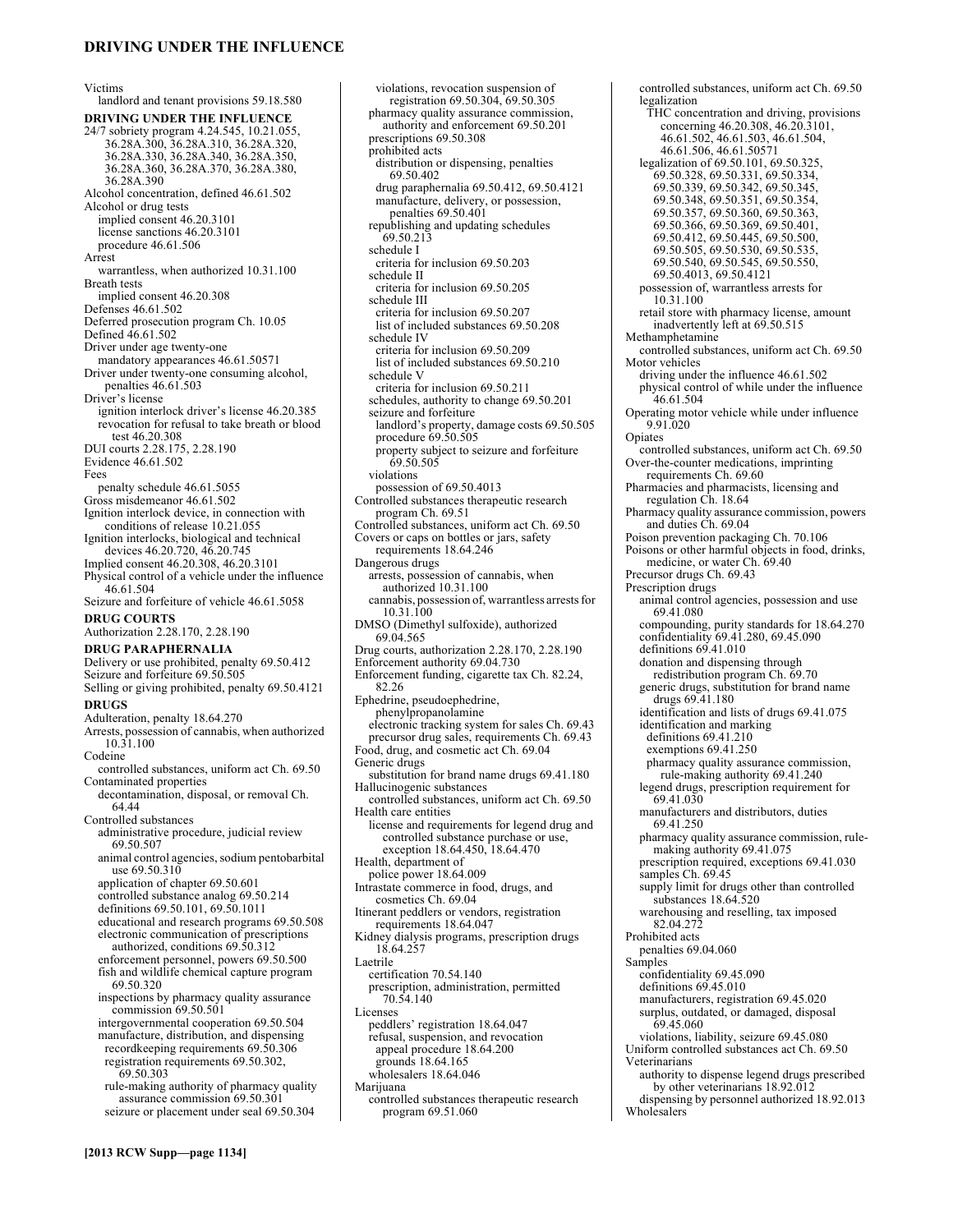licensing requirements 18.64.046 penalties for violations 18.64.046 **EARLY LEARNING, DEPARTMENT OF**  Child care subsidy fraud referral of suspected incidents to department of social and health services 43.215.562 Child care workers 43.215.510 Child day care centers 43.215.520, 43.215.545 Definitions 43.215.010 Department created, duties 43.215.020, 43.215.545 Early achievers program voluntary quality rating and improvement system 43.215.100 Early childhood education and assistance programs applications, review of 43.215.430 definitions 43.215.405 Early start program findings, intent 43.215.460 Family day care providers 43.215.520 Home visiting services account purpose, administration, funding 43.215.130 Licensing, agencies fire protection 43.215.210 Working connections child care program department duties 43.215.136 department of social and health services duties 43.215.136 standards and guidelines 43.215.136 subsidy authorization 43.215.135 **EARTH MOVEMENTS**  Program to correct hazards 76.09.320 **ECOLOGY, DEPARTMENT OF**  Brownfield redevelopment, department role 70.105D.140 Conservation commission and conservation districts Ch. 89.08 Ecological commission state environmental policy, commission duties Ch. 43.21C Environmental legacy stewarsdhip account grants or loans through competitive program, department administration 70.105D.170 Forest practices water pollution control, department jurisdiction and powers Ch. 90.48 water quality protection, responsibility, jurisdiction 76.09.100 Hazardous waste cleanup enforcement actions 70.105D.050 powers and duties 70.105D.030 Hazardous waste disposal service charges, assessment against hazardous waste disposal facilities  $70.105.280$ Hazardous waste management radioactive mix waste account 70.105.310 Lakes outflow regulation Ch. 90.24 Oil and hazardous substance spill prevention and response, department duties Ch. 90.56 Pollution control hearings board, jurisdiction and duties Ch. 43.21B Radioactive waste management radioactive mixed waste account 70.105.310 Reclamation of state lands powers and duties of director Ch. 89.16 Rules five-year formal process of reviewing existing rules 43.21A.081 significant agency actions, identification of information sources used 34.05.272 Shoreline management act, department duties Ch. 90.58 Significant agency actions, identification of information sources used 34.05.272 Solid waste management, powers, duties, and functions Ch. 70.95 State environmental policy, department duties Ch. 43.21C

Water

Grants

Licenses

egg handlers or dealers 69.25.050, 69.25.060

Stream patrollers, appointment, powers, and compensation Ch. 90.08

Underground storage tanks, regulation powers and duties Ch. 90.76 Vessels owned by department transfer of ownership requirements 43.21A.700, 43.21A.702 review of vessel's physical condition 43.21A.700 ground waters, appropriation Ch. 90.44 surface waters, appropriation Ch. 90.03 Water pollution control, department jurisdiction, powers, and duties Ch. 90.48 Water resources diking districts, adjustment of indebtedness, generally Ch. 87.64 drainage districts, adjustment of indebtedness, generally Ch. 87.64 irrigation districts adjustment of indebtedness, generally Ch. 87.64 Water rights determination and appropriation Ch. 90.03, 90.44 registration, waiver, and relinquishment Ch. 90.14 stream patrollers, appointment, powers, and compensation Ch. 90.08 Yakima river basin integrated water resource management plan Ch. 90.38 Yakima river basin water rights program, department duties Ch. 90.38 Yakima river basin integrated water resource management plan Ch. 90.38 Yakima river basin water rights Ch. 90.38 **ECONOMIC DEVELOPMENT**  Freight mobility strategic investment program and board Ch. 47.06A Legislative committee on economic development and international relations Ch. 43.15 Regulatory streamlining projects, multijurisdictional establishment, reports 43.330.440 Strategic reserve account 43.330.250 **EDUCATION**  Certificate of high school equivalency to be accepted in lieu of diploma 41.04.015 Education ombuds, office of Ch. 43.06B job skills program 28C.04.420 Information technology K-20 network Ch. 43.41A K-20 information technology Ch. 43.41A K-20 telecommunications system Ch. 43.41A **EDUCATIONAL EMPLOYMENT RELATIONS**  Collective bargaining charter school employees 41.59.031 Collective bargaining unit charter school employees 41.59.031 **EDUCATIONAL SERVICE DISTRICTS**  Centers for improvement of teaching establishment and duties 28A.415.010 improvement of teaching coordinating council, establishment and duties 28A.415.010 Educational service district institute fund, costs from teachers' institutes, workshops and inservice training from 28A.415.010 Emotional and behavioral distress in students response to distress, including educator and school staff training 28A.310.500 Suicide, youth screening and referral, including educator and staff training 28A.310.500 Teachers' institutes and workshops arrangements and expenses, duties regarding 28A.415.010 **EGGS AND EGG PRODUCTS**  Definitions 69.25.020 **ELECTIONS**  Ballots and other voting forms arrangement of instructions, measures, offices 29A.36.161 ballot title constitutional measures 29A.36.040 constitutional questions 29A.36.060 Canvassing Felons **Generally** costs

certifying primary candidates 29A.36.010 names on election ballots 29A.36.201 names on primary ballot 29A.36.101 order of candidates 29A.36.131, 29A.36.161 order of positions or offices 29A.36.121 top two candidates, general election 29A.36.170 ballot containers, sealing and opening 29A.60.110 ballot processing and canvassing 29A.60.160 conduct of elections, canvass 29A.60.010 results after closing of voting 29A.60.060 secretary of state, duties  $29\overline{A}$ .60.240 statewide measures, canvass of 29A.60.250 unsigned ballot declarations 29A.60.165 Contesting an election commencement by registered voter 29A.68.020 prevention and correction of frauds and errors 29A.68.011 Crimes and penalties canvassing and certifying documents regarding nomination, election, candidacy 29A.84.711 petitions and signatures officers, violations by 29A.84.210 petitions, improperly signing 29A.84.261 voting center acts prohibited in center 29A.84.510 electioneering by election officers at voting center or ballot drop location 29A.84.520 voting rights cancellation, restoration 29A.08.520 Filing for office declaration of candidacy fees and petitions 29A.24.101 filing required 29A.24.031 qualifications for filing and appearance on ballot 29A.24.075 terms, designation of 29A.24.020 write-in voting, candidates 29A.24.311, 29A.24.320 constituencies, costs borne by 29A.04.410 state share 29A.04.420 definitions ballot and related terms 29A.04.008 canvassing 29A.04.013 infamous crime 29A.04.079 major political party 29A.04.086 short term 29A.04.169 provisions county auditor, duties 29A.04.216 times for holding elections city, town, district general and special exceptions 29A.04.330 state and local general, statewide, special county 29A.04.321 Initiative and referendum, state ballot title and summary appeal to superior court 29A.72.080 printing ballot titles and short descriptions on ballots 29A.72.290 petitions referendum, form 29A.72.130 to the people, certificates of sufficiency 29A.72.250 Mail, elections by ballots by mail 29A.40.010 date ballots mailed 29A.40.070 envelopes, declaration, and instructions 29A.40.091

overseas and service voters 29A.40.091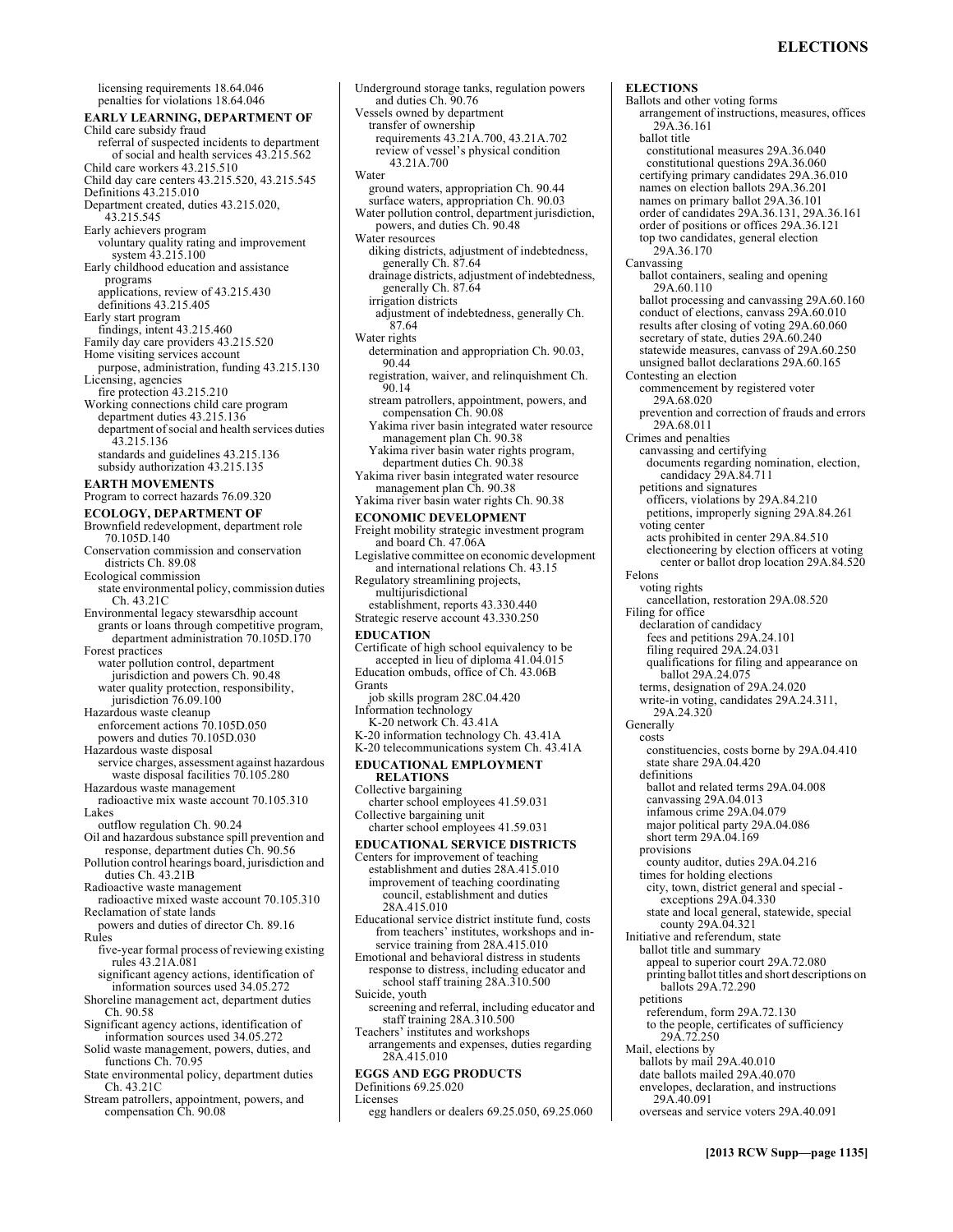# **ELECTRICAL UTILITIES**

replacement ballots 29A.40.070 return of ballots 29A.40.091 voter's oath 29A.40.091 Nuclear waste site disapproval, election for notification of auditors, application of laws 29A.88.040 special election date, setting of 29A.88.020 Political parties state committee 29A.80.020 **Precincts** boundary changes and registration transfers 29A.16.070 Primaries and elections nonpartisan primaries local primaries 29A.52.210, 29A.52.220 no primary to be held cemetery district commissioners 29A.52.220 park and recreation district commissioners 29A.52.220 not permitted, when 29A.52.220 notices and certificates candidates, certification of 29A.52.321 elections, notice of 29A.52.355 primary, notice of 29A.52.355 partisan primaries top two candidates 29A.52.112 Recall generally Ch. 29A.56 Recounts amended abstracts 29A.64.061 deposit of fees, notice of location 29A.64.030 mandatory 29A.64.021 notice, time and location of recount 29A.64.030 partial recount requiring complete recount 29A.64.050 statewide measures 29A.64.090 Redistricting boundary information 29A.76.020 School district provisions applicable to all districts Ch. 28A.320 educational service district board Ch. 28A.310 organization and reorganization of districts Ch. 28A.315 Special circumstances elections constitutional amendment conventions delegates, election of 29A.56.490 presidential electors compensation 29A.56.350 nomination 29A.56.320 slate of electors 29A.56.360 presidential nominations, minor parties and independent candidates certificate of nomination 29A.56.640, 29A.56.670 convention 29A.56.600, 29A.56.610 petition for nomination 29A.56.670 presidential primary procedures, ballot form and arrangement 29A.56.040 recall recall election, fixing date for 29A.56.210 Vacancies congress 29A.28.041, 29A.28.050, 29A.28.061 Voters and registration cancellations felons, restoration 29A.08.520 challenges times for filing 29A.08.820 definitions mailing, date and method 29A.08.020 forms application, format 29A.08.220 oath of applicant 29A.08.230 production, supply, and distribution 29A.08.260 motor voter and registration at state agencies administrative duties - secretary of state and licensing department 29A.08.350 designated agencies 29A.08.330

driver's license or identification card application, registration with 29A.08.340 Voters' pamphlets local authorization 29A.32.210 state arguments 29A.32.100 contents 29A.32.031 Voting systems counting center personnel 29A.12.120 definition 29A.12.005 recording requirements 29A.12.150 voting device, approval requirements 29A.12.080 **ELECTRICAL UTILITIES**  Apparatus use and construction rules Ch. 19.29 Cooperative finance organizations business and occupation tax deduction 82.04.43394 Employees certificate of competency exemption 19.28.261 Energy independence act conservation and renewable energy targets 19.285.040 definitions 19.285.030 Resource plans definitions 19.280.020 department duties, report 19.280.060 development, requirements 19.280.030 legislative intent 19.280.010 Taxation Ch. 84.12 **ELECTRICIANS**  Certificate of competency continuing education 19.28.211 examination certification of results 19.28.201 contents, fees, and times 19.28.201 eligibility 19.28.191 exemptions 19.28.261 in-class education requirements 19.28.205 issuance 19.28.161 issuance, renewal, fees 19.28.211 persons engaged in business or trade on effective date 19.28.221 revocation 19.28.241 Electrical contractors definitions 19.28.006 general and specialty contractors 19.28.041 licenses bond or cash deposit 19.28.041 exclusive jurisdiction of state 19.28.041 fees 19.28.041 workers' compensation coverage 19.28.041 Electrical training certificate issuance 19.28.161 Temporary permits 19.28.231 **ELECTRICITY**  Apparatus use and construction rules Ch. 19.29 Electric vehicles charging stations, signage for 46.08.185 Electrical license fund 19.28.351 Employee safety rules Ch. 19.29 Installation definitions 19.28.006 Manhole safety rules Ch. 19.29 Power lines construction and use rules Ch. 19.29 Reclamation districts of one million acres or more Ch. 89.30 **ELECTRONIC EQUIPMENT**  Insurance policies for portable electronics cancellation, nonrenewal, or modification, terms for 48.18.278 Portable electronics specialty producer licenses Ch. 48.120 Service contracts Ch. 48.110 **ELECTRONIC PRODUCT RECYCLING**  Administrative and operational costs 70.95N.300 Annual reports 70.95N.140 Collection services 70.95N.090

Covered electronic sampling 70.95N.110

Definitions 70.95N.020 Equivalent share calculation 70.95N.200 rules, fees, reports 70.95N.230 Materials management and financing authority board of directors 70.95N.290 Plans independent, requirements 70.95N.050 Preliminary return share 70.95N.210 Registration manufacturer 70.95N.040 Return share calculation 70.95N.190 Web site 70.95N.180 **EMERGENCY MANAGEMENT**  911 emergency communications network, statewide enhanced system enhanced 911 account, creation and uses 38.52.540 Oil and hazardous substance spill prevention and response Ch. 90.56 **EMERGENCY SERVICE COMMUNICATION DISTRICTS**  911, excise tax on telephones Ch. 82.14B **EMINENT DOMAIN**  Public waterway districts Ch. 91.08 School districts verdict 8.16.090 **EMPLOYER AND EMPLOYEES**  Commuting trip reduction requirements for employers 70.94.531 Family leave Ch. 49.86 Prohibited practices generally Ch. 49.44 Social networking, personal employee accounts restricting employer access to 49.44.200, 49.44.205 **EMPLOYMENT**  Customized employment training Ch. 28B.67 Employment agencies Ch. 19.31 Family leave insurance Ch. 49.86 eligibility for benefits 49.86.030 report by administering department 49.86.210 Overtime compensation 49.46.130 Social networking, personal employee accounts restricting employer access to 49.44.200, 49.44.205 **EMPLOYMENT SECURITY DEPARTMENT**  Food stamps employment and training program partnerships, funds, outcomes 74.04.535 Printed materials, department duties 50.12.290 **ENERGY**  Energy freedom program generally Ch. 43.325 Energy independence act Ch. 19.285 Geothermal energy, allocation of revenues derived from certain geothermal resources Ch. 43.378 **ENERGY FACILITIES**  Site location counsel for the environment 80.50.080 permit requirements injunctions against violations 80.50.150 penalties for violations 80.50.150 **ENERGY INDEPENDENCE ACT**  Generally Ch. 19.285 **ENGINEERS AND LAND SURVEYORS**  Engineer-in-training, requirements Ch. 18.43 Fees, disposition 18.43.150 Land-surveyor-in-training, requirements Ch. 18.43 Professional engineers' account 18.43.150 **ENTERPRISE SERVICES, DEPARTMENT OF** 

Civil service, state

- personnel service fund
- use of fund for state civil service administration purposes 41.06.280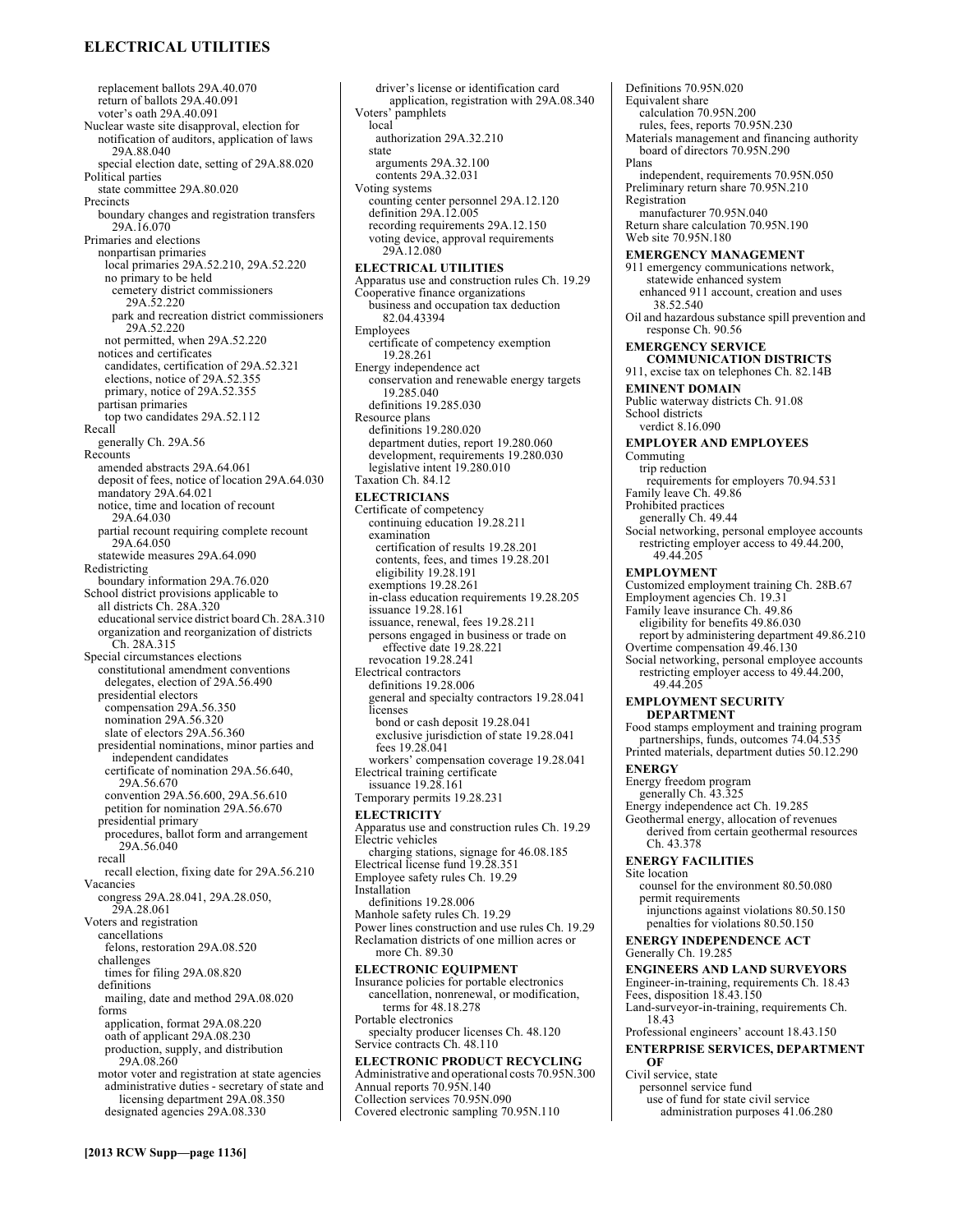# **FAMILY AND CHILDREN'S OMBUDS, OFFICE OF**

**Contracts** state procurement of goods and services Ch. 39.26 Data processing revolving fund use by department and others 43.19.791 Enterprise services account 43.19.025 Housing for state offices, departments and institutions acquisition of property and construction of buildings procedures 43.82.010 collocation and consolidation 43.82.010 long-range planning 43.82.010 Motor vehicle transportation service biofuels, use 43.19.642, 43.19.648 advisory committee 43.19.648 electric vehicle, use 43.19.648 advisory committee 43.19.648 fuel usage 43.19.648 advisory committee 43.19.648 Procurement state procurement of goods and services Ch. 39.26 Purchasing state procurement of goods and services Ch. 39.26 Risk management, office of tort claims against state presented and filed with 4.92.100 State procurement of goods and services Ch. 39.26 State property sale, exchange of unneeded personal property 43.19.1919 Surplus property sale, exchange of unneeded personal property 43.19.1919 Vessels owned by department transfer of ownership requirements 43.19.800, 43.19.1919 review of vessel's physical condition 43.19.1919 **ENVIRONMENT**  Energy facilities site evaluation, counsel for the environment 80.50.080 Environmental impact statements comprehensive plans 43.21C.428 school closures, exemptions 43.21C.038 wireless services facilities, exemption 43.21C.0384 Oil and hazardous substance spill prevention and response Ch. 90.56 Pollution control hearings board, jurisdiction and duties Ch. 43.21B State environmental policy environmental impact statements 43.21C.428 school closures, exemptions 43.21C.038 wireless services facilities, exemption 43.21C.0384 Transportation projects advanced environmental mitigation 47.12.340 Underground storage tanks, requirements Ch. 90.76 Water pollution control Ch. 90.48 **ENVIRONMENTAL HEARINGS OFFICE**  Pollution control hearings board, jurisdiction and duties Ch. 43.21B Shorelines hearings board, membership and duties Ch. 90.58 **EQUESTRIAN**  Horse park, state Ch. 79A.30 **ESCROW AGENTS**  Definitions 18.44.011 Financial institutions department director's authority 18.44.457 Financial responsibility requirements 18.44.201 Licenses

application, contents 18.44.031 Property and business of a licensee

possession by director of financial institutions scope of director's authority 18.44.457 **ESTATES**  Dispute resolution courts' authority 11.96A.090 judicial proceedings 11.96A.120, 11.96A.125 special representative 11.96A.250 statutes of limitations 11.96A.070 venue 11.96A.050 Inheritance tax Ch. 83.100 Nonprobate assets testamentary disposition Ch. 11.11 Taxation Ch. 83.100 Trust act Ch. 11.98 Trust and estate dispute resolution act (TEDRA) Ch. 11.96A **ETHICS IN PUBLIC SERVICE**  Citizen actions 42.52.460 Ethics advisors, designation of executive branch agencies 42.52.365 Executive ethics board 42.52.360 complaint filing 42.52.410 investigation of complaints 42.52.420 whistleblower protection 42.52.410 Legislative ethics board complaint filing 42.52.410 investigation of complaints 42.52.420 whistleblower protection 42.52.410 **EVIDENCE**  Children testimony by closed circuit television 9A.44.150 Exchange facilitators fraud, prima facie evidence of 19.310.120 Railroad crossing, signals and devices exclusion of record in railroad crossing hearing from civil or criminal action arising out of an accident at or in the vicinity of the crossing 81.53.261 Rape admissibility of victim's past sexual behavior 9A.44.020 Self-incrimination utilities and transportation commission witnesses 80.04.050, 81.04.050 Signs failing to have permit label as evidence of violation of highway advertising control act 47.42.130 **EXCHANGE FACILITATORS**  Fraud prima facie evidence, penalty and cure for violations 19.310.120 Standards and prohibited practices Ch. 19.310 claims on fidelity bonds, remedies 19.310.050 definitions 19.310.010 deposit of client funds, written notice 19.310.110 duties of exchange facilitators fidelity bonds 19.310.040 exchange funds prudent investor standard, violations 19.310.080 fidelity bonds claims on, remedies 19.310.050 duties of exchange facilitators 19.310.040 prohibited practices 19.310.100 violations class B felony 19.310.120 prudent investor standard for exchange funds 19.310.080 **EXECUTIONS**  Industrial insurance, payments exempt from assignment or execution 51.32.040 Redemption from sale redemptioner, defined 6.23.010 who may redeem 6.23.010 **EXECUTORS AND ADMINISTRATORS**  Banks 11.36.010 Bonds nonresidents 11.36.010

Convictions, persons convicted of crime involving moral turpitude disqualified to serve as executors or administrators 11.36.010 Corporations disqualified to act as executor or administrator in probate 11.36.010 Corporations whose shareholders are exclusively attorneys may be personal representative 11.36.010 Crime, conviction of crime involving moral turpitude disqualifies 11.36.010 Disqualification, effect 11.36.010 Insane persons disqualified to act as 11.36.010 Letters of administration 11.36.010 Letters of administration with will annexed 11.36.010 Letters testamentary 11.36.010 Mentally ill, disqualified to act as executor or administrator in probate of will 11.36.010 Minors, disqualified to act as executor or administrator in probate 11.36.010 Nonresidents may serve as, bond, service of papers, appointment of 11.36.010 Personal representatives 11.36.010 Qualifications for letters and disqualifications 11.36.010 Revocation of letters 11.36.010 Trust companies 11.36.010 **EXEMPTIONS FROM EXECUTION**  Homesteads bankruptcy, federal, state exemption duplication prohibited 6.13.080 child support obligation, homestead subject to execution and forced sale 6.13.080 forced sale subject to, when 6.13.080 **liens** laborers', homestead subject to execution of forced sale 6.13.080 material supplier's, homestead subject to execution and forced sale 6.13.080 mechanics, homesteads subject to execution and forced sale 6.13.080 vendors', homestead subject to execution and forced sale 6.13.080 mortgages, homestead subject to execution and forced sale 6.13.080 spousal or domestic partner support obligation, homestead subject to execution and forced sale 6.13.080 subject to execution, when 6.13.080 subject to forced sale, when 6.13.080 **EXPENDITURES**  State expenditure limitations Ch. 43.135 **EXPLOSIVES**  Exemptions 70.74.191 **FAMILY ABANDONMENT AND NONSUPPORT**  Enforcement of support parent applying for public assistance, statement under oath as to income, etc., penalty 74.20.260 **FAMILY AND CHILDREN'S OMBUDS, OFFICE OF**  Authority 43.06A.100 Child fatality review recommendations 43.06A.110 Communication with children in custody of state authorized 43.06A.100 Conduct warranting criminal or disciplinary proceedings, duty to report 43.06A.090 Confidentiality 43.06A.050, 43.06A.060, 43.06A.070, 43.06A.080 Created within office of governor, purpose 43.06A.010 Evidence and testimony, admissibility 43.06A.060, 43.06A.080 Identifying information, release 43.06A.070 Liability for good faith performance 43.06A.085

**Ombuds**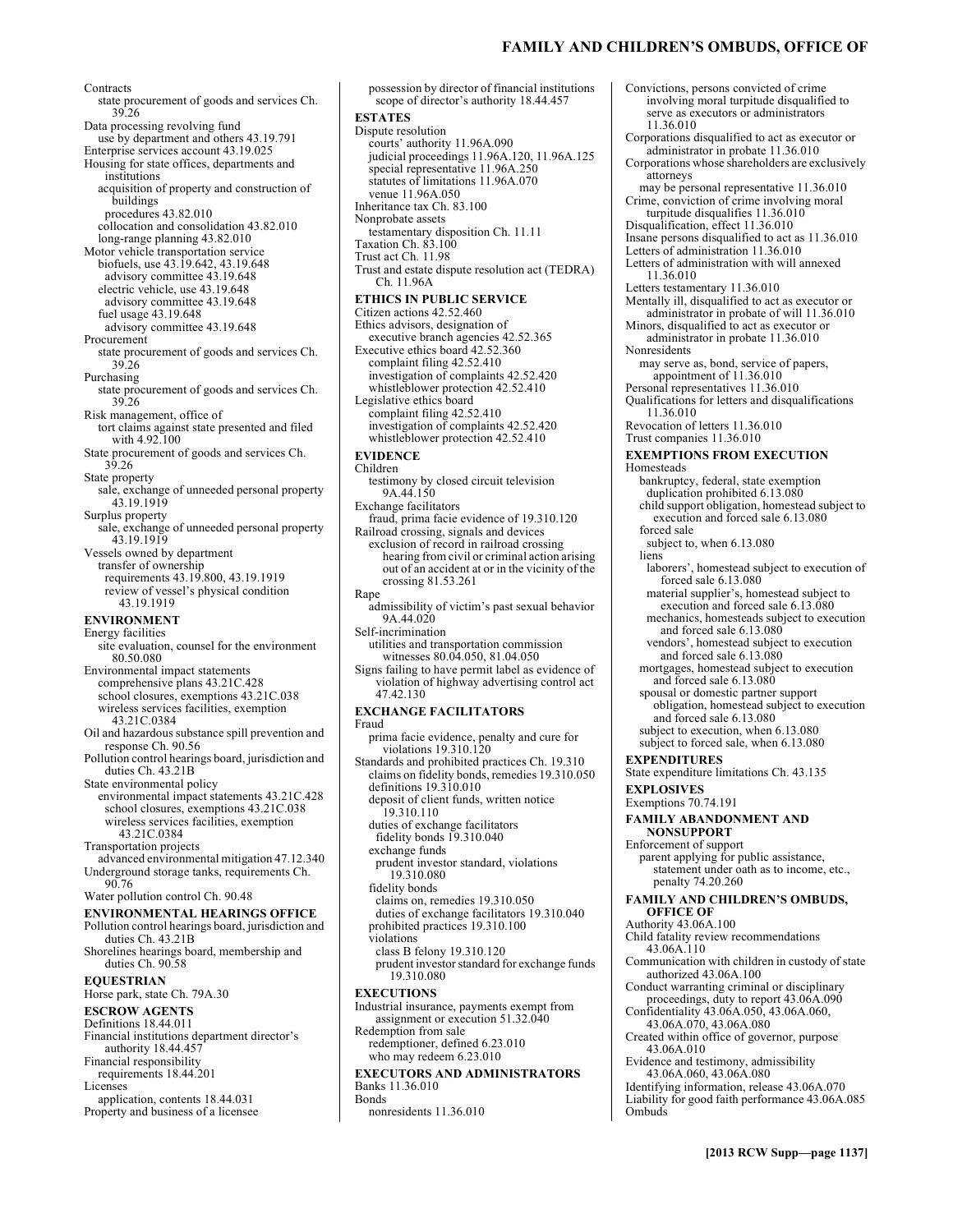# **FAMILY COURT**

appointment and term of office 43.06A.020 duties 43.06A.030 Privileged communications 43.06A.085 Records and information in department of social and health services, access 43.06A.100 **FAMILY COURT**  Guardian ad litem release of information 26.12.185 **FAMILY LEAVE**  Family leave insurance Ch. 49.86 eligibility for benefits 49.86.030 report by administering department 49.86.210 **FAMILY RECONCILIATION SERVICES**  Family reconciliation act Ch. 13.32A **FARMERS MARKETS**  Beer and wine sampling farmers market endorsement to allow sampling 66.24.175 Beer sales by microbreweries 66.24.244 Nursery dealers licenses and fees 15.13.280 Wine sales by wineries 66.24.170 **FARMS AND FARMING**  Conservation commission, powers and duties Ch. 89.08 Conservation districts, organization and operation Ch. 89.08 Industrial insurance, optional exclusion for workers on parents' family farms 51.12.020 Lands, agricultural voluntary stewardship program Ch. 36.70A Pesticide control act Ch. 15.58 Water rights ground waters determination and appropriation Ch. 90.44 registration, waiver, and relinquishment Ch. 90.14 surface waters, determination and appropriation Ch. 90.03 Yakima river basin integrated water resource management plan Ch. 90.38 Yakima river basin water rights Ch. 90.38 Wildlife damage control Ch. 77.36 **FEDERAL**  Federal property purchase by political subdivision procedure 39.32.090 Flood control state and federal cooperation contracts authorized 86.24.030 extent of participation 86.24.030 Irrigation districts contracts with cancellation procedure 87.03.280 **FEDERAL PROPERTY**  Purchase by political subdivision procedure 39.32.090 **FEDERAL SURPLUS PROPERTY**  Public assistance distribution not construed as public assistance 74.04.350 receiving and using property by uncertified persons, penalty 74.04.385 selling, transferring or disposing of commodities by recipient, penalty 74.04.385 **FEES**  Aircraft registration 47.68.250 County officers generally Ch. 36.18 Court clerks enumeration and distribution 36.18.018, 36.18.020 District courts fees for services 3.62.060 filing fee surcharge 3.62.060 filing fees 3.62.060

**FELONIES**  Class A promoting commercial sexual abuse of a minor 9.68A.101 Class B commercial sexual abuse of a minor 9.68A.100 contraband, introduction into detention or secure facility first degree 9A.76.140 indecent liberties 9A.44.100 theft, first degree 9A.56.030 Class C communication with a minor for immoral purposes 9.68A.090 criminal mischief, when 9A.84.010 introducing contraband, second degree 9A.76.150 promoting travel for commercial sexual abuse of a minor 9.68A.102 riot, when 9A.84.010 vehicle prowling, second degree 9A.52.100 Commercial sexual abuse of a minor class B felony 9.68A.100 Contraband, introduction into detention or secure facility first degree class B 9A.76.140 Criminal mischief class C, when 9A.84.010 Indecent liberties class B felony 9A.44.100 Introducing contraband second degree class C 9A.76.150 Promoting commercial sexual abuse of a minor class A felony 9.68A.101 Promoting travel for commercial sexual abuse of a minor class C felony 9.68A.102 Riot class C, when 9A.84.010 Theft first degree class B 9A.56.030 metal property 9A.56.030 second degree metal property 9A.56.040 Trafficking 9A.40.100 **FENCES**  Railroads cattle guards 81.52.050 duty to construct and maintain 81.52.050 **FERRIES**  Biodiesel fuel blends requirements for use by state ferry system 43.19.642 Collective bargaining and arbitration collective bargaining procedures 47.64.170 insurance and health care plans 47.64.270 public employment relations commission Ch. 47.64 Insurance and health care plans 47.64.270 Puget Sound ferry and toll bridge system Ch. 47.60 Scenic and recreational highways designation of portions of ferry routes as part of system 47.39.020 **FERTILIZERS**  Bulk fertilizer distribution license requirements 15.54.275 **FIDUCIARIES**  Banks and trust companies, authority to deposit securities 30.04.240 Securities, authority to deposit 30.04.240 Trusts defined 11.98.039 **FILING**  Platting, subdivision and dedication of land 58.17.170 Tort claims against

state 4.92.100 **FINANCE COMMITTEES**  Cities and towns, generally Ch. 35.39 **FINANCIAL AID, STUDENT (See also STUDENT FINANCIAL ASSISTANCE, OFFICE OF)**  Counseling curriculum institutions with state need grant recipients 28B.76.502 Definitions 28B.92.030 Opportunity scholarship act generally Ch. 28B.145 Opportunity scholarship board Ch. 28B.145 Opportunity scholarship program Ch. 28B.145 Student achievement council Ch. 28B.92 Student loan financing Ch. 28B.07 Tuition increases beyond omnibus appropriations act offset of tuition by financial aid, requirement for 28B.15.102 **FINANCIAL INSTITUTIONS**  Licenses business licensing service exemption 19.02.800 Public employees direct deposit of wages and salaries 41.04.240 higher education employees, alternatives to direct deposit of salary or wages 41.04.240 Uniform money services act Ch. 19.230 **FINANCIAL INSTITUTIONS, DEPARTMENT OF**  Banks filing and other service fees 30.04.070 interstate banking Ch. 30.38 supervisory direction and conservatorship, director's powers and duties Ch. 30.46 Consumer loan act, powers and duties Ch. 31.04 Credit unions Ch. 31.12 Director compliance of banks, trust businesses, and branches with law 30.04.280 consumer loan act, powers and duties Ch. 31.04 credit unions, powers and duties Ch. 31.12 examinations of lenders, cost 30.04.070 high risk consumer loans, powers and duties Ch. 31.04 mutual savings banks, powers and duties Title 32 Escrow agent licensing, director's powers and duties Ch. 18.44 High risk consumer loans, powers and duties Ch. 31.04 Interstate banking Ch. 30.38 Loan originators Ch. 31.04 Mortgage brokers, powers and duties of department Ch. 19.146 Mortgage loan originators Ch. 31.04 Mutual savings banks Title 32 **FINANCIAL MANAGEMENT, OFFICE OF**  Chief information officer, office of the Ch. 43.41A chief information officer information technology standards and policies 43.41A.025 creation 43.41A.010 data processing revolving fund use by officer or designee 43.19.791 information technology projects for state agencies, contracts for acquisition of 43.41.430 security standards and policies, office to establish 43.41A.027 information technology standards and policies office powers and duties 43.41A.025 powers, duties, functions 43.41A.010 Civil service, state personnel service fund use of fund for state civil service administration purposes 41.06.280 Criminal justice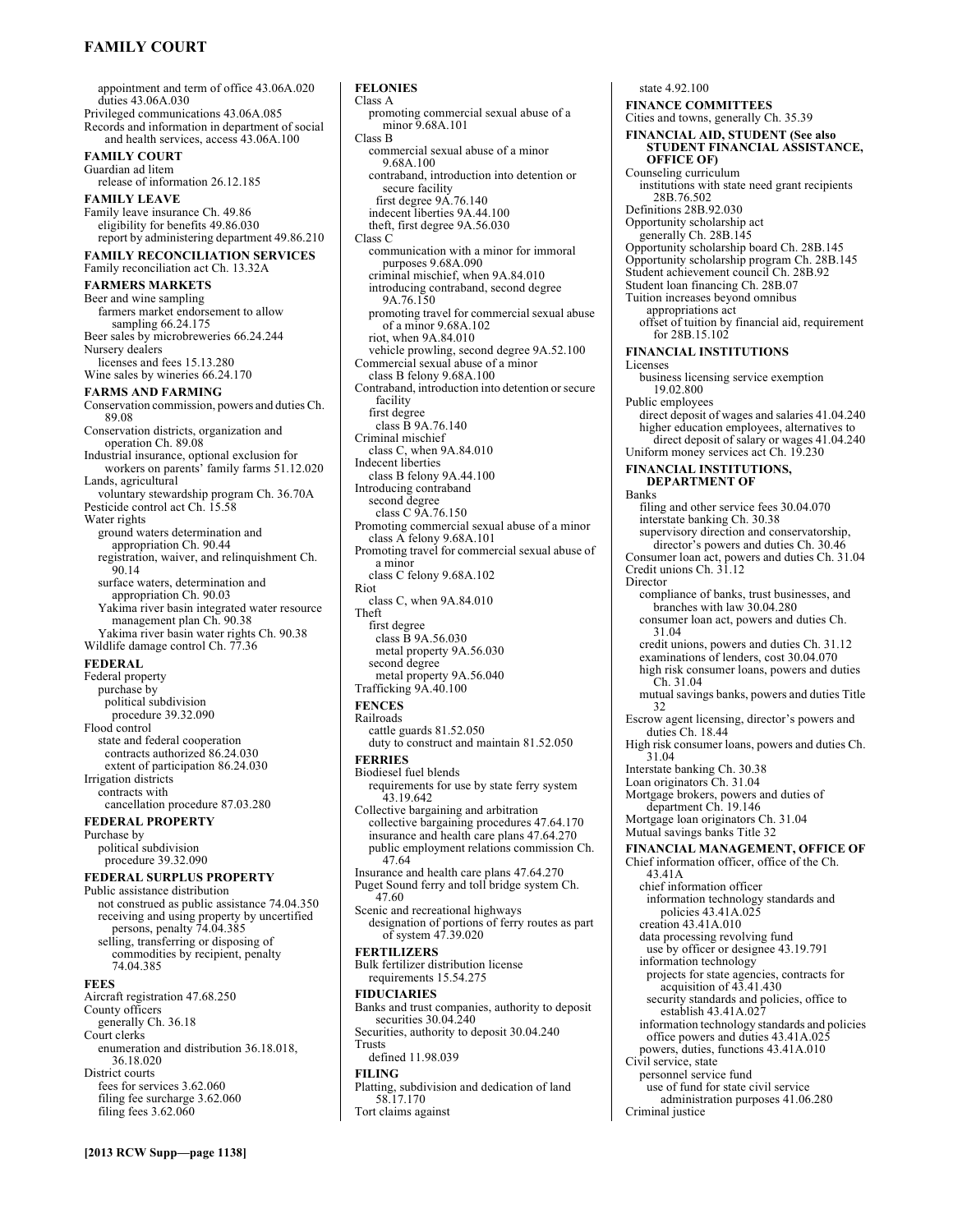### **FISH AND WILDLIFE, DEPARTMENT OF**

disposition form and report annual audit 10.98.100 Fees imposed by state agencies inventory office of financial management to conduct 43.88.585 work group, office of financial management to convene 43.88.585 Human resources director authority and functions Ch. 41.06 personnel service fund charges for services rendered by enterprise services and financial management, payment to fund 41.06.280 Information technology budget detail, designated state agencies, federal receipts reporting 43.88.096 budget detail, technology plan, accounting method 43.88.092 Information technology projects investment pool 43.41.430 projects for state agencies, contracts for acquisition of 43.41.430 **FIRE DEPARTMENTS**  Vehicles oversize or overweight permits 46.44.091 **FIRE PROTECTION**  Director of fire protection duties 43.215.210 Water companies fire suppression water facilities Ch. 70.315 **FIRE PROTECTION DISTRICTS**  Annexation territory served by fire district, interlocal agreement process 35.13.238, 35A.14.480 transfer of fire district employees 35.13.238 Benefit charges voter approval 52.18.050 Elections benefit charges require voter approval 52.18.050 **FIREARMS**  Concealed pistol license domestic violence prohibition of future possession of weapon or license 9.41.800 surrender of license 9.41.800 Definitions 9.41.010 Domestic violence prohibition of future possession of weapon or license 9.41.800 surrender of weapon or license 9.41.800 Felony firearm offenders felony firearm offense conviction database 43.43.822 registration requirement determination 9.41.330 registration, duty to register 9.41.333 registration, failure to register 9.41.335 Gun clubs, nonprofit clay targets, sales and use tax exemptions for 82.08.205, 82.12.205 Hunter education training program 77.32.155 Possession domestic violence prohibition of future possession of weapon or license 9.41.800 School premises, firearms possession on warrantless arrest, when authorized 10.31.100 Surrender of weapon or license domestic violence order 9.41.800 Uniform firearms act Ch. 9.41 **FIREFIGHTERS**  Law enforcement officers' and firefighter's retirement system Ch. 41.26 Overtime compensation 49.46.130 Volunteer firefighters' and reserve officers' relief and pensions Ch. 41.24 **FIREWOOD**  Public lands valuable materials, sale of Ch. 79.15

State fiscal agent in New York highway construction bonds may be registered with Ch. 47.10 **FISH AND FISHING**  Anadromous game fish purchase or sale, license required 77.65.480 Aquatic invasive species prevention account and program 77.12.879 Aquatic nuisance species committee, membership and duties 77.60.130 Check stations inspections 77.12.620 Crimes and penalties, generally Ch. 77.15 Definitions 69.04.932 Enforcement code Ch. 77.15 Fish stocking permits 77.65.480 Fishing contests permits 77.65.480 Fishing guides licenses 77.65.480 Fishways lakes, outflow fish protection devices and ladders 90.24.050 Food fish labeling requirements 69.04.933 misbranding 69.04.938 Geoducks diver license 77.65.410, 77.65.550 geoduck diver safety program 43.30.555, 43.30.560, 79.135.210 geoduck harvest safety committee 43.30.555 public lands--aquatic lands oysters, geoducks, shellfish, and other aquacultural uses, and marine aquatic plants Ch. 79.135 sea grant program 28B.20.476 Habitat restoration projects salmon recovery Ch. 77.85 Hatcheries and rearing facilities continued operation of certain state-owned salmonid hatcheries department-partner agreements 77.95.320 Lakes, outflow fish protection devices and ladders 90.24.050 Licenses anadromous game fish 77.65.480 commercial licenses and permits fish buyers 77.65.340 geoduck divers 77.65.410, 77.65.550 professional food fish guides 77.65.370 vessel designation 77.65.100 vessel operation, designated and alternate operators 77.65.130 wholesale fish dealers 77.65.280 fees 77.65.480 fish buyers 77.65.340 fishing guides 77.65.480, 77.65.560 professional food fish guides 77.65.560 professional game fish guides 77.65.560 steelhead 77.65.480 taxidermy 77.65.480 wholesale fish dealers 77.65.280 Liens commercial fishers defined 60.13.010 duration, discharge 60.13.060 filing statement 60.13.040 priority of lien 60.13.050 processor lien, commercial fishers 60.13.020 **Oysters** public lands--aquatic lands oysters, geoducks, shellfish, and other aquacultural uses, and marine aquatic plants Ch. 79.135 **Permits** fishing contests 77.65.480 Public lands--aquatic lands

**FISCAL AGENTS** 

oysters, geoducks, shellfish, and other aquacultural uses, and marine aquatic plants Ch. 79.135 Regional fisheries enhancement program Ch. 77.95 Salmon continued operation of certain state-owned salmonid hatcheries department-partner agreements 77.95.320 labeling requirements 69.04.934 professional food fish guides 77.65.560 professional food fish guides license 77.65.370 professional game fish guides 77.65.560 Salmon enhancement program continued operation of certain state-owned salmonid hatcheries department-partner agreements 77.95.320 enhancement projects proposals, criteria 77.95.030 Salmon recovery forest practices implementation Ch. 76.09 habitat projects lists, compilation and prioritization for implementation 77.85.050 Seafood safety labels 69.04.928 Seaweed public lands--aquatic lands oysters, geoducks, shellfish, and other aquacultural uses, and marine aquatic plants Ch. 79.135 Shellfish commercial licenses Ch. 77.65 labeling requirements 69.04.933 misbranding 69.04.938 public lands--aquatic lands oysters, geoducks, shellfish, and other aquacultural uses, and marine aquatic plants Ch. 79.135 Steelhead commercial fisheries prohibited 77.12.760 purchase or sale, license 77.65.480 recreational fishery only for non-Indian fishers 77.12.760 Tax on enhanced food fish Ch. 82.27 Tax on seafood products businesses 82.04.260 Taxidermy licenses 77.65.480 Violations crimes and penalties, generally Ch. 77.15 **FISH AND WILDLIFE, DEPARTMENT OF**  Aquatic invasive species prevention account and program 77.12.879 Check stations authority, scope 77.12.620 Chemical capture program registration for controlled substance use 69.50.320 Commission membership, powers, and duties Ch. 77.04 powers and duties Ch. 77.12 Criminal acts and penalties Ch. 77.15 Day-use permit Ch. 79A.80 Discover pass Ch. 79A.80 Enforcement code Ch. 77.15 Fishing commercial licenses Ch. 77.65 fees Ch. 77.32 licenses Ch. 77.32 recreational fishing licenses Ch. 77.32 Game fish steelhead commercial fisheries prohibited 77.12.760 recreational fishery only for non-Indian fishermen 77.12.760 Hunter education training program 77.32.155 Hunting fees Ch. 77.32 licenses Ch. 77.32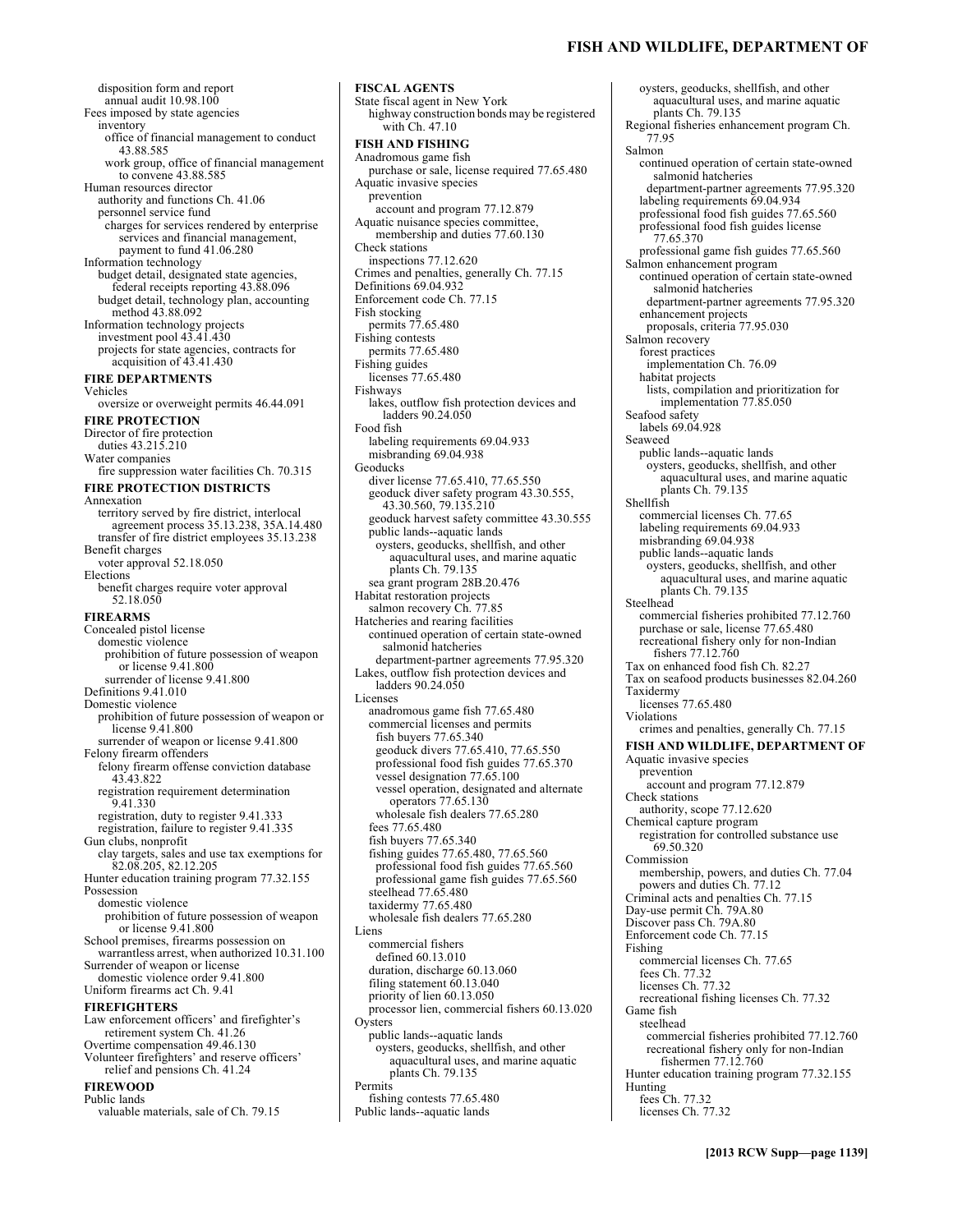# **FLAGS**

Lands payments to counties in lieu of property taxes 77.12.201, 77.12.203 withdrawal of state lands from lease for game purposes 77.12.370 **Licenses** fishing Ch. 77.32 fishing guides Ch. 77.32 fur dealers Ch. 77.32 game farms Ch. 77.32 hunting Ch. 77.32 taxidermy Ch. 77.32 trapping Ch. 77.32 Permits Ch. 77.32 Recreational lands managed by department access, permits, passes Ch. 79A.80 Regional fisheries enhancement program Ch. 77.95 Rules significant agency actions, identification of information sources used 34.05.271 Salmon enhancement program and projects Ch. 77.95 Salmon recovery and habitat restoration Ch. 77.85 Shellfish management Ch. 77.60 Significant agency actions, identification of information sources used 34.05.271 Trapping licenses Ch. 77.32 Vehicle access pass Ch. 79A.80 Vessels owned by department transfer of ownership requirements 77.12.732, 77.12.734 review of vessel's physical condition 77.12.732 Wildlife damage control Ch. 77.36 **FLAGS**  Display 1.20.017 National league of families' POW/MIA flag 1.20.017 **FLOOD CONTROL**  Counties joint control funds intercounty river improvement fund 86.13.030 issuance of warrants 86.13.090 joint county meeting, procedure 86.13.050 property, lease or disposal of 86.13.100 special commissioners, penalty 86.13.060 tax levy for 86.13.030 Districts--1937 act assessments appeal from determination 86.09.448 appraisers' board, chair, secretary, compensation and expenses 86.09.391 delinquency list 86.09.496 posting and publication 86.09.496 delinquent assessments sale for certificate of sale 86.09.502 district as purchaser 86.09.502 how conducted 86.09.502 postponement 86.09.499 redemption determination, generally Ch. 86.09 district budget, approval, basis for assessment roll 86.09.466 hearing on objections to assessments ratios conduct of hearing 86.09.433 notice contents 86.09.430 order 86.09.433 payment of, delinquency, date of 86.09.493 sales for delinquency 86.09.499, 86.09.502, 86.09.508, 86.09.511 board of directors members 86.09.259 oath 86.09.301 quorum

**[2013 RCW Supp—page 1140]**

Storm water 90.03.675 Zone districts fiscal matters 90.03.675 Ch. 69.04 Labels Prohibited acts Salmon labeling cosmetics Ch. 69.04

not present, procedure 86.09.292 bond issues payment, duties in regard to 86.09.619 bonds, official 86.09.304 directors and officers bond issues, assessments for payment of, treasurer to perform duties of secretary, when 86.09.619 property, delivery to successors 86.09.310 treasurer 86.09.319, 86.09.325, 86.09.328 fiscal matters bonds, official 86.09.304 claims, generally 86.09.556 funds payment by warrant 86.09.562 officers treasurer, ex officio duties 86.09.325, 86.09.328 liability 86.09.319 revision of district generally 86.09.703 Flood control assistance account establishment, use 86.26.007 Highway projects to prevent or minimize flood damage payments by department of transportation, requirements 47.28.140 Maintenance state participation, generally Ch. 86.26 State and federal cooperation contracts authorized 86.24.030 extent of participation 86.24.030 State authority department general authority over dams and obstructions 86.16.035 State participation in maintenance flood control assistance account establishment, use 86.26.007 mosquito abatement in retention ponds administration 86.15.060 funds 86.15.130 treasurer 86.15.130 mosquito abatement in retention ponds **FOOD AND FOOD PRODUCTS**  Agriculture, department of, powers and duties Definitions 69.04.932 Enforcement authority 69.04.730 Food, drug, and cosmetic act Ch. 69.04 Intrastate commerce in food, drugs, and cosmetics Ch. 69.04 food fish labeling 69.04.933 food fish misbranding 69.04.938 salmon labeling 69.04.934, 69.04.935 seafood 69.04.928 shellfish labeling 69.04.933 shellfish misbranding 69.04.938 Poisons or other harmful objects in food, drinks, medicine, or water Ch. 69.40 penalties 69.04.060 identification as farm-raised or commercially caught 69.04.934 rule-making authority of director of agriculture 69.04.935 species identification 69.04.933 **FOOD STAMPS**  Employment and training program partnerships, funds, outcomes 74.04.535 **FOOD, DRUG, AND COSMETIC ACT**  Intrastate commerce in food, drugs, and

Brands and marks right of entry to retake branded products 76.36.100 Cascara bark specialized forest products, enforcement Ch. 76.48 Christmas trees specialized forest products, enforcement Ch. 76.48 Community forest land trust 79.17.210, 79.64.020, 79.64.040, Ch. 79.155 Cooperative forest management services act management services furnished to private landowners, authorized 76.52.020 Forest practices earth movements program 76.09.320 salmon recovery implementation Ch. 76.09 water quality protection department of ecology, responsibility, jurisdiction 76.09.100 Rehabilitation of forests fire protection projects assessments 76.14.080 collection of assessments 76.14.100 credit on assessments for private expenditures 76.14.110 hearings 76.14.090 notice 76.14.090 payment of assessments 76.14.080 Specialized forest products business license, display requirement specialty wood buyers and processors 76.48.121 **FORFEITURES**  Driving under the influence forfeiture and seizure of vehicle 46.61.5058 Fish and wildlife violations Ch. 77.15 **FOSTER CARE**  Blood-borne pathogens infant testing 74.13.289 Child and family reinvestment account and methodology for calculating savings termination, repeal 43.131.416 Child fatality reviews, including notice 74.13.640 Child welfare measurements safety, permanency, and well-being 74.13.690 Extended foster care 13.34.267, 13.34.268, 74.13.336 Higher education foster care endowed scholarship program Ch. 28B.116 passport to college promise program Ch. 28B.117 Independent living services 74.13.540 Information sharing with care provider conditions and limitations 74.13.280 Legislative children's oversight committee, membership and duties 44.04.220 Parents rights 74.13.333, 74.13.334 Passport to college promise program Ch. 28B.117 Placements extended foster care 13.34.267, 13.34.268 kinship care oversight committee 74.13.621 school-aged youth in out-of-home care educational experiences and progress 74.13.632 school placement options 74.13.631 **FRANKLIN COUNTY**  Superior court judges, number of 2.08.064 **FREIGHT**  Freight mobility strategic investment program and board Ch. 47.06A **FRUITS**  Grades and packs Ch. 15.17

**FORESTS AND FOREST PRODUCTS**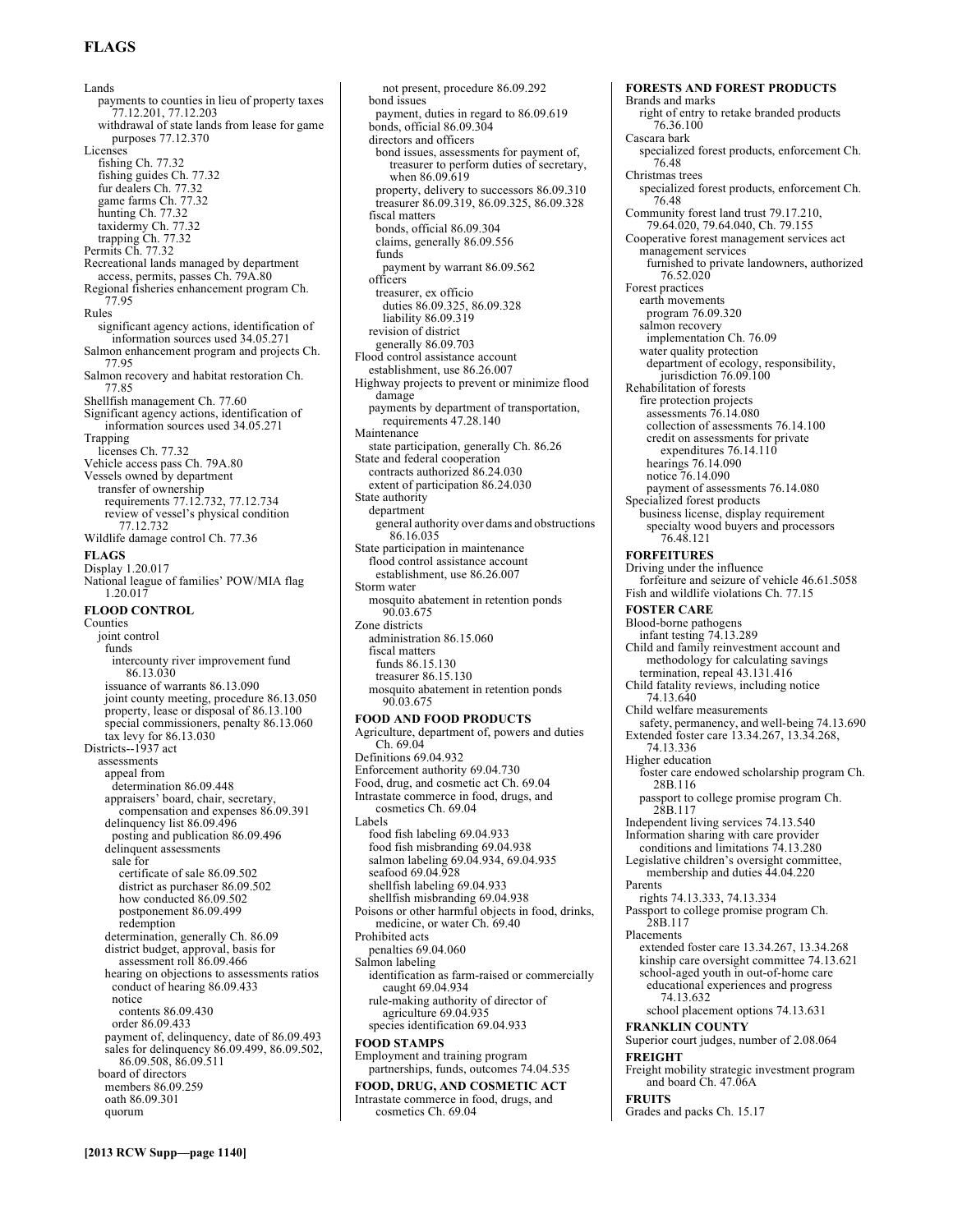Vehicle prowling

**FUNDS (See also PUBLIC FUNDS)**  24/7 sobriety account 36.28A.320, 36.28A.370 Advanced college tuition payment program account Ch. 28B.95 Brownfield redevelopment trust fund account 70.105D.140 Business license account 19.02.075, 19.02.210 trade name registration fees 19.80.075 Community and technical college capital projects account 28B.50.360 County criminal justice assistance account 82.14.310 Criminal justice training commission firing range maintenance account 43.101.430 Electrical license fund receipt and expenditure of moneys 19.28.351 Enterprise services account purpose and uses 43.19.025 Environmental legacy stewardship account 70.105D.170 Geoduck aquaculture research account 28B.20.476 Geothermal account creation 43.378.020 distributions from, limitations on 43.378.030 Health benefit exchange account 43.71.060 Hospital safety net assessment fund 74.60.020, 74.60.080 Judicial information system account uses 2.68.020 Liquor excise tax fund 82.08.160 Marine fuel tax refund account Ch. 79A.25 Marine resources stewardship trust account 43.372.070 Multiuse roadway safety account 46.09.540 Outdoor recreation account Ch. 79A.25 Public works assistance account established, purpose 43.155.050 Radioactive mixed waste account 70.105.310 Recreation resource account Ch. 79A.25 Tobacco prevention and control account 43.79.480 Tobacco settlement account 43.79.480 Transportation advanced environmental mitigation revolving account 47.12.340 Transportation infrastructure account Ch. 82.44 Tuition recovery trust fund 28C.10.082 Universal communications services account 80.36.690 University of Washington University of Washington bond retirement fund building fees deposited 28B.15.210 University of Washington building account building fees deposited 28B.15.210 Washington State University Washington State University bond retirement fund building fees deposited 28B.15.310 Washington State University building account building fees deposited 28B.15.310 Water pollution control facilities bond redemption fund Ch. 90.50 Water pollution control revolving administration account 90.50A.090 Water pollution control revolving fund Ch. 90.50A Wolf-livestock conflict account 77.36.180 Yakima integrated plan implementation account 90.38.070 Yakima integrated plan implementation revenue recovery account 90.38.090 Yakima integrated plan implementation taxable bond account 90.38.080 **GAMBLING**  Commission raffles, enhanced, commission authority to approve 9.46.0323 Raffles

enhanced, conducted by charitable or nonprofit organizations 9.46.0323

**GANGS**  Inmates reduction in involvement and recruitment 72.09.670 **GARFIELD COUNTY**  Superior court judges, number of 2.08.064 **GAS LINES**  Taxation Ch. 84.12 **GASOLINE**  Energy freedom program generally Ch. 43.325 Fuel taxation Ch. 82.38 **GEOTHERMAL RESOURCES**  Definition 78.60.030 Revenues derived from certain geothermal resources allocation of, providing for 43.378.010 geothermal account 43.378.020, 43.378.030 Scope of chapter 78.60.060 Service of process, designation of resident agent 78.60.170 Sui generis determination 78.60.040 Violations modifications, departmental orders 78.60.250 Wells or core holes suspension of drilling, shut-in or removal of equipment for authorized period 78.60.110 unlawful abandonment 78.60.110 **GLAUCOMA**  Controlled substances therapeutic research program Ch. 69.51 **GOVERNOR**  Acquisition and disposition of highway property, governor's powers and duties relating to Ch. 47.12 Appointing power pharmacy quality assurance commission 18.64.001 plumbers, advisory board of 18.106.110 Coastal marine advisory council, establishment in office of governor 43.143.050, 43.143.060 Education ombuds, office of annual reports 43.06B.050 confidentiality 43.06B.040 creation, purpose, appointment 43.06B.010 lead agency for public school antiharassment policies and strategies 43.06B.060 liability 43.06B.030 powers and duties, ombuds 43.06B.020 Emergency management powers and duties Ch. 38.52 Family and children's ombuds, office of establishment and duties Ch. 43.06A Lieutenant governor office of Ch. 43.15 Proclamations state of emergency 43.06.210 Public disorder, state of emergency proclamations, issuance 43.06.210 Puget Sound ferry system, governor's powers and duties relating to Ch. 47.60 Salmon recovery and habitat restoration Ch. 77.85 Tax exemptions periodic review and submission of recommendations to legislature 43.06.400 **GRANTS**  Job skills program 28C.04.420 **GRAVEL**  Public lands valuable materials, sale of Ch. 79.15 **GROSS MISDEMEANOR**  Criminal mischief, when 9A.84.010 Deferred prosecution program Ch. 10.05 Limitation of action 9A.04.080 Riot, when 9A.84.010 Sexual exploitation of children permitting commercial sexual abuse of a minor 9.68A.103

second degree 9A.52.100 **GROUP CARE FACILITIES**  Street youth responsible living skills program 74.15.230 **GROWTH MANAGEMENT**  Agricultural lands voluntary stewardship program Ch. 36.70A Comprehensive planning by cities and counties comprehensive plans noncompliance and sanctions 36.70A.340 growth management hearings board final orders 36.70A.300 siting of essential public facilities 36.70A.200 Impact fees voluntary agreements 82.02.020 Public works assistance account loans or pledges, eligibility 43.155.070 **GUARDIAN AD LITEM**  Court-appointed special advocate program release of information 26.12.185 Dependent children duties, information access, and immunity 13.34.105 Indian children 13.34.105 Release of information 26.12.185 **GUARDIAN AND WARD**  Banks may act as guardians of estate of minors and mentally ill 11.36.010 Guardian standby guardian, designation of 11.88.125 Public assistance recipients 74.08.280 temporary assistance for needy families grant 74.12.250 Trust companies may act as guardian of estate of minors and mentally ill 11.36.010 **HANFORD**  Nuclear waste site disapproval election Ch. 29A.88 **HARASSMENT**  Arrest without warrant 10.31.100 Court order regarding defendant no contact or no harassment order 9A.46.040 violation, gross misdemeanor 9A.46.040 Hearing 10.14.070 Protection, order of master petition pattern form for antiharassment and stalking protection orders 10.14.800 protection order commissioners, appointment of 10.14.045 Service of process 10.14.070 Stalking 9A.46.110 **HARBOR AREAS**  Public lands--aquatic lands generally Ch. 79.105 oysters, geoducks, shellfish, and other aquacultural uses, and marine aquatic plants Ch. 79.135 River and harbor improvements, planning and funding Ch. 88.32 **HAZARDOUS MATERIALS**  Contaminated properties decontamination, disposal, or demolition of certification, conditions 64.44.060 definitions 64.44.010 Hazardous substance pollution tax Ch. 82.21 Hazardous waste cleanup standards of liability 70.105D.040 Hazardous waste management radioactive mixed waste account 70.105.310 service charges, assessment by department of ecology 70.105.280 Low-level radioactive waste tax imposed 82.04.260 Pollution tax imposed Ch. 82.21 Spills, oil and hazardous substances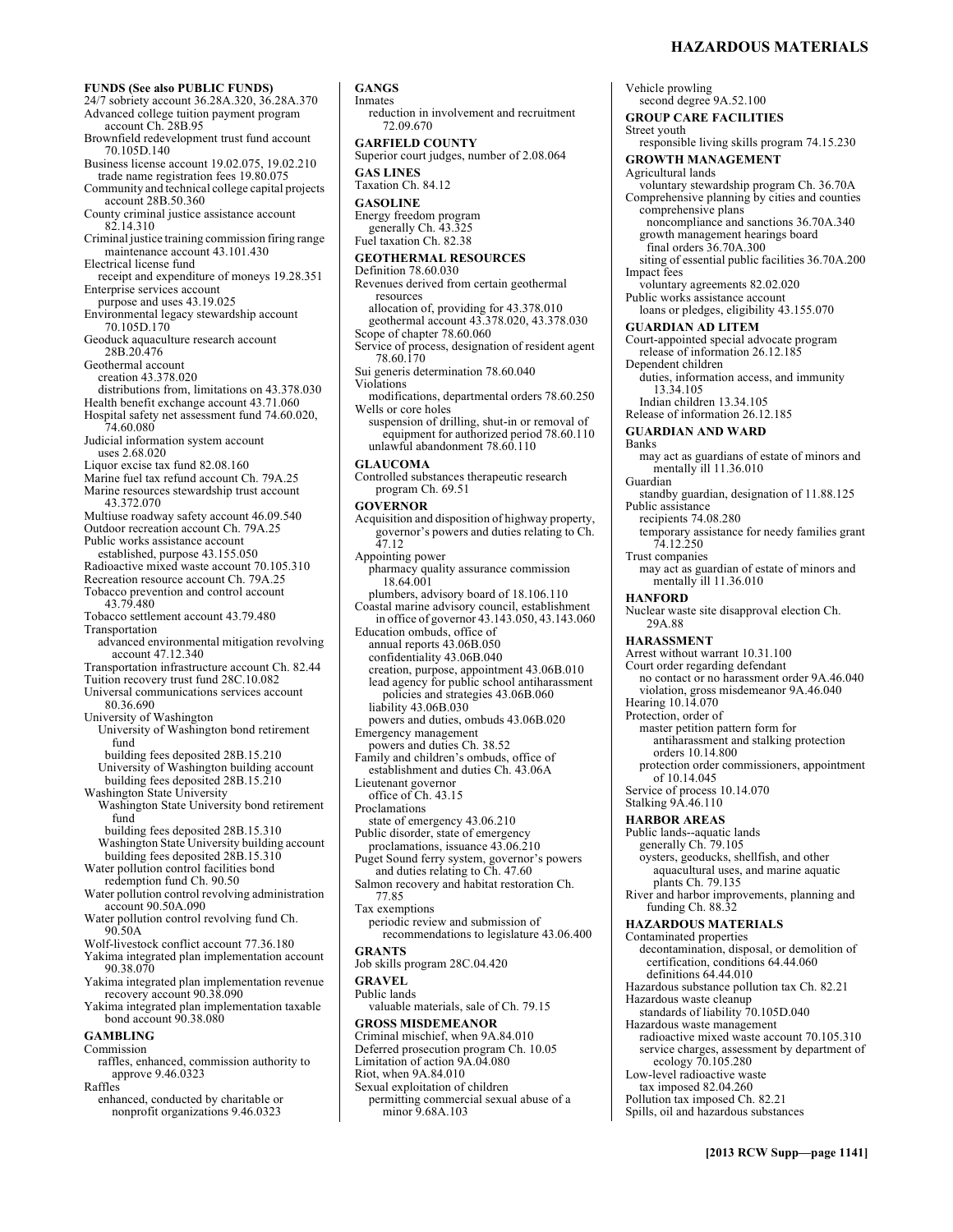# **HAZARDOUS WASTE CLEANUP**

investigation 90.56.410 Taxation low-level radioactive waste tax imposed 82.04.260 pollution tax Ch. 82.21 Transportation of commercial driver's license endorsement 46.25.070 Underground storage tanks, requirements Ch. 90.76 **HAZARDOUS WASTE CLEANUP**  Brownfield redevelopment brownfield renewal authority, establishment by resolution 70.105D.160 redevelopment opportunity zones, designation by city or county 70.105D.150 trust fund account 70.105D.140 Definitions 70.105D.020 Ecology, department of competitive grant or loan program, department administration 70.105D.170 powers and duties 70.105D.030 Enforcement actions 70.105D.050 Environmental legacy stewardship account grants or loans through competitive program 70.105D.170 Liability, standards of 70.105D.040 Settlement authority of attorney general 70.105D.040 Standard of liability 70.105D.040 Toxics control accounts, state and local 70.105D.070 **HEALTH AND SAFETY**  Alcohol poisoning minors seeking medical assistance for self or other 66.44.270 Alcoholism and drug addiction treatment Ch. 70.96A Asbestos use building materials containing asbestos, labeling Ch. 70.310 Canals and ditches, safeguarding 87.03.480 Cardiopulmonary resuscitation instruction, school districts to offer 28A.230.179 Defibrillators medical emergency response and automated external defbrillator program 28A.300.471 Eggs and egg products Ch. 69.25 Electrical apparatus use and construction rules Ch. 19.29 Food, drug, and cosmetic act Ch. 69.04 Illness and injury prevention community assistance referral and education services program, authority of fire departments to develop 35.21.930 Local health departments administrative officer responsibilities 70.05.070 local health officer powers and duties of 70.05.070 Medication administration schools, public and private 28A.210.260 epinephrine autoinjectors (EPI pens) 28A.210.383 immunity from liability 28A.210.270 Milk and milk products Ch. 15.36 Mosquito control Ch. 70.22 Pesticide control act Ch. 15.58 Poison prevention packaging Ch. 70.106 Poisons poisons in food, drinks, medicine, or water Ch. 69.40 Schools and school districts defbrillators 28A.300.471 medication administration 28A.210.260 epinephrine autoinjectors (EPI pens) 28A.210.383 immunity from liability 28A.210.270 Service coordination organizations contract outcomes and performance measures Ch. 70.320

Vaccination Washington vaccine association Ch. 70.290 Water pollution control Ch. 90.48 **HEALTH BENEFIT EXCHANGE (See HEALTH CARE AUTHORITY) HEALTH CARE**  Alcohol poisoning minors seeking medical assistance for self or other 66.44.270 Alcoholism and drug addiction treatment Ch. 70.96A Declarations registry 70.122.130 Health professions uniform disciplinary act Ch. 18.130 Insurance contracts between insurance carriers, health care providers, and third-party payors Ch. 48.39 health benefit exchange Ch. 43.71 health benefit exchange 48.39.003, 48.43.715 provider contracts and compensation agreements, carrier to file with commissioner 48.43.730 Malpractice claims mediation mandatory mediation required, procedures 7.70.100 Medical records access and disclosure Ch. 70.02 Peer review exclusive remedy 7.71.030 Service coordination organizations contract outcomes and performance measures Ch. 70.320 Vaccination Washington vaccine association board of directors, duties 70.290.030 composition of association 70.290.030 third-party administrators, registration with association 70.290.075 **HEALTH CARE AUTHORITY (See also MEDICAL ASSISTANCE; PUBLIC ASSISTANCE)**  Authority general provisions 41.05.140 Behavioral health system mental health and chemical dependency services tribal-centric 43.20A.897 Behavioral health system, adult mental health and chemical dependency services improvement strategy 43.20A.895 Claims general provisions 41.05.140 Definitions 41.05.011 Health benefit exchange Ch. 43.71, 48.43.715 business and occupation tax exemption for exchange 82.04.323 Hospitals contracting with authority 74.60.160 Medicaid fraud medicaid fraud penalty account 74.09.215 Medical care eligibility 74.09.510 health care providers, audit program fraudulent practices liability 74.09.210 penalty 74.09.210 hospitals, noncritical access quality incentive payments 74.09.611 Ombuds, establishment within office of insurance commissioner 48.02.093 Public employees' and retirees' insurance reserve fund 41.05.140 Public employees' benefits board retirees, health care authority ombuds for 48.02.093 Self-insurance authority 41.05.140

**HEALTH CARE FACILITIES**  Ambulatory surgical facilities Ch. 70.230 Interference with warrantless arrest, when authorized 10.31.100 Medical records access and disclosure Ch. 70.02 **HEALTH CARE INFORMATION DISCLOSURE**  Agency rule-making requirements 70.02.290, 70.02.340 Definitions 70.02.010 Facilities, prohibited actions 70.02.280 False pretenses, obtaining confidential records under, penalty 70.02.330 Mental health services 70.02.230, 70.02.240, 70.02.250, 70.02.260, 70.02.310, 70.02.320, 70.02.340 Mental illness records' maintenance, disclosure, and confidentiality Ch. 71.05 Patient authorization 70.02.020 Providers, prohibited actions 70.02.280 Sex offenses, dismissal of release of information to protect the public 70.02.350 Sexually transmitted diseases 70.02.220, 70.02.300 Use or disclosure prohibited, when 70.02.270 Without patient's authorization 70.02.050, 70.02.200, 70.02.210 **HEALTH CARE PRACTITIONERS**  Controlled substances, uniform act Ch. 69.50 Drug samples Ch. 69.45 Health professional conditional scholarship program Ch. 28B.115 Medical assistants certification, registration, and regulation Ch. 18.360 medical assistant-certified Ch. 18.360 medical assistant-hemodialysis technician Ch. 18.360 medical assistant-phlebotomist Ch. 18.360 medical assistant-registered Ch. 18.360 Medical malpractice actions for injuries resulting from health care Ch. 7.70 Medical records access and disclosure Ch. 70.02 Prescription drugs Ch. 69.41 Suicide assessment, treatment, and management training, requirements for health care professionals 43.70.442 Uniform disciplinary act Ch. 18.130 **HEALTH CARE PROVIDERS**  Indecent liberties class B felony 9A.44.100 Rape and indecent liberties persons with mental disorders and chemical dependencies 9A.44.100 Rebating prohibited, penalty Ch. 19.68 **HEALTH DISTRICTS**  Contaminated properties decontamination, disposal, or demolition of definitions 64.44.010 Funds, public health pooling fund, generally Ch. 70.12 **HEALTH MAINTENANCE ORGANIZATIONS**  Certificate of registration application requirements 48.46.030 eligibility requirements 48.46.030 Certified health plans taxes premiums and prepayments tax 48.14.0201 Insolvency contracts between organizations and providers 48.46.243 insurance commissioner's duties 48.46.243

Malpractice actions for injuries resulting from Ch. 7.70

Premiums and prepayments tax 48.14.0201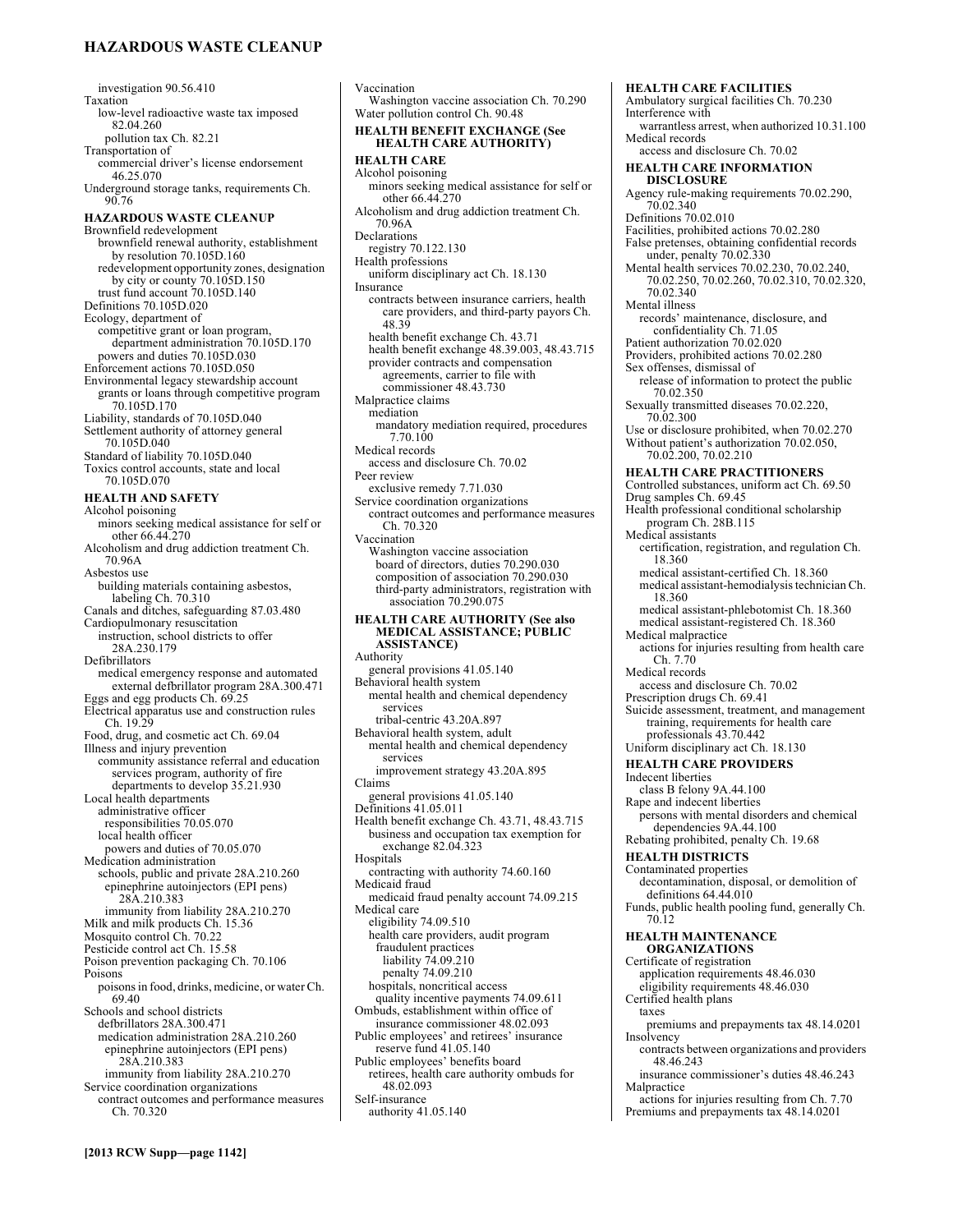bonds not general obligations 47.10.040

taxes pledged 47.10.040 improvements 47.10.846

State employee health care programs Ch. 41.05 **HEALTH SERVICES**  Health professional conditional scholarship program Ch. 28B.115 Health professions licenses fees 43.70.250 written operating agreements 43.70.240 uniform disciplinary act Ch. 18.130 Home care agencies licensure drugs and controlled substances, rules 70.127.130 Home health care licensure drugs and controlled substances, rules 70.127.130 Hospice care licensure drugs and controlled substances, rules 70.127.130 Long-term care ombuds program municipal authority 36.39.060 Medical assistants certification, registration, and regulation Ch. 18.360 Venereal diseases generally Ch. 70.24 Vulnerable adults reports of abuse 74.34.035, 74.34.067, 74.34.095 **HEALTH, DEPARTMENT OF**  Adjudicative proceedings decision-making authority, initial, delegating of 43.70.740 Adoptions birth certificate, availability of noncertified copy 26.33.345 Chiropractic Ch. 18.25 Contaminated properties decontamination, disposal, or demolition of certification, conditions 64.44.060 Controlled substances therapeutic research program Ch. 69.51 Counselors, department duties Ch. 18.19, 18.225 Dental hygienists Ch. 18.29 Dentistry Ch. 18.32 Denturists Ch. 18.30 Drugs controlled substances, uniform act, department powers and duties Ch. 69.50 legend drugs Ch. 69.41 precursor drugs Ch. 69.43 prescription drugs Ch. 69.41 prescription drugs redistribution program, department rule-making authority for 69.70.060 samples Ch. 69.45 Food, drug, and cosmetic act, department powers and duties Ch. 69.04 Health care entities license and requirements for legend drug and controlled substance purchase or use, exception 18.64.450, 18.64.470 Health professions licensing fees 43.70.250 written operating agreements 43.70.240 uniform disciplinary act Ch. 18.130 **HIV** test results, disclosure 70.24.450 Hospitals infections, health care-associated 43.70.056 Licenses fees, costs, other charges 43.70.110 Long-term care workers Ch. 18.88B Medical assistants certification, registration, and regulation Ch. 18.360 Midwifery, licensing and regulation Ch. 18.50 Nurses, licensing and regulation Ch. 18.79 Ocularists, licensing and regulation Ch. 18.55

Optometry and optometrists, licensing and regulation Ch. 18.53 Osteopathic medicine and surgery, licensing and regulation Ch. 18.57 Osteopathic physician assistants Ch. 18.57A Pharmacies and pharmacists, licensing and regulation Ch. 18.64 Pharmacy ancillary personnel, certification and regulation Ch. 18.64A Physical therapists, licensing and regulation Ch. 18.74 Physician assistants, licensing and regulation Ch. 18.71A Physicians, licensing and regulation Ch. 18.71 Podiatric medicine and surgery, department regulatory authority and duties Ch. 18.22 Rules five-year formal process of reviewing existing rules 43.70.041 Secretary of health adjudicative proceeding initial decisionmaking authority, delegation by sectary 43.70.740 Veterinarians, licensing and regulation Ch. 18.92 Water supply public water system coordination act of 1977 Ch. 70.116 **HEALTH, STATE BOARD OF**  Venereal diseases generally Ch. 70.24 **HEARING AND SPEECH SERVICES**  Audiology applied doctorate level degrees Western Washington University 28B.35.216 **HEARINGS**  Administrative hearings, office of Ch. 34.12 **HIGHER EDUCATION FACILITIES AUTHORITY**  Created 28B.07.030 Membership 28B.07.030 Travel expenses and compensation 28B.07.030 **HIGHWAYS**  Acquisition and disposition of property for engineering costs in advance of programmed construction advance right of way revolving fund creation 47.12.244 Advance right of way revolving fund creation, moneys to be deposited in fund 47.12.244 expenditures from fund, authority to make 47.12.244 Bond issues 2003 transportation projects - nickel account 47.10.864 additional bonds, construction and improvement--1967 act nature of obligation, not general obligations of state 47.10.756 taxes, pledged, not general obligation of state 47.10.756 Agate Pass bridge construction reimbursement bonds not general obligation 47.10.040 taxes pledged 47.10.040 Echo lake route additional bonds--1957 bonds not general obligations 47.10.440 taxes pledged 47.10.440 bonds not general obligations 47.10.180 taxes pledged 47.10.180 farm to market roads additional bonds--1953 bonds not general obligations 47.10.180 taxes pledged 47.10.180 additional bonds--1955 bonds not general obligations 47.10.310 taxes pledged 47.10.310 additional bonds--1965 bonds not general obligations 47.10.729 taxes pledged 47.10.729

interstate and other highway improvements-- 1993 act 47.10.822 Pasco to Kennewick bridge bonds not general obligation 47.10.040 taxes pledged 47.10.040 primary state highway No. 1 construction additional bonds--1953 bonds not general obligations 47.10.180 taxes pledged 47.10.180 primary state highway No. 1 reconstruction bonds not general obligations 47.10.040 taxes pledged 47.10.040 refunding bonds 47.56.771 reserve funds for highway, street and road purposes--1967 act source of funds, motor vehicle fuel excise and excise use taxes 47.10.766 taxes, source of funds 47.10.766 selected projects and improvements--2005 act 47.10.876 Snoqualmie Pass four lane construction additional bonds--1953 bonds not general obligations 47.10.180 taxes pledged 47.10.180 bonds not general obligations 47.10.040 taxes pledged 47.10.040 special category C improvements 47.10.815 state route 520 corridor projects--2009 act statement of general obligation, pledge of toll revenue and excise taxes 47.10.883 Tacoma-Seattle-Everett facility bonds not general obligations 47.10.714 urban areas county and city arterials 47.26.424, 47.26.425, 47.26.4252, 47.26.4254 state highways bonds nature of obligation 47.26.404 pledge of excise taxes to repay 47.26.404 Buildings and facilities for department of transportation bond issue district 1 headquarters pledge of excise taxes 47.02.160 motor vehicle fuel excise taxes pledged to pay 47.02.070 not general obligation of state 47.02.070 Construction and maintenance of cooperative agreements between state and political subdivisions to construct, maintain or improve highways, roads and streets 47.28.140 establish urban public transportation system 47.28.140 reciprocal agreement, waiver of indirect costs 47.28.260 Crimes relating to erecting or maintaining signs contrary to highway advertising control act of 1961 47.42.080 Definitions motor vehicle definitions Ch. 46.04 Energy freedom program generally Ch. 43.325 Farm to market roads in Columbia Basin project, director's duties relating to Ch. 47.10 Ferries designation of routes as part of scenic and recreational highway system 47.39.020 Flood damage prevention projects payments by department of transportation, requirements 47.28.140 Freight mobility strategic investment program and board Ch. 47.06A High occupancy vehicle lanes private transportation provider vehicles, use by 46.61.165, 47.52.025 use restrictions 46.61.165, 47.52.025 High-occupancy toll lanes pilot project 47.56.403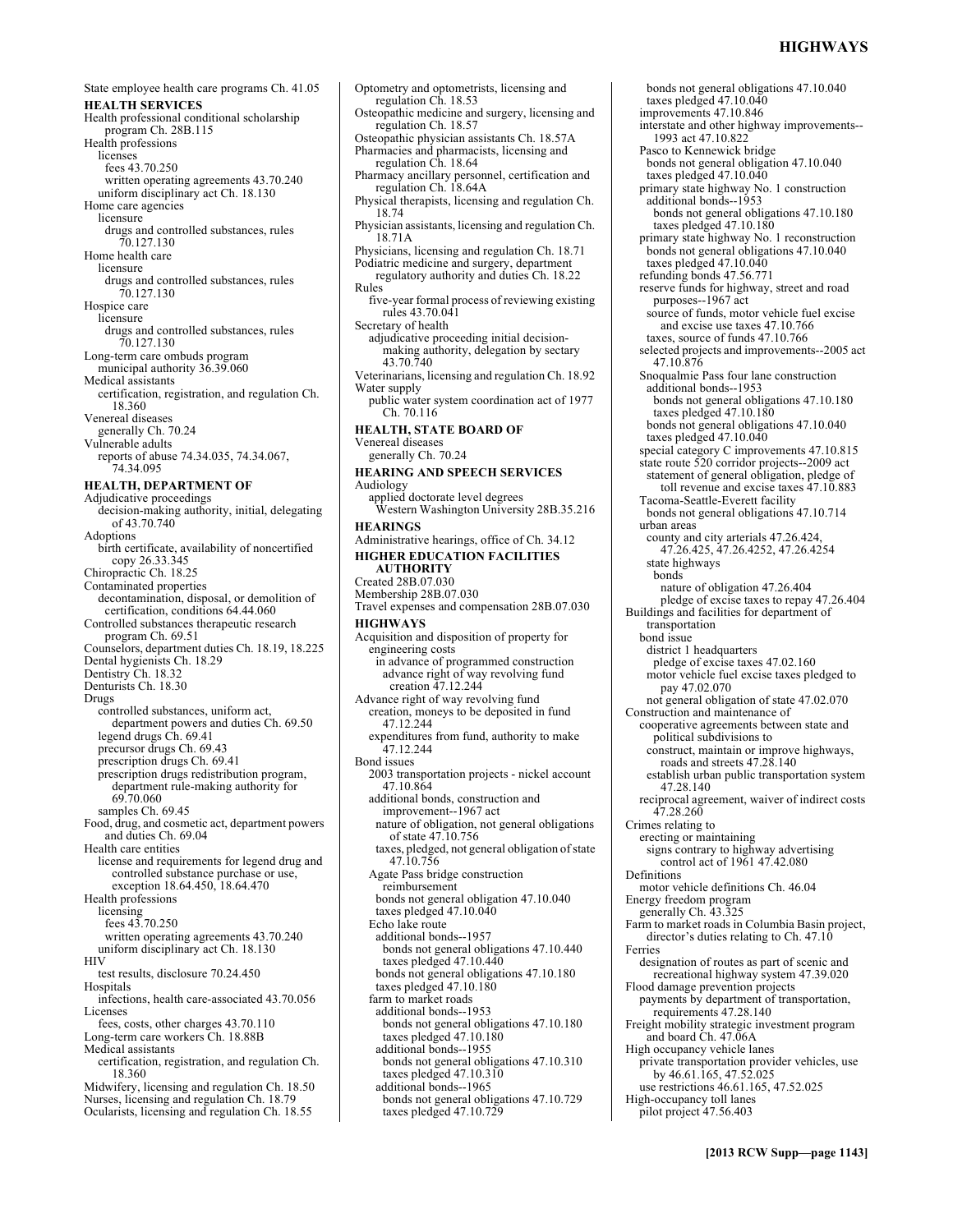# **HISTORIC PRESERVATION**

Highway advertising control permits to erect or maintain signs assignment of 47.42.120 fees 47.42.120 permit identification number 47.42.130 revocation, grounds 47.42.120 temporary agricultural directional signs  $47.42.120$ prohibited signs as public nuisance, abatement procedure, penalty 47.42.080 signs maintained under permit to bear permit number and permittee's name 47.42.130 HOV lanes, use restrictions 46.61.165, 47.52.025 Limited access facilities authority powers, HOV lanes 46.61.165, 47.52.025 powers in state, city or county officials relative to limited access facilities Ch. 47.52 Tacoma-Seattle-Everett facility as, bond issue for Ch. 47.10 Public land abutting highways, withdrawal from sale 79A.05.105 Railroad crossings highway across railroad 81.53.030 highway, defined 81.53.010 over-crossing, defined 81.53.010 petition for crossing 81.53.030 railroad across highway petition for, hearing, order of commission 81.53.030 railroad across railroad 81.53.030 costs, apportionment between companies 81.53.120 signals and devices installation agreements covering installation and cost 81.53.261 appeal 81.53.261 costs, apportionment 81.53.261 evidence, record not admissible as evidence in civil or criminal action arising out of an accident 81.53.261 findings of commission 81.53.261 hearing 81.53.261 hearing upon installation 81.53.261 liability of railroad for failure to provide 81.53.261 notice of hearing 81.53.261 petition 81.53.261 sawbuck signs 81.53.030 Rest areas recreational vehicle sanitary disposal systems RV account, motor vehicle fund 46.68.170 RV account, motor vehicle fund sanitary disposal systems, rest areas 46.68.170 Scenic and recreational highways designation of portions of existing highways and ferry routes as part of system 47.39.020 Scenic byways, designation Ch. 47.39 Scenic vistas act Ch. 47.42 Speed limits alteration or establishment by local authorities 46.61.415 cities and towns alteration or establishment by local authorities 46.61.415 increase of local authorities 46.61.415 reduction of speed local authorities 46.61.415 signs alterations effective when signs posted 46.61.415 State route 520 improvements corridor projects state route number 520 civil penalties account 47.56.876 Statewide transportation planning Ch. 47.06 Tacoma-Seattle-Everett facility Ch. 47.10 Toll bridge authority

Puget Sound ferry system, toll roads as a part of Ch. 47.60 Toll facilities high-occupancy toll lanes pilot project 47.56.403 state route 520 corridor state route number 520 civil penalties account 47.56.876 Urban arterial construction bond issues city and county arterials in urban areas 47.26.424, 47.26.425 state highways in urban areas 47.26.404 Urban public transportation systems in conjunction with existing highways definition 47.04.082 **HISTORIC PRESERVATION**  Archaeological sites and resources definitions 27.53.030 Real property acquisition open space law 64.04.130 State capitol public and historic facilities Ch. 79.24 **HOLIDAYS**  Enumerated 1.16.050 Legal holidays designated 1.16.050 Observances not designated legal holidays enumerated 1.16.050 **HOME CARE AIDES**  Long-term care Ch. 18.88B **HOMELESS PERSONS**  Essential needs and housing support program 43.185C.220, 74.04.805, Ch. 74.62 Housing and assistance census or count 43.185C.030 Street youth responsible living skills program 74.15.230 **HOMEOWNERS' ASSOCIATIONS**  Homestead exemption 6.13.080 Meetings 64.38.035 Speed limits on private roads, enforcement 46.61.419 **HOMESTEADS**  Bankruptcy federal, state exemption duplication prohibited 6.13.080 Child support obligation, homestead subject to execution and forced sale 6.13.080 Forced sale subject to, when 6.13.080 Liens laborers', homestead subject to execution or forced sale 6.13.080 material supplier's, homestead subject to execution and forced sale 6.13.080 mechanics' homestead subject to execution and forced sale 6.13.080 vendors', homestead subject to execution and forced sale 6.13.080 Mortgages, homestead subject to execution and forced sale 6.13.080 Spousal maintenance obligation, homestead subject to execution and forced sale 6.13.080 **HORSE PARK, STATE**  Horse park authority formation and board of directors 79A.30.030 powers 79A.30.030 **HORSE RACING**  Workers' compensation premium assessment 51.16.210 **HORSE RACING COMMISSION**  Accounts commission operating account 67.16.280 Parimutuel wagering satellite locations 67.16.200 Satellite locations, parimutuel wagering 67.16.200 Simulcasts of live races 67.16.200

#### **HORSES**  Brands and marks Ch. 16.57 Cruelty to animals Ch. 16.52 Horse park, state Ch. 79A.30 **HORTICULTURE**  Farmers markets nursery dealer license and fees 15.13.280 Fruit and vegetable inspection districts Rhagoletis pomonella control, funding 15.17.247 Grades and packs Rhagoletis pomonella control, funding 15.17.247 Nurseries and nursery stock plants and facilities, inspection and licensing Ch. 15.13 Nursery dealers licenses and fees late renewal fee 15.13.290 requirements 15.13.280 Pesticide control act Ch. 15.58 Pests and diseases Rhagoletis pomonella control, funding 15.17.247 Plants and facilities inspection and licensing definitions 15.13.250 Wildlife damage control Ch. 77.36 **HOSPITALS**  Alcoholic beverages administration and prescription 66.20.120 Ambulatory surgical facilities Ch. 70.230 Infections, health care-associated data collection, reports, advisory committee 43.70.056 Medical malpractice physician's privileges, hospital's duty to request information on physicians 70.41.230 Physician's privileges hospital's duty to request information on physicians 70.41.230 Quality improvement and medical malpractice prevention program 70.41.200 Safety net assessment administration and collection 74.60.050 assessment part of operating overhead 74.60.070 assessments 74.60.030 conditions 74.60.150 contracting with health care authority 74.60.160 critical access hospital payments 74.60.100 definitions 74.60.010 direct supplemental payments to hospitals 74.60.120 grants to certified public expenditure hospitals 74.60.090 hospital safety net assessment fund 74.60.020, 74.60.080 managed care capitation payments 74.60.130 multihospital locations, new hospitals, and changes in ownership 74.60.140 purpose, findings, intent 74.60.005 small rural disproportionate share hospital payments 74.60.110 Tax imposed 82.04.260 Violent injuries duty to report 70.41.440 **HOTELS**  Tax for stadiums, convention centers, and arts facilities 67.28.181 **HOURS OF LABOR**  Minimum wages, generally Ch. 49.46 Street railway employees 81.64.160 **HOUSING**  Affordable housing definitions 43.185A.010 Affordable housing program activities eligible for assistance 43.185A.030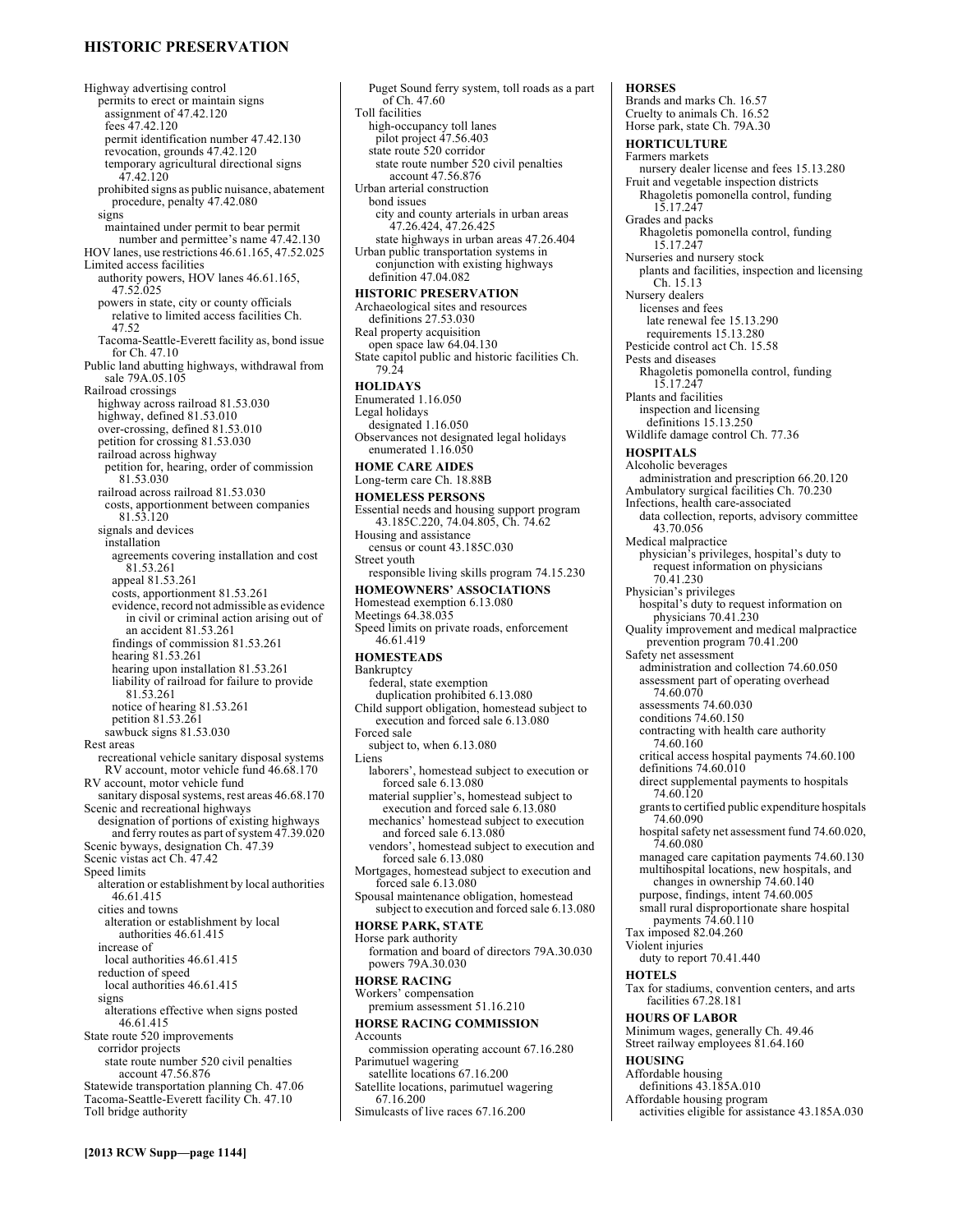Logging

grant and loan application process 43.185A.050 Contaminated properties decontamination, disposal, or demolition of certification, conditions 64.44.060 definitions 64.44.010 Criminal offenders rental vouchers 9.94A.729, 72.09.285 Essential needs and housing support program 43.185C.220, 74.04.805, Ch. 74.62 Homeless persons housing and assistance Ch. 43.185C Manufactured/mobile home landlord-tenant act Ch. 59.20 **HOUSING FINANCE COMMISSION**  Audit, annual audit by state auditor 43.180.050 Powers 43.180.050 **HOUSING TRUST FUND**  Application, procedure 43.185.070 Definitions 43.185.020 Housing assistance program Ch. 43.185 Loans or grants 43.185.050 **HUCKLEBERRIES**  Specialized forest products general provisions Ch. 76.48 **HUMAN REMAINS**  Autopsies and postmortems findings, liability of coroner or medical examiner 68.50.115 reports and records 68.50.105 **HUMAN RESOURCES DIRECTOR (See FINANCIAL MANAGEMENT, OFFICE OF) HUMAN RIGHTS COMMISSION**  Affirmative action discrimination or preferential treatment prohibited 49.60.400 **HUMANE SOCIETIES**  Prescription drugs, possession and use 69.41.080 Sodium pentobarbital use, registration 69.50.310 **HUNTING**  Crimes and penalties, generally Ch. 77.15 Enforcement Ch. 77.12 Enforcement code Ch. 77.15 Field trials for dogs permits 77.65.480 Hunter education training program 77.32.155 Licenses Ch. 77.32 fees 77.65.480 reduced rate licenses, criteria 77.32.480 Minors, hunter education training program 77.32.155 Permits Ch. 77.32 field trials for dogs 77.65.480 Regulation Ch. 77.12 Veterans reduced rate licenses, criteria 77.32.480 Violations authority of wildlife agents, procedures Ch. 77.12 crimes and penalties, generally Ch. 77.15 Wildlife agents, powers and duties Ch. 77.12 **IMMUNITY**  24/7 sobriety program participation 4.24.545 Domestic violence arrests 10.31.100 Electronic monitoring 4.24.545 Law enforcement officer domestic violence arrests 10.31.100 Schools administration of medicine 28A.210.270 **IMPOUNDING**  Motor vehicles auction of unredeemed vehicles 46.55.120 driving without a valid license 46.55.120 private impounds, rate and fee limitations in certain cases 46.55.118 redemption procedure 46.55.120 **INCAPACITATED PERSONS**  Guardian Salmon Schools Benefits Claims Death Funds

standby guardian, designation of 11.88.125 **INDIANS**  Anadromous game fish purchase or sale license 77.65.480 Behavioral health system mental health and chemical dependency services tribal-centric 43.20A.897 Conservation, preservation interest in land acquistion, authorized 64.04.130 conveyance, form 64.04.130 Dependent children placement of Indian child in out-of-home care 13.34.130 Mental illness behavioral health system tribal-centric 43.20A.897 recovery and habitat restoration Ch. 77.85 state-tribal education compacts, schools established under compacts authority, school operations, and other requirements Ch. 28A.715 hiring preferences and prioritized admission, allowing 28A.642.070 Steelhead purchase or sale, license 77.65.480 Vulnerable adults investigations department of social and health services agreements with tribes 74.34.067 **INDUSTRIAL DEVELOPMENT CORPORATIONS**  Business development companies examinations of cost 30.04.070 filing and other service fees 30.04.070 **INDUSTRIAL INSURANCE**  Actions and proceedings assignments or executions, payments exempt 51.32.040 Beneficiaries proof of dependency 51.28.060 direct deposit into financial institutions 51.32.045 medical aid Ch. 51.36 claim resolution structured settlement agreements 51.04.063 dependency, proof 51.28.060 Compensation direct deposit of benefits into financial institution 51.32.045 exemptions from assignment or execution 51.32.040 medical aid Ch. 51.36 payment after death 51.32.040 prisoners in institutions, eligibility 51.32.040 time limitations for filing 51.32.040 Crime victim's compensation Ch. 7.68 payment of awards 51.32.040 scholarship information for surviving spouses and children 51.04.165 **Dependents** proof of dependency 51.28.060 Electrical contractors coverage required 19.28.041 Employment excluded employments 51.12.020 Excluded employments 51.12.020 Farming, optional exclusion for persons working on parents' family farms 51.12.020 disbursements 51.44.110 Horse racing industry premium assessment 51.16.210 Job modification or accommodation costs for injured workers, payment 51.32.095

logger safety initiative 51.04.160 Medical aid extent and duration of treatment 51.36.010 legislative findings, other matters 51.36.010 providers 51.36.010 Notices delivery to claimant 51.04.080 Occupational disease immunological treatment 51.36.010 Orders delivery to claimant 51.04.080 Payments delivery to claimant 51.04.080 Permanent total disabilities scholarship information for spouses and children of worker 51.04.165 Premiums horse racing employment 51.16.210 Printed materials, department's duties 43.22.035 Prisoners in institutions, eligibility 51.32.040 Self-insurers administration costs, liability 51.44.150 ombuds, office of annual report 51.14.400 confidentiality 51.14.370 created 51.14.300 explaining program 51.14.380 funding 51.14.390 liability 51.14.360 powers and duties 51.14.340 qualifications 51.14.320 referrals 51.14.350 staffing 51.14.330 term of office 51.14.310 Vocational rehabilitation services 51.32.095 Vocational services pilot program 51.32.099 **INDUSTRIAL SAFETY AND HEALTH**  Electrical apparatus use and construction rules Ch. 19.29 **INDUSTRY AND COMMERCE**  Water pollution control Ch. 90.48 **INFRACTIONS**  Civil infractions Ch. 7.80 **INITIATIVE AND REFERENDUM**  Expenditure limitations Ch. 43.135 State initiative and referendum Ch. 29A.72 Water pollution control facilities bond issues Ch. 90.50 **INJUNCTIONS**  Agencies, children, expectant mothers, developmental disabilities, licensing, enforcement 74.15.140 Energy facility site locations, permit requirements, injunctions against violations 80.50.150 **INSECTS**  Invasive species council Ch. 79A.25 Mosquito control districts, organization and duties Ch. 17.28 **INSURANCE**  Advisory organizations examination of, in general 48.03.010 Audit, examination 48.03.010 Basic health plan coordinate with managed health care system projects 74.09.522 managed health care systems participation 70.47.100 Certified health plans premiums and prepayments tax 48.14.0201 Commercial property casualty insurance issuance prior to filing, conditions 48.18.103 policies, forms of 48.19.043 Communications equipment portable electronics specialty producer licenses Ch. 48.120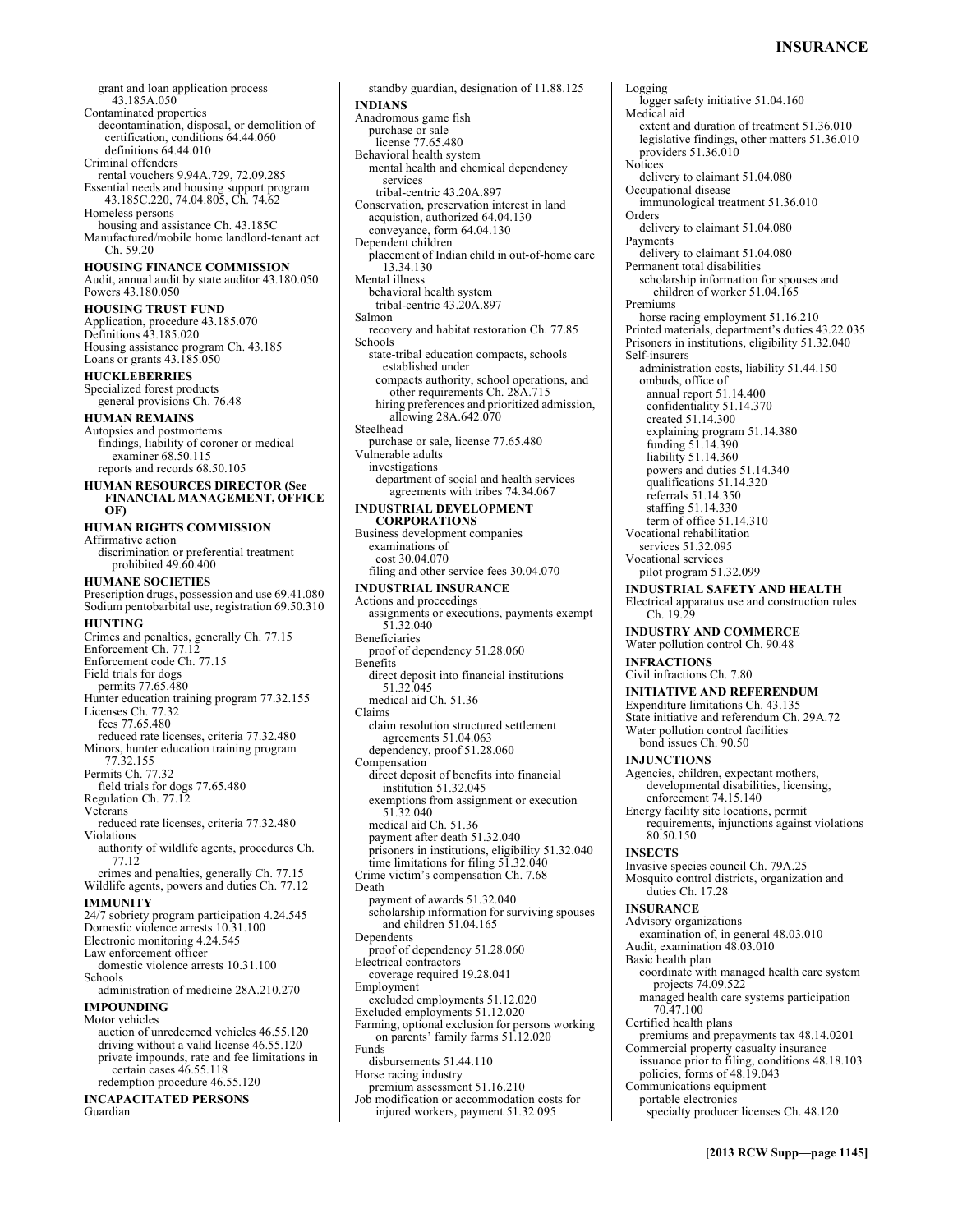# **INSURANCE COMMISSIONER**

Direct patient-provider primary health care Ch. 48.150 Examinations advisory organizations, in general 48.03.010 examining bureaus, in general 48.03.010 insurers, in general 48.03.010 joint underwriting or reinsurance organizations 48.03.010 payment responsibility 48.03.060 rating organizations, in general 48.03.010 Examining bureaus examination of 48.03.010 Health care direct patient-provider primary health care Ch. 48.150 providers, contracts with insurance carriers and third-party payors Ch. 48.39 Health care access health insurance pool board powers and duties 48.41.060 continuation of coverage 48.41.160 discontinuing pool coverage 48.41.160 eligibility for coverage 48.41.100 financial participation 48.41.090 populations needing coverage, review of 48.41.240 renewal provisions 48.41.160 requirements 48.41.160 third-party payors, contracts with insurance carriers and health care providers Ch. 48.39 Health care insurance reform Ch. 48.43 Health care plans carriers to file provider contracts and compensation agreements with commissioner 48.43.730 carriers, contracts with health care providers and third-party payors Ch. 48.39 group health benefit plans Ch. 48.43 health benefit exchange Ch. 43.71, 48.39.003, 48.43.715 individual plans Ch. 48.43 Health care service contractors contracts between insurance carriers, health care providers, and third-party payors Ch. 48.39 contracts of participation filing with commissioner for approval, temporary suspension 48.44.070 premiums and prepayments tax 48.14.0201 state employee benefit plans Ch. 41.05 taxes premiums and prepayments tax 48.14.0201 Health care services health benefit exchange Ch. 43.71, 48.43.715 premiums and prepayments tax 48.14.0201 state employee benefit plans Ch. 41.05 vaccination Washington vaccine association Ch. 70.290 Health insurance pool board powers and duties 48.41.060 continuation of coverage 48.41.160 discontinuing pool coverage 48.41.160 eligibility for coverage 48.41.100 financial participation 48.41.090 populations needing coverage, review of 48.41.240 requirements 48.41.160 Insurance contract generally Ch. 48.18 portable electronics policies cancellation, nonrenewal, or modification, terms for 48.18.278 variable contract act Ch. 48.18A Insurers examination of, in general 48.03.010 premium taxes 43.135.0342, 48.14.020 state preemption of field 48.14.020 Joint underwriting or joint reinsurance examination of 48.03.010 Licenses business licensing service exemption 19.02.800 specialty producer licenses Ch. 48.120

Life insurance variable contracts issuance and sale, commissioner's authority to regulate 48.18A.070 Long-term care coverage denial of claims 48.83.090 rules, generally 48.83.170 Marine and transportation insurers, profits tax 48.14.020 Motor vehicle insurance liability coverage, mandatory insurance identification card 46.30.030 insurance or other form of financial responsibility required, violations, exceptions 46.30.020 proof of financial responsibility, duty to present at request of law enforcement officer 46.30.020 usage-based information collected concerning, restrictions 48.19.040 Policies commercial property casualty insurance issuance prior to filing 48.18.103 policies, forms of 48.19.043 Pollution liability insurance program trust account 70.148.020 Portable electronics cancellation, nonrenewal, or modification of policy, terms for 48.18.278 service contracts for electronic equipment Ch. 48.110 specialty producer licenses Ch. 48.120 Premiums and prepayments tax 48.14.0201 Property commercial property casualty insurance issuance prior to filing 48.18.103 policies, forms of 48.19.043 Puget Sound ferry system, insurance on facilities of authorized Ch. 47.60 Rates advisory organizations examination of 48.03.010 filings contents 48.19.040 Rating organizations examination of, in general 48.03.010 Records examination by commissioner expenses, responsibility for payment 48.03.060 motor vehicle insurance, usage-based information collected concerning, restrictions 48.19.040 Schools and school districts buildings, insuring of 28A.335.010 school buildings, powers of directors 28A.335.010 Service contracts Ch. 48.110 Tax on insurance producers, surplus line brokers, and title insurance agents 82.04.260 Taxes insurer premium taxes 43.135.0342, 48.14.020 premiums and prepayments tax 48.14.0201 state preemption 48.14.020 Title insurance information gathering filings, confidential and not subject to public disclosure 48.29.018 statisitical reporting agent 48.29.017 Underground petroleum storage tanks pollution liability insurance program trust account 70.148.020 Variable contract act Ch. 48.18A **INSURANCE COMMISSIONER**  Examinations duty to conduct, generally Ch. 48.03 Health care authority ombuds 48.02.093 Health care services generally Ch. 48.44

Health plans

insurance reform Ch. 48.43 Service contracts Ch. 48.110 **INTEREST**  Bond issues diking and drainage bond issues 85.07.070 Consumer loan act Ch. 31.04 High risk consumers loans Ch. 31.04 **INTERNATIONAL RELATIONS**  Legislative committee on economic development and international relations Ch. 43.15 **INTERNET**  Prostitution, advertising on internet penalties and fees 9.68A.106 Social networking personal employee accounts, restricting employer access to 49.44.200, 49.44.205 **INTERPRETERS**  Educational interpreters standards, adoption of 28A.410.271 Juvenile diversion agreements provision in hearings and negotiations 13.40.080 **INTERSTATE BANKING**  Authorization, approval 30.38.010 Out-of-state bank without branch in this state 30.38.015 **INTERSTATE COMPACTS**  Western regional short haul air transportation compact Ch. 81.96 **INVASIVE SPECIES COUNCIL**  Recreation and conservation funding board creation of council, provisions Ch. 79A.25 **INVESTMENTS**  Cities and towns pension fund 35.39.060 Freight mobility strategic investment program and board Ch. 47.06A International investment management services tax imposed 82.04.290 Public funds investment in bonds and securities of United States, state, counties, cities and towns, and school districts Ch. 43.84 **IRRIGATION**  Reclamation districts of one million acres or more Ch. 89.30 Water rights ground waters determination and appropriation Ch. 90.44 registration, waiver, and relinquishment Ch. 90.14 surface waters, determination and appropriation Ch. 90.03 Yakima river basin integrated water resource management plan Ch. 90.38 Yakima river basin water rights Ch. 90.38 **IRRIGATION DISTRICTS**  Assessments claims 87.03.440 collection, assessment statement, records 87.03.270 contracts with United States cancellation procedure 87.03.280 delinquency charge, when 87.03.270 deputy secretary for 87.03.245 how made 87.03.250, 87.03.255, 87.03.260 local improvement districts 87.03.495 public lands lying within district 87.03.025 **secretary** assessments, collection procedure 87.03.272 collection agent, when, bond 87.03.272 delinquency list 87.03.272 monthly statement to treasurer 87.03.272 treasurer, county collection agent 87.03.270 duties, generally 87.03.440

Board of directors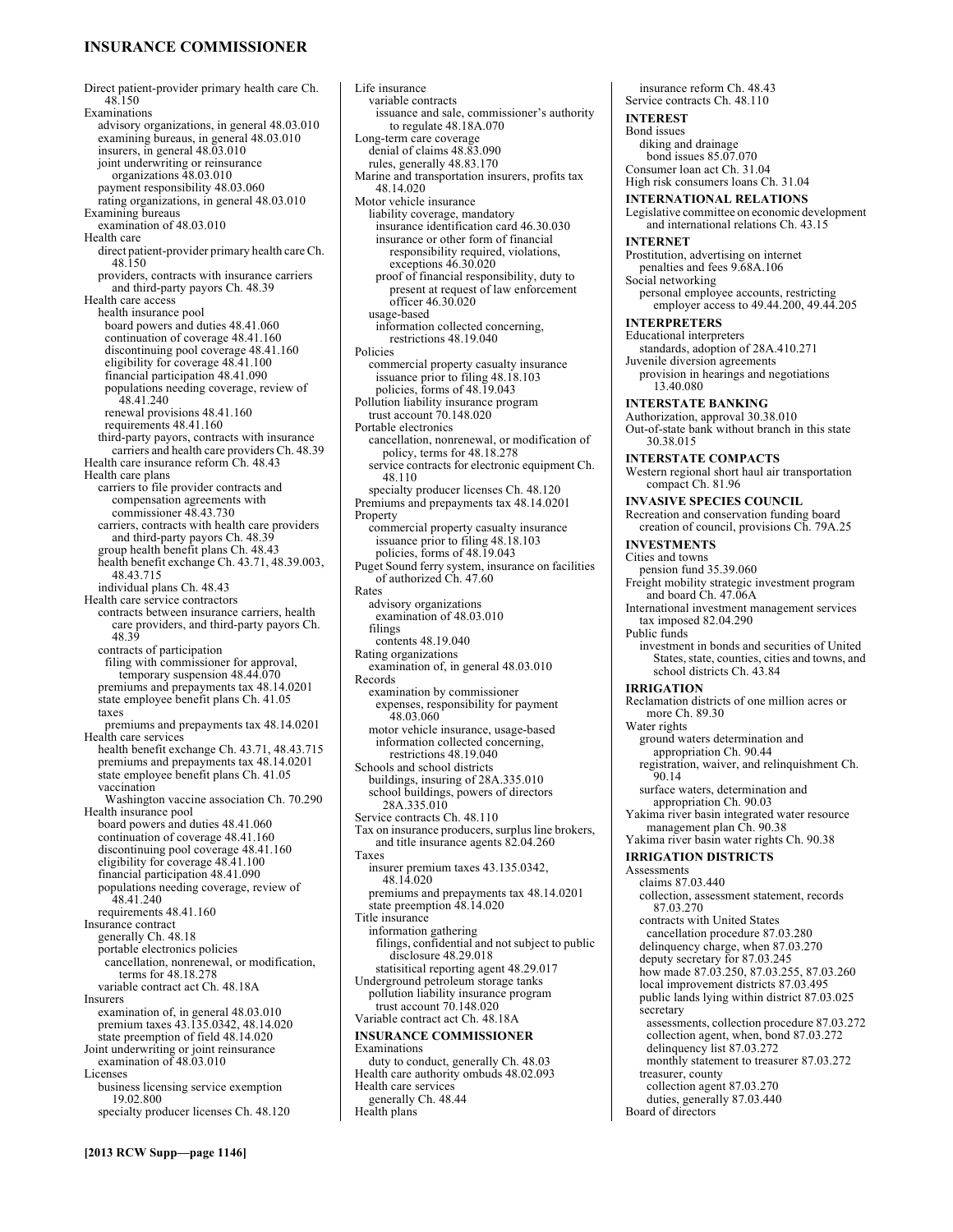meetings, regular and special 87.03.115 organization of 87.03.115 powers and duties 87.03.115 Bond issues certification of director's report supplemental report 87.25.060 expenditure of proceeds 87.25.100 generally Ch. 87.25 legality of 87.25.030 transcript of investigation 87.25.030 local improvement districts 87.03.515 refunding--1929 act notice 87.22.065 payment 87.22.215 revenue bonds election for exception 87.28.103 generally Ch. 87.28 state ownership, adjustment of indebtedness, generally Ch. 87.64 Claims, crop damage claims, limitation, procedure 87.03.440 Columbia basin project, irrigation and reclamation districts within Ch. 89.12 Contracts with United States permissible provisions 89.12.050 Crop damage claims, limitations, procedure  $87.03\,440$ Delinquent assessments certificates of delinquency 87.06.020 Depositaries, surety bonds for 87.03.442 Diking and drainage improvement districts merger with 85.08.840 Director divisions number 87.04.010 when required 87.04.010 Disposal or sale of property, preference rights of adjacent owners 87.03.820 Dissolution insolvent districts creditors trustees for 87.56.180, 87.56.203 hearing procedure initial 87.56.040 judgment upon stipulation 87.56.180, 87.56.190, 87.56.210 with bonds consent of state 87.53.150 sale of assets 87.53.120 trustees, appointment 87.53.100 without bonds--1897 act election 87.52.030, 87.52.040 trustees for 87.52.060 Domestic water services revenue bonds generally Ch. 87.28 Drain systems, revenue bonds, generally Ch. 87.28 Elections ballots 87.03.075 only one qualified candidate nominated, no election required 87.03.075 organization, generally 87.03.031, 87.03.032, 87.03.033 petitions of nomination 87.03.075 post-organization 87.03.090, 87.03.100, 87.03.110 voter qualifications districts of two hundred thousand acres 87.03.045 Electric power services revenue bonds generally Ch. 87.28 Federal reclamation areas, state lands within Ch. 89.12 Fiscal matters indebtedness adjustment of state authority when owning entire bond issue 87.64.010 Formation election generally 87.03.031, 87.03.032, 87.03.033

Funds local improvement district guarantee fund 87.03.510 Indebtedness adjustment of claims for money expended by state 87.64.040 contracts to sell land to pay debts 87.64.020 state authority when owning part of bond issue 87.64.020 Local improvement districts bonds, valid claim, general indebtedness 87.03.492 establishment, procedure 87.03.485 generally 87.03.480, 87.03.495, 87.03.510, 87.03.515, 87.03.527 plan for, bonds, requirements 87.03.490 Merger with diking and drainage improvement districts 85.08.840 Nonirrigable land, exclusion when state holding bonds, generally 87.03.760, 87.03.765 Officers directors and employees board meetings, regular and special 87.03.115 organization of 87.03.115 powers and duties 87.03.115 declaration of candidacy 87.03.075 generally 87.03.080, 87.03.081, 87.03.082 petition of nomination 87.03.075 qualifications, districts with two hundred thousand acres 87.03.045 secretary collection of assessments when, bond, procedure, delinquency list 87.03.272 monthly statement to treasurer 87.03.272 Plan approval 87.03.175, 87.03.180 Powers utility local improvement districts authorized 87.28.200 Property adding lands to generally 87.03.570, 87.03.610 exclusion of lands from, generally 87.03.660, 87.03.690 sale or disposal, preference rights of adjacent owners 87.03.820 Proposed works general procedure for 87.03.175, 87.03.180 Reclamation projects of state, contracts with districts Ch. 89.16 Rehabilitation districts assessments, generally 87.84.070 Revenue bonds generally Ch. 87.28 Sanitary sewer and sewage disposal system or treatment plants, revenue bonds, generally Ch. 87.28 Sewerage improvement districts merger with 85.08.840 State lands, inclusion within 87.03.025 Treasurer duties and authority 87.03.440 Utility local improvement districts authorized 87.28.200 Water rights ground waters determination and appropriation Ch. 90.44 surface waters, determination and appropriation Ch. 90.03 Water services revenue bonds generally Ch. 87.28 Yakima river basin integrated water resource management plan Ch. 90.38 Yakima river basin water rights Ch. 90.38 **JAILS**  Contraband, introduction into detention or secure facility first degree 9A.76.140 second degree 9A.76.150 third degree 9A.76.160

Counties prisoners early release for good behavior 9.92.151 Jail industries program education and training to improve worker literacy and employability 36.110.140 free venture industries agreements, effect of failure 36.110.130 Weapons, deadly provision to person in detention or secure facility 9A.76.140 **JAPANESE AMERICANS**  Civil liberties day of remembrance 1.16.050 **JEFFERSON COUNTY**  Superior court judges, number of 2.08.064 **JOB SKILLS PROGRAM**  Grants to educational institutions requirements 28C.04.420 **JUDGES**  Municipal courts power to act as magistrates Ch. 35.20 Prejudice superior court 34.12.040 Salaries citizens' commission schedule 43.03.012 Superior courts allocation of 2.08.063, 2.08.064 **JUDGMENTS**  Arbitration, uniform act Ch. 7.04A Municipal local improvement assessments foreclosure procedure 35.50.260 Utilities and transportation commission order review by superior court 80.04.170 **JUDICIAL INFORMATION SYSTEM**  Judicial information system account 2.68.020 **JUDICIAL SALES**  Redemption from sale redemption, defined 6.23.010 who may redeem 6.23.010 **JURIES AND JURORS**  Diking district's improvement proceedings, general provisions 85.05.120 Jury service summons to persons selected 2.36.095 Jury term summons to persons selected to serve 2.36.095 Selection of jurors summons to persons selected 2.36.095 **JUVENILE COURT**  Dependency cases permanency plan of care 13.34.136 Disposition orders alternatives 13.34.130 placement of Indian child in out-of-home care 13.34.130 Guardian ad litem duties 13.34.105 immunity 13.34.105 Indian children 13.34.105 information access 13.34.105 Records keeping and release by administrative office of the courts center for court research, electronic research copy use by 13.50.010 Termination of parent-child relationship 13.34.130, 13.34.132, 13.34.136 **JUVENILES**  Abuse of DSHS staff training 26.44.220 At-risk youth nonoffender at-risk children and their families Ch. 13.32A Crimes juvenile justice act of 1977 Ch. 13.40 prosecution 13.40.070

Crisis residential centers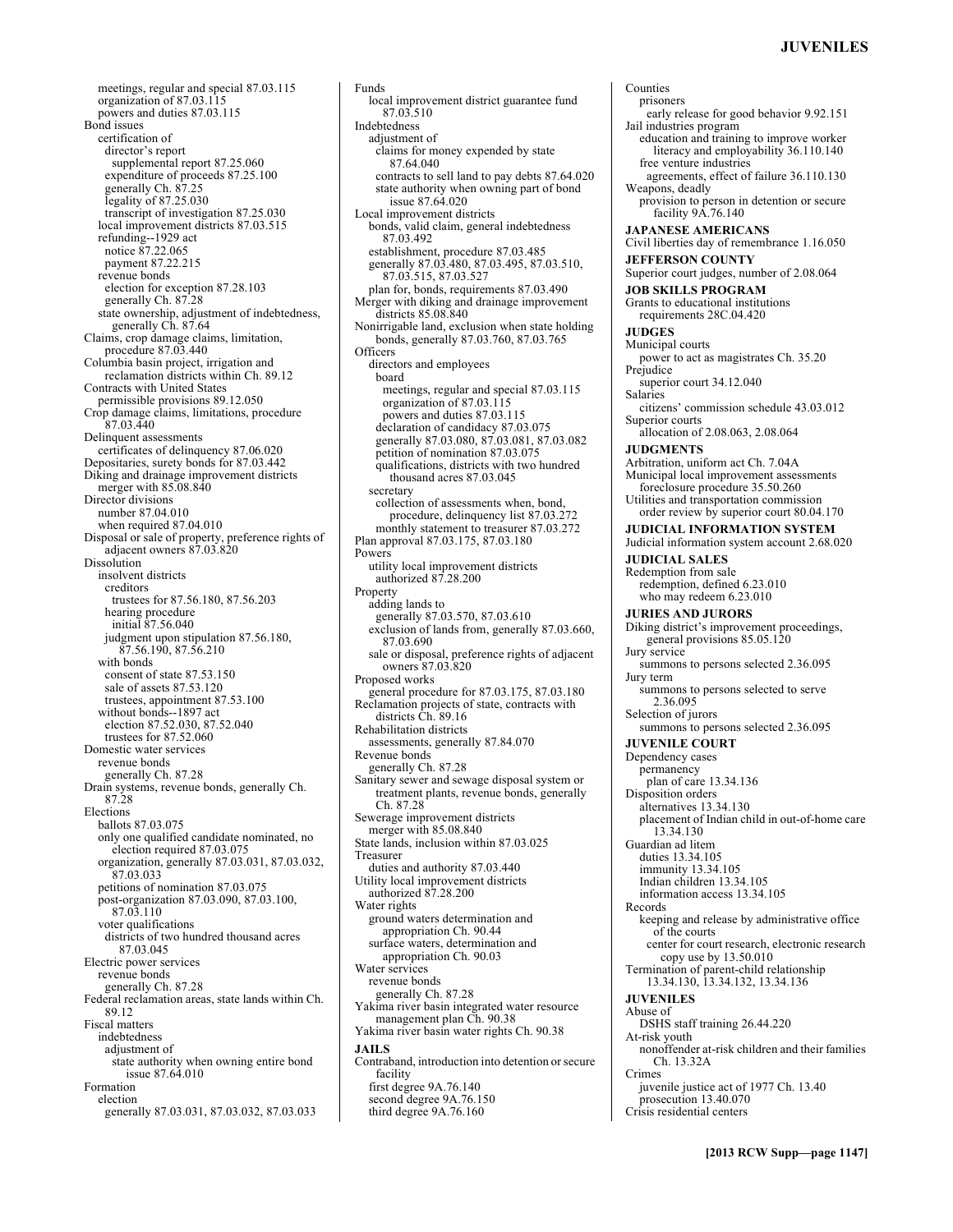# **KIDNAPPING**

regulation of leave 13.32A.030 **Custody** dependent children permanency planning 13.34.145 review hearings 13.34.145 hearings, release of information 13.50.100 mental disorder, detention of juvenile with 13.40.042 shelter care 13.34.065, 13.34.069 Deferred disposition 13.40.127 Definitions diversion agreements 13.40.080 Dependency proceedings absences from school, unexpected or excessive, review of 28A.225.023 educational liason 13.34.045, 13.34.046 placement of Indian child in out-of-home care 13.34.130 psychosexual evaluation for parent 13.34.410 Dependent children absences from school, unexpected or excessive, review of 28A.225.023 definitions 13.34.030 extended foster care 13.34.267, 13.34.268 permanency planning 13.34.145 review hearings 13.34.145 termination of parent-child relationship petition for, grounds 13.34.180 visitation policy and protocols development 13.34.380 Detention mental disorder, juvenile with 13.40.042 Diversion agreements 13.40.080 interpreters, provision when required in hearings and negotiations 13.40.080 plain language required 13.40.080 prosecutor's decision 13.40.070 prostitution or prostitution loitering offense, alleged eligibility for diversion 13.40.070 victims to be notified of referral of juvenile to a diversion unit 13.40.070 Family and children's ombuds, office of Ch. 43.06A Family reconciliation services Ch. 13.32A Juvenile court diversion agreements 13.40.080 interpreters, provision when required in hearings and negotiations 13.40.080 family reconciliation act definitions 13.32A.030 semi-secure facilities, regulation of leave from 13.32A.030 restitution orders 13.40.080 Juvenile court act in cases relating to dependency of a child and the termination of a parent and child relationship Ch. 13.34 **Offenders** prostitution or prostitution loitering offense, alleged diversion, eligibility for 13.40.070 Offenses (crimes) complaints diversion 13.40.070 probation counselor, responsibilities 13.40.070 prosecuting attorney screening, purpose 13.40.070 deferred disposition 13.40.127 diversion agreements 13.40.080 interpreters, provision when required in hearings and negotiations 13.40.080 information, filing of 13.40.070 prosecution proceedings diversion agreements 13.40.080 probation counselor responsibilities of 13.40.070 prosecuting attorney responsibilities of 13.40.070 prostitution or prostitution loitering offense, alleged diversion, eligibility for 13.40.070

referral of juveniles to mediation or victim offender reconciliation programs 13.40.070 restitution orders 13.40.080 sentencing standards 13.40.0357 victims to be notified of referral of juvenile to a diversionary unit 13.40.070 Parent and child termination of parent-child relationship petition 13.34.145 petition for, grounds 13.34.180 Prosecution 13.40.070, 13.40.080 Records, keeping and release by administrative office of the courts center for court research, electronic research copy use by 13.50.010 Records, keeping and release by juvenile agencies conditions when filing petition or information 13.50.010 definitions 13.50.010 duties 13.50.010 records other than for juvenile offenses, maintenance and release 13.50.100 Reinvesting in youth program account 13.40.466 Runaway and homeless youth programs, unlicensed sheltering, notification of parents when private right of action or claim when reporting requirements not met 13.32A.085 Semi-secure facility leave, conditions, notice 13.32A.030 Sentencing sentencing standards 13.40.0357 Shelter care 13.34.065, 13.34.069 Sheltering notification requirements 13.32A.082 sheltering, notification of parents when private right of action or claim when reporting requirements not met 13.32A.085 Youth shelters, unlicensed sheltering, notification of parents when private right of action or claim when reporting requirements not met 13.32A.085 **KIDNAPPING**  Offender registration 9A.44.128 Unlawful imprisonment Ch. 9A.40 **KIDNEY DIALYSIS**  Drugs in facilities, allowed 18.64.257 **KLICKITAT COUNTY**  Superior court judges, number of 2.08.064 **LABELS**  Food, drug, and cosmetic act Ch. 69.04 Poisons requirements 69.40.055 **LABOR**  Family leave insurance Ch. 49.86 eligibility for benefits 49.86.030 report by administering department 49.86.210 Hours of labor minimum wages, generally Ch. 49.46 street railway employees 81.64.160 Overtime compensation 49.46.130 Prohibited practices generally Ch. 49.44 Social networking, personal employee accounts restricting employer access to 49.44.200, 49.44.205 **LABOR AND INDUSTRIES, DEPARTMENT OF**  Contractors, registration requirements and department duties Ch. 18.27 Crime victims' compensation generally Ch. 7.68 Electrical apparatus use and construction rules Ch. 19.29 Electricians and electrical installations, department powers and duties Ch. 19.28

Injured or deceased workers scholarship information for spouses and children 42.52.575, 51.04.165 Medical gas piping installers certification of competency and endorsement Ch. 18.106 Plumbers certification of competency Ch. 18.106 Printed materials, workers' compensation 43.22.035 Public works, prevailing wages certified statement of industrial statistician 39.12.040 Rules five-year formal process of reviewing existing rules 43.22.052 Telecommunications systems installations Ch. 19.28 **LAETRILE**  Certification 70.54.140 Prescription, administration, permitted 70.54.140 **LAKES**  Boats and boating, regulation Ch. 79A.60 Jet skis, regulation Ch. 79A.60 Outflow fish protection devices and ladders 90.24.050 Outflow regulation 90.24.020 Personal watercraft, regulation Ch. 79A.60 Shoreline management act Ch. 90.58 Water pollution control Ch. 90.48 Water rights determination and appropriation Ch. 90.03 registration, waiver, and relinquishment Ch. 90.14 Water skiing safety Ch. 79A.60 Wharves, docks, and landings Ch. 88.24 **LAND USE PLANNING**  Agricultural lands voluntary stewardship program Ch. 36.70A Comprehensive planning by cities and counties agricultural lands voluntary stewardship program Ch. 36.70A comprehensive plans noncompliance and sanctions 36.70A.340 environmental impact statements, nonproject, recovery of expenses of 43.21C.428 growth management hearings board final orders 36.70A.300 siting of essential public facilities 36.70A.200 Shoreline management act, effect Ch. 90.58 **LANDLORD AND TENANT**  Controlled substances seizure and forfeiture, damage to landlord's property 69.50.505 Crime victim protection domestic violence, sexual assault, stalking 59.18.580 Domestic violence, sexual assault, stalking victim protection 59.18.580 Manufactured/mobile home landlord-tenant act landlord duties of failure to carry out, tenants remedies 59.20.210 Residential landlord-tenant act agent of landlord, designated, when 59.18.060 defective conditions landlord's duties concerning 59.18.060 duties of landlord 59.18.060 garbage and waste, landlord's duties concerning 59.18.060 heat landlord's duties concerning 59.18.060 hot water landlord's duties concerning 59.18.060 landlord duties 59.18.060 name and address available to tenants 59.18.060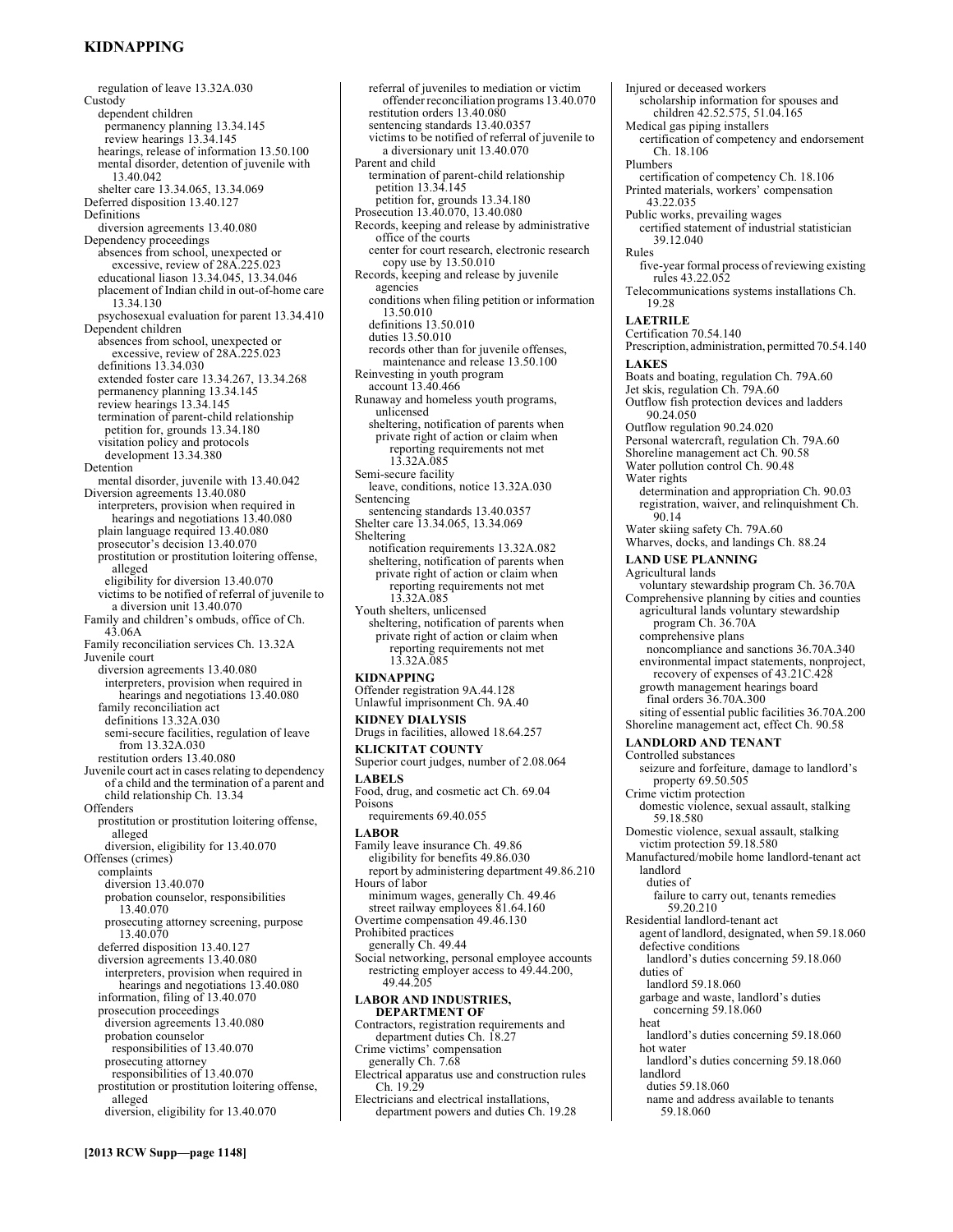locks and keys, landlord's duties concerning 59.18.060 maintenance of premises damage and cleaning fees, withholding of 59.18.060 duties of landlord 59.18.060 landlord, duties of concerning 59.18.060 mold information, landlord's duties 59.18.060 repair of property, landlord's duties concerning 59.18.060 screening of prospective tenants landlord decisions based on screening, limitations 59.18.580 smoke detection device landlord's duties concerning 59.18.060 water landlord's duties concerning 59.18.060 **LAW ENFORCEMENT OFFICERS**  Chief of police eligibility criteria 35.21.333 Child abuse reporting duties 26.44.030 Cruelty to animals, powers and duties Ch. 16.52 Domestic violence arrests 10.31.100 Marshals eligibility criteria 35.21.333 Overtime compensation 49.46.130 Training basic law enforcement required for new personnel 43.101.200 **LAW ENFORCEMENT OFFICERS' AND FIREFIGHTERS' RETIREMENT SYSTEM**  Generally Ch. 41.26 **LEASES**  Commercial real estate broker lien act Ch. 60.42 Tax on leasehold interests Ch. 82.29A **LEGISLATIVE AUDIT AND REVIEW COMMITTEE**  Legislative auditor task force for tax preference performance statements 43.136.080 tax preference performance statements 43.136.080 Sunset termination and review of state entities Ch. 43.131 Tax preference reviews commercial beekeeper exemptions 43.136.047 hog fuel tax exemption 43.136.057 machinery and equipment used in generating electricity, sales of, exemption for 43.136.058 Tax preferences, duties Ch. 43.136 **LEGISLATIVE EVALUATION AND ACCOUNTABILITY PROGRAM COMMITTEE--LEAP**  State expenditure information web site 44.48.150 **LEGISLATURE**  Children's oversight committee, membership and powers 44.04.220 Composition and organization vacancies term of person elected to fill when 42.12.040 Criminal justice disposition form and report annual audit 10.98.100 Economic development and international relations, committee on Ch. 43.15 Ethics citizen actions 42.52.460 legislative ethics board complaint filing 42.52.410 investigation of complaints 42.52.420 whistleblower protection 42.52.410 Legislative evaluation and accountability program committee--LEAP Ch. 44.48

vacancies term of person elected to fill when 42.12.040 Salaries members, citizens' commission schedule 43.03.013 Tax exemptions submission of reports by governor and revenue department 43.06.400 Vacancies election, when 42.12.040 **LIABILITY**  Family and children's ombuds, office of 43.06A.085 Liens, liability for service of stevedores and longshore workers 60.36.030 Pharmacy ancillary personnel, responsibility of pharmacy or pharmacist 18.64A.080 **LICENSES**  Aircraft registration 47.68.250 Alcoholic beverages Ch. 66.24 Appraisal management companies Ch. 18.310 Assisted living facilities Ch. 18.20 Beer and breweries Ch. 66.24 Boats and vessels Ch. 88.02 Boxing, martial arts, and wrestling Ch. 67.08 Business license service Ch. 19.02 Chiropractors Ch. 18.25 Collection agencies Ch. 19.16 Cosmetologists, barbers, manicurists, and estheticians Ch. 18.16 Dental hygienists Ch. 18.29 Dentistry Ch. 18.32 Denturists Ch. 18.30 Drugless healing Ch. 18.36 Egg handlers and dealers Ch. 69.25 Electrical contractors Ch. 19.28 Employment agencies Ch. 19.31 Engineers and land surveyors Ch. 18.43 Escrow agents Ch. 18.44 Fishing commercial fishing Ch. 77.65 recreational fishing Ch. 77.32 Health professions uniform disciplinary act Ch. 18.130 Land surveyors Ch. 18.43 Liquor licenses Ch. 66.24 Martial arts Ch. 67.08 Midwifery Ch. 18.50 Mixed martial arts Ch. 67.08 Mortgage brokers Ch. 19.146 Motor vehicles agents, subagents, and subagencies 46.01.140 Nurses Ch. 18.79 Ocularists Ch. 18.55 Optometry and optometrists Ch. 18.53 Osteopathic medicine and surgery Ch. 18.57 Osteopathic physician assistants Ch. 18.57A Pharmacies and pharmacists Ch. 18.64 Physical therapists Ch. 18.74 Physician assistants Ch. 18.71A Physicians and surgeons Ch. 18.71 Pilots of vessels Ch. 88.16 Plumbers, certification of competency Ch. 18.106 Podiatric medicine and surgery Ch. 18.22 Real estate brokers and managing brokers Ch. 18.85 Scrap metal processor, recycler, or supplier Ch. 19.290 Spirits Ch. 66.24 Surveyors Ch. 18.43 Telecommunications contractor Ch. 19.28 Uniform regulation of business and professions act Ch. 18.235 Vessels and boats Ch. 88.02 Veterinarians Ch. 18.92 Wine and wineries Ch. 66.24 **LICENSING, DEPARTMENT OF**  Boats and vessels, registration Ch. 88.02

Members of

Boxing, martial arts, and wrestling Ch. 67.08 Business and professions account 43.24.150 Business licensing service Ch. 19.02 Collection agencies Ch. 19.16 Confidential license plates, drivers' licenses, and identicards publicly owned vehicles 46.08.066 **Director** branch offices and appointments 46.01.130 for hire vehicle certificates and operators' permits, director's powers and duties relating to Ch. 46.72 motor vehicle law general powers and duties 46.01.130 lighting and other vehicle equipment, director's powers and duties relating to Ch. 46.37 motor vehicle revenue, director's powers and duties relating to Ch. 46.68 personnel screening 46.01.130 vehicle registration 46.01.130 Employment agencies Ch. 19.31 Engineers and land surveyors Ch. 18.43 Land surveyors Ch. 18.43 Limousine and for hire vehicles, regulation Ch. 46.72A Marine recreation land duties Ch. 79A.25 Martial arts Ch. 67.08 Mixed martial arts Ch. 67.08 Motor vehicle fund moneys distributed to 46.68.090 Motor vehicle licensing agent, appointment of county auditor as 46.01.140 subagents and subagencies 46.01.140 Motor vehicles limousine and for hire vehicles, regulation Ch. 46.72A Powers and duties motor vehicle excise taxes 46.01.040 motor vehicle laws 46.01.040 Publicly owned vehicles confidential license plates, drivers' licenses, and identicards 46.08.066 Real estate brokers and managing brokers, director's powers and duties Ch. 18.85 Scrap metal licenses, department role Ch. 19.290 Surveyors Ch. 18.43 Uniform regulation of business and professions act Ch. 18.235 Vessel titles and registration Ch. 88.02 **LIENS**  Agricultural preparer lien duration, discharge 60.13.060 processor lien duration, discharge 60.13.060 Agricultural liens, perfection Ch. 62A.9A Agricultural products definitions 60.13.010 preparer lien filing statement evidencing lien 60.13.040 priority 60.13.050 processor lien filing statement evidencing lien 60.13.040 generally 60.13.020 priority 60.13.050 wine producer liens 60.13.010, 60.13.040, 60.13.060 Boats and vessels cargo handling 60.36.030 duration 60.36.040 priority 60.36.040 liability for service of stevedores and longshore workers 60.36.030 stevedores and longshore workers handling cargo 60.36.030 Commercial fishers defined 60.13.010 duration, discharge 60.13.060 filing statement 60.13.040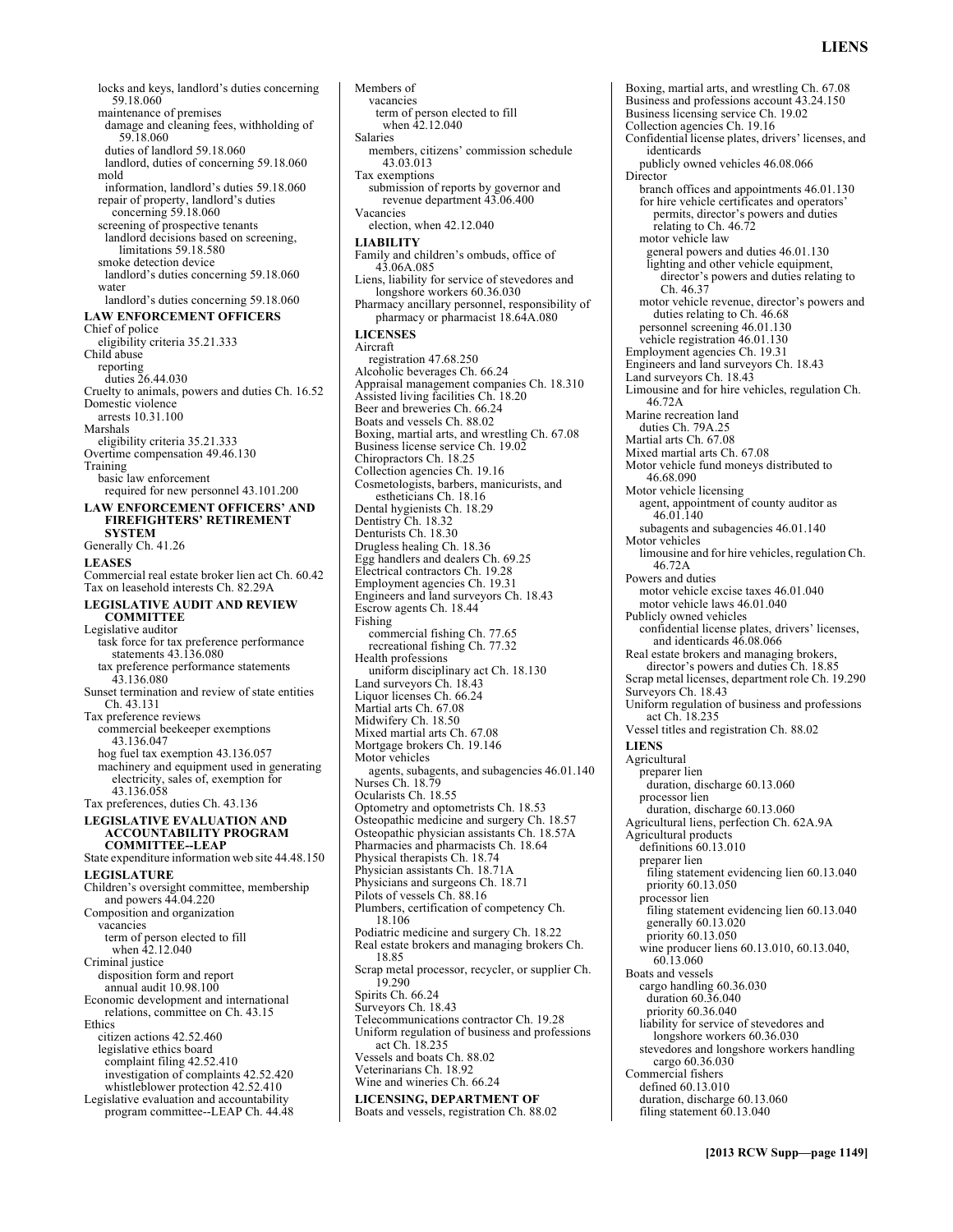# **LIMITATION OF ACTIONS**

priority of lien 60.13.050 processor lien 60.13.020 Commercial real estate broker lien act Ch. 60.42 Condominiums assessments for common expenses 64.34.364 Laborers homestead subject to execution or forced sale 6.13.080 Mechanics' and material supplier's homestead subject to execution or forced sale 6.13.080 Preparer lien duration, discharge 60.13.060 filing statement evidencing lien 60.13.040 priority 60.13.050 Processor and preparer liens definitions  $60.\overline{13.010}$ Processor lien duration, discharge 60.13.060 filing statement evidencing lien 60.13.040 generally 60.13.020 priority 60.13.050 Public works bond in lieu of retained funds 60.28.011 definitions 60.28.011 labor and material lien 60.28.011 public transportation projects 60.28.011 retained percentages 60.28.011 termination before completion 60.28.011 Real property commercial real estate broker lien act Ch. 60.42 Secured transactions Ch. 62A.9A Tax liens foreclosure Ch. 84.64 Vendors' homestead subject to execution or forced sale 6.13.080 Washington clean air act, enforcement of penalties incurred under 70.94.431 Water rights, partnership ditches 90.03.450 **LIMITATION OF ACTIONS**  Bigamy 9A.04.080 Criminal actions 9A.04.080 Crop damage actions against irrigation districts, limitation, procedure, filing claim 87.03.440 Homicide by abuse 9A.04.080 Identity theft 9A.04.080 Money laundering 9A.04.080 Rape 9A.04.080 Theft from tax exempt corporation 9A.04.080 Theft in first or second degree, certain conditions 9A.04.080 Tolling of criminal actions 9A.04.080 Trafficking in stolen property motor vehicle or major component part 9A.04.080 Trust and estate dispute resolution Ch. 11.96A Vehicle crimes 9A.04.080 **LIMITED LIABILITY COMPANIES**  Trade names, registration required 19.80.010 **LIMOUSINE SERVICE OPERATORS**  Carrier services, service records, carrier information, penalties, rules 46.72A.020 **LINCOLN COUNTY**  Superior court judges, number of 2.08.063 **LIQUOR CONTROL BOARD**  Licenses powers and duties Ch. 66.24 Taxes on liquor, collection of streamlining, board report on 66.08.250 **LITERACY**  Reading and early literacy grade placement and strategies for student improvement, meeting for 28A.655.230 K-4 report cards 28A.320.203 K-4, comprehensive system of instruction and services 28A.320.202 professional development for educators 28A.415.400

**[2013 RCW Supp—page 1150]**

28A.300.570 Reading skills intensive reading and literacy improvement strategy from state menu of best practices 28A.655.235 **LITTER CONTROL AND RECYCLING**  Solid waste generally Ch. 70.95 Tax imposed on retailers, manufacturers Ch. 82.19 **LIVESTOCK**  Brands and marks brand inspection 16.57.160 fees, disposition 16.57.370 self-inspection certificates 16.57.160 Cruelty to animals Ch. 16.52 Dairy cattle identification tags 16.57.160 Damage by wildlife Ch. 77.36 Goats brands and marks Ch. 16.57 Identification Ch. 16.57 dairy cattle identification tags 16.57.160 Impounding - no certificate or proof of ownership when offered for sale proceeds from sale 16.57.300 Injury to Ch. 9A.48 Rabbits brand and marks Ch. 16.57 Railroads cattle guards 81.52.050 cruelty to livestock in transit, penalty 81.48.070 fences, duty to construct and maintain 81.52.050 Swine brands and marks Ch. 16.57 Wolves, damage to livestock by Ch. 77.36 **LIVING WILLS**  Natural death act Ch. 70.122 **LOANS**  Agricultural lenders examinations of cost 30.04.070 filing and other service fees 30.04.070 Business development companies examinations of cost 30.04.070 filing and other service fees 30.04.070 Consumer loan act Ch. 31.04 High risk consumer loans Ch. 31.04 Limitations on loans and extensions of credit to one person by banks and trust companies 30.04.111 Loan originators Ch. 19.146, 31.04 Mortgage brokers Ch. 19.146 Mortgage lending, reverse Ch. 31.04 Mortgage loan originators Ch. 31.04 Profiteering Ch. 9A.82 Public facilities county-wide planning policy, preference to party to 43.17.250 Public works assistance account public works board 43.155.070 Residential mortgage loan modification services licensure Ch. 31.04 Reverse mortgage lending Ch. 31.04 Savings banks limits on loans and extensions of credit 32.04.012 Small business lenders examinations of cost 30.04.070 filing and other service fees 30.04.070 **LOBBYING AND LOBBYISTS**  Disclosure and restrictions Ch. 42.17A **LOCAL GOVERNMENTS**  Emergency management program, powers and duties Ch. 38.52 Taxation

Reading and early literacy, support of

lodging tax Ch. 67.28 Tourism-related facilities financing Ch. 67.28 **LOCAL IMPROVEMENTS AND ASSESSMENTS**  Cities and towns foreclosure of assessments procedure 35.50.260 tax title property disposition of proceeds upon resale 35.49.160 Public lands assessments and charges against state lands Ch. 79.44 **LOCAL INFRASTRUCTURE FINANCING TOOL PROGRAM**  Definitions 39.102.020 Expiration date 39.102.905 General obligation bonds 39.102.150 Reporting requirements 39.102.140 **LODGING HOUSES**  Tax for stadiums, convention centers, and arts facilities 67.28.181 **LOGS AND LOGGING**  Safety logger safety initiative 51.04.160 **LONG-TERM CARE**  Admission of individuals, requirements 70.129.030 Case management services 74.39A.090 Complaints investigation and referral 74.39A.060 retaliation prohibited 74.39A.060 toll-free telephone number 74.39A.060 Discharge planning 74.39A.090 Home and community services contracts, reassessment and reauthorization 74.39A.090 Home care aides certification of long-term care workers as Ch. 18.88B Insurance coverage standards, policies issued after January 1, 2009 Ch. 48.83 Long-term care ombuds program Ch. 43.190 Nursing facilities medicaid payment system Ch. 74.46 rates and reimbursement Ch. 74.46 Providers and caregivers assisted living facilities Ch. 18.20 continuing education 74.39A.341 training 70.128.230 workers, long-term care Ch. 18.88B, 74.39A Residential care services internal quality review and accountability program 74.39A.380 quality assurance panel 74.39A.380 Residents' rights access and visitation rights 70.129.090 construction 70.129.170 disclosure, transfer, or discharge of resident 70.129.110 long-term care ombuds implementation duties 70.129.160 nonjudicial remedies through regulatory authorities 70.129.170 notice of rights and of rules of resident conduct and responsibilities 70.129.030 remedies cumulative 70.129.170 Service coordination organizations contract outcomes and performance measures Ch. 70.320 Toll-free telephone number for complaints 74.39A.060 Workers, long-term care Ch. 74.39A certification requirements 18.88B.021 certification, provisional 18.88B.035 **LONG-TERM CARE OMBUDS PROGRAM**  Complaint referral procedure 43.190.070 Confidentiality of records and files 43.190.110 Expenditures 43.190.120

Findings 43.190.010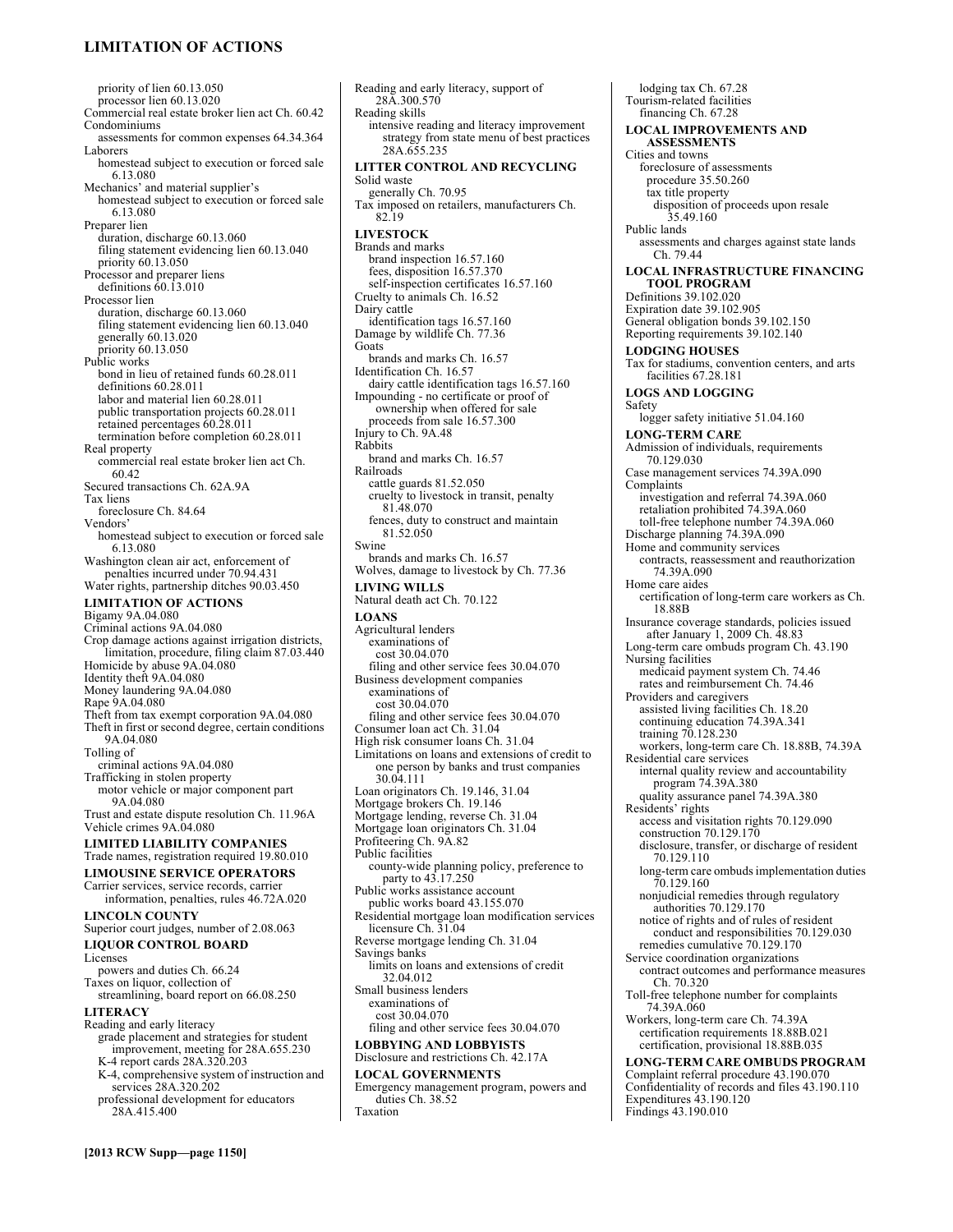Liability of ombuds and facility employees 43.190.090 Long-term care ombuds duties 43.190.060, 43.190.065 qualifications for authorization 43.190.040 Ombuds availability, notice of to be posted in facilities concerning 43.190.050 Residents' rights ombuds implementation duties 70.129.160 Right of entry to facilities by ombuds procedure development 43.190.080 State long-term care ombuds, office of created 43.190.030 **LOW-INCOME PERSONS**  Affordable housing program activities eligible for assistance 43.185A.030 definitions 43.185A.010 grant and loan application process 43.185A.050 Housing trust fund application, procedure 43.185.070 definitions 43.185.020 loans or grants 43.185.050 Telephone assistance program availability, components 80.36.420 community service voice mail, funding 80.36.430 deposit waivers, connection fee discounts 80.36.460 eligibility 80.36.470 limit, one line per household 80.36.450 **MAJORITY**  Age of majority Ch. 26.28 **MALPRACTICE**  Health care mediation mandatory mediation required, procedures 7.70.100 **Hospitals** physician's privileges hospital's duty to request information on physicians 70.41.230 quality improvement and medical malpractice prevention program 70.41.200 **MANHOLES**  Electrical safety rules Ch. 19.29 **MANICURISTS**  Cosmetologists, barbers, manicurists, and estheticians Ch. 18.16 **MANUFACTURED HOUSING**  Manufactured/mobile home communities- dispute resolution and registration registration, fees 59.30.050 unpaid fees, warrant, interest, lien 59.30.090 Manufactured/mobile home landlord-tenant act Ch. 59.20 Property tax manufactured/mobile home landlord tax responsibility 84.56.335 Real estate brokers and managing brokers, licensing and regulation Ch. 18.85 **MANUFACTURING**  Explosives, generally Ch. 70.74 Litter tax imposed Ch. 82.19 **MARIJUANA**  Legalization of decriminalizing production, possession, delivery, distribution, and sale Ch. 69.50 licensing and regulation of producers, processors, and retailers Ch. 69.50 Retail store with pharmacy license, amount inadvertently left at 69.50.515 **MARINAS**  Moorage, parks and recreation commission facilities abandoned vessels determination of abandonment 79A.65.020 Private moorage facilities abandoned vessels, public sale 88.26.020

impounded vessels 88.26.020 **MARINE RECREATION LANDS**  Definitions 79A.25.010 Marine fuel tax refund account 79A.25.040, 79A.25.050 **MARINE SAFETY, OFFICE OF**  Pollution control hearings board, jurisdiction and duties Ch. 43.21B **MARINE WATERS AND RESOURCES**  Coastal marine advisory council 43.143.050, 43.143.060 marine resources stewardship trust account, council recommendations for expenditures from 43.372.070 Marine recreation lands 79A.25.010, 79A.25.040, 79A.25.050 Planning and management marine resources stewardship trust account 43.372.070 **MARSHALS**  Eligibility criteria 35.21.333 **MEAT**  Livestock identification Ch. 16.57 **MECHANICS**  Public works, claim against contractor's bond Ch. 39.08 **MEDIATION**  Estates and trusts, dispute resolution procedures Ch. 11.96A Health care claims mandatory mediation required, procedures 7.70.100 **MEDICAL ASSISTANCE (See also PUBLIC ASSISTANCE, subtitle Medical care)**  Caseload forecast council, organization and duties Ch. 43.88C Chronic care management legislative findings 74.09.5223 Complex needs patients complex rehabilitation technology products, individually configured 74.09.557 Eligibility 74.09.510 **Hospitals** noncritical access hospitals quality incentive payments 74.09.611 safety net assessment Ch. 74.60 Indigents, health care for managed health care systems 74.09.522 Managed health care systems agreements for services to recipients of temporary assistance for needy families 74.09.522 outcomes and criteria, incorporation into contracts with managed care organizations 74.09.605 Medicaid fraud medicaid fraud penalty account 74.09.215 Medication management legislative findings 74.09.5223 Nursing facilities medicaid payment system Ch. 74.46 Outcomes managed care organizations, incorporation of outcomes and criteria into contracts with 74.09.605 PACE program 74.09.523 Rehabilitation complex rehabilitation technology products, individually configured 74.09.557 **MEDICAL EXAMINERS**  Liability autopsy and postmortem findings 68.50.115 **MEDICAL EXAMINERS, BOARD OF**  Forensic pathology fellowship program death investigations account disbursements 43.79.445

delinquent charges, procedures 88.26.020

**MEDICAL GAS PIPING INSTALLERS**  Certification of competency and endorsement Ch. 18.106 **MEDICAL QUALITY ASSURANCE COMMISSION**  Legislature, information to 18.71.460 Physician assistants, regulation Ch. 18.71A Secretary and commission relationship 18.71.430 **MEDICAL RECORDS**  Access and disclosure Ch. 70.02 **MEDICAL TEST SITES**  Licenses fees 70.42.090 **MEDICINES**  Administration schools, public and private 28A.210.260 epinephrine autoinjectors (EPI pens) 28A.210.383 immunity from liability 28A.210.270 Laetrile certification 70.54.140 prescription, administration, permitted 70.54.140 **MENTAL ILLNESS**  Alcoholism and drug addiction treatment Ch. 70.96A Bank or trust company may act as personal representative of 11.36.010 Children mental health services Ch. 71.34 Community services definitions 71.24.025 DSHS powers and duties 71.24.035 funding Ch. 71.20 regional support networks contracts with department 71.24.330 mental health ombuds office 71.24.350 powers and duties 71.24.035 responsibilities 71.24.310 transfers between networks, developing uniform transfer agreement for 71.24.845 Counselors Ch. 18.19, 18.225 Court mental health commissioners authority and duties 71.05.137 Courts, mental health 2.28.180, 2.28.190 Criminally insane competency to stand trial evaluation, appointment of qualified expert or professional person as part of 10.77.073 defendant, discharge when competent to stand trial 10.77.065 evaluations, reports and recommendations to court required 10.77.065 generally Ch. 10.77 independent public safety review panel, establishment of 10.77.270 release procedures 10.77.200 stay of proceedings for incompetency 10.77.086 Criminally violent offenders release, leave, transfer, or escape, notice requirements 71.05.425 Detention for evaluation and treatment additional confinement for intensive treatment, procedures and conditions 71.05.280, 71.05.320 corrections department supervision, persons subject to release of information to corrections 71.05.445 evaluation and consultation with emergency room physician 71.05.154 grave disability, evaluation of person with 71.05.156 less restrictive alternatives 71.05.320 Disclosure of health care information 70.02.230, 70.02.240, 70.02.250, 70.02.260, 70.02.310, 70.02.320, 70.02.340 Enhanced services facilities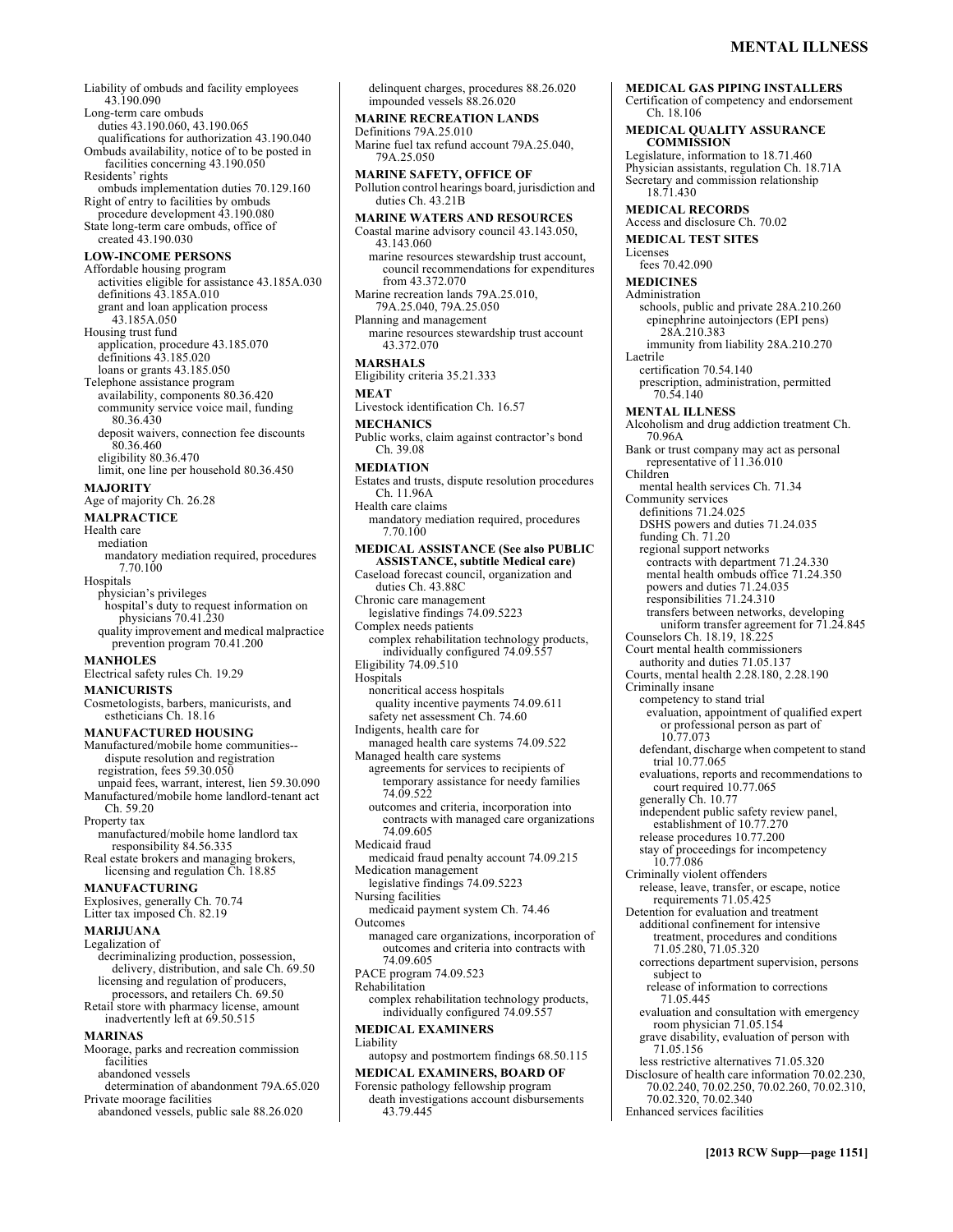# **MERGERS**

licensing 70.97.100 proposal, request for 70.97.800 rights of residents 70.97.040 Indecent liberties by health care providers 9A.44.100 Involuntary commitment corrections department supervision, persons subject to release of information to corrections 71.05.445 data, reporting of 71.05.740 duration limitation 71.05.320 individualized discharge plan 71.05.365 less restrictive alternatives 71.05.320 Juvenile offenders mental disorder, detention of juvenile with 13.40.042 Mental health behavioral health system tribal-centric 43.20A.897 behavioral health system, adult improvement strategy 43.20A.895 Minors general provisions disclosure, information or records 71.34.350 mental health commissioners 71.34.315 mental health services information, release 71.34.345 treatment information confidentiality 71.34.340 **Offenders** mental health services information, release 72.09.585 Patient's records corrections department supervision, persons subject to release of information to corrections 71.05.445 Personal representative, disqualified to act as in probate 11.36.010 Prisoners, mental health services information disclosure 9.94A.500 Regional support networks community mental health services Ch. 71.24 Service coordination organizations contract outcomes and performance measures Ch. 70.320 Sex offenders release, leave, transfer, or escape, notice requirements 71.05.425 Treatment records access under false pretenses, penalty 71.05.680 court files and records closed 71.05.620 privileged communications unaffected 71.05.660 Violent offenders release, leave, transfer, or escape, notice requirements 71.05.425 **MERGERS**  Irrigation districts diking and drainage improvement districts 85.08.840 **METAL PROPERTY**  Commercial, nonferrous, or private, theft in first degree 9A.56.030 Commercial, nonferrous, or private, theft in second degree 9A.56.040 Metal theft grant program 36.28A.240 Scrap metal businesses business practices Ch. 19.290 licensing Ch. 19.290 no-buy list database program 19.290.250, 43.43.885, 43.43.887 records, exemption from public disclosure 19.290.050 theft alert system 19.290.220 Scrap metal theft Ch. 19.290 Theft metal theft grant program 36.28A.240 scrap metal theft Ch. 19.290

#### **METROPOLITAN MUNICIPAL CORPORATIONS**  Conservation, preservation interest in land acquisition, authorized 64.04.130 conveyance, form 64.04.130 **MIDWIFERY**  Drugs and medications, authority to administer 18.50.115 **MILEAGE**  Witnesses utilities and transportation commission witnesses 80.04.040 **MILITIA AND MILITARY AFFAIRS**  Emergency management administration of comprehensive program Ch. 38.52 Higher education early course registration period for veterans and national guard members 28B.15.624 Military department emergency management program, powers and duties Ch. 38.52 Military training and experience satisfying professional experience and training requirements denturists 18.30.095 pharmacy ancillary personnel 18.64A.025 Military, educational and career opportunities common school student access to 28A.230.180 National guard day 1.16.050 higher education early course registration period 28B.15.624 Purple heart recipient recognition day 1.16.050 Special permits for oversize and overweight movements by 46.44.091 **MINERAL LANDS LEASING ACT**  Geothermal energy, allocation of revenues derived from certain geothermal resources Ch. 43.378 **MINERALS**  County lands leases on Ch. 78.16 Leases, state land mineral, coal, oil, and gas leases Ch. 79.14 **MINES AND MINING**  Corporations stock subscriptions, necessity of 78.04.030 County lands leases on option to purchase conveyance 78.16.030 surrender lands 78.16.040 Leases, state land mineral, coal, oil, and gas leases Ch. 79.14 Metals mining and milling operations water pollution control Ch. 90.48 Mining claims location 1889 and later acts, generally Ch. 78.08 certificate placer claims 78.08.100 generally Ch. 78.08 Placer claims location procedure 78.08.100 Public lands--aquatic lands generally Ch. 79.105 Shafts damage actions for injuries sustained preserved 78.12.070 **MINIMUM WAGES**  Definitions 49.46.010 Generally Ch. 49.46 Overtime compensation, exceptions 49.46.130 Public works statement of intent to pay content 39.12.040

#### **MINORS**  Age majority Ch. 26.28 Alcohol violations arrest without warrant 10.31.100 Alcoholic beverages alcohol poisoning, seeking medical assistance for self or other 66.44.270 exhibition of effects of consuming liquor 66.44.270 furnishing liquor to minors unlawful, exceptions 66.44.270 possession or use of liquor unlawful, exceptions 66.44.270 Alcoholism and drug addiction treatment Ch. 70.96A Chemical dependency treatment Ch. 70.96A Driver under twenty-one consuming alcohol, penalties 46.61.503 Driving under the influence driver under age twenty-one mandatory appearances 46.61.50571 Executor or administrator, disqualified to act as 11.36.010 Hunting, juvenile hunter education program 77.32.155 Juvenile justice act Ch. 13.40 Mental health services Ch. 71.24, 71.34 Personal representative, disqualified to act as in probate 11.36.010 Tort claims against state, filing 4.92.100 Trust company or bank may act as personal representative of estate of 11.36.010 guardian of estate of 11.36.010 **MISDEMEANORS**  Deferred prosecution program Ch. 10.05 Introducing contraband third degree 9A.76.160 **MISSING CHILDREN AND ENDANGERED PERSON CLEARINGHOUSE**  Amber alert plan development and implementation by state patrol 13.60.010 Computerized missing person network entry, retrieval, access 13.60.020 maintenance of 13.60.010 Information distribution 13.60.010 State patrol to establish 13.60.010 Toll-free hotline 13.60.010 **MOBILE HOME PARKS**  Manufactured/mobile home communities- dispute resolution and registration Ch. 59.30 Property tax manufactured/mobile home landlord tax responsibility 84.56.335 **MOBILE HOMES**  Manufactured/mobile home communities- dispute resolution and registration registration, fees 59.30.050 unpaid fees, warrant, interest, lien 59.30.090 Manufactured/mobile home landlord-tenant act Ch. 59.20 Mobile home or park model trailer movement special permit and decal fees 46.44.170 license plate issuance, permitted 46.44.170 property tax payment certificate, required 46.44.170 required, state, local 46.44.170 Real estate brokers and managing brokers, licensing and regulation Ch. 18.85 Special movement decal requirements 46.44.170 **MODEL TOXICS CONTROL ACT**  Pollution tax imposed Ch. 82.21 **MONEY**

Money transmitters Ch. 19.230 Uniform money services act Ch. 19.230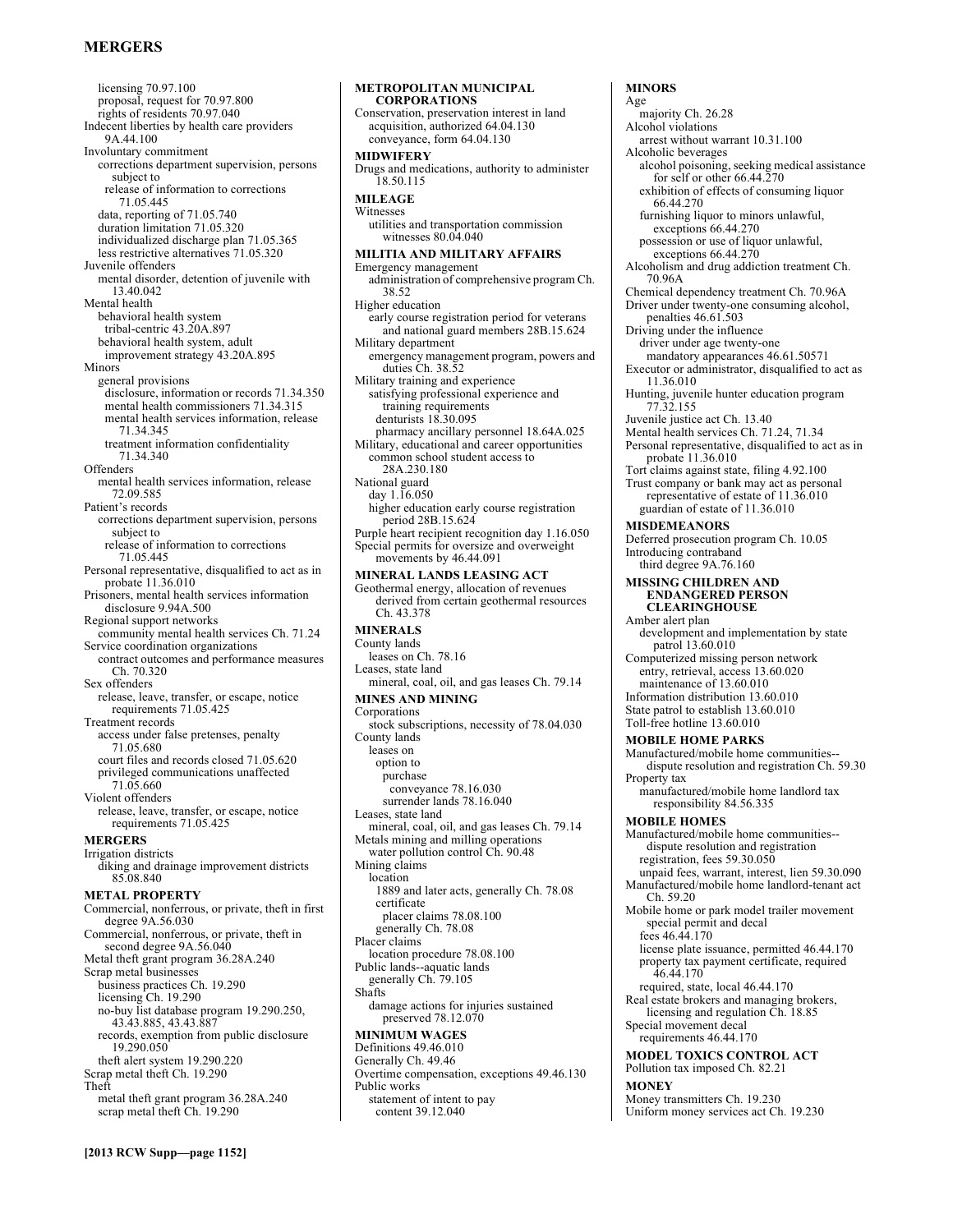# **MOTOR VEHICLES**

#### **MOPEDS**

Driver's license qualification 46.20.500 Motorcycles, excluded from definition of 46.04.330 **MORTGAGE BROKERS**  Accounting requirements 19.146.060 Definitions 19.146.010 Exemptions from chapter 19.146.020 Financial institutions director, powers and duties 19.146.220 Financial institutions director, powers and duties Ch. 31.04 Loan modification residential mortgage loan modification services definitions 31.04.015 third-party providers 31.04.297 written disclosure summary, limitation on fees 31.04.293 Loan originators licenses 31.04.221 prohibited practices 19.146.0201 requirements 19.146.0201, Ch. 31.04 Out-of-state licensees 19.146.220 Requirements 19.146.0201 Residential mortgage loan servicers director of financial institutions duties 31.04.093 license regulation 31.04.093 required 31.04.035 requirements 31.04.290 Reverse mortgage lending Ch. 31.04 Sanctions 19.146.220 Violations claims against bond or alternative 19.146.240 prohibited practices 19.146.0201 sanctions 19.146.220 **MORTGAGE LENDING AND HOMEOWNERSHIP**  Residential mortgage loan modification services definitions 31.04.015 third-party providers 31.04.297 written disclosure summary, limitation on fees 31.04.293 Reverse mortgage lending Ch. 31.04 **MORTGAGES**  Deeds of trust Ch. 61.24 Homesteads subject to execution and forced sale 6.13.080 Loan originators Ch. 19.146, 31.04 Mortgage brokers Ch. 19.146 Mortgage loan originators Ch. 31.04 Residential mortgage loan modification services licensure Ch. 31.04 **MOSQUITOES**  Control storm water retention ponds 90.03.675 **MOTELS**  Tax for stadiums, convention centers, and arts facilities 67.28.181 **MOTION PICTURES**  Projectionists overtime compensation 49.46.130 **MOTOR VEHICLE FUEL**  Biodiesel special fuel licensees required sales 19.112.110 Business and occupation tax manufacturing or processing alcohol, biodiesel, or wood biomass 82.04.260 Business and occupation tax deduction 82.04.4285 Denatured ethanol special fuel licensees required sales 19.112.120 Energy freedom program generally Ch. 43.325 Fuel tax imposed Ch. 82.36, 82.38 Multistate motor fuel tax agreement Ch. 82.41

Renewable diesel special fuel licensees required sales 19.112.110 Sales and use tax exemption 82.08.0255, 82.12.0256 Special fuel tax Ch. 82.38 Taxation of fuel Ch. 82.38 **MOTOR VEHICLE FUND**  Advertising control act, fees for permits paid into 47.42.120 Bond issues for highway construction, use of motor vehicle fund in relation to Ch. 47.10 Distribution of statewide fuel taxes 46.68.090 Fees for permits for erecting or maintaining signs under highway advertising control act of 1961 deposited in 47.42.120 Highway construction bond issues, use of motor vehicle fund as to Ch. 47.10 Preservation rating 46.68.113 RV account sanitary disposal systems, rest areas 46.68.170 **MOTOR VEHICLES**  Adaptive equipment, prescribed add-on sales and use tax exemptions 82.08.875, 82.12.875 Air bags requirements Ch. 46.37 Alcohol offenses ignition interlocks, biological and technical devices 46.20.720, 46.20.745 Alcohol or drug tests for intoxication, implied consent 46.20.308, 46.20.3101 Alcohol or drugs, driving or in physical control of vehicle under the influence 46.61.504 Alcohol or drugs, driving under the influence 46.61.502 Auto theft prevention authority Ch. 46.66 Brakes requirements Ch. 46.37 Breath tests for intoxication 46.61.506 Bus drivers overtime compensation 49.46.130 Buses, school and private carrier requirements Ch. 46.37 Camper units sanitary disposal systems, rest areas RV account, motor vehicle fund 46.68.170 Cell phone and wireless communication while driving 46.61.667, 46.61.668 Certificates of title general provisions 46.12.630, 46.12.635 Commercial drivers' licenses Ch. 46.25 Commuting commute trip reduction requirements for employers 70.94.531 commute trip reduction incentives Ch. 82.70 Crimes relating to arrest without warrant, when authorized 10.31.100 controlled substances, uniform act Ch. 69.50 driving under the influence 46.61.502 negligent driving first degree 46.61.5249 operating under influence of intoxicants or drugs 9.91.020 physical control of vehicle under the influence of liquor or drugs 46.61.504 theft prevention authority Ch. 46.66 vehicular assault alcohol and drug evaluation and treatment of offenders, requirements 46.61.524 vehicular homicide alcohol and drug evaluation and treatment of offenders, requirements 46.61.524 Custom vehicles requirements Ch. 46.37 Dealers certificates of title Ch. 46.12 Definitions Ch. 46.04 Disabilities, persons with

adaptive automotive equipment, prescribed add-on sales and use tax exemptions 82.08.875, 82.12.875 Driver under twenty-one consuming alcohol, penalties 46.61.503 Drivers' licenses Ch. 46.20 alcohol detection devices Ch. 46.20 commercial drivers' licenses Ch. 46.25 deferred prosecution program Ch. 10.05 definitions motor vehicle definitions Ch. 46.04 driver improvement Ch. 46.20 driving privilege, restricting Ch. 46.20 ignition interlock driver's license Ch. 46.20 license and permit requirements Ch. 46.20 licensing, department of Ch. 46.01 motorcycles Ch. 46.20 obtaining or renewing a license Ch. 46.20 occupational license Ch. 46.20 suspended or revoked, driving or using license while Ch. 46.20 suspension, revocation or cancellation of arrest without warrant, when authorized 10.31.100 temporary restricted license Ch. 46.20 voter registration in conjunction with license application or renewal, procedure 46.20.155 Driving under the influence 9.91.020 alcohol or drug tests 46.20.308, 46.20.3101 driver under age twenty-one mandatory appearances 46.61.50571 driver under twenty-one consuming alcohol, penalties 46.61.503 DUI courts 2.28.175, 2.28.190 evidence, admission 46.61.506 license sanctions 46.20.3101 own test, results 46.61.506 penalty schedule 46.61.5055 refusal to submit to analysis of blood 46.61.506 seizure and forfeiture of vehicle 46.61.5058 tests 46.61.506 what constitutes 46.61.502 Drugs driving under the influence 46.61.502 physical control of vehicle under the influence 46.61.504 Electric vehicles charging stations, signage for 46.08.185 Emergency vehicles requirements Ch. 46.37 Equipment requirements Ch. 46.37 air bags Ch. 46.37 brakes Ch. 46.37 buses, school and private carrier Ch. 46.37 custom vehicles Ch. 46.37 definitions motor vehicle definitions Ch. 46.04 emergency vehicles Ch. 46.37 fuel system Ch. 46.37 horns, warning devices, and theft alarms Ch. 46.37 kit vehicles Ch. 46.37 lighting, reflectors, and signals Ch. 46.37 mirrors Ch. 46.37 miscellaneous equipment and vehicles Ch. 46.37 motorcycles and motor-driven cycles Ch. 46.37 odometers Ch. 46.37 seat belts and shoulder harnesses Ch. 46.37 signals and signal preemption devices Ch. 46.37 steering and suspension systems Ch. 46.37 street rod, custom, and kit vehicles Ch. 46.37 tires Ch. 46.37 Fees disposition of revenue license plate technology account 46.68.370 snowmobile moneys and account 46.68.350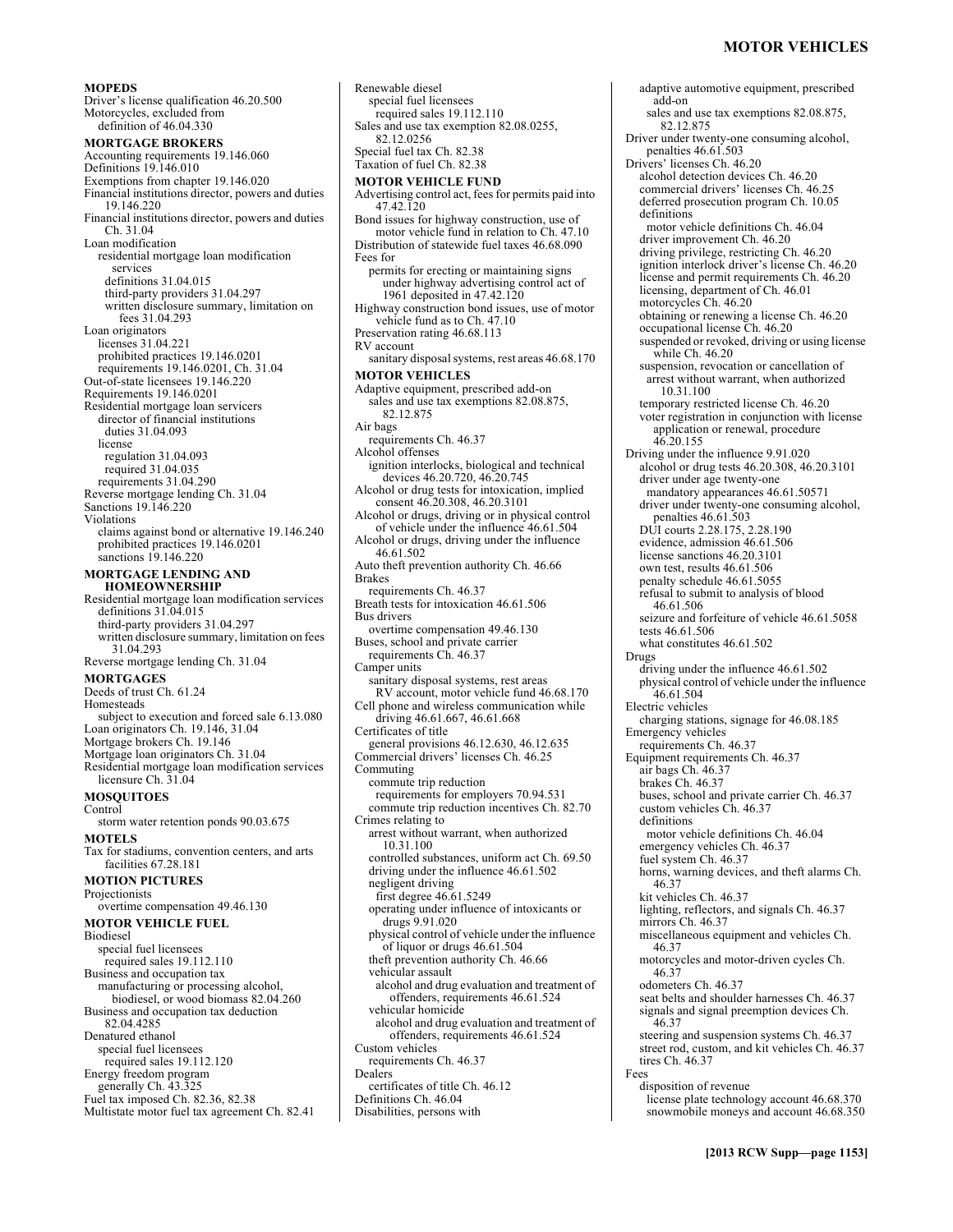# **MOTOR VEHICLES**

special license plate fees by account 46.68.420 vehicle fees license plate fees 46.17.210, 46.17.220 vehicle license fees license fees by vehicle type 46.17.350 Financial responsibility law highway safety fund use 46.68.060 Firemen's private cars Ch. 46.37 Fleets operating interstate, highway user tax structure for size, weight, and load limitations applicable to Ch. 46.44 Forfeiture of vehicle driven by driver under the influence 46.61.5058 Fuel quality Ch. 19.112 Fuel system requirements Ch. 46.37 Highway safety fund use 46.68.060 Horns, warning devices, and theft alarms requirements Ch. 46.37 HOV lanes, use restrictions 46.61.165 Ignition interlocks, biological and technical devices alcohol offenses 46.20.720, 46.20.745 standards, compliance 43.43.395 violations, state patrol officers to report requirements, liability 43.43.3952 Implied consent law alcohol or drug tests for intoxication 46.20.308, 46.20.3101 Impoundment auction of unredeemed vehicles 46.55.120 private impounds, rate and fee limitations in certain cases 46.55.118 redemption procedures 46.55.120 Insurance liability coverage, mandatory insurance identification card 46.30.030 insurance or other form of financial responsibility required, violations, exceptions 46.30.020 proof of financial responsibility, duty to present at request of law enforcement officer 46.30.020 usage-based information collected concerning, restrictions 48.19.040 International registration plan Ch. 46.87 Kit vehicles requirements Ch. 46.37 Law, generally director of department of licensing, powers and duties 46.01.130 licensing, department of 46.01.040 License plates definitions Ch. 46.04 flipping devices, unlawful use, display, sale 46.37.685 special license plates accounts and fees 46.68.420 definitions Ch. 46.04 fees 46.17.220 fees and accounts 46.68.420 licensing, department of, duties 46.18.060 listed Ch. 46.04, 46.18, 46.18.200 moratorium on issuance, exceptions 46.18.060 plate types, decals, and emblems 46.18.200, 46.18.245 requirements and procedures 46.18.100 review board 46.18.060 technology account 46.68.370 Lighting, reflectors, and signals requirements Ch. 46.37 Limited access highways maximum speed limits 46.61.415 Mirrors requirements Ch. 46.37 Miscellaneous equipment and vehicles

requirements Ch. 46.37 Mopeds driver's license qualification 46.20.500 Motor homes sanitary disposal systems, rest areas RV account, motor vehicle fund 46.68.170 Motor-driven cycles driver's license for operation of special endorsement 46.20.500 Motorcycles driver's license for operation of special endorsement, exceptions 46.20.500 operating on roadways laned for traffic 46.61.608 Motorcycles and motor-driven cycles requirements Ch. 46.37 Negligent driving first degree 46.61.5249 **Odometers** requirements Ch. 46.37 Off-road, nonhighway, and wheeled all-terrain vehicles general provisions 46.09.310, 46.09.360, 46.09.385 registrations and use permits 46.09.400, 46.09.410, 46.09.420, 46.09.442, 46.09.444 revenue 46.09.520, 46.09.530, 46.09.540 uses and violations 46.09.450, 46.09.455, 46.09.457, 46.09.460, 46.09.470, 46.09.485 Physical control of vehicle while under the influence of liquor or drugs what constitutes 46.61.504 Proportional registration, international registration plan special license plates, cab cards, validation tabs 46.87.080 Prowling, defined second degree 9A.52.100 Publicly owned vehicles confidential license plates, drivers' licenses, and identicards 46.08.066 Recreational vehicles sanitary disposal systems, rest areas RV account, motor vehicle fund 46.68.170 Registration general provisions 46.16A.080, 46.16A.180 specific vehicles 46.16A.420 off-road vehicles 46.09.400, 46.09.420 Revenue, deposition of freight mobility investment account 46.68.300 Revenue, disposition of disposition as refunds vehicle license fees and fuel tax 46.68.080 generally Ch. 46.68 ignition interlock device revolving account 46.68.340 Roads rules of the road Ch. 46.61 Rules of the road Ch. 46.61 assault, vehicular Ch. 46.61 definitions motor vehicle definitions Ch. 46.04 driving on right side of roadway Ch. 46.61 driving under the influence Ch. 46.61 homicide, vehicular Ch. 46.61 miscellaneous rules Ch. 46.61 motorcycles 46.61.608 negligent driving 46.61.5249 nonmotorized vehicles, operation of Ch. 46.61 obedience to and effect of traffic laws Ch. 46.61 overtaking and passing Ch. 46.61 parking Ch. 46.61 passing Ch. 46.61 pedestrians' rights and duties Ch. 46.61 reckless driving Ch. 46.61 right side of roadway, driving on Ch. 46.61 right-of-way Ch. 46.61 school buses automated school bus safety camera

infractions 46.63.180

signals on stopping and turning Ch. 46.61 signals, traffic control Ch. 46.61 signs Ch. 46.61 speed restrictions Ch. 46.61 stopping, standing, and parking Ch. 46.61 stops, special, when required Ch. 46.61 suspension or revocation of driver's license procedure for Ch. 46.20 traffic laws, obedience to and effect of Ch. 46.61 traffic signs, signals, and markings Ch. 46.61 turning and starting and signals on stopping and turning Ch. 46.61 use of roadway Ch. 46.61 vehicular homicide and assault Ch. 46.61 RV account, motor vehicle fund sanitary disposal systems, rest areas 46.68.170 Salespersons overtime compensation 49.46.130 School buses automated school bus safety camera infractions 46.63.180 Seat belts and shoulder harnesses requirements Ch. 46.37 Seizure and forfeiture of vehicle driven by driver under the influence 46.61.5058 Signals and signal preemption devices requirements Ch. 46.37 Size, weight, and load limits heavy haul industrial corridors overweight sealed containers and vehicles 46.44.0915 weight special permit for overweight movement gross weight limit 46.44.091 Snowmobiles snowmobile account disposition of moneys 46.68.350 Speed regulations alteration or establishment by local authorities 46.61.415 cities and towns alteration or establishment by local authorities 46.61.415 secretary of transportation, federal requirements 46.61.415 increase of local authorities, power 46.61.415 reduction of speed local authorities may require 46.61.415 signs alterations effective when posted 46.61.415 Steering and suspension systems requirements Ch. 46.37 Stolen trafficking in stolen motor vehicle or major component part, limitation of action 9A.04.080 Street rod, custom, and kit vehicles requirements Ch. 46.37 Suspension or revocation of driver's license procedure for Ch. 46.20 Tires requirements Ch. 46.37 Tolls electronic collection, photo enforcement 46.63.160 photo toll systems civil penalties for nonpayment of tolls 46.63.160 system requirements 46.63.160 Towed vehicles riding in 46.61.625 Traffic infractions automated cameras, traffic safety 46.63.170 automated school bus safety camera infractions 46.63.180 cell phone and wireless communication while driving 46.61.667, 46.61.668 definitions motor vehicle definitions Ch. 46.04 notice of contents 46.63.060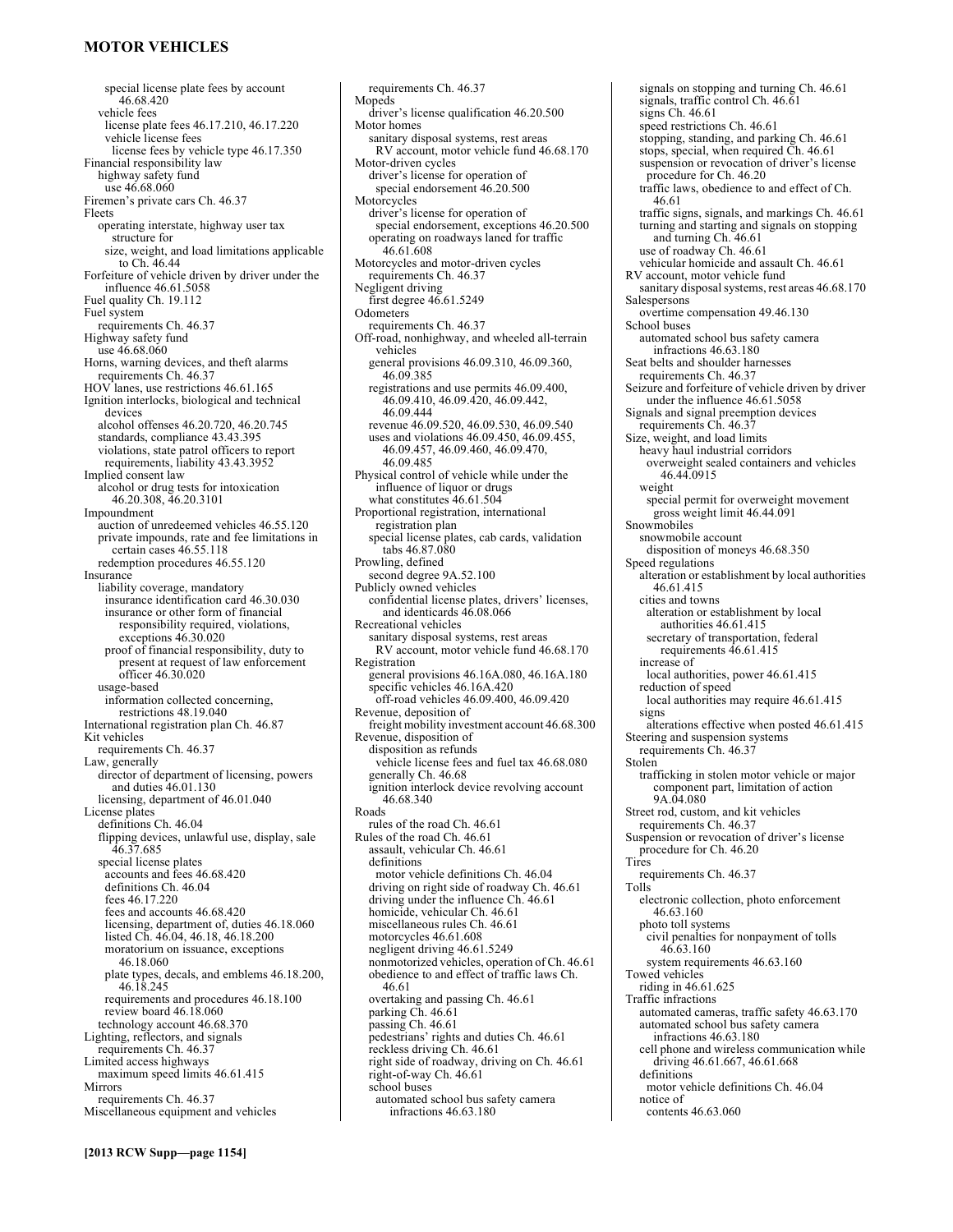**NONPROFIT CORPORATIONS** 

form 46.63.060 issuance authority, police, court 46.63.030 officer issuing cite need not have witnessed infraction 46.63.030 tolls electronic collection, photo enforcement 46.63.160 photo toll systems, civil penalties for nonpayment of tolls 46.63.160 photo toll systems, requirements for 46.63.160 unattended vehicles notice of 46.63.030 violations designated as infractions, exceptions 46.63.020 Traffic school fees collected in excess of school costs, use 46.83.070 Trailers riding in 46.61.625 sanitary disposal systems, rest areas RV account, motor vehicle fund 46.68.170 size, weight, and load limits on Ch. 46.44 Trucks drivers, overtime compensation 49.46.130 Trucks, truck tractors size, weight, and load limits on Ch. 46.44 Vehicular assault alcohol and drug evaluation and treatment of offenders, requirements 46.61.524 Vehicular homicide alcohol and drug evaluation and treatment of offenders, requirements 46.61.524 **MOTOR-DRIVEN CYCLES**  Driver's license for operation of special endorsement required to drive 46.20.500 **MOTORCYCLES**  Defined 46.04.330 Driver's license for operation of special endorsement required to drive, exceptions 46.20.500 Operating on roadways laned for traffic 46.61.608 Skills education program administration 46.81A.020 definitions 46.81A.010 **MT. ST. HELENS**  Emergency recovery operations from eruption, exemptions from certain requirements Ch. 89.16 **MUNICIPAL CORPORATIONS**  Employees direct deposit of salaries and wages 41.04.240 Water pollution control Ch. 90.48 **MUNICIPAL COURTS**  Generally Ch. 3.50 **MURDER**  Limitation of action, none 9A.04.080 **MUSHROOMS**  Wild edible mushrooms specialized forest products, generally Ch. 76.48 **MUTUAL SAVINGS BANKS**  Engaging in business of mutual savings bank, compliance with laws regulating 30.04.280 Financial institutions, department of director's powers supervisory direction of savings banks Ch. 32.50 General provisions Ch. 32.04 Generally Title 32 Holding companies Ch. 32.04 Licenses business licensing service exemption 19.02.800 Organization and powers Ch. 32.08 **NAMES** 

Trade names, registration Ch. 19.80

Arrests, possession of cannabis, warrantless arrests for 10.31.100 Cannabis warrantless arrests for possession of 10.31.100 Prescription drugs Ch. 69.41 **NATURAL DEATH ACT**  Health care declarations registry 70.122.130 **NATURAL RESOURCES, DEPARTMENT OF**  Brands and marks, forest products Ch. 76.36 Community forest land trust 79.17.210, 79.64.020, 79.64.040 Community forest land trust Ch. 79.155 Day-use permit Ch. 79A.80 Derelict vessels Ch. 79.100 Discover pass Ch. 79A.80 Forest lands, state - acquisition, management, and disposition Ch. 79.22 Forestry brands and marks Ch. 76.36 Geoduck diver safety program geoduck harvest safety committee, department to establish 43.30.555 rule-making authority of department 43.30.560 Geothermal resources violations, modifications, departmental orders 78.60.250 wells or core holes suspension of drilling, shut-in or removal of equipment for authorized period 78.60.110 unlawful abandonment 78.60.110 Navigable waters wood debris removal authority 76.42.030 Oil and gas powers and duties of department Ch. 78.52 Public lands aquatic lands--in general Ch. 79.105 aquatic lands--oysters, geoducks, shellfish, and other aquacultural uses, and marine aquatic plants Ch. 79.135 assessments and charges against Ch. 79.44 capitol building lands Ch. 79.24 forest lands, state - acquisition, management, and disposition Ch. 79.22 funds for managing and administering Ch. 79.64 leases, state land Ch. 79.13 management - authorities and policies Ch. 79.10 management - general Ch. 79.02 mineral, coal, oil, and gas leases Ch. 79.14 transfers, land Ch. 79.17 valuable materials, sale of Ch. 79.15 Recreational lands managed by department access, permits, passes Ch. 79A.80 Vessels owned by department transfer of ownership requirements 43.30.565, 43.30.570 review of vessel's physical condition 43.30.565 **NATURE CONSERVANCY CORPORATION, NONPROFIT**  Conservation, preservation interest in land acquisition, authorized 64.04.130 conveyance, form 64.04.130 **NATUROPATHY**  Drugless healing, license required Ch. 18.36 **NAVIGABLE WATERS**  Natural resources, department of, wood debris, removal authorization 76.42.030 **NAVIGATION**  Marine ports and navigation statewide transportation planning Ch. 47.06

River and harbor improvements, planning and

funding Ch. 88.32

**NARCOTICS** 

Historic preservation real property acquisition open space law 64.04.130 Washington vaccine association Ch. 70.290 **NONPROFIT ORGANIZATIONS**  Fund-raising activities, nonprofit sales and use tax exemptions 82.12.225 Gambling raffles, enhanced, conducting of 9.46.0323 Gun clubs clay targets, sales and use tax exemptions for 82.08.205, 82.12.205 **Scholarships** information for spouses and children of certain injured or dead workers 42.52.575, 51.04.165 **NONRESIDENTS**  Executor and administrator may serve as, bond, service of papers, appointment of 11.36.010 Personal representatives, may serve as, bond, service of papers on, appointment of 11.36.010 Service of process on personal representatives 11.36.010 Tort claims against state, filing 4.92.100 **NOTARIES PUBLIC**  Army, navy, marine and coast guard officers authorized to perform acts of 73.20.010 **NUCLEAR ENERGY AND RADIATION**  Waste radioactive mixed waste account 70.105.310 site, election for disapproval Ch. 29A.88 **NUISANCES**  Public nuisances signs erected or maintained contrary to highway advertising control act of 1961 as 47.42.080 **NURSES**  Child abuse, reporting Ch. 26.44 Licenses surcharge 18.79.202 Nursing care quality assurance commission duties and powers 18.79.110 legislature, information to 18.79.410 rule-making authority 18.79.110 secretary and commission relationship 18.79.390 School nurses youth suicide course requirement for certification 28A.410.226 **NURSING HOMES**  Care operating standards discharge conditions, appeal 74.42.450 residents limited to facility qualifications 74.42.450 Long-term care ombuds program complaint referral procedure 43.190.070 findings 43.190.010 liability of ombuds and facility employees 43.190.090 long-term care ombuds duties 43.190.060, 43.190.065 qualifications for authorization 43.190.040 municipal authority 36.39.060 ombuds availability, notice of to be posted in facilities 43.190.050 right of entry to facilities by ombuds procedure development 43.190.080 state long-term care ombuds, office of created 43.190.030 Long-term care workers Ch. 18.88B Malpractice actions for injuries resulting from Ch. 7.70 Medicaid payment system Ch. 74.46 Quality assurance committee 74.42.640 Rates and reimbursement Ch. 74.46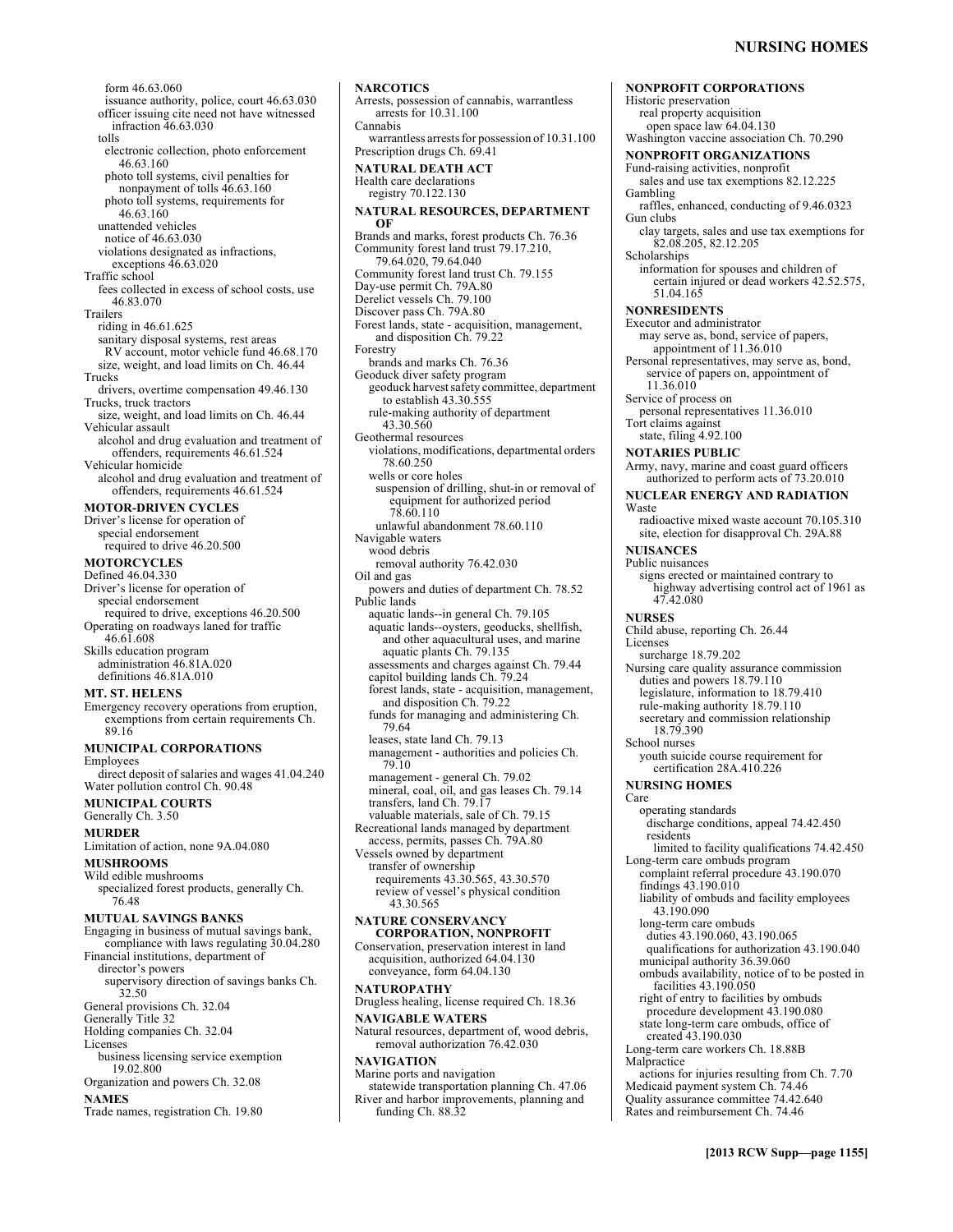# **OATHS AND AFFIRMATIONS**

#### Residents

discharge or transfer, conditions and appeal 74.42.450 limited to facility qualifications 74.42.450

#### **OATHS AND AFFIRMATIONS**

Administering power army, navy, marine and coast guard officers

73.20.010 Army, navy, marine and coast guard officers authorized to take or administer 73.20.010

# **OCCUPATIONAL THERAPY**

Suicide assessment, treatment, and management training, requirements for practitioners 43.70.442

#### **OCEAN RESOURCES**

Coastal marine advisory council 43.143.050, 43.143.060 marine resources stewardship trust account, council recommendations for expenditures from 43.372.070

**OCULARISTS**  Licenses

qualifications of applicants 18.55.040

**OIL AND GAS**  County lands leases on option to purchase conveyance 78.16.030 surrender lands 78.16.040 Crude oil, tax imposed, oil spills Ch. 82.23B Leases, state land mineral, coal, oil, and gas leases Ch. 79.14 Natural resources, department of powers and duties Ch. 78.52 Onshore and offshore facilities spill prevention and response Ch. 90.56 Powers and duties of department of natural resources Ch. 78.52 Spill prevention and response Ch. 90.56 Spills, tax imposed on crude oil Ch. 82.23B Taxation

crude oil Ch. 82.23B

Underground storage tanks, requirements Ch. 90.76

Violations, penalty 78.52.550

#### **OIL SPILLS**

Investigation 90.56.410 Prevention and response Ch. 90.56

#### **OMBUDS**

- Family and children's ombuds, office of Ch. 43.06A
- Long-term care ombuds program 36.39.060,
	- 43.190.010, 43.190.030, 43.190.040, 43.190.050, 43.190.060, 43.190.065,
	-
	- 43.190.070, 43.190.080, 43.190.090,
	- 43.190.110, 43.190.120, 74.38.040

### **OPEN SPACE LAND**

- Nonprofit nature conservancy corporation or association, defined 64.04.130
- Open space, farm and timber land--Acquisition of land or rights for conservation purposes classified as real property, conveyance 64.04.130

#### **OPIUM**

Controlled substances, uniform act Ch. 69.50 **OPTOMETRY** 

Definition of practice 18.53.010 Scope of practice 18.53.010

# **OSTEOPATHIC PHYSICIANS'**

**ASSISTANTS** 

Documentation, signing and attesting

- 18.57A.080 Limitations on practice 18.57A.030, 18.57A.035 Osteopathic medicine and surgery, board of
- powers and duties 18.57A.040 Practice arrangements, approval by board 18.57A.040

Remote sites 18.57A.035

Child abuse, reporting Ch. 26.44 Osteopathic physician assistants, supervision Ch. 18.57A **OUTDOOR RECREATION**  Boats and boating, regulation Ch. 79A.60 Day-use permit Ch. 79A.80 Discover pass Ch. 79A.80 Horse park, state Ch. 79A.30 Marine recreation lands Ch. 79A.25 Outdoor recreation account Ch. 79A.25 Parks and recreation commission, powers and duties Ch. 79A.05 Recreational lands, state access, permits, passes Ch. 79A.80 Vehicle access pass Ch. 79A.80 **PACKAGES**  Food, drug, and cosmetic act Ch. 69.04 Poison prevention packaging Ch. 70.106 **PARENT AND CHILD**  Abduction of child by parent information for parents on harmful effects 26.09.315 Assisted reproduction uniform parentage act Ch. 26.26 Child custody uniform parentage act Ch. 26.26 Dependency proceedings Ch. 13.34 psychosexual evaluation for parent 13.34.410 Family assessment response 26.44.030 Genetic testing to establish parentage Ch. 26.26 Parent and child relationship parentage act, uniform Ch. 26.26 termination of petition for, grounds 13.34.180 **Paternity** uniform parentage act Ch. 26.26 Psychosexual evaluation for parent 13.34.410 Termination of parent and child relationship Ch. 13.34 **PARKING**  Violations municipalities to report to state 46.20.270 **PARKS AND RECREATION Boats** abandoned vessels at park moorage facilities Ch. 79A.65 Boats and boating, regulation Ch. 79A.60 Horse park, state Ch. 79A.30 Marine recreation land duties of recreation and conservation funding board Ch. 79A.25 Recreational lands, state access, permits, passes Ch. 79A.80 Recreational resources and open space recreation and conservation funding board Ch. 79A.25 State parks abandoned vessels Ch. 79A.65 access, permits, passes Ch. 79A.80 horse park, state Ch. 79A.30 parks and recreation commission, powers and duties Ch. 79A.05 Water skiing safety Ch. 79A.60 **PARKS AND RECREATION COMMISSION Boats** abandoned vessels at park moorage facilities Ch. 79A.65 Day-use permit Ch. 79A.80 Discover pass Ch. 79A.80 Horse park, state Ch. 79A.30 Land abutting highways, withdrawal from sale 79A.05.105 Recreational lands managed by commission access, permits, passes Ch. 79A.80

**OSTEOPATHY** 

Recreational vessels, regulation and duties Ch. 79A.60

State parks renewal and stewardship account 79A.05.215

Television stations, lease of lands 79A.05.085

Vessels owned by commission transfer of ownership requirements 79A.05.187, 79A.05.189 review of vessel's physical condition 79A.05.187 **PARTIES**  Defendants diking districts, appearance, improvement procedure 85.05.120 **PARTNERSHIPS**  Trade names, registration required 19.80.010 **PEACE OFFICERS**  Utilities and transportation commission employees, when 80.04.470, 81.04.460 **PEDDLERS**  Drugs, registration requirements 18.64.047 **PEDESTRIANS**  Walkways statewide transportation planning Ch. 47.06 **PERMITS**  Energy facility site location, requirements 80.50.150 For hire vehicles, permit to operate Ch. 46.72 Highway advertising control, permits to erect or maintain signs Ch. 47.42 Motor vehicle law, under for hire vehicles, permit to operate Ch. 46.72 special permits for oversize or overweight movements 46.44.091 **PERSONAL PROPERTY**  Chattel paper Ch. 62A.9A Commercial real estate broker lien act Ch. 60.42 Contract rights Ch. 62A.9A Controlled substances seizure and forfeiture for violations 69.50.505 Estate and transfer tax Ch. 83.100 Inheritance tax Ch. 83.100 Injury to Ch. 9A.48 Secured transactions Ch. 62A.9A Theft of value limits 9A.56.030, 9A.56.040 **PERSONAL REPRESENTATIVES**  Banks 11.36.010 Bonds nonresidents 11.36.010 Convictions, persons convicted of crime involving moral turpitude disqualified to serve as personal representative 11.36.010 Corporations disqualified to act as, in probate 11.36.010 Corporations whose shareholders are exclusively attorneys may act as 11.36.010 Crime, conviction of crime involving moral turpitude disqualifies 11.36.010 Disqualification, effect 11.36.010 Estate and transfer tax, duties Ch. 83.100 Insane persons disqualified to act as 11.36.010 Letters of administration 11.36.010 Letters of administration with will annexed 11.36.010 Letters testamentary 11.36.010 Mentally ill, disqualified to act as in probate of will 11.36.010 Minors, disqualified to act as in probate 11.36.010 Nonresident appointment of agent for service of process 11.36.010 Qualifications for letters and disqualifications convicts 11.36.010 Revocation of letters 11.36.010 Trust companies 11.36.010 **PESTICIDES**  Dealer licenses 15.58.180 Definitions 15.58.030 Licenses delinquency 15.58.235 pesticide dealer 15.58.180 renewal 15.58.235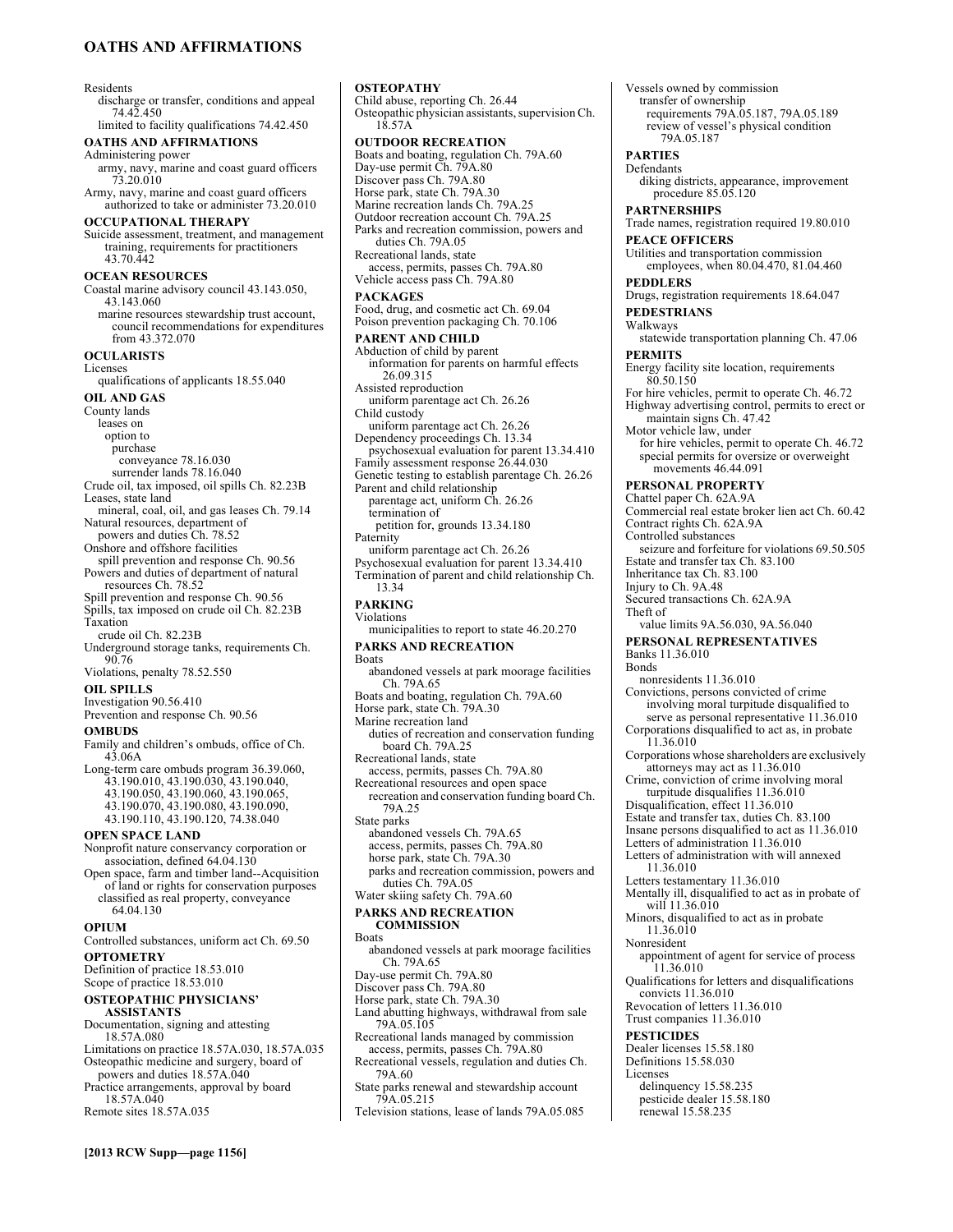#### **PETITIONS**  Highway railroad crossings hearing, order of commission 81.53.030 **PETROLEUM AND PETROLEUM PRODUCTS**  County lands, leases on Ch. 78.16 Crude oil, tax imposed, oil spill program Ch. 82.23B Tax imposed, underground storage tank program Ch. 82.23A **PHARMACIES AND PHARMACISTS**  Adulteration of drugs, penalty 18.64.270 Authorized practices 18.64.255 Canadian reciprocity 18.64.360 waiver request for importation 18.64.480 waiver request for licensing 18.64.490 Compounding, purity standards for 18.64.270 Controlled substances, uniform act Ch. 69.50 Covers or caps on bottles or jars, safety requirements 18.64.246 Definitions 18.64.011 Disciplinary action, grounds 18.64.160 Electronic communication of prescriptions authorized, conditions 69.50.312 Enforcement authority of department of health 18.64.009 Ephedrine, pseudoephedrine, phenylpropanolamine 18.64.044, 18.64.046, 18.64.047, 69.43.105, 69.43.110, 69.43.165 Health care entities license and requirements for legend drug and controlled substance purchase or use, exception 18.64.450, 18.64.470 Health, department of police power 18.64.009 powers and duties 18.64.310 Liability for acts of pharmacy ancillary personnel 18.64A.080 Licenses nondomestic wholesalers, waiver requests 18.64.490 pharmacists disciplinary action, grounds 18.64.160 fees 18.64.140 inactive status 18.64.140 reciprocity 18.64.080 renewal 18.64.080, 18.64.140 requirements and examination 18.64.080 refusal, suspension, and revocation appeal procedure 18.64.200 grounds 18.64.165 retired active status 18.64.205 shopkeepers 18.64.044 Marijuana retail store with pharmacy license, amount inadvertently left at 69.50.515 Nondomestic wholesalers, waiver requests 18.64.490 Nonresident pharmacies confidentiality of information, exceptions 18.64.420 information disclosure 18.64.360 reciprocity with Canadian pharmacies 18.64.360 requirements 18.64.360 rule-making authority of commission 18.64.410 violations and penalties 18.64.390 Pharmacy ancillary personnel application approval by commission, procedures 18.64A.060 classification 18.64A.020 definitions 18.64A.010 disciplinary actions, grounds 18.64A.050 duties 18.64A.030 experience and training requirements 18.64A.025 grandfathered practitioners 18.64A.070 liability of pharmacy or pharmacist 18.64A.080 limitations on practice 18.64A.040

qualifications and training 18.64A.020 supervision 18.64A.040 Pharmacy assistants Ch. 18.64A Pharmacy interns, registration requirements 18.64.080 Pharmacy technicians Ch. 18.64A Precursor drugs Ch. 69.43 Prescriptions donation and dispensing of prescription drugs through redistribution program Ch. 69.70 legend drugs, prescription requirement for 69.41.030 prescription drug monitoring program Ch. 70.225 supply limit for drugs other than controlled substances 18.64.520 tamper-resistance prescription pads or paper 18.64.500 Rebating prohibited, penalty Ch. 19.68 Recordkeeping requirements 18.64.245 Robbery in first or second degree with special allegation 9.94A.832 Shopkeepers' registration, violations and penalties 18.64.044 Tamper-resistant prescription pads or paper pharmacy quality assurance commission approval 18.64.500 Waiver requests Canada, importation from 18.64.480 nondomestic wholesalers, licensing 18.64.490 **PHARMACY QUALITY ASSURANCE COMMISSION**  AIDS education and training 70.24.280 Compensation and expenses 18.64.003 Controlled substances therapeutic research program Ch. 69.51 Controlled substances, uniform act, commission authority and duties Ch. 69.50 Drug samples Ch. 69.45 Generic drugs, substitution for brand name drugs 69.41.180 Jails, standards regarding limitation on commission authority to regulate or establish 18.64.510 Laetrile certification of 70.54.140 Legend drugs, commission authority and duties Ch. 69.41 Meetings and officers 18.64.003 Membership, qualifications and terms 18.64.001 Nonresident pharmacies rule-making authority of commission 18.64.410 Over-the-counter medications, imprinting requirements Ch. 69.60 Pharmacy ancillary personnel, certification and regulation Ch. 18.64A Poison prevention packaging of drugs and cosmetics, board duties 70.106.150 Powers and duties 18.64.005 Precursor drugs Ch. 69.43 Prescription drugs, commission authority and duties Ch. 69.41 Steroids, classification and commission duties 69.41.310 Tamper-resistant prescription pads or paper commission approval 18.64.500 Vacancies 18.64.001 **PHYSICAL THERAPY**  Licenses persons exempt from licensure 18.74.150 Physical therapists supervision of assistive personnel 18.74.180 Unlawful activities 18.74.150 **PHYSICIAN ASSISTANTS**  Delegation agreement approval 18.71A.040 Disciplinary action 18.71A.040 Employment by physician, requirements 18.71A.040 Limitation on practice 18.71A.035 Remote sites 18.71A.035

# **POISON PREVENTION AND CONTROL**

Restrictions on practice 18.71A.030 **PHYSICIANS AND SURGEONS**  Hospital privileges hospital's duty to request information on physicians 70.41.230 Licenses revocation order, request for review 18.71.019 Medical assistants Ch. 18.360 Medical malpractice physician's privileges, hospital's duty to request information on physicians 70.41.230 Physician assistants, employment and supervision Ch. 18.71A Privileged communications with patients report of child abuse not violation Ch. 26.44 Rebating prohibited, penalty Ch. 19.68 Reports of child abuse Ch. 26.44 Uniform disciplinary act, application 18.71.019 **PLAIN LANGUAGE REQUIREMENTS**  Juvenile diversion agreements 13.40.080 **PLANS AND PLANNING**  Marine waters planning and management Ch. 43.372 **PLATTING, SUBDIVISION AND DEDICATION OF LAND**  Platting alteration of conditions, requirements 58.17.140 approval inscribed on face of document 58.17.170 approval or disapproval, time limitation 58.17.140 copies of filed instrument, disposition 58.17.170 filing 58.17.170 periods of validity, governance 58.17.170 zoning, subsequent change, effect on plat 58.17.170 **PLUMBERS**  Advisory board of plumbers membership, functions, and duties 18.106.110 Certificates of competency applications and evidence of competency 18.106.030 grandfathering 18.106.080 issuance and rights of holder 18.106.070 required 18.106.020 revocation, grounds and procedure 18.106.100 Definitions 18.106.010 Examinations eligibility 18.106.040 rules 18.106.040 scope and administration 18.106.050 Exemptions from chapter requirements 18.106.150 Medical gas piping installers certification of competency and endorsement Ch. 18.106 Photo identification required 18.106.020 Reciprocity 18.106.155 Supervision requirements 18.106.020 Temporary permits qualifications for issuance 18.106.090 requirements 18.106.020 Training certificates 18.106.070 Violations infractions 18.106.020 **PODIATRIC MEDICINE AND SURGERY**  Child abuse, reporting Ch. 26.44 **POISON PREVENTION AND CONTROL**  Poison prevention packaging drugs and cosmetics, pharmacy quality assurance commission authority 70.106.150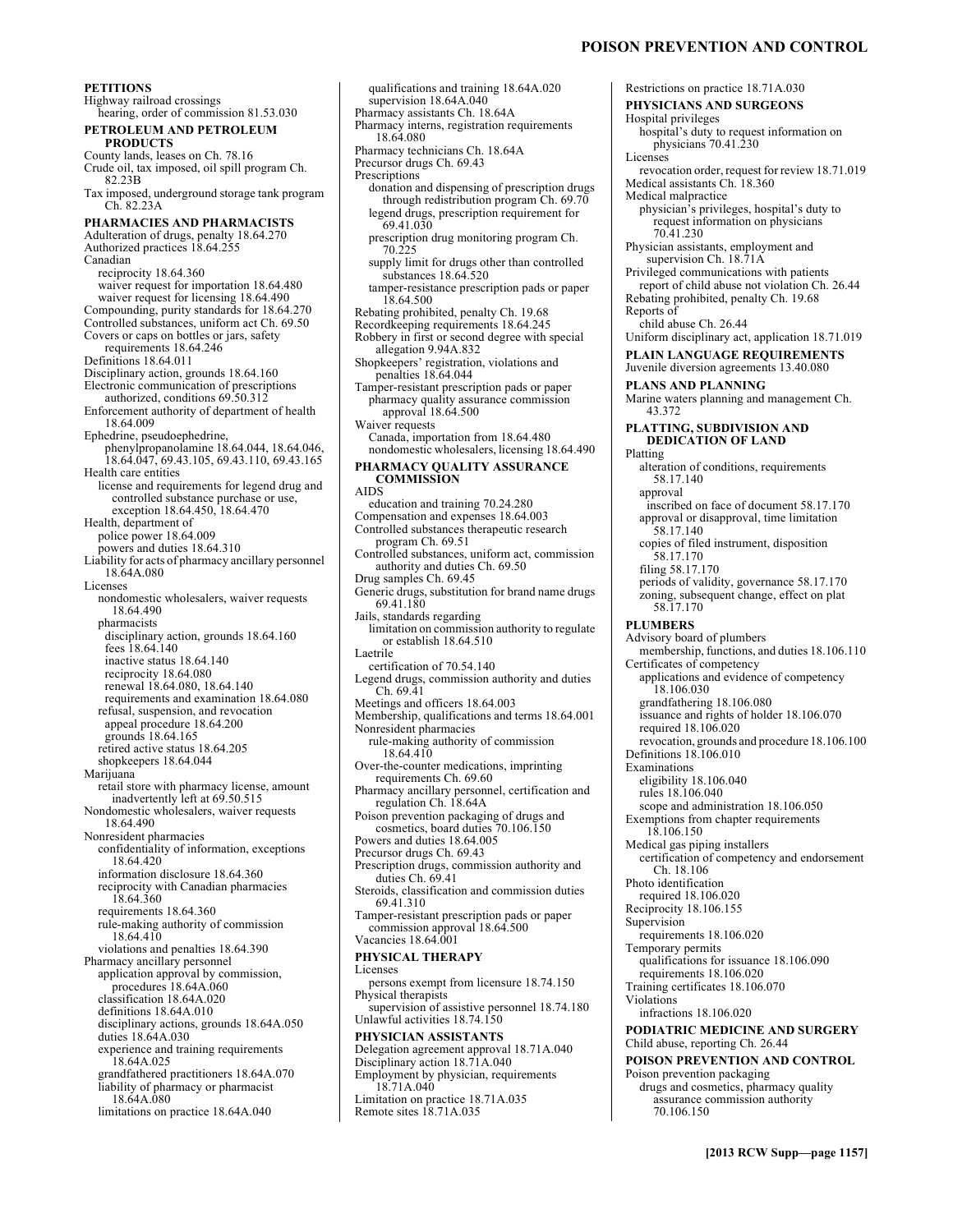# **POISONS**

#### **POISONS**  Arsenic, cyanide, strychnine, and other substances definitions 69.38.010 Crimes repackaged poison without label 69.40.055 Labeling requirements 69.40.055 Manufacturers, license required 69.38.060 Regulatory authority, pharmacy quality assurance commission 70.106.150 Repackaged without labeling, penalty 69.40.055 Sellers, license required 69.38.060 **POLICE**  Abating as public nuisance signs erected or maintained contrary to highway advertising control act of 1961, chief's duties relating to 47.42.080 Arrest warrantless arrest for felonies, gross misdemeanors, and misdemeanors, when authorized 10.31.100 Chiefs eligibility criteria 35.21.333 Domestic violence arrests 10.31.100 Felonies warrantless arrest for, when authorized 10.31.100 Gross misdemeanors warrantless arrest for, when authorized 10.31.100 Misdemeanors warrantless arrest for, when authorized 10.31.100 Overtime compensation 49.46.130 Report of child abuse Ch. 26.44 Reserve officers volunteer firefighters' and reserve officers' relief and pensions, generally Ch. 41.24 Traffic infractions notice of issuance authority 46.63.030 Utilities and transportation commission employees, status as police officers 81.04.460 **POLITICAL PARTIES**  Elections, provisions Ch. 29A.80 **POLLUTION**  Underground petroleum storage tanks pollution liability insurance program trust account 70.148.020 **POLLUTION CONTROL HEARINGS BOARD**  Appeals to board derelict or abandoned vessel, appeals involving 43.21B.305 penalties of fifteen thousand dollars or less, alternative procedures 43.21B.305 Jurisdiction 43.21B.110 Water rights registration, waiver, and relinquishment Ch. 90.14 **PORT DISTRICTS**  Brownfield redevelopment brownfield renewal authority, establishment by port district by resolutuion 70.105D.160 Commission and commissioners term of office ballot proposition to reduce term 53.12.175 Freight mobility strategic investment program and board Ch. 47.06A Heavy haul industrial corridors overweight sealed containers and vehicles 46.44.0915 Holidays 1.16.050 Motor vehicles for hire vehicles, local licensing and regulation Ch. 46.72A

limousine and for hire vehicles, regulation Ch. 46.72A Vessels owned by port district transfer of ownership requirements 53.08.460, 53.08.470 review of vessel's physical condition 53.08.460 **POSTING**  Speed limit alterations, effective when posted 46.61.415 **POULTRY**  Brands and marks Ch. 16.57 Ratites brands and marks Ch. 16.57 **POWER FACILITIES AND RESOURCES**  Geothermal energy, allocation of revenues derived from certain geothermal resources Ch. 43.378 Reclamation districts of one million acres or more Ch. 89.30 **PREGNANCY**  Midwifery, licensing and regulation Ch. 18.50 Pregnant women assistance program Ch. 74.62 **PRESCRIPTIONS**  Adulteration, penalty 18.64.270 Compounding, purity standards for 18.64.270 Confidentiality 69.41.280, 69.45.090 Controlled substances Ch. 69.50 Covers or caps on bottles or jars, safety requirements 18.64.246 Donation and dispensing of prescription drugs through redistribution program Ch. 69.70 Electronic communication of prescriptions authorized, conditions 69.50.312 Generic drugs, substitution for brand name drugs pharmacy quality assurance commission rulemaking authority 69.41.180 Laetrile certification 70.54.140 prescription, administration, permitted 70.54.140 Midwives, authority to administer drugs and medications 18.50.115 Pharmacies and pharmacists, licensing and regulation Ch. 18.64 Poison prevention packaging Ch. 70.106 Precursor drugs Ch. 69.43 Prescription drug monitoring program dispensers' duties 70.225.020 subject to funding 70.225.020 Recordkeeping requirements 18.64.245 Redistribution program, donation and dispensing of prescription drugs through Ch. 69.70 Requirements, exceptions 69.41.030 Supply limit for drugs other than controlled substances 18.64.520 Warehousing and reselling prescription drugs tax imposed 82.04.272 **PRESENTMENT**  Tort claims against state 4.92.100 **PRIORITIES**  Cargo handling liens 60.36.040 **PRIVACY**  Medical records access and disclosure Ch. 70.02 Public records act generally Ch. 42.56 **PRIVATE VOCATIONAL SCHOOLS**  Licenses denial, suspension, or revocation 28C.10.050 Minimum standards 28C.10.050 Tuition recovery trust fund 28C.10.082 Work force training and education coordinating board powers and duties Ch. 28C.10 **PRIVILEGE TAX**  Public utility districts Ch. 54.28

Medical records access and disclosure Ch. 70.02 **PROBATE**  Attorneys bank attorney, probate fees disallowed to or to bank 11.36.010 Banks 11.36.010 Bonds nonresident executor or administrator 11.36.010 Corporations, disqualified to act as executor or administrator 11.36.010 Crimes conviction of crime disqualifies executor or administrator 11.36.010 Estate and transfer tax Ch. 83.100 Estate and trust dispute resolution Ch. 11.96A Executors and administrators 11.36.010 letters of administration 11.36.010 letters of administration with will annexed 11.36.010 letters testamentary 11.36.010 Guardianship banks may act as guardian for estate of minor or mentally ill 11.36.010 trust companies may act as personal representative for estate of minors or mentally ill 11.36.010 Inheritance tax Ch. 83.100 Letters of administration 11.36.010 Letters of administration with will annexed 11.36.010 Letters testamentary 11.36.010 Mentally ill personal representative, mentally ill person acting as, disqualification 11.36.010 Minors capacity of minor to act as executor or administrator 11.36.010 letters of administration with will annexed, minors disqualified 11.36.010 Nonprobate assets testamentary disposition Ch. 11.11 Nonresidents may serve as executor or administrator, bond, service of papers, appointment of 11.36.010 Personal representatives 11.36.010 letters of administration 11.36.010 letters of administration with will annexed 11.36.010 letters testamentary 11.36.010 Revocation of letters 11.36.010 Trust act Ch. 11.98 Trust and estate dispute resolution Ch. 11.96A Trust company attorney, probate fees disallowed to or to trust company 11.36.010 Trustees qualifications 11.36.021 Wills testamentary disposition of nonprobate assets Ch. 11.11 **PROBATION AND PAROLE**  Sentencing reform act Ch. 9.94A **PROCUREMENT, STATE**  Goods and services, state procurement of Ch. 39.26 **PRODUCTIVITY BOARD**  Administrative costs, appropriations for 41.60.050 Employee involvement and recognition board Ch. 41.60 **PROFESSIONAL NEGLIGENCE**  Uniform regulation of business and professions act Ch. 18.235

**PRIVILEGED COMMUNICATIONS**  Family and children's ombuds, office of

43.06A.085

**PROFITEERING**  Definitions 9A.82.010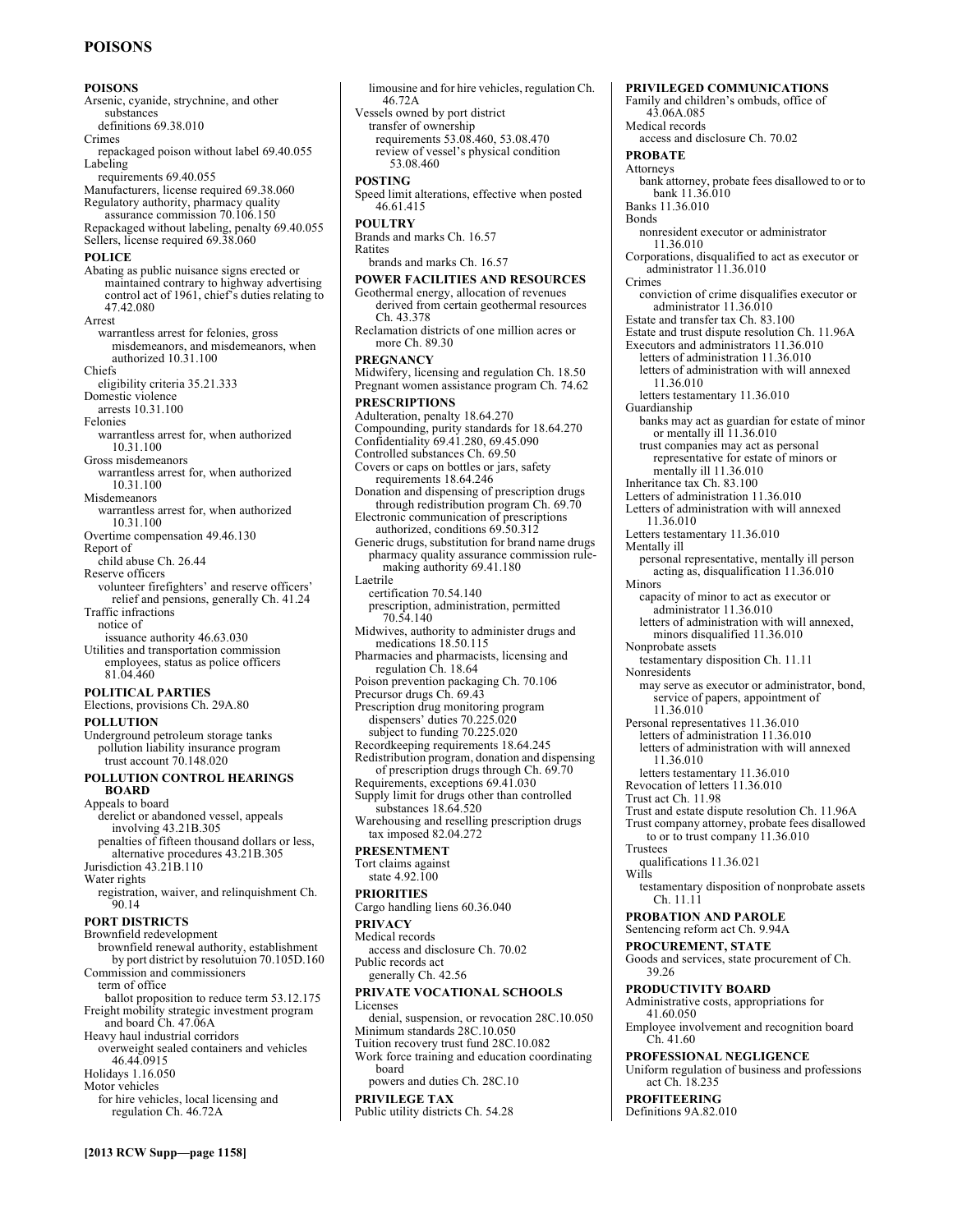# **PUBLIC FUNDS**

**PROPERTY**  Damage, injury to Ch. 9A.48 **PROSECUTING ATTORNEYS**  Child abuse reporting duties 26.44.030 Disposition form and report annual audit to see if transmitted to state patrol 10.98.100 Juveniles offenses (crimes) charging decisions, considerations 13.40.070 Report of child abuse Ch. 26.44 **PROSECUTIONS**  Deferred prosecution program Ch. 10.05 Juvenile offenses 13.40.070, 13.40.080 **PSYCHOLOGISTS**  School psychologists youth suicide course requirement for certification 28A.410.226 Suicide assessment, treatment, and management training, requirements for psychologists 43.70.442 **PUBLIC ASSISTANCE (See also HEALTH CARE AUTHORITY; MEDICAL ASSISTANCE; SOCIAL AND HEALTH SERVICES, DEPARTMENT OF)**  Aged, blind, or disabled assistance program Ch. 74.62 Agencies for children, expectant mothers, developmental disabilities, care and placement attorney general, injunction 74.15.140 definitions 74.15.020 injunction to enforce compliance, attorney general 74.15.140 resource and assessment centers for children, licensing 74.15.311 Aid to dependent children applications for grants 74.08.050 Aid to the blind aged, blind, or disabled assistance program Ch. 74.62 Applications for grants forms 74.08.050 where made 74.08.050 Assisted living services Ch. 74.39A Caseload forecast council, organization and duties Ch. 43.88C Child welfare services access to children, unsupervised background checks, out-of-state requests for 74.13.705 denial or delay of licensure or approval of access 74.13.700 background checks for unsupervised access to children denial or delay of licensure or approval of access 74.13.700 out-of-state requests for 74.13.705 child and family reinvestment account 74.13.107 child and family reinvestment account and methodology for calculating savings termination, repeal 43.131.416 child fatality reviews, including notice 74.13.640 definitions 74.13.020 duties of department of social and health services and supervising agencies 74.13.031 kinship care oversight committee oversight committee 74.13.621 performance-based contracting, implementation of Ch. 74.13B child welfare transformation design committee 74.13.368 demonstration sites 74.13.360 generally 74.13.360 tribes, contracts with 74.13.360

safety, permanency, and well-being measurements 74.13.690 Child welfare system contracting for services Ch. 74.13B Children's services advisory committee 74.13.031 Chronic care management legislative findings 74.09.5223 County offices administrator bond 74.04.080 employees 74.04.080 Eligibility medical assistance 74.09.510 Employees leaves of absence for educational purposes 74.04.480 merit system 74.04.011 Essential needs and housing support eligibility 74.04.805 program 43.185C.220, 74.04.805, Ch. 74.62 Federal surplus food not construed as public assistance 74.04.350 receiving and using by uncertified persons, penalty 74.04.385 selling, transferring, or disposing of by recipient prohibited, penalty 74.04.385 Food stamps employment and training program partnerships, funds, outcomes 74.04.535 Fraud and accountability, office of authority, confidentiality 74.04.014 General assistance applications for grants 74.08.050 General fund, old age assistance grants charged against 74.08.370 Guardians for persons incapable of self-care 74.08.280 Hospital safety net assessment Ch. 74.60 Housing trust fund application, procedure 43.185.070 definitions 43.185.020 loans or grants 43.185.050 Long-term care Ch. 74.39, 74.39A Long-term care workers Ch. 18.88B, 74.39A Medical care chronic care management legislative findings 74.09.5223 complex rehabilitation technology products, individually configured 74.09.557 definitions 74.09.010 eligibility 74.09.510 health care providers, audit program false statements, fraud penalty 74.09.230 fraudulent practices liability 74.09.210 penalty 74.09.210 hospitals, noncritical access quality incentive payments 74.09.611 managed care organizations, incorporation of outcomes and criteria into contracts with 74.09.605 medical assistance definitions 74.09.010 rehabilitation technology products, complex, individually configured 74.09.557 Medical care services eligibility developing mechanism for verification 43.185C.230 eligibility, limitations 74.09.035 Nursing facilities medicaid payment system Ch. 74.46 Old age assistance applications for grants 74.08.050 Persons incapable of self-care, payments to 74.08.280 Pregnant women assistance program Ch. 74.62 Protective payee services 74.08.280 Self-care persons incapable of, payments to 74.08.280

Support of dependent children parent applying for public assistance, statement under oath as to income, etc., penalty 74.20.260 Temporary assistance for needy families definitions 74.12.010 eligibility requirements 74.12.035 guardian for grant, appointment of, accounting 74.12.250 payments to other where recipient unable to manage adequately 74.12.250 teen parents education requirements 74.08A.380 work activity definition 74.08A.250 Vested rights not conferred 74.08.340 Veterans, county assistance programs for indigent veterans and families Ch. 73.08 **PUBLIC CORPORATIONS**  Water pollution control Ch. 90.48 **PUBLIC DEPOSITARIES**  Irrigation districts, fiscal matters, surety bonds for 87.03.442 **PUBLIC DISCLOSURE**  Campaign disclosure and contributions campaign contribution limits and other restrictions 42.17A.405 electronic access 42.17A.055 enforcement 42.17A.750 political advertising and electioneering communications 42.17A.320 Campaign financing disclosure Ch. 42.17A Contribution limitations disclosure of contributions Ch. 42.17A Lobbyist reporting Ch. 42.17A Public records act generally Ch. 42.56 **PUBLIC EMPLOYMENT**  Certificate of high school equivalency to be accepted in lieu of diploma 41.04.015 Veterans' preference in examinations generally, computation 41.04.010 veterans, defined 41.04.007 **PUBLIC EMPLOYMENT RELATIONS COMMISSION**  Collective bargaining duties, generally Ch. 41.56 Ferry employees Ch. 47.64 **PUBLIC FACILITIES DISTRICTS**  State loans or grants county-wide planning policy, preference to party to 43.17.250 **PUBLIC FUNDS (See also FUNDS)**  24/7 sobriety account 36.28A.320, 36.28A.370 Advance right of way revolving fund creation, moneys to be deposited in fund 47.12.244 expenditures from fund, authority to make 47.12.244 Aquatic lands enhancement account 79.105.150 Auto theft prevention authority account 46.66.080 Brownfield redevelopment trust fund account 70.105D.140 Child and family reinvestment account 74.13.107 Child and family reinvestment account, termination and repeal 43.131.416 Cities and towns employees' pension investment of 35.39.060 pensions investment of 35.39.060 public health pooling fund, generally Ch. 70.12 Counties intercounty river improvement fund 86.13.030 public health pooling fund, generally Ch. 70.12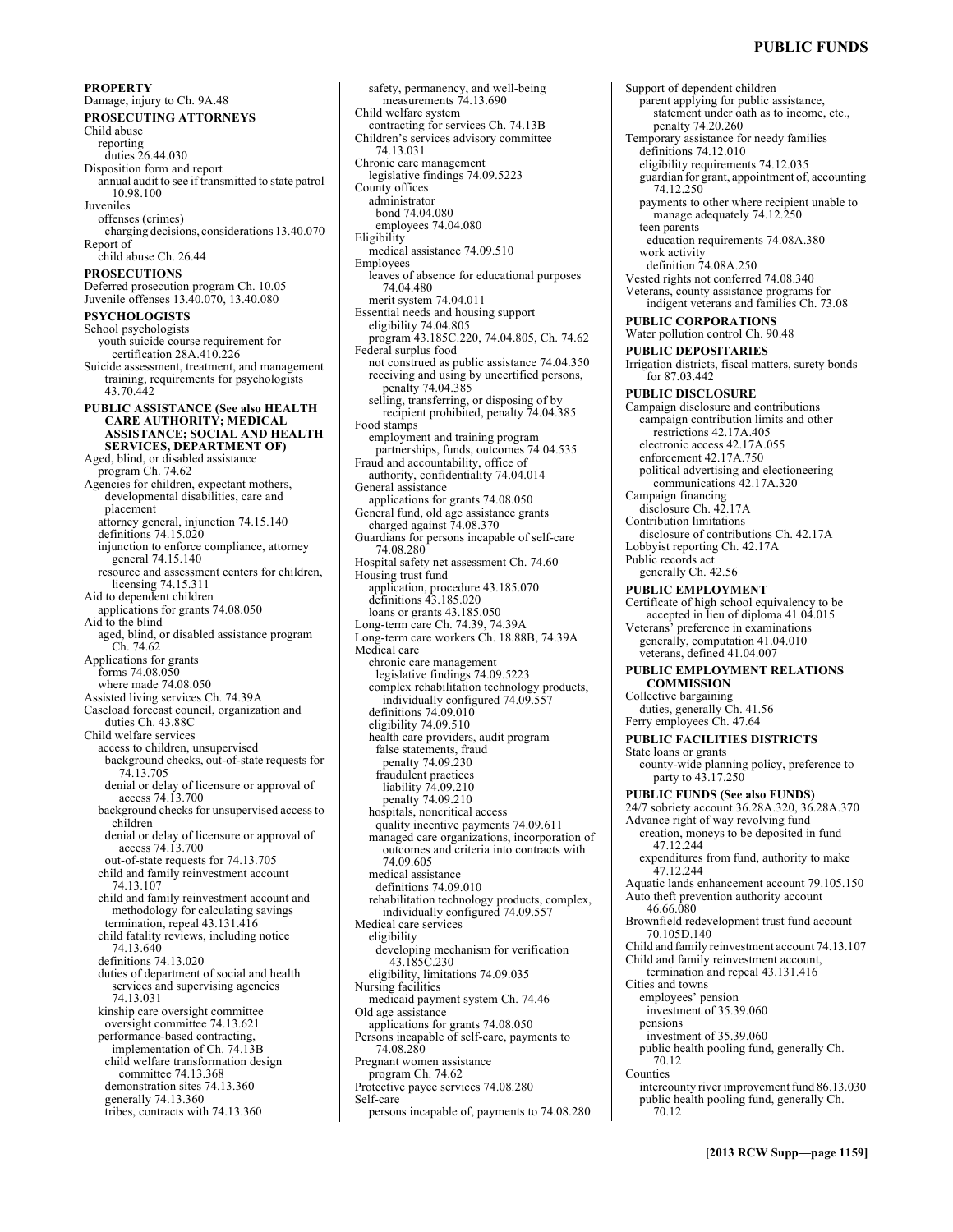# **PUBLIC HEALTH**

Criminal justice training commission firing range maintenance account 43.101.430 Earnings on balances, where deposited 43.84.092 Educational service district institute fund, costs from teachers' institutes, workshops and in-service training from 28A.415.010 Enhanced 911 account, creation and use 38.52.540 Environmental legacy stewardship account 70.105D.170 Expenditure limitations Ch. 43.135 Federal grants-in-aid to state for highway construction Ch. 47.04, 47.10 General fund expenditure limitations Ch. 43.135 Geothermal account creation 43.378.020 distributions from, limitations on 43.378.030 Health districts, public health pooling fund, generally Ch. 70.12 Hospital safety net assessment fund 74.60.020, 74.60.080 Industrial insurance funds and accounts Ch. 51.44 Investment earnings of surplus balances, deposit in treasury income account 43.84.092 Marine resources stewardship trust account 43.372.070 Medicaid fraud penalty account 74.09.215 Medical test site licensure account 70.42.090 Motor vehicle fund bond issues for highway construction, use of motor vehicle fund in relation to Ch. 47.10 fees for permits for erecting or maintaining signs under highway advertising control act of 1961 to go into 47.42.120 RV account sanitary disposal systems, rest areas 46.68.170 Multiuse roadway safety account 46.09.540 Natural resources real property replacement account 79.17.210 Performance audits of government account 43.09.475 Pollution liability insurance program trust account 70.148.020 Professional engineers' account 18.43.150 Prostitution prevention and intervention account 43.63A.740 Public employees' and retirees' insurance reserve fund 41.05.140 Radioactive mixed waste account 70.105.310 Real estate commission account 18.85.061 Reclamation revolving account, moneys and disbursements Ch. 89.16 Regional universities capital projects account building fees deposited 28B.35.370 normal school fund revenues deposited 28B.35.370 Reinvesting in youth account 13.40.466 Resource management cost account 79.64.020 Rural mobility grant program account 46.68.325 RV account, motor vehicle fund sanitary disposal systems, rest areas 46.68.170 Schools and school districts educational service district institute fund costs from teachers' institutes, etc., from 28A.415.010 State administrative contingency fund 50.16.010 advance right of way revolving fund 47.12.244 appropriation for deposit to 47.12.244 expenditure without appropriation 47.12.244 federal funds, deposit in directly 47.12.244 business and professions account 43.24.150 common school construction fund common school plant facilities aid, allocation from 28A.525.162 criminal justice treatment account 70.96A.350

data processing revolving fund creation and use 43.19.791 death investigations account established 43.79.445 derelict vessel removal account 79.100.100 economic development strategic reserve account 43.330.250 flood control assistance account 86.26.007 freight mobility investment account 46.68.300 freight mobility multimodal account 46.68.310 general fund old age assistance grants charged, against 74.08.370 GET ready for math and science scholarship account 28B.105.110 highway bond retirement fund additional bonds, construction and improvement--1967 act 47.10.756 reserve funds for highways, streets and street use--1967 act 47.10.766 highway safety fund created, use limited 46.68.060 use 46.68.060 highways, advance right of way revolving fund appropriation for deposit in 47.12.244 creation 47.12.244 expenditure without appropriation 47.12.244 federal funds, deposit in directly 47.12.244 ignition interlock device revolving account 46.68.340 legal services revolving fund 43.10.150 license plate technology account 46.68.370 marine fuel tax refund account 79A.25.040 marine resources stewardship trust account 43.372.070 motor vehicle fund bond issues for highway construction, use of motor vehicle fund in relation to Ch. 47.10 distribution of fuel taxes 46.68.090 fees for permits for erecting or maintaining signs under highway advertising control act of 1961 to go into 47.42.120 personnel service fund 41.06.280 public service revolving fund regulatory fees deposited in 81.24.070 reserve fund for state highways--1975-76 act Ch. 47.10 snowmobile account 46.68.350 state parks renewal and stewardship account 79A.05.215 state route number 520 civil penalties account 47.56.876 state treasurer's service fund allocation to 43.08.190 created, purposes 43.08.190 treasurer's trust fund distribution 43.79A.040 income 43.79A.040 investment income account, utilization of 43.79A.040 management, income, distribution 43.79A.040 unemployment compensation fund 50.16.010 Surplus balance investment earnings, deposit in treasury income account distribution of earnings 43.84.092 The Evergreen State College bond retirement funds normal school fund revenues, disposition 28B.35.370 capital projects account building fees deposited 28B.35.370 normal school fund revenues deposited 28B.35.370 Toxics control accounts, state and local 70.105D.070 Treasury income account established 43.84.092

80.36.690 Water pollution control revolving administration account 90.50A.090 Wolf-livestock conflict account 77.36.180 Yakima integrated plan implementation account 90.38.070 Yakima integrated plan implementation revenue recovery account 90.38.090 Yakima integrated plan implementation taxable bond account 90.38.080 **PUBLIC HEALTH**  Public water system coordination act of 1977 Ch. 70.116 **PUBLIC LANDS**  Aquatic lands--general use, sale, and lease provisions aquatic lands enhancement account 79.105.150 deposit, use of proceeds 79.105.150 Aquatic lands--oysters, geoducks, shellfish, other aquacultural uses, and marine aquatic plants geoduck harvest/cultivation agreements, regulation 79.135.210 geoduck diver safety program 43.30.555, 43.30.560, 79.135.210 geoduck harvest safety committee 43.30.555 Capitol building lands Ch. 79.24 Columbia basin project, irrigation and reclamation districts within Ch. 89.12 Commissioner of public lands community forest land trust, commissioner duties Ch. 79.155 generally Ch. 43.30 Community forest land trust 79.17.210, 79.64.020, 79.64.040, Ch. 79.155 Derelict vessels account, derelict vessel removal 79.100.100 boarding a vessel, authority for, including administrative search warrant 79.100.140 contesting decisions 79.100.120 custody, obtaining 79.100.040 private moorage facility owner contract with local government 79.100.130 reimbursement for costs 79.100.060 transfer of certain vessels 79.100.150 voluntary vessel turn-in program 79.100.160 Federal reclamation areas, state lands within Ch. 89.12 Forest lands, state - acquisition, management, and disposition community forest land trust 79.17.210, 79.64.020, 79.64.040, Ch. 79.155 general provisions reconveyance to county 79.22.120 Funds for managing and administering Ch. 79.64, 79.64.040 Local improvements, assessments and charges against state land assignment of lease or contract to purchaser at foreclosure sale 79.44.100 roll, certification - penalties, interest 79.44.050 Management - general federal land grants uncompleted grants, selection to complete 79.02.150 Management of land - authorities and policies multiple use natural resources department, scope of authorized activities 79.10.130 Natural resources, department of generally Ch. 43.30 Parks and recreation commission, powers and duties Ch. 79A.05 Reclamation federal reclamation areas, state lands within Ch. 89.12 Reclamation by state Ch. 89.16 Reclamation districts of one million acres or more Ch. 89.30

Recreational lands Title 79A

Universal communications services account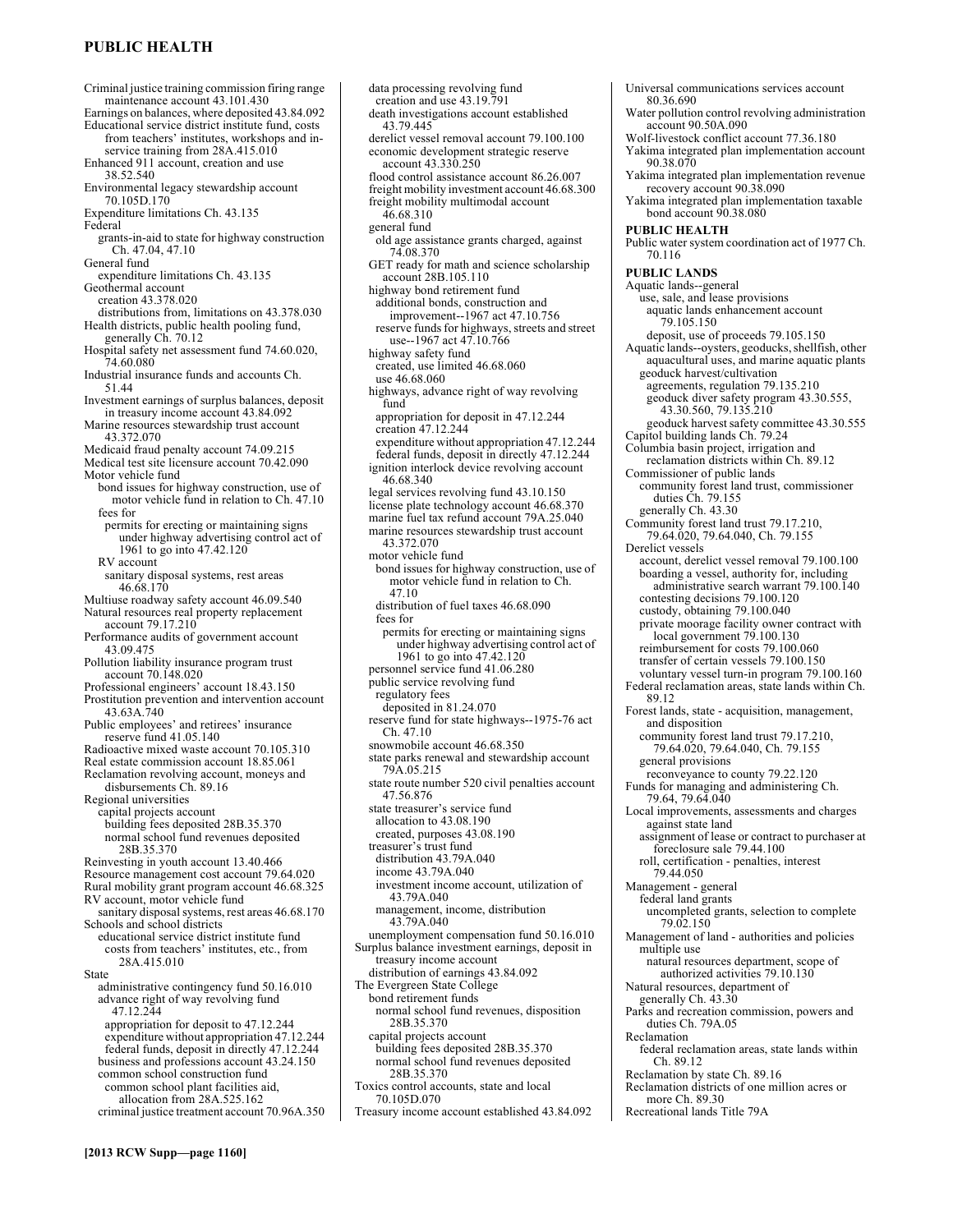# **PUBLIC WORKS**

Recreational lands, state access day-use permit 79A.80.030, 79A.80.080, 79A.80.110 definitions 79A.80.010 discounted passes, bulk sales 79A.80.110 discover pass 79A.80.020, 79A.80.080, 79A.80.110 pass and permit requirements, penalty 79A.80.080 vehicle access pass 79A.80.080 Resource management cost account 79.64.020 River and harbor improvement districts, assessments 88.32.040 Transfers, land exchanges authority, purpose, conditions 79.17.010 commercial recreational leasing potential 79.17.020 consolidating and blocking up holdings 79.17.020 natural resources, department of, transfers by natural resources real property replacement account 79.17.210 real property asset base 79.17.210 **PUBLIC OFFICERS AND EMPLOYEES**  Affirmative action discrimination or preferential treatment prohibited 49.60.400 Collective bargaining public employees collective bargaining Ch. 41.56 state collective bargaining Ch. 41.80 Criminal action for breach of duty or violation of oath, limitation of action for 9A.04.080 Ethics citizen actions 42.52.460 executive branch agencies ethics advisors, designation of 42.52.365 executive ethics board 42.52.360 complaint filing 42.52.410 investigation of complaints 42.52.420 whistleblower protection 42.52.410 legislative ethics board complaint filing 42.52.410 investigation of complaints 42.52.420 whistleblower protection 42.52.410 Holidays 1.16.050 Salaries and wages direct deposit into financial institution 41.04.240 higher education employees, alternatives to direct deposit 41.04.240 State salaries and wages executive branch elected officials 43.03.011 higher education employees, alternatives to direct deposit 41.04.240 Veterans, defined 41.04.007 Veterans' preference in examinations, generally, computation 41.04.010 veterans, defined 41.04.007 Whistleblowers whistleblower protection 42.52.410 **PUBLIC PURCHASES**  County purchasing department Ch. 36.32 Federal property political subdivision, direct purchase authorized 39.32.090 State purchasing procurement of goods and services, state Ch. 39.26 **PUBLIC RECORDS ACT**  Exemptions crime victim 42.56.240 financial and insurance institutions 42.56.400 financial, commercial, and proprietary 42.56.270 health care 42.56.360 insurance and financial institutions 42.56.400 investigative, law enforcement 42.56.240 personal information 42.56.230

**PUBLIC TRANSPORTATION SYSTEMS**  Cities--Optional municipal code application of general law 35A.81.010 motor vehicle tax exemptions 35A.81.010 High occupancy vehicle lanes private transportation provider vehicles, use by 46.61.165, 47.52.025 use restrictions 46.61.165 Rural mobility grant program account 46.68.325 State public transportation plan statewide planning Ch. 47.06 Urban public transportation systems, defined 47.04.082 **PUBLIC UTILITIES**  Accidents investigations and examinations by commission 80.04.460 notice to commission 80.04.460 Cities and towns joint municipal utility services authorities sales and use tax exemption 82.08.999, 82.12.999 Electrical companies business and occupation tax deduction 82.04.43394 eminent domain sale of power for public, private uses 80.32.100 Electrical utilities apparatus use and construction rules Ch. 19.29 resource plans Ch. 19.280 **Examinations** accidents by commission 80.04.460 Hearings findings of commission 80.04.120 order of commission 80.04.120 record of proceedings 80.04.120 service of order 80.04.120 transcript of testimony 80.04.120 Investigations accidents by commission 80.04.460 Municipal utilities joint municipal utility services authorities sales and use tax exemption 82.08.999, 82.12.999 Notices, accidents to commission 80.04.460 Orders following hearing 80.04.120 effective date 80.04.120 extension of time 80.04.120 service of 80.04.120 Public service companies accidents investigations and examinations 80.04.460 notice to commission 80.04.460 reports accidents 80.04.460 securities violations, penalty 80.08.110 stock, other securities purchase or sale of stock in other corporations by employees prohibited 80.04.280 Reports accidents 80.04.460 **Securities** issuance violations, penalty 80.08.110 violations, penalty 80.08.110 Stock, other securities employees purchase or sale of stock in other corporations deduction from salary of payments for prohibited 80.04.280 during working hours prohibited 80.04.280 requiring prohibited 80.04.280 Taxation Ch. 84.12 Violations securities 80.08.110

security 42.56.420

Water companies fire suppression water facilities Ch. 70.315 **PUBLIC UTILITY DISTRICTS**  Electricity generation, distribution, sale, privilege tax Ch. 54.28 privilege tax Ch. 54.28 Hydroelectric power privilege tax Ch. 54.28 Privilege tax generally Ch. 54.28 **PUBLIC WORKS**  Alternative contracting procedures Ch. 39.10 program and fiscal review 43.131.055 termination, repeal 43.131.407, 43.131.408 Bids and bidding tax revenue may be considered by local governments 39.30.040 Bond of contractor actions on, notices condition precedent to 39.08.030 amount 39.08.030 conditions 39.08.010, 39.08.030 filing 39.08.010 notices condition to actions on 39.08.030 required 39.08.010 Capital appropriations acts bond issues, 2011- 2013 and 2013-2015 biennia Ch. 43.99Y Capital projects advisory review board powers and duties 39.10.230 Contractor's bond, notices condition precedent to action on 39.08.030 **Contracts** bond of contractor actions on, notices condition precedent to 39.08.030 amount 39.08.030 attorneys fees 39.08.030 conditions 39.08.010, 39.08.030 filing 39.08.010 notices condition to actions on 39.08.030 required 39.08.010 Design-build contracting procedure Ch. 39.10 Filings bond of contractor 39.08.010 certificate of contractor as to hourly wage paid 39.12.040 notice of claim against contractor's bond 39.08.030 General contractor/construction manager procedure Ch. 39.10 Job order procedure Ch. 39.10 Liens bond in lieu of retained funds 60.28.011 definitions 60.28.011 labor and material lien 60.28.011 public transportation projects 60.28.011 retained percentage 60.28.011 settlement of liens prior to final payment 39.08.010 termination before completion 60.28.011 Notices claim against contractor's bond, time limit for filing 39.08.030 Project review committee Ch. 39.10 Public works assistance account loans or pledges, eligibility 43.155.070 solid waste collection tax Ch. 82.18 Public works projects public works assistance account established, purpose 43.155.050 Statement of intent to pay prevailing wage content 39.12.040 Wages affidavit of wages paid by contractor 39.12.040 certificate of contractor as to, penalty for falsification 39.12.040 certificate of industrial statistician, department of labor and industries as to 39.12.040 statement of intent to pay minimum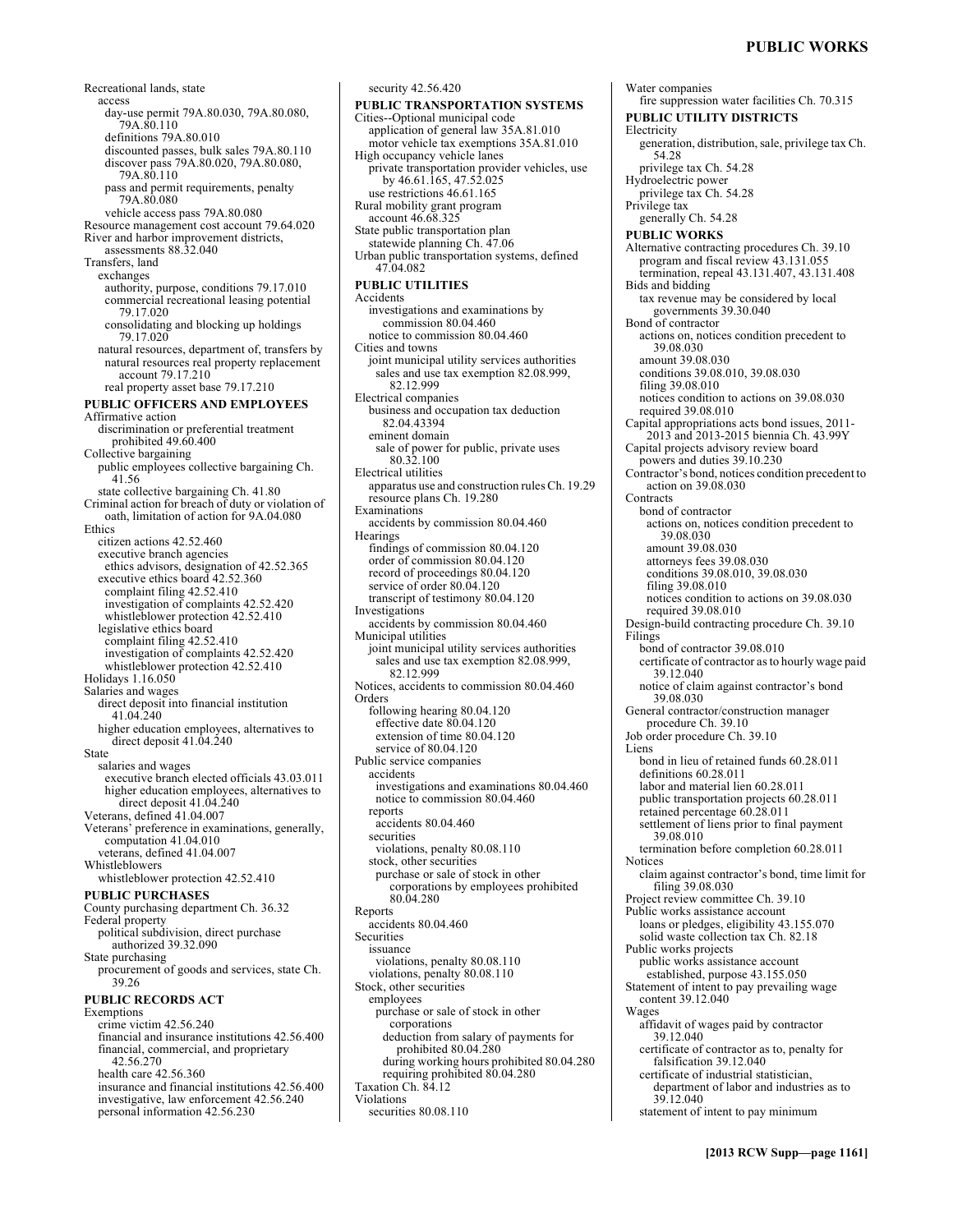# **PUBLICATION OF LEGAL NOTICES**

content 39.12.040

**PUBLICATION OF LEGAL NOTICES**  Ditches and drains, private condemnation for 85.28.080

**PUGET SOUND FERRY AND TOLL BRIDGE SYSTEM** 

Collective bargaining and arbitration collective bargaining procedures 47.64.170 insurance and health care plans 47.64.270 Generally Ch. 47.60 Insurance and health care plans 47.64.270

Puget Sound ferry operations account fuel taxes, deposit into account 46.68.080

**PUNISHMENT**  Sentencing reform act Ch. 9.94A

# **PURCHASES**

State purchasing

procurement of goods and services, state Ch. 39.26

**PURCHASING, STATE** 

Goods and services, state procurement of Ch. 39.26

**RADIOACTIVE WASTE STORAGE AND TRANSPORTATION**  Radioactive waste regulation

radioactive mixed waste account 70.105.310 **RAILROADS**  Cattle guards 81.52.050 Crimes relating to employees' duty, violation of endangering life or safety 81.48.060

Crossings costs railroad across railroad, apportionment of cost between companies 81.53.120 definitions 81.53.010 highway across railroad 81.53.030 petition for 81.53.030 railroad across highway 81.53.030 railroad across railroad 81.53.030, 81.53.120 costs, apportionment between companies 81.53.120 signals and devices installation appeal 81.53.261 apportionment of costs 81.53.261 costs, apportionment 81.53.261 findings of commission 81.53.261 hearing upon installation 81.53.261 notice of hearing 81.53.261 petition for installation 81.53.261 record of hearing as evidence, exclusion 81.53.261 sawbuck signs 81.53.030 Employees apparel, purchase of as condition of employment prohibited, penalty 81.40.060 duty, violation of endangering life or safety, penalty 81.48.060 flaggers, English, must be able to read and write 81.40.110 Engineers violation of duty endangering life or safety, penalty 81.48.060 Equipment and facilities defective condemnation 81.44.070 inspections and reports as to 81.44.070 Fences cattle guards 81.52.050 duty to construct and maintain 81.52.050 Flaggers, English, must be able to read and write 81.40.110 Freight mobility strategic investment program and board Ch. 47.06A Freight rail services statewide transportation planning Ch. 47.06

Highway-railroad grade crossings 81.53.030 Livestock

cattle guards 81.52.050

cruelty in transit, penalty 81.48.070 fences 81.52.050 Passenger rail service statewide transportation planning Ch. 47.06 Safety appliances and equipment inspections and reports as to 81.44.070 Taxation Ch. 84.12, 84.16 **REAL ESTATE**  Appraisal management companies Ch. 18.310 Commercial real estate broker lien act Ch. 60.42 Homeowners' associations Ch. 64.38 **REAL ESTATE APPRAISERS**  Appraisal management companies licensure applications, original and renewals, surety bonds 18.310.040 **REAL ESTATE BROKERS AND MANAGING BROKERS**  Brokerage relationships agency relationship 18.86.020 buyer's agent, duties 18.86.050 chapter application 18.86.110 compensation of broker and firm 18.86.080 definitions 18.86.010 dual agent duties 18.86.060 duration of agency relationship 18.86.070 duties of broker 18.86.030 imputed knowledge and notice 18.86.100 liability 18.86.090 pamphlet on law of real estate agency 18.86.120 seller's agent, duties 18.86.040 violations 18.86.031 Commercial real estate brokers lien act priority of lien claims 60.42.040 Real estate commission account, real estate commission 18.85.061 **REAL PROPERTY**  Commercial real estate broker lien act Ch. 60.42 Contaminated properties decontamination, disposal, or demolition of certification, conditions 64.44.060 definitions 64.44.010 Controlled substances seizure and forfeiture for violations 69.50.505 Conveyances conservation, preservation purposes, public bodies 64.04.130 Deeds of trust Ch. 61.24 Eminent domain by school districts Ch. 8.16 Estate and transfer tax Ch. 83.100 Homeowners' associations Ch. 64.38 Inheritance tax Ch. 83.100 Injury to Ch. 9A.48 Real estate brokerage relationships Ch. 18.86 Real estate brokers and managing brokers, licensing and regulation Ch. 18.85 Real estate sales tax imposed Ch. 82.45 Shoreline management act Ch. 90.58 Tax title acquired by county, municipal local improvement assessments, effect 35.49.160 Title conservation, preservation purposes, public bodies 64.04.130 **REBATING**  Health care providers, prohibited practices Ch. 19.68 **RECALL**  Elections, generally Ch. 29A.56 **RECIPROCITY**  Cosmetologists, barbers, manicurists, and estheticians 18.16.130 Pharmacists 18.64.080 Plumbers 18.106.155 **RECLAMATION**  Columbia basin project, irrigation and reclamation districts within Ch. 89.12 Federal reclamation areas, state lands within Ch. 89.12

from eruption Ch. 89.16 Reclamation districts of one million acres or more Ch. 89.30 State reclamation projects Ch. 89.16 **RECLAMATION DISTRICTS**  Columbia basin project, irrigation and reclamation districts within Ch. 89.12 Contracts with United States permissible provisions 89.12.050 Federal reclamation areas, state lands within Ch. 89.12 One million acres or more organization, governance, powers, and funds Ch. 89.30 Reclamation projects of state, contracts with districts Ch. 89.16 **RECORDING AND FILING**  Public works bond of contractor 39.08.010 certificate of contractor as to hourly wage paid 39.12.040 notice of claim against contractor's bond 39.08.030 Railroads crossing highways, petition for 81.53.030 Tort claims against state 4.92.100 **RECORDS AND DOCUMENTS**  Juvenile justice or care agencies records, keeping and release 13.50.010 Mental illness records' maintenance, disclosure, and confidentiality Ch. 71.05 Public theft of 9A.56.040 Public records act generally Ch. 42.56 Public works, notice of claim against bond 39.08.030 Unemployment compensation, employing units records, penalty for failure to keep 50.12.070 work records and reports required 50.12.070 **RECREATION**  Boats and boating regulation Ch. 79A.60 Jet skis, regulation Ch. 79A.60 Marine recreation land duties recreation and conservation funding board Ch. 79A.25 Outdoor recreation account Ch. 79A.25 Parks and recreation commission, powers and duties Ch. 79A.05 Personal watercraft, regulation Ch. 79A.60 Recreation resource account Ch. 79A.25 Recreational resources and open space recreation and conservation funding board Ch. 79A.25 Water skiing safety Ch. 79A.60 Whitewater passenger vessels, regulation Ch. 79A.60 **RECREATION AND CONSERVATION FUNDING BOARD**  Marine recreation land duties Ch. 79A.25 Recreational resources and open space duties of committee Ch. 79A.25 **RECYCLING**  Electronic product recycling Ch. 70.95N **REDEMPTION**  Execution sale, from redemption, defined 6.23.010 who may redeem 6.23.010 Judicial sales, from redemption, defined 6.23.010 who may redeem 6.23.010 **REDISTRICTING**  Elections, provisions Ch. 29A.76

Mt. St. Helens, emergency recovery operations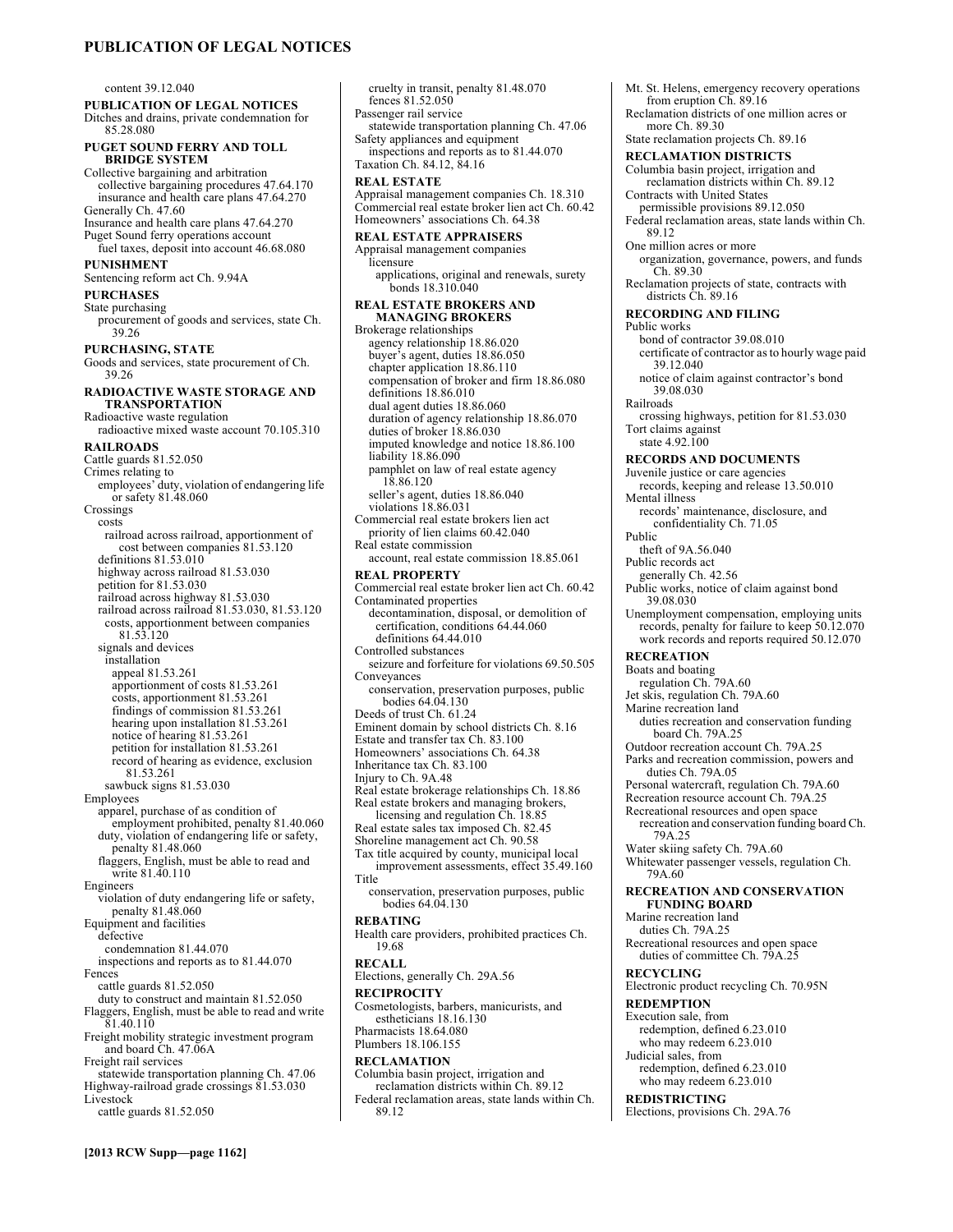#### **REFUNDS**

Motor vehicle license fees and fuel tax 46.68.080 **REGIONAL UNIVERSITIES**  Building fees disposition 28B.35.370 Central Washington University educational specialist degrees 28B.35.202 Eastern Washington University educational specialist degrees 28B.35.202 Employees' suggestion program Ch. 41.60 Funds capital projects account building fees deposited 28B.35.370 normal school fund revenues deposited 28B.35.370 Normal school fund revenues, disposition 28B.35.370 Western Washington University applied doctorate level degrees audiology 28B.35.216 educational specialist degrees 28B.35.202 **REGISTRATION**  Trade names Ch. 19.80 Vessel titles and registration Ch. 88.02 **RELIGION**  Child abuse, reporting by clergy Ch. 26.44 **REPORTS**  Campaign disclosure and contributions Ch. 42.17A Public disclosure Ch. 42.17A **RESEARCH AND DEVELOPMENT**  Controlled substances therapeutic research program Ch. 69.51 Tax imposed 82.04.260 **RESERVOIRS**  Shoreline management act Ch. 90.58 **RESTAURANTS**  Flavor imparters sold to restaurants sales and use tax exemptions 82.08.210, 82.12.210 **RESTITUTION**  Juvenile offenses 13.40.080 **RESTRAINING ORDERS**  Domestic violence violation assault, class C felony 26.50.110 contempt proceedings 26.50.110 electronic monitoring as condition of release 26.50.110 penalties 26.50.110 Protection orders domestic violence violation assault, class C felony 26.50.110 contempt proceedings 26.50.110 electronic monitoring as condition of release 26.50.110 penalties 26.50.110 master petition pattern form for antiharassment and stalking protection orders 10.14.800 protection order commissioners, appointment of 10.14.045 Sexual assault protection orders Ch. 7.90 Stalking no-contact orders 9A.46.085 Stalking protection orders hearing and service 10.14.070 Jennifer Paulson stalking protection order act Ch. 7.92 **RETAILERS**  Litter tax imposed Ch. 82.19 **RETIREMENT AND PENSIONS**  Cities and towns investment of pension funds 35.39.060 Cities of first class nonincluded personnel, extension of system to, exemptions 41.04.130

District court judges, mandatory retirement age 3.74.030

Firefighters law enforcement officers' and firefighters' retirement system Ch. 41.26 volunteer firefighters' and reserve officers' relief and pensions Ch. 41.24 General provisions Ch. 41.04 Law enforcement officers and firefighters retirement system Ch. 41.26 Public employees' retirement system membership charter school employees 41.40.025 School employees' retirement system Ch. 41.35 Teachers membership charter school employees designated as members 41.32.033 Volunteer firefighters' and reserve officers' relief and pensions Ch. 41.24 **REVENUE, DEPARTMENT OF**  Estate and transfer tax, duties Ch. 83.100 Impact fees voluntary agreements 82.02.020 Liquor taxes, collection of streamlining, department report on 66.08.250 State preemption 82.02.020 Tax exemptions biennial listing to legislature 43.06.400 revenue reduction report 43.06.400 **RIGHT OF ENTRY**  Forestry products, right of entry to retake branded products 76.36.100 **RIVER AND HARBOR IMPROVEMENT DISTRICTS**  Assessments 88.32.040, 88.32.090, 88.32.100 Bonds 88.32.170 bond owner's rights 88.32.170 execution 88.32.160 issuance and payment 88.32.140 Improvement commission, appointment by county commissioners 88.32.020 Joint improvements by counties assessments 88.32.210 joint board of equalization 88.32.200 procedure 88.32.190 **RIVERS AND STREAMS**  Counties flood control Ch. 86.13 Flood control, counties Ch. 86.13 River and harbor improvements, planning and funding Ch. 88.32 Shoreline management act Ch. 90.58 Stream patrollers, appointment, powers, and compensation Ch. 90.08 Water pollution control Ch. 90.48 Water rights determination and appropriation Ch. 90.03 registration, waiver, and relinquishment Ch. 90.14 Wharves, docks, and landings Ch. 88.24 Whitewater passenger vessels, regulation Ch. 79A.60 Yakima river basin integrated water resource management plan Ch. 90.38 Yakima river basin water rights Ch. 90.38 **ROAD DISTRICTS**  Island counties in, refund to of motor vehicle license fees and fuel tax 46.68.080 **ROADS AND BRIDGES**  Roads rules of the road Ch. 46.61 **RODENTS AND PESTS**  Invasive species council Ch. 79A.25 Mosquito control districts, organization and duties Ch. 17.28 **RULES AND REGULATIONS**  Ecology, department of five-year formal process of reviewing existing rules 43.21A.081 Health, department of

five-year formal process of reviewing existing rules 43.70.041 Labor and industries, department of five-year formal process of reviewing existing rules 43.22.052 **RURAL HEALTH CARE**  Health professional conditional scholarship program Ch. 28B.115 **SALARIES AND WAGES**  Incentive pay program Ch. 41.60 Judges citizens' commission schedule 43.03.012 Legislative members citizens' commission schedule 43.03.013 Minimum wages definitions 49.46.010 farm employees 49.46.130 generally Ch. 49.46 overtime pay, exceptions 49.46.130 Overtime pay airline employees 49.46.130 automobile salespeople 49.46.130 compensation required for work in excess of forty hours per week, exceptions 49.46.130 fire fighters and law enforcement officers 49.46.130 minimum rates, exceptions 49.46.130 motion picture projectionists 49.46.130 retail or service establishments 49.46.130 seamen 49.46.130 seasonal employees at agricultural fairs 49.46.130 truck or bus drivers subject to Federal Motor Carrier Act 49.46.130 workers in industries in which federal law provides for a work week of other than forty hours 49.46.130 Paymaster services business and occupation tax deduction 82.04.43393 Payroll deductions state officers and employees 41.04.230 Productivity board Ch. 41.60 Public employees payroll procedure, officers and employees banks and banking, direct transfer to bank account authorized 41.04.240 direct deposit in bank accounts authorized 41.04.240 higher education employees, alternatives to direct deposit 41.04.240 Public works Ch. 39.12 State employees incentive pay program Ch. 41.60 State officers and employees elective state officers citizens' commission schedule 43.03.011 payroll procedure deductions from salary, authorized deductions enumerated 41.04.230 **SALES**  Acceptance of goods effect 62A.2-607 revocation in whole or in part 62A.2-608 what constitutes 62A.2-606 Agricultural enabling act of 1961 Ch. 15.65 Alcoholic beverages Title 66 Assignment of rights 62A.2-210 Assurance of due performance 62A.2-609 Buyers remedies for breach of obligations 62A.2-711, 62A.2-712, 62A.2-714, 62A.2-717, 62A.2- 718 right to specific performance and replevin 62A.2-716 C. I. F. and C. & F., terms and application 62A.2- 320 Casualty to goods 62A.2-613 **Contracts** enforceability 62A.2-201 Credit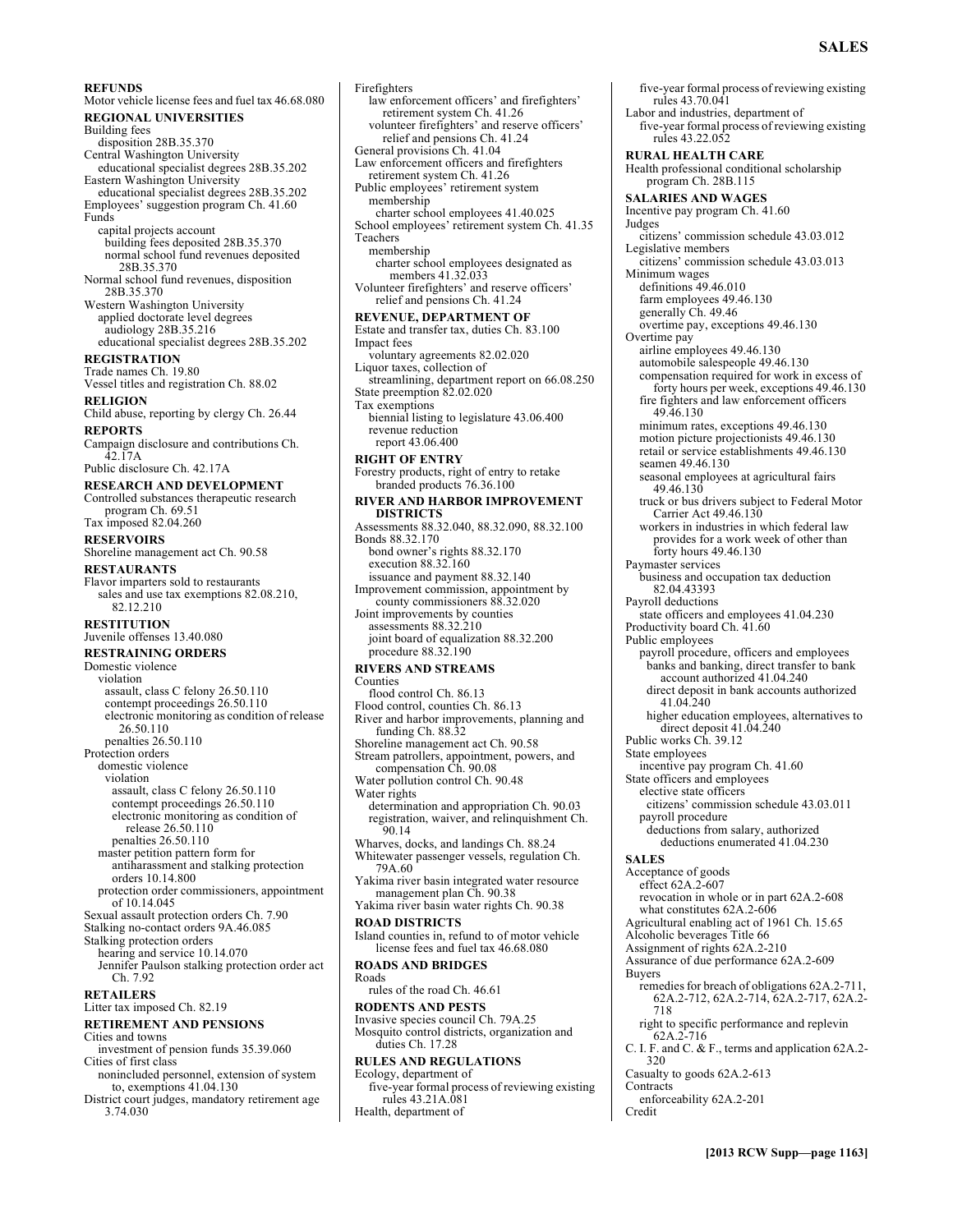# **SAVINGS AND LOAN ASSOCIATIONS**

confirmed credit, term and application 62A.2- 325 letter of credit, term and application 62A.2- 325 Creditors rights of seller's creditors against goods sold 62A.2-402 Dairy products, prohibited acts and unlawful sales Ch. 15.36 Delegation of performance 62A.2-210 Delivery of goods delay or nondelivery, conditions and effect 62A.2-615, 62A.2-616 improper tender or delivery, cure 62A.2-508 installment contracts, breach 62A.2-612 place 62A.2-308 risk of loss 62A.2-510 seller's tender 62A.2-507 shipment by seller 62A.2-504 Deterioration of goods, options 62A.2-613 Drugs controlled substances, uniform act Ch. 69.50 over-the-counter medications, imprinting requirements Ch. 69.60 precursor drugs Ch. 69.43 prescription drugs Ch. 69.41 samples Ch. 69.45 Express warranties 62A.2-313 F. O. B. and F. A. S., terms and application 62A.2-319 Food, drug, and cosmetic act Ch. 69.04 Identification of goods 62A.2-501 Insolvency of buyer, remedies 62A.2-702 Insolvency of seller, buyer's right to goods 62A.2-502 Insurable interest in goods 62A.2-501 Intrastate commerce in food, drugs, and cosmetics Ch. 69.04 Market price, proof 62A.2-723 Milk products, prohibited acts and unlawful sales Ch. 15.36 No arrival, no sale, term and application 62A.2- 324 Performance, options and cooperation between parties 62A.2-311 Price, how payable 62A.2-304 Price, open price terms 62A.2-305 Real estate brokerage relationships Ch. 18.86 Real estate brokers and managing brokers, licensing and regulation Ch. 18.85 Rejection of goods manner and effect 62A.2-602 merchant buyer's duties 62A.2-603 option by buyer to salvage 62A.2-604 Repudiation anticipatory repudiation 62A.2-610 retraction of anticipatory repudiation 62A.2- 611 Sellers person in position of seller 62A.2-707 remedies for breach of obligations 62A.2-702, 62A.2-704, 62A.2-706, 62A.2-709 Third party actions 62A.2-722 Uniform commercial code no arrival, no sale, term and application 62A.2-324 Warranties 62A.2-312, 62A.2-313, 62A.2-316, 62A.2-318 **SAVINGS AND LOAN ASSOCIATIONS**  Examinations of cost 30.04.070 Fees filing and other service fees 30.04.070 Foreign associations Ch. 33.32 Generally Title 33 Investments Ch. 33.24 Licenses business licensing service exemption 19.02.800 Loans Ch. 33.24 Out-of-state associations, restrictions on 33.32.060

Powers and restrictions Ch. 33.12 Uniform money services act Ch. 19.230 **SCHOOLS AND SCHOOL DISTRICTS**  Academic achievement and accountability Ch. 28A.655 Acceleration, academic high schools, adoption of policy 28A.320.195 incentive program 28A.320.196 Accountability system, state challenged schools 28A.657.020 challenged schools, framework for support of 28A.657.110 definitions 28A.657.010 education accountability system oversight committee 28A.657.130 exemplary performance, recognition of schools for 28A.657.110 findings 28A.657.005 replacing federal system with state system 28A.657.110 required action districts designation 28A.657.030 level two of required action process, assignment to  $28A.657.100$ level two schools and plans 28A.657.105 progress reports 28A.657.100 release from designation 28A.657.100 required action plans approval or nonapproval, implementation 28A.657.060 collective bargaining agreements, effect on 28A.657.050 development, submission, contents 28A.657.050 implementation, assistance and funds, report 28A.657.090 required action plan review panel 28A.657.070 Achievement gap educational opportunity gap oversight and accountability committee membership and duties 28A.300.136 recommendation of policies and strategies to superintendent of public instruction 28A.300.136 Adults attending school, tuition 28A.225.220 Alternative educational service providers, student eligibility 28A.150.305 Alternative learning experience courses Ch. 28A.232 Apple award program 28A.655.185 Assessment tests apple award program 28A.655.185 high school assessment system 28A.655.061 mathematics, end-of-course assessments 28A.655.066 notice to parents and guardians of students grades 8 through 12 28A.320.208 reading skills grade placement and strategies for student improvement, meeting for 28A.655.230 intensive reading and literacy improvement strategy from state menu of best practices 28A.655.235 persistently lowest achieving schools identification, criteria 28A.657.020 science, end-of-course assessments 28A.655.068 superintendent of public instruction, duties 28A.655.070 Attendance absences, unexpected or excessive, review of youths dependent pursuant to chapter 13.34 RCW 28A.225.023 student absence from school, definition of 28A.300.046 Basic education, program of accessibility and rules 28A.150.220 certificated instructional staff definition, ratio to students 28A.150.100 educational system health, statewide indicators of 28A.150.550

instructional program of basic education 28A.150.220 instructional requirements, minimum 28A.150.220 learning assistance best practices and strategies, state menus of 28A.165.035 definitions 28A.165.015 funds, appropriation and distribution 28A.165.055 monitoring 28A.165.065 partnerships with local entities 28A.165.035 performance data, entrance and exit 28A.165.100 program activities 28A.165.035 purpose of chapter 28A.165.005 reading literacy, focus on 28A.165.005 quality education council duties, membership, staffing, reports 28A.290.010 school days for noninstructional purposes 28A.150.220 students enrolled in online courses or programs education funding, availability of 28A.250.060 students enrolled in online programs statewide student assessment, administration of, waiver of scheduled dates 28A.250.080 Before-school and after-school programs in school buildings licensing minimum standard requirements, adoption by state patrol chief through director of fire protection 43.215.210 Bids and bidding school work and purchases, bidding required, procedure, books excepted 28A.335.190 telephone or written solicitation of competitive bids 28A.335.190 Bilingual (transitional) instruction program definitions 28A.180.030 school board duties 28A.180.040 Buildings and plants, state aid common school plant facilities aid allocation 28A.525.162, 28A.525.166 common school construction fund allocations from 28A.525.162 local funds from local district, excess tax levies or bonds 28A.525.162 not needed for changes for barrier-free access 28A.525.162 state funding assistance, computation 28A.525.162 Cardiopulmonary resuscitation instruction, school districts to offer 28A.230.179 Caseload forecast council, organization and duties Ch. 43.88C Certificated instructional staff, basic education definition, ratio to students 28A.150.100 Charter schools collective bargaining for employees 41.56.0251, 41.59.031 establishment, administration, staffing, enrollment, requirements Ch. 28A.710 public employees' retirement system, employees designated as members 41.40.025 school employees' retirement system, employees designated as members 41.35.035 teachers' retirement system, employees designated as members 41.32.033 Washington charter school commission 28A.710.070 Child abuse and neglect reporting Ch. 26.44 Collaborative schools for innovation and success pilot project Ch. 28A.630 collective bargaining agreements, revising 28A.657.050

College credit programs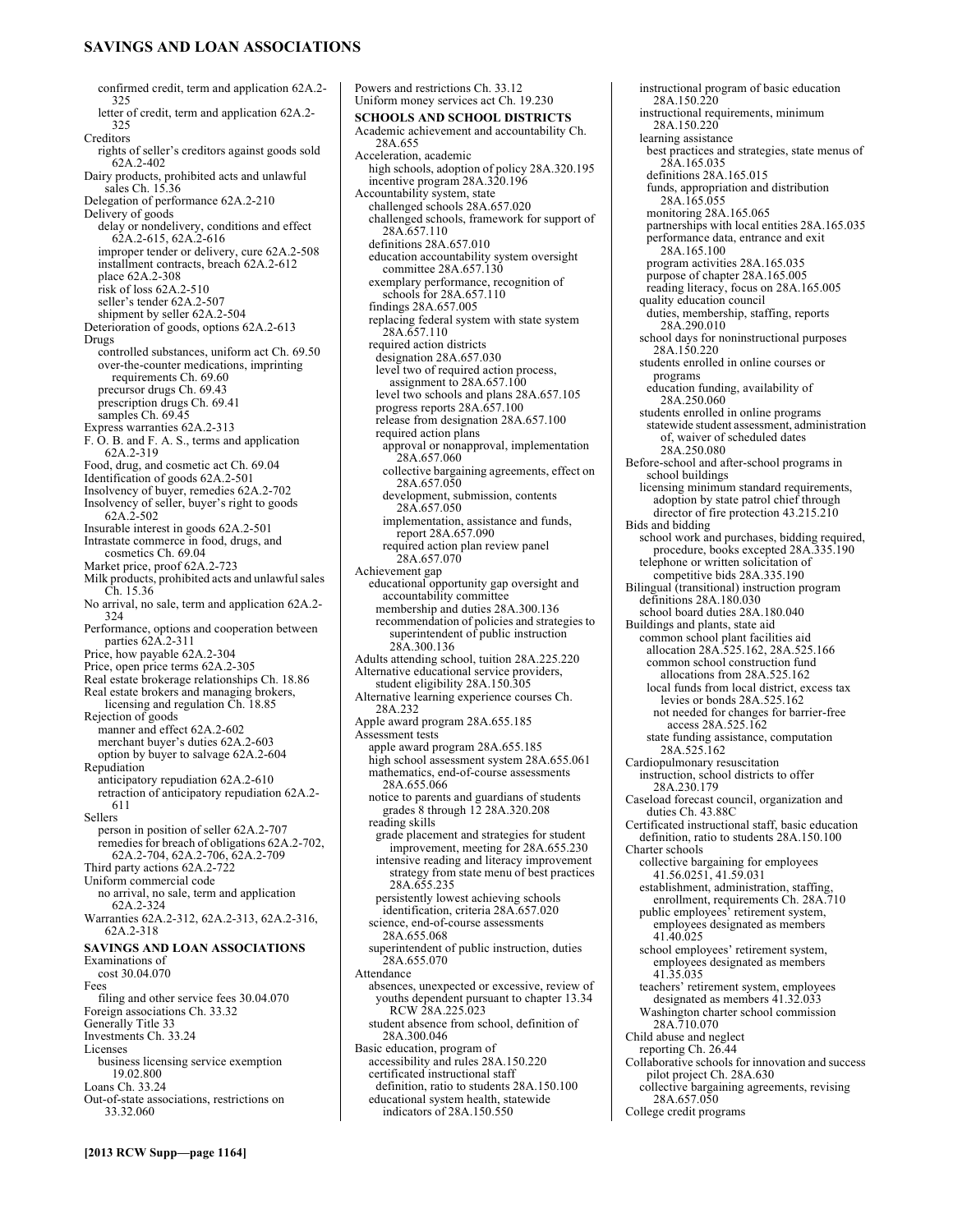academic acceleration 28A.320.195, 28A.320.196 data concerning dual credit courses, posting on web site 28A.300.560 postsecondary credit for high school coursework master list of qualifying coursework and examination scores 28B.10.053 Community service student participation, supporting and incentivizing 28A.320.193 Compulsory attendance absences, unexpected or excessive, review of youths dependent pursuant to chapter 13.34 RCW 28A.225.023 Computers online learning Ch. 28A.250 **Contracts** alternative educational service providers, student eligibility 28A.150.305 awarding of bids 28A.335.190 Courses, studies and instruction career and technical high school equivalencies 28A.230.097 generally 28A.230.020 Defibrillators medical emergency response and automated external defibrillator program 28A.300.471 Discipline classroom policies and procedures 28A.600.460 discipline task force 28A.600.490 procedures 28A.600.015, 28A.600.020, 28A.600.022 standard definitions and data collection standards, development of 28A.600.490 statewide student data system revision 28A.600.490 Discrimination state-tribal education compacts, schools established under hiring preferences and prioritized admission, allowing 28A.642.070 Dropout prevention, intervention, and retrieval system building bridges program building bridges work group 28A.175.075 statewide dropout reengagement program definitions 28A.175.105 Dual credit programs academic acceleration 28A.320.195, 28A.320.196 data concerning dual credit courses, posting on web site 28A.300.560 Early childhood education and assistance program Ch. 43.215 Early learning, department of Ch. 43.215 Education ombuds, office of Ch. 43.06B Education reform accountability system, state Ch. 28A.657 educational system health, statewide indicators of 28A.150.550 Educational centers fees, schedule of 28A.205.040 high school equivalency certificate test, eligibility to take 28A.205.030 reentry into common schools 28A.205.030 reimbursement procedure 28A.205.040 Educational liaison youths subject to dependency or related proceedings 13.34.045, 13.34.046 Educational opportunity gap oversight and accountability committee membership and duties 28A.300.136 Elections, provisions applicable to all districts Ch. 28A.320 educational service district board Ch. 28A.310 organization and reorganization of districts Ch. 28A.315 Emergencies emergency response systems development by school districts 28A.320.126

verdict 8.16.090 Emotional and behavioral distress in students coursework on distress, requiring for teacher certification 28A.410.035 recognition, screening, and response, model school district plan for 28A.320.1271 recognition, screening, and response, school district plans for 28A.320.127 response to distress, including educator and school staff training 28A.310.500 Employees child of employee transfer to employee's district 28A.225.225 cost-of-living increases 28A.400.205 mental health first-aid training for teachers and educational staff 43.20A.765 physical abuse duty to report, training 28A.400.317 retirement system Ch. 41.35 sexual misconduct duty to report, training 28A.400.317 Environmental impact statements school closures, exemptions 43.21C.038 Epinephrine autoinjectors (EPI pens) 28A.210.383 Essential academic learning requirements and assessments Ch. 28A.655 Firearms possession on school premises warrantless arrest, when authorized 10.31.100 Funds online courses or programs, availability of funding for students enrolled in 28A.250.060 Graduation requirements notice to parents and guardians of students grades 8 through 12 28A.320.208 **Grants** job skills program 28C.04.420 Harassment, intimidation, and bullying prevention policies and procedures 28A.300.285 school bullying and harassment prevention, work group on 28A.300.2851 Health and safety cardiopulmonary resuscitation instruction, school districts to offer 28A.230.179 defibrillators medical emergency response and automated external defibrillator program 28A.300.471 medication administration 28A.210.260 epinephrine autoinjectors (EPI pens) 28A.210.383 immunity from liability 28A.210.270 High school equivalency certificate test educational center students, eligible to take 28A.205.030 eligibility state board of education rule-making authority 28A.305.190 High schools academic acceleration incentive program 28A.320.196 academic acceleration policy 28A.320.195 career and technical education Ch. 28A.700 graduation requirements notice to parents and guardians of students grades 8 through 12 28A.320.208 postsecondary credit for high school coursework master list of qualifying coursework and examination scores 28B.10.053 Home schooling attending district school, applying for 28A.225.225 Indians state-tribal education compacts, schools established under compacts authority, school operations, and other requirements Ch. 28A.715

grants to implement 28A.300.565

Eminent domain

# **SCHOOLS AND SCHOOL DISTRICTS**

hiring preferences and prioritized admission, allowing 28A.642.070 Indicators of educational system health, statewide 28A.150.550 Information technology K-20 network Ch. 43.41A Innovation academy cooperatives formation, student enrollment 28A.340.080 Institutes, work shops, in-service training authorized 28A.415.010 joint district 28A.415.010 support 28A.415.010 Instructional program of basic education minimum instructional requirements 28A.150.220 Insurance buildings, insuring of 28A.335.010 Interpreters, educational standards, adoption of 28A.410.271 Isolation or restraint of student, use of notification of parent or guardian when used 28A.155.210 school district policy 28A.600.486 students with individualized education programs or section 504 plans 28A.600.485, 28A.600.486 K-20 information technology Ch. 43.41A K-20 telecommunications system Ch. 43.41A Learning assistance program Ch. 28A.165 Levies authorization 84.52.053 limitations and restrictions 84.52.0531 Local effort assistance funds 28A.500.020 Mathematics science, technology, engineering, and mathematics (STEM) education Ch. 28A.188 Mental health first-aid training, mental health, for teachers and educational staff 43.20A.765 Military, educational and career opportunities in, student access to 28A.230.180 Online learning advisory committee 28A.250.020 definitions 28A.250.010 private schools 28A.195.090 providers, multidistrict approval criteria 28A.250.020 online learning advisory committee 28A.250.020 statewide student assessment, administration of waiver of scheduled dates 28A.250.080 student access to courses and learning programs course credit 28A.250.050 information, dissemination of 28A.250.050 policies and procedures 28A.250.050 students enrolled in online courses or programs education funding, availability of 28A.250.060 transfer to nonresident district for courses or programs 28A.250.070 Pay for actual student success (PASS) program provisions 28A.175.140 Performance goals accountability system, state Ch. 28A.657 reading skills grade placement and strategies for student improvement, meeting for 28A.655.230 intensive reading and literacy improvement strategy from state menu of best practices 28A.655.235 Performance goals for educational system statewide indicators of educational system health 28A.150.550 Persistently lowest achieving schools accountability system, state Ch. 28A.657 Premises, firearms possession on warrantless arrest, when authorized 10.31.100 Private schools online learning programs 28A.195.090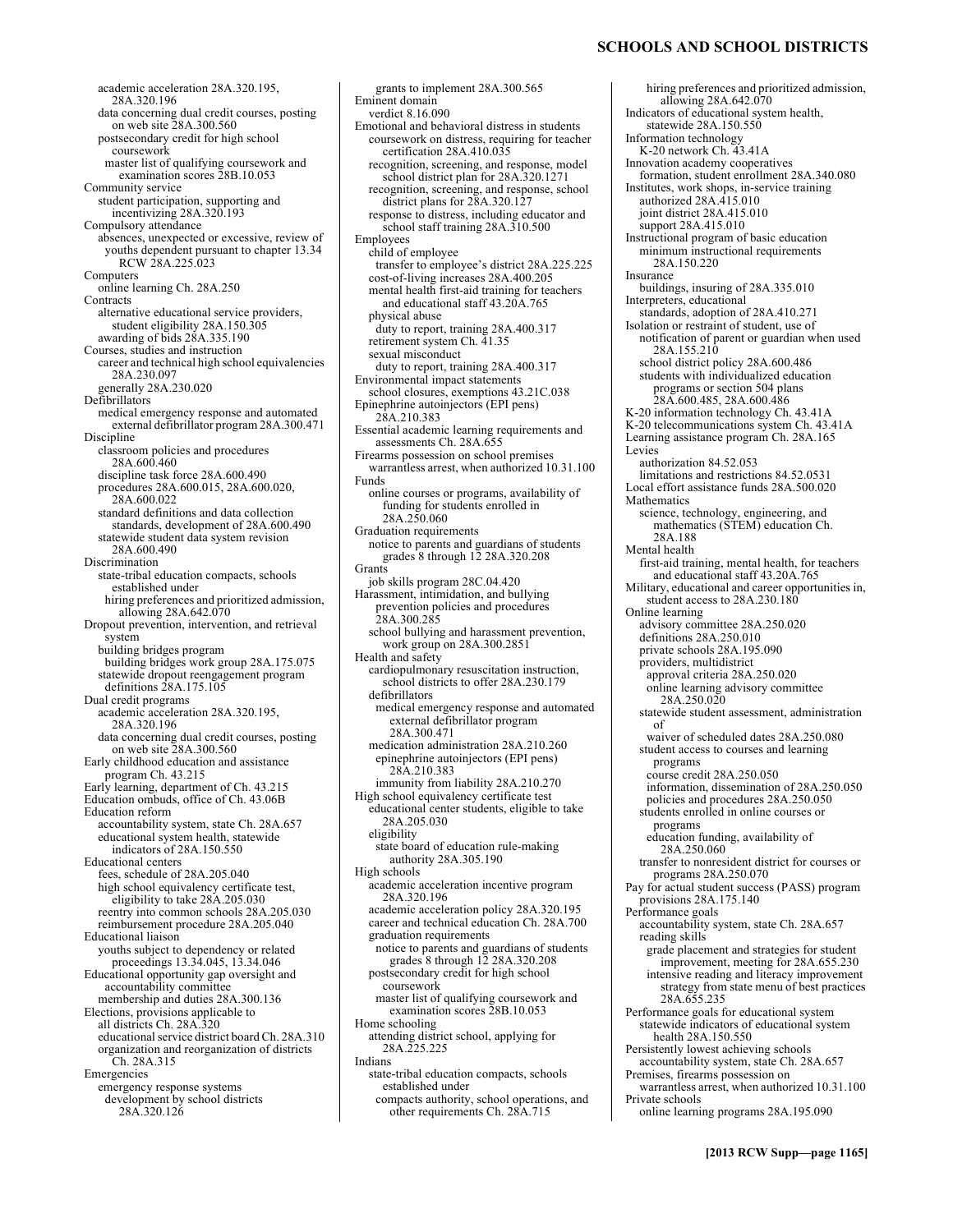# **SCHOOLS AND SCHOOL DISTRICTS**

Professional educator standards board 28A.410.220 educational interpreters, adoption by board of standards for 28A.410.271 youth suicide course requirement for school nurse, social worker, psychologist, or counselor certification 28A.410.226 Public schools defined 28A.150.010 Reading and literacy improvement strategies intensive reading and literacy improvement strategy from state menu of best practices 28A.655.235 Reading instruction and early literacy professional development for educators 28A.415.400 Reading literacy improvement programs K-4 report cards 28A.320.203 K-4, comprehensive system of instruction and services 28A.320.202 reading and early literacy, support of 28A.300.570 Reading skills grade placement and strategies for student improvement, meeting for 28A.655.230 intensive reading and literacy improvement strategy from state menu of best practices 28A.655.235 K-4 report cards 28A.320.203 K-4, comprehensive system of instruction and services 28A.320.202 reading and early literacy, support of 28A.300.570 reading instruction and early literacy professional development for educators 28A.415.400 Restraint or isolation of student, use of notification of parent or guardian when used 28A.155.210 school district policy 28A.600.486 students with individualized education programs or section 504 plans 28A.600.485, 28A.600.486 Retirement school employees' retirement system generally Ch. 41.35 teachers' retirement system Ch. 41.32 Safety cardiopulmonary resuscitation instruction 28A.230.179 defibrillators 28A.300.471 emergency response systems 28A.300.565, 28A.320.126 emotional and behavioral distress in students, response to 28A.310.500, 28A.320.127, 28A.320.1271, 28A.410.035 epinephrine autoinjectors (EPI pens) 28A.210.383 harassment, intimidation, and bullying prevention policies and procedures 28A.300.285 school bullying and harassment prevention, work group on 28A.300.2851 safe school plans 28A.320.125 school building security 28A.335.010 suicide indicators, recognition, screening, and response to 28A.320.127, 28A.320.1271 suicide indicators, screening and referral for 28A.310.500 suicide, youth, course requirement for school nurse, social worker, psychologist, or counselor certification 28A.410.226 suicide, youth, response to indicators of 28A.410.035 Salaries cost-of-living increases 28A.400.205 Scholarships foster care endowed scholarship program Ch. 28B.116 GET ready for math and science Ch. 28B.105 passport to college promise program Ch. 28B.117

Washington promise scholarship program Ch. 28B.119 School buildings heating, lighting and maintaining 28A.335.010 insuring 28A.335.010 security for school buildings 28A.335.010 School day scheduled for noninstructional purposes 28A.150.220 School districts accountability system, state Ch. 28A.657 directors military, educational and career opportunities in, to provide student access to 28A.230.180 powers and duties school buildings, maintenance, heating, lighting, insuring 28A.335.010 transitional bilingual instruction program, duties 28A.180.040 elections, provisions applicable to all districts Ch. 28A.320 educational service districts Ch. 28A.310 organization and reorganization of districts Ch. 28A.315 governance 28A.315.005 innovation academy cooperatives 28A.340.080 property, real and personal school building security 28A.335.010 school buildings, maintenance, heating and lighting, insuring 28A.335.010 purchasing bid procedure 28A.335.190 small works roster 28A.335.190 telephone or written solicitation of competitive bids 28A.335.190 required action districts accountability system, state Ch. 28A.657 teachers' institutes, when 28A.415.010 School employees' retirement system Ch. 41.35 Science science, technology, engineering, and mathematics (STEM) education Ch. 28A.188 Science, technology, engineering, and mathematics (STEM) education Ch. 28A.188 Sex offenses, sex offenders, victims of sexual assault educational materials regarding 28A.300.145 Small high school districts cooperative projects innovation academy cooperatives 28A.340.080 Special education programs generally Ch. 28A.155 State board of education Ch. 28A.305 STEM (science, technology, engineering, and mathematics) education Ch. 28A.188 education innovation alliance establishment 28A.188.030 report card for STEM education 28A.188.040 Student records transfer students requests for information and permanent record 28A.225.330 Students adult agreements, tuition 28A.225.220 alternative educational service providers, student eligibility 28A.150.305 due process with regard to expulsions and suspensions 28A.600.015 home-based instruction, receiving attending district school, applying for 28A.225.225 isolation or restraint of student with individualized education program or

section 504 plan 28A.600.485, 28A.600.486

isolation or restraint of student, use of, school district policy concerning 28A.600.486 isolation or restraint, notification of parent or guardian when used 28A.155.210 restraint or isolation of student with individualized education program or section 504 plan 28A.600.485, 28A.600.486 restraint or isolation of student, use of, school district policy concerning 28A.600.486 restraint or isolation, notification of parent or guardian when used 28A.155.210 student data-related reports data, superintendent of public instruction to disaggregate by subgroups 28A.300.042 suspension, discipline, or expulsion by teacher, procedures 28A.600.020 suspensions and expulsions discipline task force 28A.600.490 due process 28A.600.015 reengagement plan 28A.600.022 standard definitions and data collection standards, development of 28A.600.490 statewide student data system revision 28A.600.490 transfer to nonresident district 28A.225.220, 28A.225.225, 28A.225.330 enrollment in online courses or programs, for purposes of 28A.250.070 tuition for nonresidents 28A.225.220 Suicide, youth course requirement for school nurse, social worker, psychologist, or counselor certification 28A.410.226 indicator recognition, screening, and response, model school district plan for 28A.320.1271 indicator recognition, screening, and response, school district plans for 28A.320.127 indicators of suicide, response to 28A.410.035 screening and referral, including educator and staff training 28A.310.500 Superintendent of public instruction powers and duties student data-related reports, disaggregation of data by subgroups 28A.300.042 Taxation levies authorization 84.52.053 limitations and restrictions 84.52.0531 Teachers certification abuse issues course requirement 28A.410.035 emotional and behavioral distress in students course requirement 28A.410.035 revocation, suspension, or reprimand 28A.410.090 educator support program 28A.415.265 mental health first-aid training for teachers and educational staff 43.20A.765 national board for professional standards certification, bonus 28A.405.415 physical abuse duty to report, training 28A.400.317 professional development reading instruction and early literacy 28A.415.400 professional educator standards board 28A.410.220 retirement system Ch. 41.32 sexual misconduct duty to report, training 28A.400.317 Teachers' retirement system Ch. 41.32 Transitional bilingual instruction program definitions 28A.180.030 school board duties 28A.180.040 Violence reduction harassment, intimidation, and bullying prevention policies and procedures 28A.300.285

school bullying and harassment prevention, work group on 28A.300.2851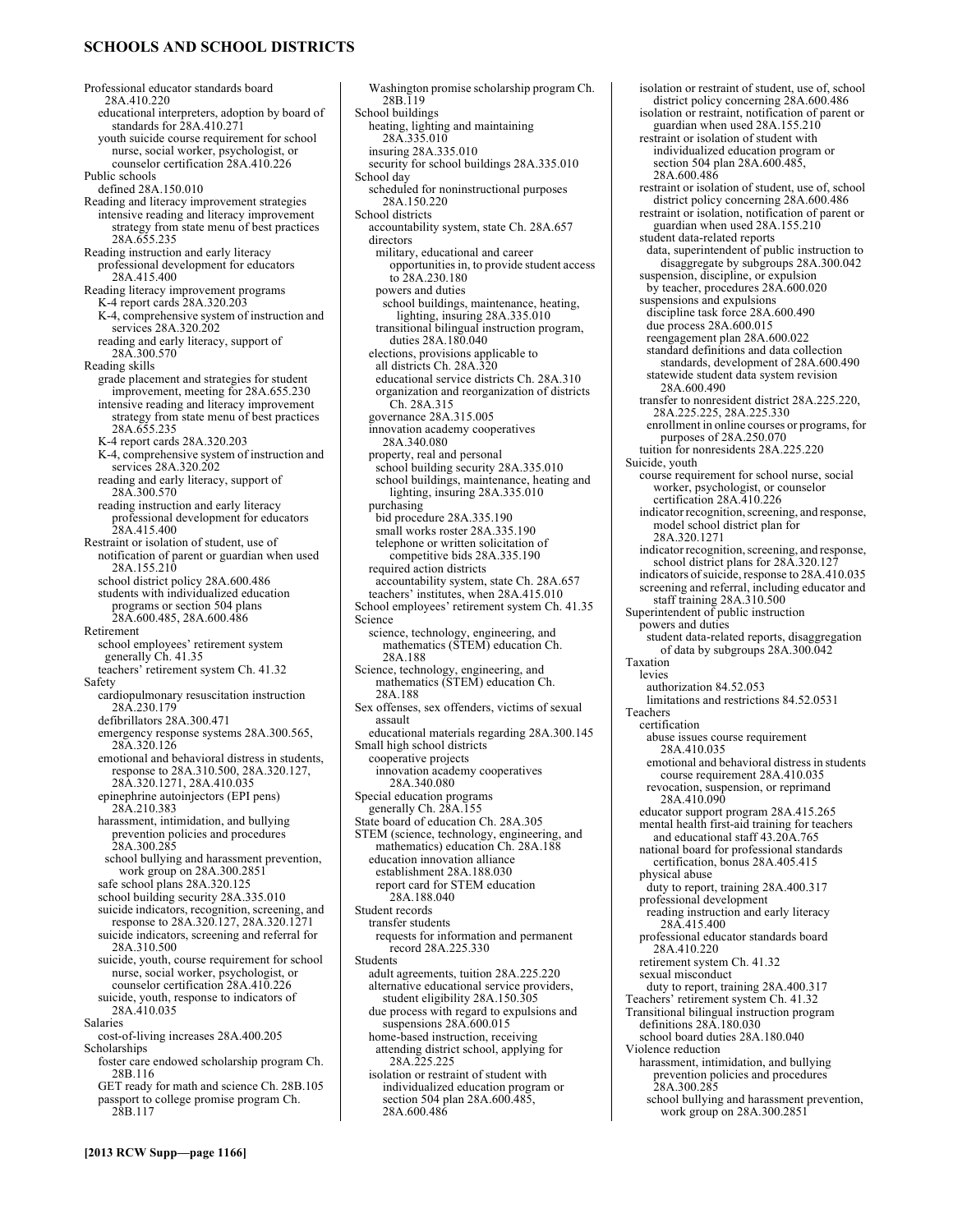# **SHERIFFS AND POLICE CHIEFS, ASSOCIATION OF**

safe school plans 28A.320.125 Washington promise scholarship program Ch. 28B.119 **SEARCH AND RESCUE**  theft of 9A.56.030 **SEARCH AND SEIZURE**  Driving under the influence forfeiture and seizure of vehicle 46.61.5058 Fish and wildlife violations Ch. 77.15 **SECRETARY OF STATE**  Acquisition and disposition of highway property, secretary's powers and duties relating to Ch. ballots and other voting forms Ch. 29A.36 canvassing Ch. 29A.60 contesting an election Ch. 29A.68 crimes and penalties Ch. 29A.84 filing for office Ch. 29A.24 generally, definitions Ch. 29A.04 initiative and referendum, state Ch. 29A.72 mail, elections by Ch. 29A.40 nuclear waste site disapproval Ch. 29A.88 political parties Ch. 29A.80 precincts Ch. 29A.16 primaries and elections Ch. 29A.52 recounts Ch. 29A.64 redistricting Ch. 29A.76 special circumstances elections Ch. 29A.56 vacancies Ch. 29A.28 voters and registration Ch. 29A.08 voters' pamphlets Ch. 29A.32 voting systems Ch. 29A.12 Trademarks and trade names trade name registration, duties Ch. 19.80 **SECURITIES**  Banks and trust companies, authority to deposit securities 30.04.240 Clearing corporations, banks and trust companies authorized to deposit securities with 30.04.240 Dealer's license 15.49.380, 15.49.390 Definitions 15.49.011 **SELF-INCRIMINATION**  Utilities and transportation commission witnesses 80.04.050, 81.04.050 **SENIOR CITIZENS**  Aged, blind, or disabled assistance program Ch. 74.62 Assisted living facilities, licensing and regulation Ch. 18.20 Cities and towns programs, establishment, administration, authorized 36.39.060 programs, establishment, administration, authorized 36.39.060 Long-term care ombuds program findings 43.190.010 municipal authority 36.39.060 precincts Ch. 29A.16 **SENIOR CITIZENS SERVICES**  Community based services nonlow income persons, availability of services for, fee schedules 74.38.050 scope of program 74.38.040 **SENTENCES**  Aggravating circumstances 9.94A.535 Criminal history, use in sentencing 9.94A.525, 9.94A.535 Definitions Ch. 9.94A Departure from sentencing guidelines 9.94A.535 Drug offense sentencing grid 9.94A.517 Early release for good behavior 9.94A.729 Juvenile justice 9.94A.500 9.94A.500 Ranges 9.94A.533 Seriousness level Special allegation Diking districts 85.24.290 85.28.060 Drainage districts 85.24.290 10.14.070 10.14.070 Nonresidents 35.91 35.91 Mental illness Registration of **SEX OFFENSES**  Assault, victims of

prisoners in county jails 9.92.151

Dogs

47.12 Elections

**SEEDS** 

Counties

Voting

Earned release time and risk assessments housing rental vouchers 9.94A.729, 72.09.285 Election crimes and penalties Ch. 29A.84 Exceptional sentences 9.94A.535 Guidelines Ch. 9.94A Hard time for armed crime Ch. 9.94A restitution orders 13.40.080 sentencing standards 13.40.0357 Mental health services, information disclosure Mitigating circumstances 9.94A.535 Offender score 9.94A.525 Presentence procedures, risk assessments Risk assessment of felony offenders 9.94A.501 Sentencing grid, drug offenses 9.94A.517 Sentencing hearings 9.94A.500 Sentencing reform act Ch. 9.94A crimes included in each level 9.94A.515 robbery in first or second degree pharmacy, robbery of 9.94A.832 Standard sentence ranges 9.94A.533 Victim impact statement court to consider at sentencing hearing 9.94A.500 **SERVICE CONTRACTS**  Definitions 48.110.020 **SERVICE OF PROCESS AND PAPERS**  intercounty districts, service of notice Ditches and drains, private condemnation for intercounty districts, service of notice Geothermal resources, owner or operator, designation of resident agent 78.60.170 Harassment, civil protection proceedings Harassment, protection orders in cases of Irrigation districts, dissolution of insolvent district 87.56.040 Landlord and tenant residential property 59.18.060 executor or administrator, nonresident serving as, service of papers upon 11.36.010 personal representative, nonresident serving as, probate 11.36.010 Publication, service by summons 85.28.080 **SEWER DISTRICTS**  Municipal water and sewer facilities act Ch. **SEWERAGE SYSTEMS**  Contract with owners of real estate 35.91.020 Municipal water and sewer facilities act Ch. Water pollution control Ch. 90.48 **SEX OFFENDERS**  release, leave, transfer, or escape, notice requirements 71.05.425 sexually violent predators Ch. 71.09 definitions 9A.44.128 prostitution crimes 9A.44.128 Sexual assault protection orders Ch. 7.90 Sexually violent predators Ch. 71.09 Abuse or assault of a child reporting 26.44.030 community treatment services Ch. 43.280

Definitions 9A.44.128 Generally Ch. 9A.44 Prostitution crimes offender registration 9A.44.128 Sexual assault protection orders Ch. 7.90 Sexual exploitation of children commercial sexual abuse of a minor 9.68A.100, 9.68A.101, 9.68A.102, 9.68A.103 commercial sexual exploitation commercially sexually exploited children statewide coordinating committee 7.68.801 communication with a minor for immoral purposes 9.68A.090 internet advertisement, additional fee assessment for 9.68A.106 Trafficking 9A.40.100 Trafficking, victims of statewide coordinating committee on sex trafficking, establishment 43.280.091 Victims of sex trafficking statewide coordinating committee on sex trafficking, establishment 43.280.091 Victims of sexual assault community treatment services Ch. 43.280 Vulnerable adults protective services Ch. 74.34 Witnesses child witness, testimony by closed circuit television 9A.44.150 **SEXUAL ORIENTATION**  Public schools prohibiting discrimination Ch. 28A.642 **SEXUALLY TRANSMITTED DISEASES**  Disclosure of health care information 70.02.220, 70.02.300 Disclosure of testing or treatment 70.24.450 **SHELTER CARE**  Hearings educational liaison for youths 13.34.045, 13.34.046 Juveniles case conference, service agreement 13.34.067 continuing need or release 13.34.065, 13.34.069 **SHERIFFS**  Abating as public nuisance signs erected or maintained contrary to highway advertising control act of 1961, sheriff's duties relating to 47.42.080 Abuse of children, reporting Ch. 26.44 Arrest warrantless arrest for felonies, gross misdemeanors, and misdemeanors, when authorized 10.31.100 Child abuse, reporting Ch. 26.44 Domestic violence arrests 10.31.100 Felonies warrantless arrest for, when authorized 10.31.100 Firearms felony firearm offense conviction database sheriffs to forward registration information 43.43.822 Gross misdemeanors warrantless arrest for, when authorized 10.31.100 Misdemeanors warrantless arrest for, when authorized 10.31.100 Overtime compensation for employees 49.46.130 Powers and duties of child abuse, reporting Ch. 26.44 **SHERIFFS AND POLICE CHIEFS, ASSOCIATION OF**  24/7 sobriety program administering of program 36.28A.300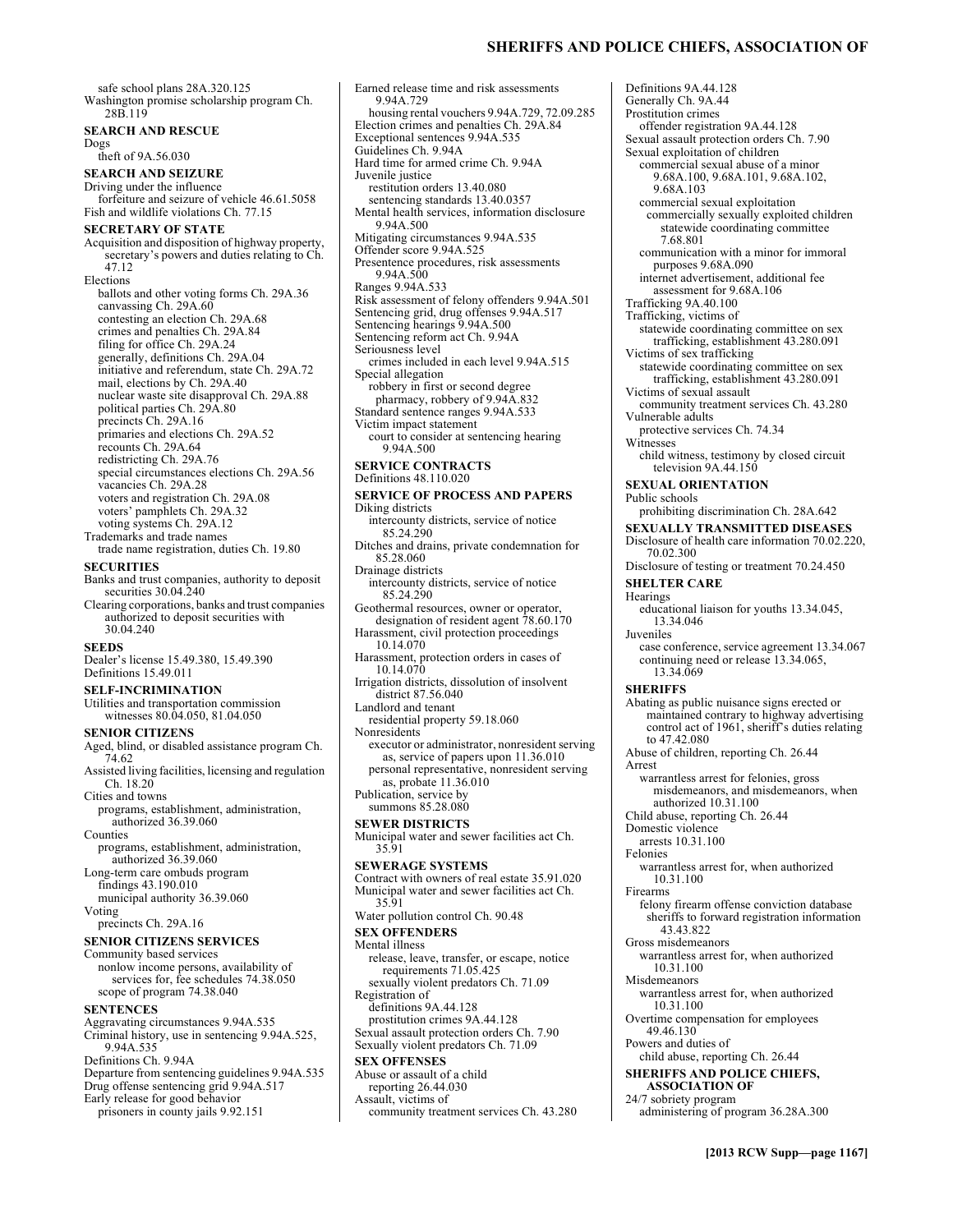# **SHIPPING BUSINESSES**

administering of program, association role 36.28A.310, 36.28A.320, 36.28A.330, 36.28A.340, 36.28A.350, 36.28A.360, 36.28A.370, 36.28A.380, 36.28A.390 pilot program, association to conduct 36.28A.310 Auto theft prevention authority Ch. 46.66 Metal theft grant program 36.28A.240 No-buy list database program civil damages, association not liable for 43.43.887 implementation and operation 43.43.885 **SHIPPING BUSINESSES**  Tax imposed 82.04.260 **SHORELANDS**  Growth management planning and environmental review Ch. 36.70A Public lands--aquatic lands generally Ch. 79.105 oysters, geoducks, shellfish, and other aquacultural uses, and marine aquatic plants Ch. 79.135 Shoreline management act Ch. 90.58 Water pollution control Ch. 90.48 Wharves, docks, and landings Ch. 88.24 **SHORELINE MANAGEMENT**  Growth management planning and environmental review Ch. 36.70A Shorelines hearings board 90.58.170 **SHORELINES HEARINGS BOARD**  Environmental hearings office, board establishment within 90.58.170 Establishment and membership 90.58.170 **SIGNS**  Highway advertising control act Ch. 47.42 Highway signs alterations of speed limits effective when posted 46.61.415 Scenic vistas act Ch. 47.42 **SKAGIT COUNTY**  Superior court judges, number of 2.08.063 **SKAMANIA COUNTY**  Superior court judges, number of 2.08.064 **SKI AREAS**  Explosives, avalanche control 70.74.191 **SLAUGHTERHOUSES**  Brand inspection Ch. 16.57 **SMALL BUSINESS**  Lenders, small business examinations of cost 30.04.070 filing and other service fees 30.04.070 **SMOKING**  Minors, selling or giving tobacco 26.28.080 Vapor products selling or giving to minors 26.28.080 **SNOHOMISH COUNTY**  Superior court judges, number of 2.08.064 **SOCIAL AND HEALTH SERVICES, DEPARTMENT OF (See also PUBLIC ASSISTANCE)**  Abuse of children, reporting Ch. 26.44 Administration Ch. 43.20A Adoption information regarding birth parent or adopted child 26.33.345 Adult family homes disclosures by homes, forms for 70.128.280 noncompliance or violations authorized actions 70.128.160 quality assurance panel report, enacting recommendations of 70.128.270 violations and deficiencies, correction by home 70.128.290 Aging, community programs for 74.36.110 eligibility and approval 74.36.120 state funding 74.36.130

Alcoholism and drug addiction treatment Ch. 70.96A Assisted living facilities, department duties to regulate Ch. 18.20 Assisted living services Ch. 74.39A At-risk youth nonoffender at-risk children and their families Ch. 13.32A Behavioral health system mental health and chemical dependency services tribal-centric 43.20A.897 Behavioral health system, adult mental health and chemical dependency services improvement strategy 43.20A.895 Chemical dependency treatment enhanced services facilities Ch. 70.97 generally Ch. 70.96A Child abuse adolescents, abuse of staff training 26.44.220 case planning and consultation 26.44.030 family assessment response 26.44.030 reporting Ch. 26.44 duties 26.44.030 resource and assessment centers for children, licensing 74.15.311 Child protective services family assessment response 26.44.030 Child support alternative method of enforcement Ch. 74.20A Child welfare services access to children, unsupervised background checks, out-of-state requests for 74.13.705 denial or delay of licensure or approval of access 74.13.700 background checks for unsupervised access to children denial or delay of licensure or approval of access 74.13.700 out-of-state requests for 74.13.705 child and family reinvestment account and methodology for calculating savings termination, repeal 43.131.416 child and family reinvestment account, department duties 74.13.107 duties of department and supervising agencies 74.13.031 kinship care oversight committee oversight committee 74.13.621 performance-based contracting, implementation of Ch. 74.13B child welfare transformation design committee 74.13.368 demonstration sites 74.13.360 generally 74.13.360 tribes, contracts with 74.13.360 safety, permanency, and well-being measurements  $74.13.690$ Child welfare system contracting for services Ch. 74.13B Children mental health services Ch. 71.34 Children's services caseworker standards and training 74.14B.010 Division of public assistance employees leaves of absence for educational purposes 74.04.480 merit system 74.04.011 Educational liaison, appointment by department 13.34.045, 13.34.046 Families in conflict, procedures and services Ch. 13.32A Family and children's ombuds, office of Ch. 43.06A Family reconciliation services Ch. 13.32A Food stamps employment and training program partnerships, funds, outcomes 74.04.535 Foster care blood-borne pathogens

infant testing 74.13.289 child fatality reviews, including notice 74.13.640 extended foster care 74.13.336 information sharing with care provider 74.13.280 parents' rights 74.13.333, 74.13.334 placements educational experiences and progress of youth in out-of-home care 74.13.632 extended foster care 13.34.267, 13.34.268 kinship care oversight committee 74.13.621 school placement options 74.13.631 safety, permanency, and well-being measurements  $74.13.690$ Fraud and accountability, office of authority, confidentiality 74.04.014 child care subsidy fraud, referral of suspected incidents to office by department of early learning 43.215.562 Hospital safety net assessment Ch. 74.60 Juveniles out-of-home placement, duties of department Ch. 13.32A Long-term care Ch. 74.39, 74.39A Long-term care ombuds programs availability, fees 74.38.050 community based services 74.38.040 Long-term care workers Ch. 18.88B, 74.39A Mental health first-aid training, mental health, for teachers and educational staff department role 43.20A.765 treatment records, disclosure of, department rule-making authority 70.02.340 Mental illness community mental health services Ch. 71.24 department responsibilities Ch. 71.05 enhanced services facilities Ch. 70.97 mental health first-aid training for teachers and educational staff department role 43.20A.765 minors, mental health services Ch. 71.34 Nursing facilities medicaid payment system Ch. 74.46 Nursing homes Ch. 74.42 Performance-based contracting, implementation of child welfare services 74.13.360, 74.13.368, Ch. 74.13B Public assistance child welfare services performance-based contracting, implementation of 74.13.360, 74.13.368 performance-based contracting, implementation of Ch. 74.13B child welfare services, scope 74.13.031 eligibility Ch. 74.08 standards of assistance Ch. 74.08 Records, mental health treatment, disclosure of department rule-making authority 70.02.340 Residential care services internal quality review and accountability program 74.39A.380 quality assurance panel 74.39A.380 **Secretary** authority 74.04.011 community programs for aging authorized 74.36.110 eligibility and approval 74.36.120 independent public safety review panel, establishment of 10.77.270 Senior citizens services community based services nonlow income persons services provided, fee schedule 74.38.050 scope of program 74.38.040 termination date 74.38.040 long-term care ombuds programs 74.38.040, 74.38.050 Sex offenses, dismissal of release of information by department to

protect the public 70.02.350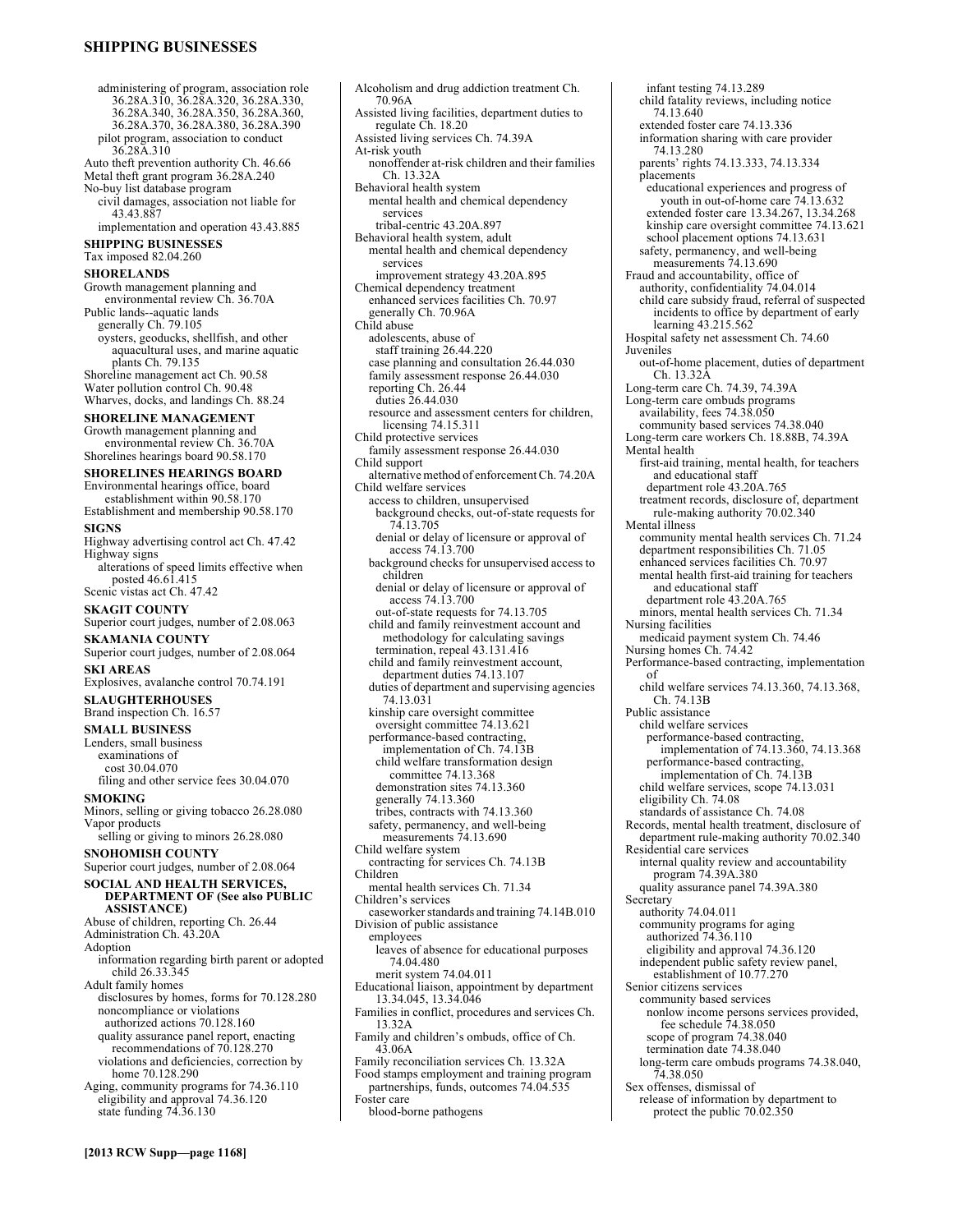- Sexually violent predators duties of department Ch. 71.09 Vulnerable adults investigations department agreements with tribes 74.34.067 protective services Ch. 74.34 WorkFirst temporary assistance for needy families Ch. 74.08A Working connections child care program department duties 43.215.136 **SODA POP**  Syrup tax imposed Ch. 82.64 **SOLAR POWER**  Business and occupation tax manufacturers or wholesalers, solar energy systems 82.04.294 **SOLDIERS, SAILORS, AND MARINES**  Acknowledgments, army, navy, marine and coast guard officers authorized to take or administer 73.20.010 legal effect 73.20.010 proof of authority to take 73.20.010 sufficiency 73.20.010 Affidavits, army, navy, marine and coast guard officers authorized to take or administer 73.20.010 Depositions, army, navy, marine and coast guard officers authorized to take or administer 73.20.010 Notary public duties, army, navy, marine and coast guard officers authorized to perform 73.20.010 Oaths and affirmations, army, navy, marine and coast guard officers authorized to take or administer 73.20.010 **SOLID WASTE**  Generally Ch. 70.95 Solid waste collection tax Ch. 82.18 **SOLID WASTE COLLECTION COMPANIES**  Cities and towns, provisions do not apply to 81.77.020 Compliance with chapter 81.77.020 cities and towns exempted 81.77.020 **SOLID WASTE MANAGEMENT**  Pollution control hearings board, jurisdiction and duties Ch. 43.21B **SPECIAL FUEL**  Business and occupation tax deduction 82.04.4285 Tax exemption 82.08.0255, 82.12.0256 Tax imposed Ch. 82.38 **SPECIAL PROCEEDINGS**  Arbitration, uniform act Ch. 7.04A Collaborative law, uniform act Ch. 7.77 Defamation, correction or clarification of, uniform act Ch. 7.96 Stalking protection orders hearing and service 10.14.070 Jennifer Paulson stalking protection order act Ch. 7.92 **SPECIAL PURPOSE DISTRICTS**  Vacancy in nonpartisan governing body filling of vacancy 42.12.070 **SPEECH IMPAIRED PERSONS**  Telecommunications relay system for program 43.20A.725 **SPEED LIMITS**  Alteration or establishment by local authorities
- 46.61.415 Cities and towns alteration or establishment by local authorities
- 46.61.415 secretary of transportation 46.61.415 Counties
- alteration or establishment by local authorities 46.61.415
- secretary of transportation 46.61.415 Homeowners' associations

private roads, enforcement 46.61.419 Increase of local authorities 46.61.415 Reduction of speed local authorities 46.61.415 Signs alterations effective when posted 46.61.415 **STADIUM, CONVENTION CENTER, AND ARTS FACILITIES**  Capital improvement projects 67.28.181 Definitions 67.28.080 Stadium and exhibition center financing Ch. 67.28 Taxation and revenue special excise tax authority, limitation 67.28.181 Tourism promotion 67.28.1816 Tourism-related facilities financing Ch. 67.28 **STALKING**  Defined 9A.46.110 **STATE**  Actions against tortious conduct contents of claims 4.92.100 minors filing claim, procedure 4.92.100 nonresident filing claim, procedure 4.92.100 presentment and filing of claims 4.92.100 verification of claims 4.92.100 Conservation, preservation interest in land acquisition authorized 64.04.130 conveyance, form 64.04.130 Motor vehicle fund distribution of statewide fuel taxes 46.68.090 Officers and employees employees' suggestion program Ch. 41.60 Property sale, exchange of unneeded personal property 43.19.1919 Vehicles confidential license plates, drivers' licenses, and identicards 46.08.066 **STATE AUDITOR**  Performance audits account audits and follow-up audits, using account for 43.09.475 fraud investigations, using account for 43.09.475 Puget Sound ferry system, auditor's powers and duties relating to Ch. 47.60 Subpoena power 43.09.166 **STATE BAR ACT**  Generally Ch. 2.48 **STATE BOARD OF EDUCATION**  Accountability system, state education reform Ch. 28A.657 Basic education, program of rules 28A.150.220 Education reform accountability system, state Ch. 28A.657 High school equivalency certificate test eligibility rule-making authority 28A.305.190 Membership powers and duties generally 28A.305.130 Performance goals for educational system statewide indicators of educational system health 28A.150.550 Rules

basic education, program of 28A.150.220 **STATE CAPITOL** 

Capitol building lands Ch. 79.24

**STATE CAPITOL COMMITTEE**  Capitol campus design advisory committee

# organization and duties 43.34.080

**STATE DEPARTMENTS AND AGENCIES**  Appropriations, financing Ch. 43.99Y Appropriations, financing, 2011-2013 and 2013- 2015 biennia Ch. 43.99Y Capital projects general obligation bonds Ch. 43.99G Caseload forecast council, organization and duties Ch. 43.88C Chief information officer, office of the Ch. 43.41A Collective bargaining public employees collective bargaining Ch. 41.56 state collective bargaining Ch. 41.80 **Contracts** state procurement of goods and services Ch. 39.26 Enterprise services, department of Ch. 43.19 **Ethics** citizen actions 42.52.460 executive branch agencies ethics advisors, designation of 42.52.365 executive ethics board 42.52.360 complaint filing 42.52.410 investigation of complaints 42.52.420 whistleblower protection 42.52.410 Expenditure limitations Ch. 43.135 Fees imposed by state agencies inventory office of financial management to conduct 43.88.585 work group, office of financial management to convene 43.88.585 Housing for state offices, departments, agencies, and institutions Ch. 43.82 Information technology agencies to develop security plans and programs 43.41A.027 budget detail, designated state agencies, federal receipts reporting 43.88.096 budget detail, technology plan, accounting method 43.88.092 chief information officer, office of the Ch. 43.41A investment pool 43.41.430 projects for state agencies, contracts for acquisition of 43.41.430 security standards and policies  $43.41A.027$ Parks and recreation commission Ch. 79A.05 Procurement, state Ch. 39.26 Public records act generally Ch. 42.56 Purchasing, state Ch. 39.26 Rule-making authority and procedure Ch. 34.05 State environmental policy Ch. 43.21C State procurement of goods and services Ch. 39.26 Sunset act, entities scheduled for termination Ch. 43.131 **STATE FINANCE COMMITTEE**  Acquisition of highway property in advance of programmed construction, committee duties relating to Ch. 47.12 Bond issues for highway construction, committee powers and duties relating to Ch. 47.10 Capital and operating appropriations acts bond issues, 2011-2013 and 2013-2015 biennia Ch. 43.99Y Colleges and universities bonds for capital improvements--1974 act Ch. 28B.13 bonds for capital improvements--1975 act Ch. 28B.14 **STATE FISCAL MATTERS**  Budget and accounting system information technology budget detail, designated state agencies, federal receipts reporting 43.88.096

budget detail, technology plan, accounting

method 43.88.092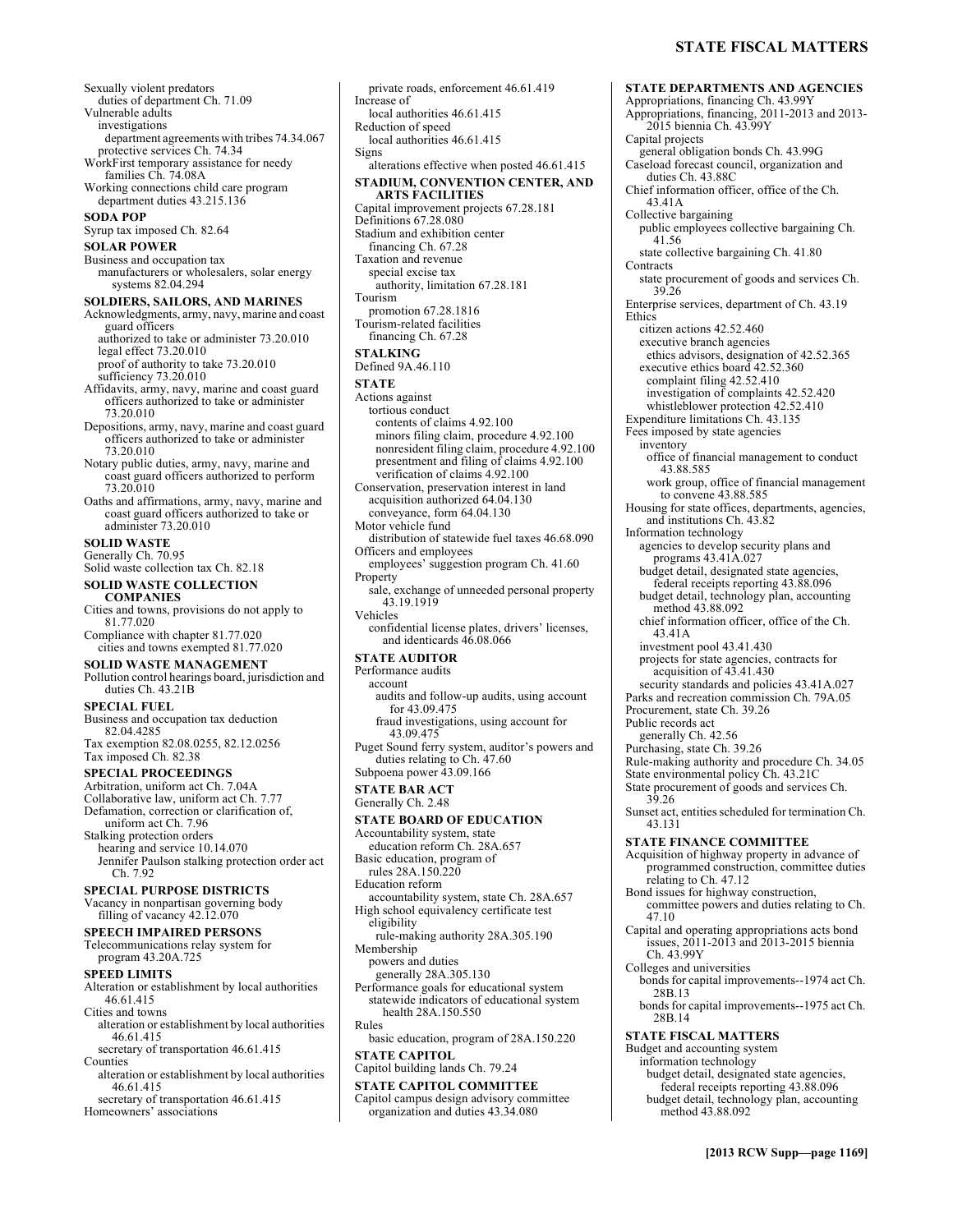# **STATE LOTTERY**

Caseload forecast council, organization and duties Ch. 43.88C **STATE LOTTERY**  Lottery account use of 67.70.240 Lottery fund unclaimed prizes retained 67.70.190 Prizes unclaimed retain in state lottery fund 67.70.190 Unclaimed prizes retain in state lottery fund 67.70.190 **STATE OF EMERGENCY**  Governor proclamation of 43.06.210 Proclamation issuance 43.06.210 public notice 43.06.210 Termination of state of emergency, time for 43.06.210 **STATE PATROL**  Auto theft prevention authority Ch. 46.66 Chief abating as public nuisance signs erected or maintained contrary to highway advertising control act of 1961, chief's duties relating to 47.42.080 motor vehicle law size, weight, and load limits, powers and duties relating to Ch. 46.44 Crime information center files of assistance to law enforcement agencies, established 43.43.510 runaway children 43.43.510 Criminal offender record information disposition form and report annual audit 10.98.100 Fire protection before-school and after-school programs in school buildings, licensing minimum standard requirements 43.215.210 Firearms felony firearm offense conviction database 43.43.822 Identification and criminal history section disposition form and report annual audit to see if all transmitted 10.98.100 Ignition interlock devices standards, compliance 43.43.395 violations, officer to report requirements, liability 43.43.3952 Missing children and endangered person clearinghouse amber alert plan, development and implementation 13.60.010 computerized missing person network entry, retrieval, access 13.60.020 maintenance of 13.60.010 establishment of 13.60.010 information distribution 13.60.010 toll-free hotline 13.60.010 **STATE TOXICOLOGICAL LABORATORY**  Death investigations account created 43.79.445 **STATE TREASURER**  Acquisition of highway property in advance of programmed construction, treasurer's duties relating to Ch. 47.12 Business licensing service delinquency fee 19.02.085 fees, disposition 19.02.080 Expenditure limitations Ch. 43.135 Flood control assistance account, duties 86.26.007 For hire motor vehicle certificates and operators' permits, treasurer's powers and duties relating to Ch. 46.72 Highway construction bond issues, treasurer's powers and duties relating to Ch. 47.10

revenue, treasurer's powers and duties relating to Ch. 46.68 Puget Sound ferry system, treasurer's powers and duties relating to Ch. 47.60 State treasurer's service fund, created, purpose 43.08.190 **STATUTE OF FRAUDS**  Sales uniform commercial code 62A.2-201 Uniform commercial code 62A.2-201 **STATUTE OF LIMITATIONS**  Criminal 9A.04.080 Trust and estate dispute resolution Ch. 11.96A **STEROIDS**  Classification, pharmacy quality assurance commission duties 69.41.310 Controlled substances, uniform act Ch. 69.50 **STEVEDORING**  Tax imposed 82.04.260 **STOCKYARDS**  Livestock identification Ch. 16.57 **STREET RAILWAYS**  Crimes relating to employees violating duty and endangering life 81.48.060 hours of labor 81.64.160 Employees duty, violation of endangering life or safety 81.48.060 hours of labor, maximum, penalty for violation 81.64.160 **STREETS AND ALLEYS**  Definitions motor vehicle definitions Ch. 46.04 Homeowners' association speed limits on private roads, enforcement 46.61.419 Streets rules of the road Ch. 46.61 **STUDENT ACHIEVEMENT COUNCIL**  Fees, college and university Ch. 28B.15 Generally Ch. 28B.77 Planning and policy for higher education 28B.77.020, 28B.77.090 Private degree-granting institutions Ch. 28B.85 Student financial aid programs Ch. 28B.92 Transfer associate degrees work groups, implementation, progress reports 28B.77.220 **STUDENT FINANCIAL ASSISTANCE, OFFICE OF** Bordercounty higher education opportunity project Ch. 28B.76 Distinguished professorship trust fund program Ch. 28B.76 Financial aid counseling curriculum institutions with state need grant recipients 28B.76.502 Generally Ch. 28B.76, 28B.92, 28B.95, 28B.105, 28B.115, 28B.116, 28B.117, 28B.119, 28B.133 Graduate fellowship trust fund program Ch. 28B.76 Opportunity scholarship act office role Ch. 28B.145 Student exchange compact program Ch. 28B.76 Washington scholars and scholars-alternate awards Ch. 28B.76 **SUICIDE**  Training requirements for professionals assessment, treatment, and management programs 43.70.442 Youth suicide course requirement for school nurse, social worker, psychologist, or counselor certification 28A.410.226

Marine recreation land duties Ch. 79A.25 Motor vehicles

indicator recognition, screening, and response, model school district plan for 28A.320.1271 indicator recognition, screening, and response, school district plans for 28A.320.127 indicators of suicide, response to 28A.410.035 screening and referral, including educator and staff training 28A.310.500 **SUMMONS**  Service of generally 85.28.090 publication, by 85.28.080 **SUNSET LAWS**  Aerospace technology innovation, joint center for termination and repeal 43.131.417, 43.131.418 Alternative public works contracting procedures 43.131.055, 43.131.407, 43.131.408 Child and family reinvestment account and methodology for calculating savings termination, repeal 43.131.416 Entities scheduled for termination Ch. 43.131 Expiration 43.131.900 **SUPERINTENDENT OF PUBLIC INSTRUCTION**  Accountability system, state education reform Ch. 28A.657 Achievement gap educational opportunity gap oversight and accountability committee recommendation of policies and strategies to superintendent 28A.300.136 Assessment tests mathematics, end-of-course assessments 28A.655.066 science, end-of-course assessments 28A.655.068 Career and technical education, secondary Ch. 28A.700 College credit programs data concerning dual credit courses, posting on web site 28A.300.560 Computers online learning Ch. 28A.250 Defibrillators medical emergency response and automated external defibrillator program 28A.300.471 Discipline task force convening, membership, duties 28A.600.490 Discrimination prohibiting discrimination Ch. 28A.642 Dropout prevention, intervention, and retrieval system Ch. 28A.175 Dual credit programs data concerning dual credit courses, posting on web site 28A.300.560 Education reform accountability system, state Ch. 28A.657 Educational opportunity gap oversight and accountability committee recommendation of policies and strategies to superintendent 28A.300.136 Educator support program 28A.415.265 Emotional and behavioral distress in students recognition, screening, and response, model school district plan for 28A.320.1271 Harassment, intimidation, and bullying prevention policies and procedures school bullying and harassment prevention, work group on 28A.300.2851 Indians state-tribal education compacts, schools established under compacts authority, office of superintendent role, school operations, and other requirements Ch. 28A.715 Online learning advisory committee 28A.250.020 Online learning, duties Ch. 28A.250

Powers and duties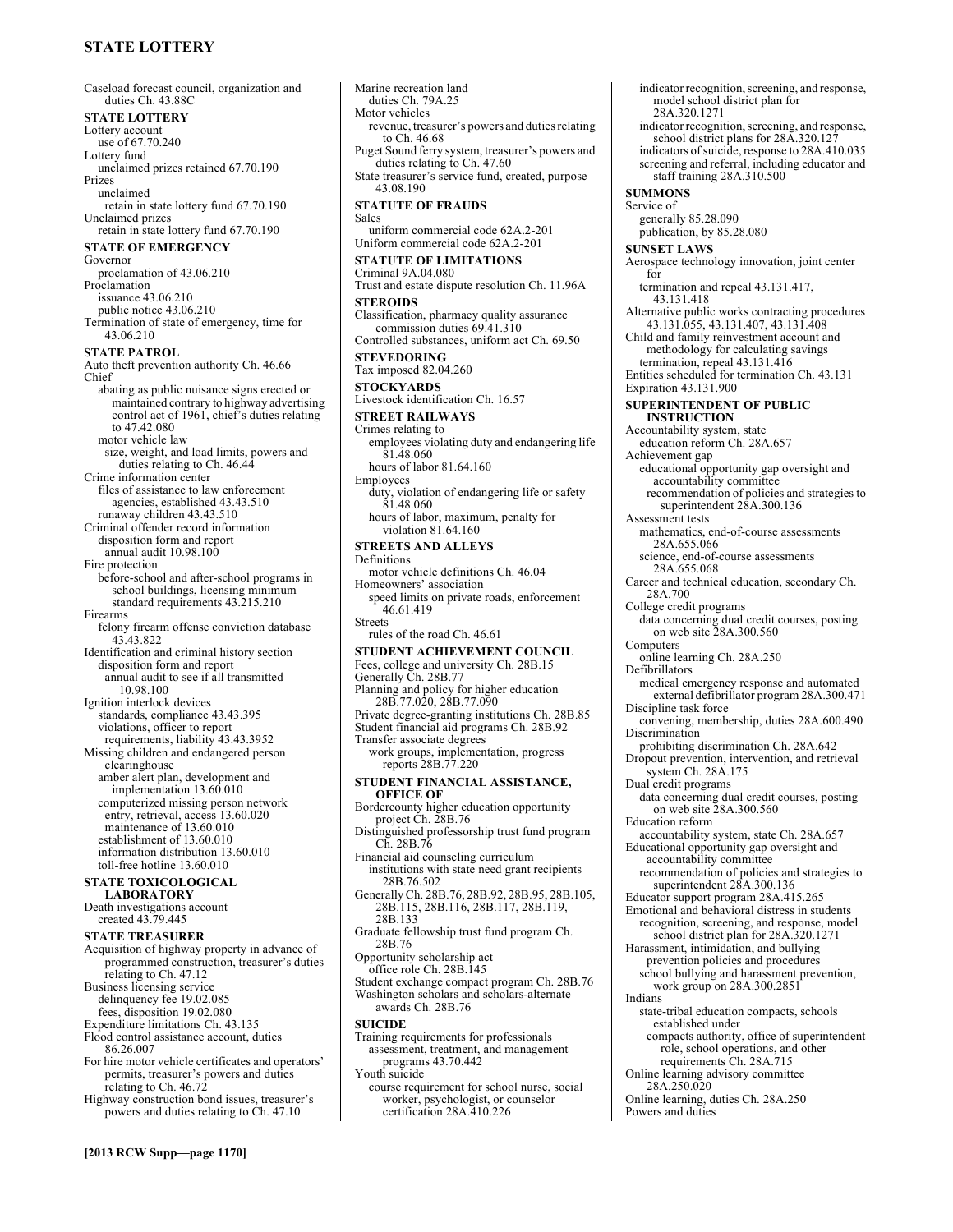# **TAXES - BUSINESS AND OCCUPATION**

student data-related reports, disaggregation of data by subgroups  $28A.300.042$ Professional educator standards board 28A.410.220 Quality education council duties, membership, staffing, reports 28A.290.010 Reading instruction and early literacy professional development for educators, role of office of superintendent 28A.415.400 state menu of best practices panel of experts convened by office of superintendent to develop 28A.655.235 Reading literacy improvement programs reading and early literacy, superintendent role in support of 28A.300.570 Rules and regulations of educational centers reentry into school system 28A.205.030 Schools and school districts emergency response systems 28A.300.565 quality education council duties, membership, staffing, reports 28A.290.010 Sex offenses, sex offenders, victims of sexual assault educational materials regarding 28A.300.145 Students due process with regard to expulsions and suspensions 28A.600.015 mental health first-aid training for teachers and educational staff office of superintendent role 43.20A.765 student absence from school, definition of attendance and discipline data 28A.300.046 rules 28A.300.046 Suicide, youth indicator recognition, screening, and response, model school district plan for 28A.320.1271 Teacher certification revocation, suspension, or reprimand 28A.410.090 Teachers educator support program 28A.415.265 reading instruction and early literacy professional development for educators 28A.415.400 Transitional bilingual instruction program 28A.180.030, 28A.180.040 **SUPERIOR COURTS**  Clerks fees 36.18.018 enumeration 36.18.020 Court commissioners appointment, qualifications, term of office 2.24.010 Criminal commissioners appointment, qualifications, term of office 2.24.010 Ditches and drains, private condemnation proceedings, generally Ch. 85.28 **Judges** allocation of 2.08.063, 2.08.064 court commissioners appointment of 2.24.010 criminal commissioners appointment of 2.24.010 Probate trust and estate dispute resolution Ch. 11.96A Trusts trust and estate dispute resolution Ch. 11.96A **SUPPORT OF DEPENDENT CHILDREN-- ALTERNATIVE METHOD**  Notice child support debts, requirements 74.20A.040 Property, distraint, seizure and sale of 74.20A.130 Redemption of property 74.20A.150 **SUPREME COURT**  Health care claims

mandatory mediation, court to adopt rules to implement 7.70.100 **SURETIES**  Escrow agents 18.44.201 **SURGICAL FACILITIES, AMBULATORY**  Generally Ch. 70.230 **SURPLUS PROPERTY**  Procedures 43.19.1919 **SURROGATE PARENTING**  Uniform parentage act Ch. 26.26 **TAX REVENUE LIMITATION**  2/3's vote or voter approval for tax increases Ch. 43.135 Expenditure limitations Ch. 43.135 **TAXATION**  2/3's vote or voter approval for tax increases Ch. 43.135 Business and occupation tax Ch. 82.04 Counties property taxes flood control, joint control 86.13.030 Estate taxes Ch. 83.100 Excise taxes motor vehicle fuel tax buildings and facilities for department of transportation, proceeds pledged to bond retirement 47.02.070 pledged for repayment of bonds 47.10.756, 47.10.766 tax pledged for payment of highway construction bond issues 47.10.040, 47.10.180, 47.10.310, 47.10.440, 47.10.714 Exemptions revenue reduction report 43.06.400 submission of report to legislature by governor and revenue department 43.06.400 Fuel taxation Ch. 82.38 Health care services premiums and prepayments tax 48.14.0201 Inheritance taxes Ch. 83.100 Insurance insurer premium taxes 43.135.0342, 48.14.020 premiums and prepayments tax 48.14.0201 state preemption 48.14.020 Motor vehicle fuel tax Ch. 82.36, 82.38 buildings and facilities for department of transportation, proceeds pledged to bond retirement 47.02.070 pledged for payment of bonds 47.10.756, 47.10.766 tax pledged for payment of highway construction bond issues 47.10.040, 47.10.180, 47.10.310, 47.10.440, 47.10.714 Motor vehicle special fuel tax Ch. 82.38 Ocean marine and foreign trade insurance 48.14.020 Preferences performance statement requirement 82.32.808 Preferences, citizens commission for performance measurement of Ch. 43.136 Privilege tax public utility districts Ch. 54.28 Probate Ch. 83.100 Property taxes Title 84 counties flood control, joint control 86.13.030 forest rehabilitation fire projects, assessments for 76.14.080 real property mobile homes, movement permit and decal, payment certificate, required 46.44.170 Public stadiums, convention centers, and arts facilities

special excise tax, authority, limitation 67.28.181 Public utility districts privilege tax Ch. 54.28 Real property Title 84 farm, open space, timber lands, valuation on use Ch. 84.34 Retail sales tax Ch. 82.08 Timber and forest lands Ch. 84.33, 84.34 Use tax Ch. 82.12 **TAXES - ADMINISTRATION**  Accounting period prescribed 82.32.270 Administrative procedures Ch. 82.32 Annual surveys and reports, filing hog fuel sales and use tax exemption 82.32.605 machinery and equipment used in generating electricity sales and use tax exemption 82.32.607 Appeals board of tax appeals Ch. 82.03 Board of tax appeals process, jurisdiction Ch. 82.03 Corporate businesses 82.32.260 Disclosure of tax records 82.32.070 Fuel taxation Ch. 82.38 Immunity of department 82.32.310 Impact fees voluntary agreements 82.02.020 Oaths and acknowledgments 82.32.120 Penalties 82.32.290 Preferences performance statement requirement 82.32.808 Records preservation 82.32.070 Refund petition 82.32.170 Registration revocation 82.32.215 State preemption 82.02.020 Tax avoidance electric means, evasion by search and seizure 82.32.680 seizure and forfeiture 82.32.670 Tax preference reviews commercial beekeeper exemptions 43.136.047 hog fuel tax exemption 43.136.057 machinery and equipment used in generating electricity, sales of, exemption for 43.136.058 task force for tax preference performance statements 43.136.080 tax preference performance statements 43.136.080 Unlawful acts 82.32.290 **TAXES - AIRCRAFT EXCISE**  Tax imposed Ch. 82.48 **TAXES - AIRCRAFT FUEL**  Tax imposed Ch. 82.42 **TAXES - ALCOHOL**  Collection of liquor tax streamlining, report on 66.08.250 **TAXES - BUSINESS AND OCCUPATION**  Accommodation sales exemption 82.04.425 Blood and/or tissue banks exemption 82.04.324 Business activities tax imposed 82.04.290 Canola processing tax imposed 82.04.260 Cargo agent tax imposed 82.04.260 Commercial airplanes or components manufacturing tax imposed 82.04.260 Commute trip reduction incentives Ch. 82.70 Dairy products businesses exemption 82.04.4268 tax imposed 82.04.260 **Deductions**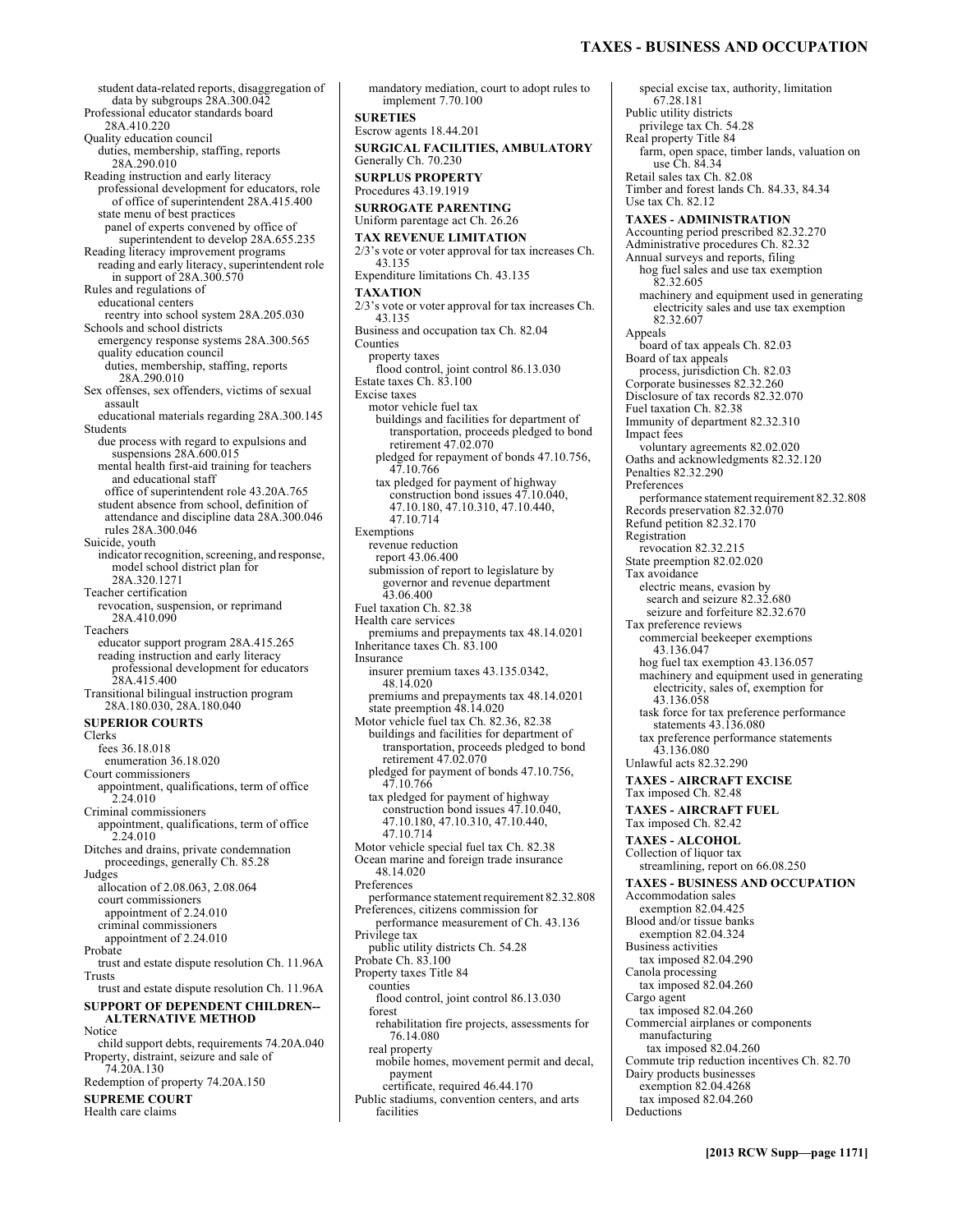# **TAXES - CIGARETTES AND TOBACCO**

cooperative finance organizations for rural electric cooperatives 82.04.43394 fuel sales to foreign commerce vessels 82.04.433 motor vehicle fuel and special fuel taxes 82.04.4285 paymaster services 82.04.43393 salmon restoration grants 82.04.4339 Dried pea processing tax imposed 82.04.260 **Exemptions** accommodation sales 82.04.425 bees bee pollination services 82.04.630 honey bee products 82.04.629 blood and/or tissue banks 82.04.324 dairy products businesses 82.04.4268 semiconductor microchips 82.04.426 Financial businesses tax imposed 82.04.290 Flour, oils processing tax imposed 82.04.260 Freight forwarder tax imposed 82.04.260 Fruit and vegetable businesses tax imposed 82.04.260 Fuel sales to foreign commerce vessels, deduction 82.04.433 Fuel, alcohol, biodiesel, wood biomass tax imposed 82.04.260 Health benefit exchange exemption for exchange 82.04.323 Hospitals tax imposed 82.04.260 Insurance producers, surplus line brokers, and title insurance agents tax imposed 82.04.260 International investment management services tax imposed 82.04.290 Low-level waste disposal tax imposed  $82.04.260$ Motor vehicle fuel and special fuel taxes deductions 82.04.4285 Newspaper printing and publishing tax imposed 82.04.260 Prescription drugs, warehousing and reselling tax imposed 82.04.272 Public utilities income from utility operations Ch. 82.16 Research and development tax imposed 82.04.260 Retail sale defined 82.04.050 Sale at retail defined 82.04.050 Sales at cost between retailers exemption 82.04.425 Salmon restoration grants deductions for nonprofit organizations 82.04.4339 Salmon, canned tax imposed 82.04.260 Seafood products businesses tax imposed 82.04.260 Semiconductor microchips exemption 82.04.426 Solar energy systems, manufacturers or wholesalers tax imposed 82.04.294 Steamship agent tax imposed 82.04.260 Stevedoring tax imposed 82.04.260 Timber products activities tax imposed 82.04.260 Travel agents or tour operators tax imposed 82.04.260 Wheat, oats, grains processing, tax imposed 82.04.260 **TAXES - CIGARETTES AND TOBACCO**  Drug enforcement funding Ch. 82.24, 82.26

Liquor control board authority Ch. 82.24, 82.26 Roll-your-own cigarettes and commercial cigarette-making machines Ch. 82.24 Tax imposed Ch. 82.24, 82.26 **TAXES - CRUDE OIL**  Tax imposed, oil spill program Ch. 82.23B **TAXES - ESTATE AND TRANSFER**  Application of chapter 83.100.210 Closing agreements 83.100.210 Deductions marital 83.100.047 qualified domestic trust 83.100.047 qualified family-owned business interests, value of decedent's 83.100.048 state registered domestic partners 83.100.047 Definitions 83.100.020 Imposition of tax, amount 83.100.040 Payment before distribution of property required, liability for failure to pay 83.100.120 **TAXES - FISH, ENHANCED**  Tax imposed Ch. 82.27 **TAXES - HAZARDOUS SUBSTANCES**  Pollution tax imposed on first possession Ch. 82.21 **TAXES - HOTEL-MOTEL**  Stadium and exhibition center financing Ch. 67.28 Tourism-related facilities Ch. 67.28 **TAXES - LEASEHOLD EXCISE**  Tax imposed Ch. 82.29A **TAXES - LITTER**  Tax imposed on retailers, manufacturers Ch. 82.19 **TAXES - LOCAL OPTION TRANSPORTATION**  Authorized Ch. 82.80 **TAXES - LODGING**  Stadium and exhibition center financing Ch. 67.28 Tourism-related facilities Ch. 67.28 **TAXES - MOTOR VEHICLE EXCISE**  City and town distribution Ch. 82.44 County criminal justice assistance account distributions 82.14.310 Disposition of revenue Ch. 82.44 Exemptions rental cars Ch. 82.44 ride sharing vehicles Ch. 82.44 Generally Ch. 82.44 Transportation infrastructure account Ch. 82.44 **TAXES - MOTOR VEHICLE FUEL**  Alcohol, exemption and credit Ch. 82.36 Collection Ch. 82.36, 82.38 Disposition Ch. 46.68 Distribution of moneys accruing to motor vehicle fund 46.68.090 Evasion, seizure and forfeiture Ch. 82.36 Marine fuel determination of amount derived from tax and use of funds Ch. 79A.25 Multistate motor fuel tax agreement Ch. 82.41 Refunds 46.68.080 Special fuel tax Ch. 82.38 evasion, seizure and forfeiture Ch. 82.38 Tax imposed Ch. 82.36, 82.38 **TAXES - MULTISTATE TAX COMPACT**  Adopted Ch. 82.56 **TAXES - OIL SPILL RESPONSE**  Tax imposed, oil spill program Ch. 82.23B **TAXES - PETROLEUM PRODUCTS**  Tax imposed on first possession Ch. 82.23A Underground storage tank program Ch. 82.23A **TAXES - POLLUTION**  Pollution tax imposed on hazardous substances Ch. 82.21 **TAXES - PROPERTY** 

Abatements

authority and procedure 84.69.180 Aircraft owned and operated by commuter air carrier 84.36.133 Aircraft parts 84.36.300, 84.36.320 Airplane companies Ch. 84.12 Appeals levies generally 84.08.140 Assessment and valuation companies, businesses 84.40.070, 84.40.185 department of revenue authority Ch. 84.08 electronic assessment information 84.09.090 exempt property, listing 84.40.175 exempt status loss, process 84.40.370 listing, false or fraudulent examination of taxpayer under oath 84.40.110 manner of listing plats, parcels, lots 84.40.160 manufacturing 84.40.210 notice of change 84.40.045 nursery stock 84.40.220 personally held for sale 84.40.220 public land sale, annual list 84.40.240 publicly owned property 84.40.175 revaluation compliance 84.41.120 contracts for special assistance 84.41.080 records 84.41.120 situs of personalty 84.44.080 trusts and estates 84.40.185 Assessors instruction 84.08.190 Board of tax appeals process, jurisdiction Ch. 82.03 Certificates of delinquency Ch. 84.64 quieting title to tax-title property 36.35.190, 36.35.220, 36.35.250 rental of tax-title property 36.35.140 sales of tax-title property 36.35.110 Collection of taxes delinquency 84.56.020 distraint of property 84.56.070, 84.56.090 due and payable 84.56.020 electronic bill presentment and payment 84.56.020 interest 84.56.020 manufactured/mobile home landlord tax responsibility 84.56.335 park model trailer landlord tax responsibility 84.56.335 payment by tenant or occupant 84.56.320 penalties 84.56.020 personal property charge against real property 84.60.040 delinquency 84.56.070, 84.56.090 timber 84.56.210 uncollectible, cancellation 84.56.270 Counties department of revenue authority Ch. 84.08 electronic assessments, notices, and other information 84.09.090 nonperformance of duty 84.09.040 County board of equalization procedures 84.48.018 Deferral property tax deferral program Ch. 84.37 special assessments and/or property taxes, retired persons Ch. 84.38 Delinquency certificates Ch. 84.64 quieting title to tax-title property 36.35.190, 36.35.220, 36.35.250 rental of tax-title property 36.35.140 sales of tax-title property 36.35.110 Department of revenue authority generally Ch. 84.08 Electrical utilities Ch. 84.12 Enforcement orders by department 84.08.120 Equalization

department of revenue authority Ch. 84.08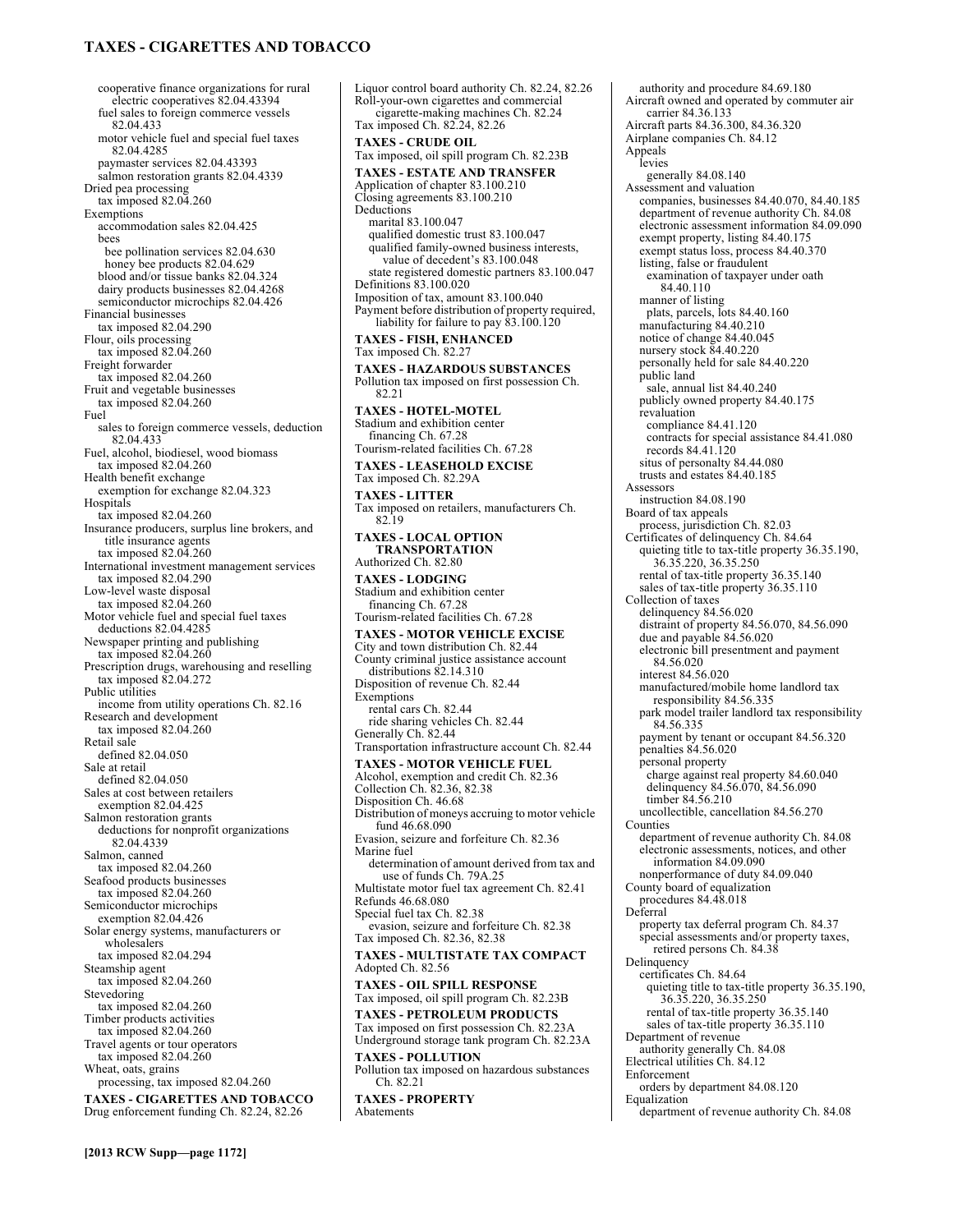# **TELEPHONES**

Exemptions aircraft parts 84.36.300, 84.36.320 application and renewal 84.36.805, 84.36.813, 84.36.850 fair associations 84.36.480 fish and wildlife habitat and water quality improvements 84.36.255 improvements to residences 84.36.400 loss of status valuation and assessment 84.40.370 merchandise purchased out of state 84.36.300, 84.36.320 Fair associations 84.36.480 Fish and wildlife habitat and water quality improvements 84.36.255 Gas companies Ch. 84.12 Impact fees voluntary agreements 82.02.020 Leasehold interests Ch. 82.29A Levies excess school districts 84.52.0531 school districts 84.52.053, 84.52.0531 Manufactured/mobile home landlord tax responsibility 84.56.335 Open space, agricultural, timber special assessment exemptions 84.34.310 Park model trailer landlord tax responsibility 84.56.335 Public utilities Ch. 84.12 definitions 84.12.200 Railroads Ch. 84.12, 84.16 Reclamation districts of one million acres or more Ch. 89.30 Recovery of taxes small claims 84.68.110, 84.68.120, 84.68.150 Refunds authority 84.69.180 procedure 84.69.090, 84.69.180 Residences exemptions improvements 84.36.400 Situs of personalty 84.44.080 Small claims recovery 84.68.110, 84.68.120, 84.68.150 Tax liens foreclosure Ch. 84.64 personally charged against real property 84.60.040 priority 84.60.010 Telecommunications Ch. 84.12 Telegraph companies Ch. 84.12 Telephone companies Ch. 84.12 Timber lands classification Ch. 84.33 excise tax Ch. 84.33 valuation Ch. 84.33 Transportation companies Ch. 84.12 Utilities Ch. 84.12 Veterans' assistance levy for veterans and families 73.08.080 Water companies Ch. 84.12 **TAXES - PUBLIC UTILITIES**  Commute trip reduction incentives Ch. 82.70 Income from utility operations taxed Ch. 82.16 Renewable energy system cost recovery Ch. 82.16 **TAXES - REAL ESTATE SALES**  Exemptions Ch. 82.45 Tax imposed Ch. 82.45 **TAXES - SALES AND USE**  Alcoholic beverages 82.08.160 Cash receipts, taxpayers 82.08.100, 82.12.070 Exemptions automotive adaptive equipment, prescribed add-on 82.08.875, 82.12.875 beekeepers, honey 82.08.200, 82.12.200 tax preference review 43.136.047 bees, honey 82.08.0204, 82.12.0204 clay targets 82.08.205, 82.12.205

flavor imparters sold to restaurants 82.08.210,

82.12.210

hog fuel used to generate electricity, steam, heat, or biofuel 82.08.956, 82.12.956, 82.32.605 tax preference review 43.136.057 investment data for investment firms 82.08.207, 82.12.207 joint municipal utility services authorities 82.08.999, 82.12.999 large private airplanes 82.08.215, 82.12.215 machinery and equipment used in generating electricity 82.08.962, 82.12.962, 82.32.607 tax preference review 43.136.058 machinery and equipment using solar energy to generate electricity or produce thermal heat 82.08.963, 82.12.963 mint growers 82.08.220, 82.12.220 motor vehicle fuel 82.08.0255, 82.12.0256 natural or manufactured gas 82.08.026 noncontiguous states, territories 82.08.0269 special fuel 82.08.0255, 82.12.0256 telephone, telecommunications, ancillary services 82.08.0289 watercraft nonresidents 82.08.0266 Hog fuel used to generate electricity, steam, heat, or biofuel exemptions 82.08.956, 82.12.956, 82.32.605 exemptions, tax preference review of 43.136.057 Joint municipal utility services authorities 82.08.999, 82.12.999 Liquor excise tax fund 82.08.160 Local sales and use county criminal justice assistance account distributions 82.14.310 local infrastructure financing tool program 82.14.475 Machinery and equipment used in generating electricity exemptions 82.08.962, 82.12.962, 82.32.607 exemptions, tax preference review of 43.136.058 Machinery and equipment using solar energy to generate electricity or produce thermal heat exemptions 82.08.963, 82.12.963 Motor vehicle fuel 82.08.0255, 82.12.0256 Natural or manufactured gas 82.08.026 Noncontiguous states, territories 82.08.0269 Nonresidents watercraft 82.08.0266 Rental cars 82.08.020 Retail sale defined 82.04.050 Sale at retail defined 82.04.050 Special fuel 82.08.0255, 82.12.0256 Spirits tax remittance 82.08.160 Tax imposed 82.08.020, 82.12.020 Tax preference reviews commercial beekeeper exemptions 43.136.047 Watercraft nonresidents 82.08.0266 **TAXES - SOLID WASTE**  Public works assistance account Ch. 82.18 Solid waste collection tax Ch. 82.18 **TAXES - SPECIAL FUEL**  Distribution of moneys accruing to motor vehicle fund 46.68.090 Generally Ch. 82.38 **TAXES - SYRUP**  Tax imposed Ch. 82.64 **TAXES - TELEPHONES**  911, enhanced services Ch. 82.14B Interconnected voice over internet protocol service companies Ch. 82.14B **TAXES - TRAVEL TRAILERS AND CAMPERS**  Tax imposed Ch. 82.50

fund-raising activities, nonprofit 82.12.225

**TEACHERS**  Centers for improvement of teaching establishment and duties 28A.415.010 improvement of teaching coordinating council, establishment and duties 28A.415.010 Certification abuse issues course requirement 28A.410.035 emotional and behavioral distress in students course requirement 28A.410.035 revocation, suspension, or reprimand 28A.410.090 Disciplinary procedures 28A.600.020 Educator support program 28A.415.265 Exclusion of students by 28A.600.020 Institutes workshops, in-service training authorized 28A.415.010 joint district 28A.415.010 school districts may hold institutes, when 28A.415.010 support 28A.415.010 National board for professional standards certification, bonus 28A.405.415 Physical abuse duty to report, training 28A.400.317 Professional educator standards board 28A.410.220 Reading instruction and early literacy professional development for educators 28A.415.400 Sexual misconduct duty to report, training 28A.400.317 **TEACHERS' RETIREMENT**  Membership in system charter school employees 41.32.033 School employees' retirement system, establishment and implementation Ch. 41.35 **TECHNOLOGY**  Aerospace technology innovation, joint center for termination and repeal 43.131.417, 43.131.418 **TELECOMMUNICATIONS**  911 emergency communications network, statewide enhanced system enhanced 911 account, creation and uses 38.52.540 Deaf persons, telecommunications relay system program 43.20A.725 Insurance, portable electronics specialty producer licenses Ch. 48.120 K-20 telecommunications system Ch. 43.41A Speech impaired persons, telecommunications relay system for program 43.20A.725 State information services planning and management Ch. 43.41A Taxation Ch. 84.12 Telecommunications relay system for the hearing and speech impaired program 43.20A.725 Telephones universal communications services program, state 80.36.610, 80.36.630, 80.36.650, 80.36.660, 80.36.670, 80.36.680, 80.36.690, 80.36.700 **TELEGRAPH COMPANIES**  Taxation Ch. 84.12 **TELEPHONE COMPANIES**  Taxation Ch. 84.12 **TELEPHONES**  911 emergency communications network, statewide enhanced system enhanced 911 account, creation and uses 38.52.540 Insurance, portable electronics specialty producer licenses Ch. 48.120 Telephone assistance program availability, components 80.36.420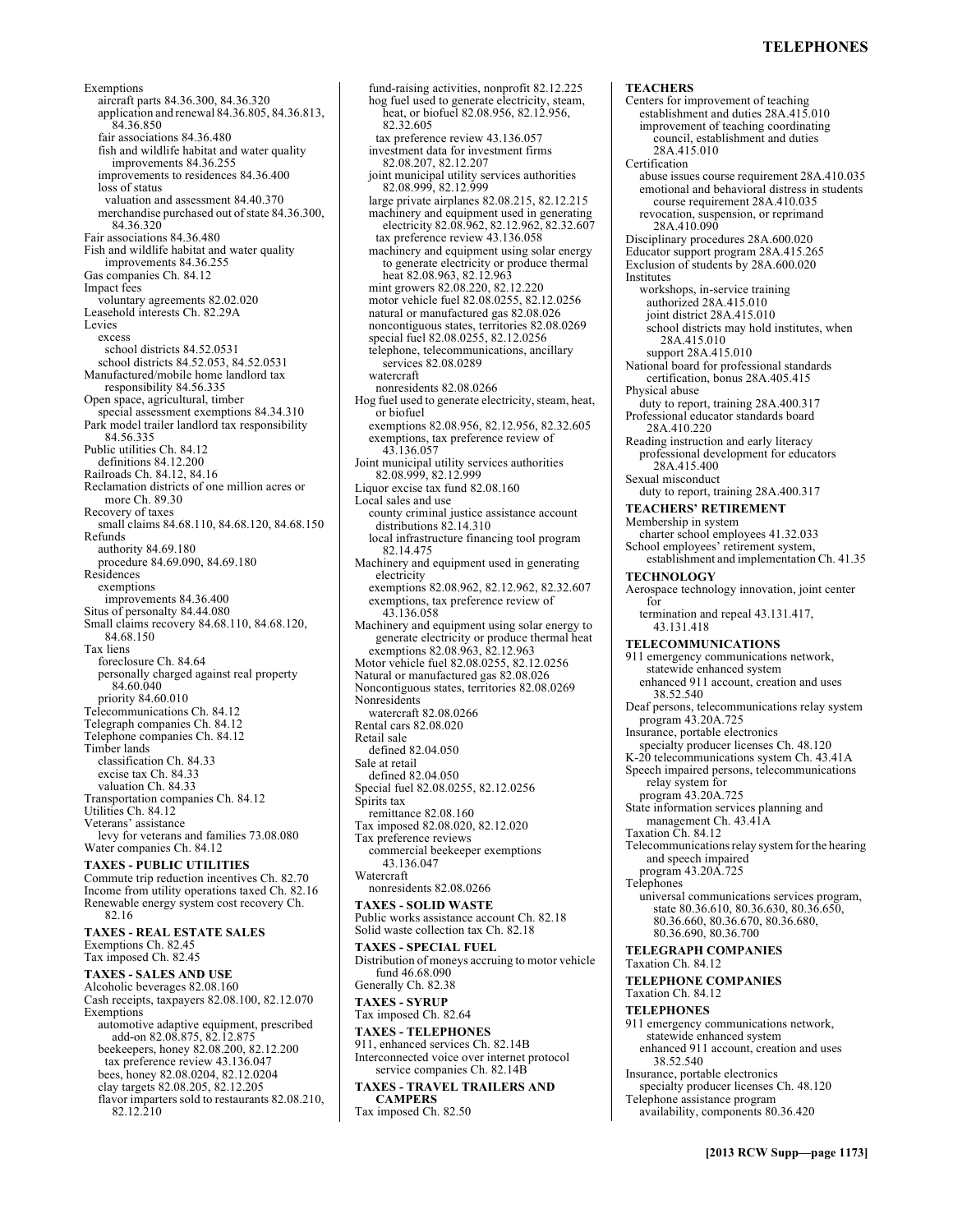# **TELEVISION**

community service voice mail, funding 80.36.430 deposit waivers, connection fee discounts 80.36.460 eligibility 80.36.470 limit, one line per household 80.36.450 Universal communications services program, state 80.36.610, 80.36.630, 80.36.650, 80.36.660, 80.36.670, 80.36.680, 80.36.690, 80.36.700 Wireless services facilities environmental impact statement exemption 43.21C.0384 traffic violations, cell phone and wireless communication while driving 46.61.667, 46.61.668 **TELEVISION**  Cable television services television reception improvement districts Ch. 36.95 Closed circuit child witness, testimony by means of 9A.44.150 State parks, lease of land for television stations 79A.05.085 **TELEVISION RECEPTION IMPROVEMENT DISTRICTS**  Budget financing 36.95.100 Costs of county officers reimbursed 36.95.180 District board powers, generally 36.95.130 District treasurer, duties, tax payment notices 36.95.160 District warrants 36.95.160 Tax imposed for exemptions 36.95.100 levied 36.95.100 maximum 36.95.100 Tax payment notices 36.95.160 **THE EVERGREEN STATE COLLEGE**  Building fees disposition 28B.35.370 Educational specialist degrees authorized 28B.40.202 Funds capital projects account building fees deposited 28B.35.370 normal school fund revenues deposited 28B.35.370 Normal school fund revenues, disposition 28B.35.370 **THEATERS**  Liquor licenses beer, strong beer, and wine sales 66.24.650 spirits, beer, strong beer, and wine sales 66.24.655 **TIDELANDS**  Public lands--aquatic lands generally Ch. 79.105 oysters, geoducks, shellfish, and other aquacultural uses, and marine aquatic plants Ch. 79.135 Shoreline management act Ch. 90.58 Water pollution control Ch. 90.48 Wharves, docks, and landings Ch. 88.24 **TIMBER**  Business and occupation tax timber products activities 82.04.260 **TITLE INSURANCE**  Information gathering filings, confidential and not subject to public disclosure 48.29.018 statistical reporting agent 48.29.017 **TITLES**  Conservation, preservation rights and interests held by public bodies 64.04.130 County acquisition of title at tax sale, municipal

Vessel titles and registration Ch. 88.02 **TOBACCO**  Licenses Ch. 82.24, 82.26 Minors, selling or giving 26.28.080 Roll-your-own cigarettes and commercial cigarette-making machines Ch. 82.24 Tax imposed Ch. 82.24, 82.26 Tobacco prevention and control account 43.79.480 Tobacco settlement account 43.79.480 Vapor products selling or giving to minors 26.28.080 **TORTS**  State of Washington Ch. 4.92 Trustees, successors, liability 11.98.039 **TOURISM**  Lodging tax tourism-related facilities Ch. 67.28 Scenic byways, designation Ch. 47.39 **TOW TRUCK OPERATORS**  Impoundment auction of unredeemed vehicles 46.55.120 redemption procedures 46.55.120 Towed vehicles riding in 46.61.625 **TRADEMARKS AND TRADE NAMES**  Registration of trade names fees, collection and deposit 19.80.075 generally Ch. 19.80 renewal and cancellation 19.80.080 required 19.80.010 **TRAFFIC**  Motor vehicles definitions Ch. 46.04 **TRAFFIC INFRACTIONS**  Arrest officer observing infraction, presence not required 10.31.100 Automated cameras, traffic safety 46.63.170 Automated school bus safety cameras infractions 46.63.180 Deferred prosecution program Ch. 10.05 DUI courts 2.28.175, 2.28.190 Motor vehicles definitions Ch. 46.04 Notice of contents 46.63.060 determination is final unless contested 46.63.060 form 46.63.060 issuance authority, police, court 46.63.030 Tolls electronic collection, photo enforcement 46.63.160 photo toll systems civil penalties for nonpayment of tolls 46.63.160 system requirements 46.63.160 Unattended vehicles notice 46.63.030 Violations designation as infractions, exceptions 46.63.020 **TRAFFIC SAFETY COMMISSION**  24/7 sobriety program administering of program 36.28A.300, 36.28A.310, 36.28A.320, 36.28A.330, 36.28A.340, 36.28A.350, 36.28A.360, 36.28A.370, 36.28A.380, 36.28A.390 **TRAILERS**  Property tax park model trailer landlord tax responsibility 84.56.335 Trailer camps tax for stadiums, convention centers, and arts facilities 67.28.181 **TRANSFER**  Estate and transfer tax Ch. 83.100

**TRANSPORTATION**  Air pollution control commute trip reduction requirements for employers 70.94.531 Bond issues 2003 transportation projects - nickel account 47.10.864 highway improvements 47.10.846 public-private transportation initiatives 47.10.838 selected projects and improvements--2005 act 47.10.876 state route 520 corridor projects--2009 act statement of general obligation, pledge of toll revenue and excise taxes 47.10.883 Freight mobility strategic investment program and board Ch. 47.06A High capacity transportation systems statewide planning Ch. 47.06 Innovative partnerships Ch. 47.29 Limousine and for hire vehicles, regulation Ch. 46.72A Multimodal transportation statewide planning Ch. 47.06 Planning statewide transportation planning Ch. 47.06 Public-private transportation initiatives bond issues 47.10.838 Regional transportation statewide transportation planning Ch. 47.06 Statewide transportation planning policy goals, intent 47.04.280 Western regional short haul air transportation compact Ch. 81.96 **TRANSPORTATION COMPANIES**  Accidents investigations and examinations by commission 81.04.460 notice to commission 81.04.460 Accounts inspection by commission authorized 81.04.070 Apparel, purchase of as condition of employment prohibited, penalty 81.40.060 Auto transportation companies accidents investigation by commission, procedure  $81.28.290$ collisions investigation by commission, procedure 81.28.290 wrecks investigation by commission, procedure 81.28.290 Business conducted without approval, procedure by commission  $81.04.510$ Common carriers accidents investigation by commission, procedure 81.28.290 collisions investigation by commission, procedure 81.28.290 wrecks investigation by commission, procedure 81.28.290 Examinations accidents by commission 81.04.460 officers and employees of public service companies 81.04.070 Fees gross operating revenue based disposition to public service revolving fund 81.24.070 **Hearings** findings of commission 81.04.120 order of commission 81.04.120 record of proceedings 81.04.120 service of order 81.04.120 transcript of testimony 81.04.120

High occupancy vehicle lanes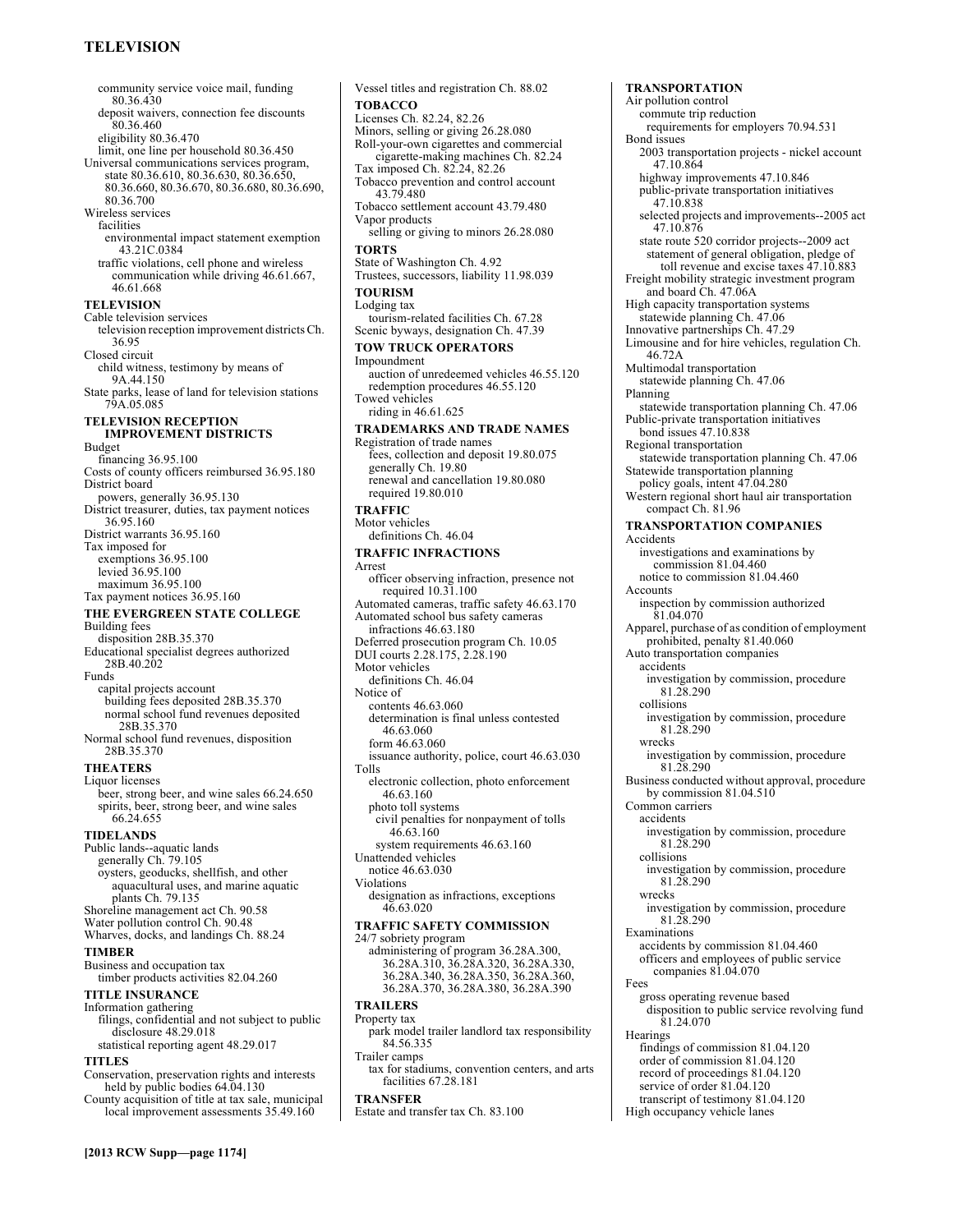**TRANSPORTATION, DEPARTMENT OF**

western regional short haul air transportation

private transportation provider vehicles, use by 46.61.165, 47.52.025 Investigations accidents by commission 81.04.460 Motor freight carriers accidents investigation by commission, procedure 81.28.290 collisions investigation by commission, procedure 81.28.290 crimes relating to unlawful advertising by nonpermit holders or exempt carriers 81.80.355 exempt vehicles advertising violations 81.80.355 permits contents 81.80.100 form 81.80.100 wrecks investigation by commission, procedure 81.28.290 Notices accidents, notice to commission 81.04.460 Operations conducted without approval, procedure by commission 81.04.510 Orders following hearing 81.04.120 effective date 81.04.120 extension of time 81.04.120 service of 81.04.120 Public service companies accidents investigations and examinations by commission 81.04.460 notice to commission 81.04.460 accounts inspection by commission authorized 81.04.070 examinations, officers and employees 81.04.070 fees gross operating revenue based disposition to public service revolving fund 81.24.070 records and documents inspection by commission authorized 81.04.070 securities violations, penalty 81.08.110 stock employees purchase or sale of stock in other corporations 81.04.280 Railroads accidents investigation by commission, procedure 81.28.290 cattle guards 81.52.050 collisions investigation by commission, procedure 81.28.290 crimes relating to employees, violation of duty endangering life or safety 81.48.060 crossings costs railroad across railroad, apportionment of cost between companies 81.53.120 definitions 81.53.010 highway across railroad 81.53.030 petition for crossing 81.53.030 railroad across highway 81.53.030 railroad across railroad 81.53.030 cost, apportionment between companies 81.53.120 signals and devices installation hearing upon, apportionment of costs 81.53.261 investigation 81.53.261 notice of hearing 81.53.261 sawbuck signs 81.53.030

employees apparel, purchase of as condition of employment prohibited, penalty 81.40.060 duty, violation of endangering life or safety, penalty 81.48.060 flaggers must be able to read and write English 81.40.110 uniforms, purchase of as condition of employment prohibited, penalty 81.40.060 engineers violation of duty endangering life or safety, penalty 81.48.060 equipment and facilities defective condemnation 81.44.070 inspections and reports as to 81.44.070 fences cattle guards 81.52.050 duty to construct and maintain 81.52.050 flaggers must be able to read and write English 81.40.110 livestock cattle guards 81.52.050 fences 81.52.050 livestock, cruelty in transit 81.48.070 safety appliances and equipment inspections and reports as to 81.44.070 wrecks investigation by commission, procedure 81.28.290 Records and documents inspection by commission authorized 81.04.070 Securities violations, penalty 81.08.110 Stock employees purchase or sale of stock in other corporations 81.04.280 Street railways crimes relating to employee's violation of duty endangering life or safety, penalty 81.48.060 employees duty, violation of endangering life or safety, penalty 81.48.060 hours of labor, maximum, penalty for violation 81.64.160 equipment and facilities defective condemnation 81.44.070 inspections and reports as to 81.44.070 safety appliances and equipment inspections and reports as to 81.44.070 Taxation Ch. 84.12 Violations securities 81.08.110 **TRANSPORTATION IMPROVEMENT BOARD**  Bond issues transportation projects in urban areas 47.26.504 **TRANSPORTATION INNOVATIVE PARTNERSHIPS**  Unsolicited proposals 47.29.170 **TRANSPORTATION, DEPARTMENT OF**  Abating as public nuisance signs erected or maintained contrary to highway advertising control act of 1961, department duties relating to 47.42.080 Acquisition and disposition of highway property, commission powers and duties relating to Ch. 47.12 Advance right of way revolving fund creation, moneys to be deposited in fund 47.12.244 expenditures from fund, authority to make 47.12.244 Aircraft

compact Ch. 81.96 Aircraft license fees deposit 47.68.250 Buildings and facilities for department bond issue district 1 headquarters pledge of excise taxes 47.02.160 statement of general obligation 47.02.160 motor vehicle fuel excise taxes pledged to pay 47.02.070 not general obligation of state 47.02.070 Classification of highways, powers and duties relating to Ch. 47.04 Construction and maintenance of highways, duties relating to Ch. 47.28 **Contracts** highway construction bond of contractor 39.08.030 Environmental mitigation advanced environmental mitigation revolving account 47.12.340 Ferries collective bargaining and arbitration Ch. 47.64 Freight mobility strategic investment program and board Ch. 47.06A Funds advanced environmental mitigation revolving account 47.12.340 Heavy haul industrial corridors overweight sealed containers and vehicles 46.44.0915 High capacity transportation systems statewide planning Ch. 47.06 Highways sanitary disposal systems, rest areas RV account 46.68.170 I-90 completion bond issue--1979 act excise taxes, pledge of 47.10.793 general obligation, declaration 47.10.793 Interstate highways, category A, category C improvements--1981 act general obligation statement, excise tax pledge 47.10.804 Limited access facilities, department powers and duties relating to Ch. 47.52 Mobile home, special movement permit and decal 46.44.170 Multimodal transportation statewide planning Ch. 47.06 Planning statewide transportation planning Ch. 47.06 Public transportation systems rural mobility grant programs account 46.68.325 Puget Sound ferry system, department powers and duties relating to Ch. 47.60 Recreational vehicle sanitary disposal systems RV account, motor vehicle fund 46.68.170 Regional transportation statewide planning Ch. 47.06 Rural mobility grant program account 46.68.325 RV account, motor vehicle fund sanitary disposal systems, rest areas 46.68.170 Salmon recovery and habitat restoration, duties Ch. 77.85 Scenic byways, designation Ch. 47.39 Seattle-Tacoma-Everett facility, commission powers and duties relating to Ch. 47.10 State route 520 improvements corridor projects state route number 520 civil penalties account 47.56.876 Statewide transportation planning policy goals, intent 47.04.280 Toll facilities powers and duties of department Ch. 47.56 state route 520 corridor state route number 520 civil penalties account 47.56.876 Transportation commission toll facilities, powers and duties Ch. 47.56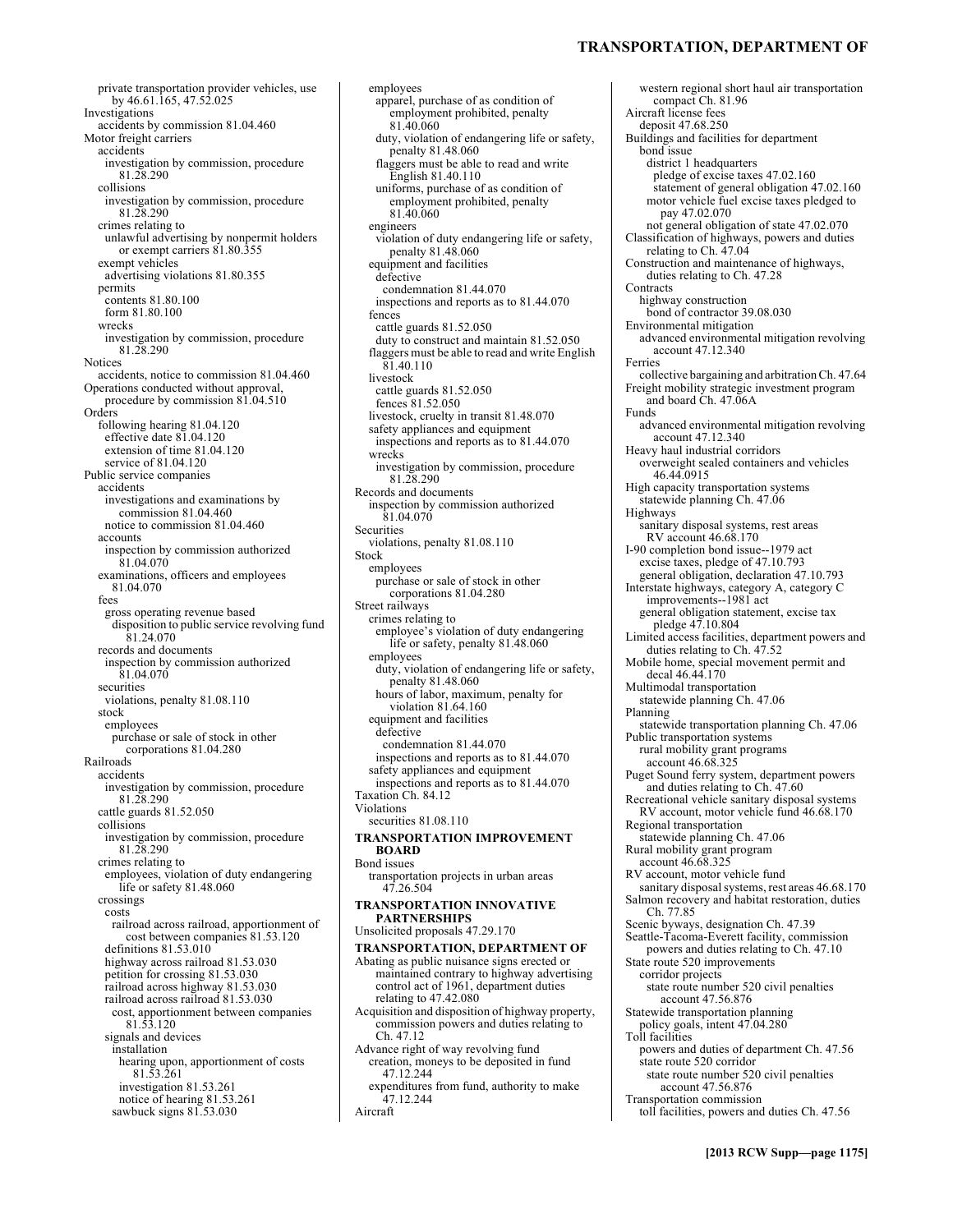# **TRAVEL BUSINESSES**

Urban public transportation systems definition 47.04.082 Vessels owned by department review of vessel's physical condition 47.01.470 transfer of ownership requirements 47.01.470, 47.01.475 **TRAVEL BUSINESSES**  Tax imposed 82.04.260 **TRESPASS**  Arrest without warrant, when authorized 10.31.100 Burglary and trespass Ch. 9A.52 **TRIALS**  Diking and drainage, private ditches and drains generally 85.28.090 Jury trials diking districts improvement proceedings 85.05.120 Stay of proceedings incompetency 10.77.086 **TRUST COMPANIES**  Additional powers, approval by director of financial institutions hearing, appeal 30.04.215 Advertising legal services, furnishing of, penalty 30.04.260 Branch trust companies, establishment 30.04.280 Clearing corporation, deposit of securities with, authorized 30.04.240 Compliance with laws required 30.04.280 Crimes relating to advertising furnishing of legal services, penalty 30.04.260 legal services, solicitation or furnishing of prohibited, penalty 30.04.260 trust business, commingling trust funds or securities prohibited, penalty 30.04.240 Definitions 30.04.010 Deposit of securities, authorized depositories 30.04.240 Director of financial institutions additional authority of trust company, approval by director 30.04.215 Engaging in other business activities, approval 30.04.215 Examinations of cost 30.04.070 Executor and administrator 11.36.010 Federally chartered trust companies 30.08.155 Fees filing and other service fees 30.04.070 Holding companies Ch. 30.04 Legal services, solicitation or furnishing of prohibited, penalty 30.04.260 Licenses business licensing service exemption 19.02.800 Loans limitations on loans and extensions of credit to one person 30.04.111 Out-of-state state trust companies 30.08.155 Personal representatives 11.36.010 Powers of trust companies 30.08.155 engaging in other business activities, approval 30.04.215 Securities deposit, authorized depositories 30.04.240 Supervisory direction and conservatorship 30.46.020, 30.46.030, 30.46.040, 30.46.050, 30.46.060, 30.46.070, 30.46.080, 30.46.090 Trust business advertising legal services or furnishing of, penalty 30.04.260 commingling trust funds or securities prohibited, penalty 30.04.240 separation from other business 30.04.240 Uniform money services act Ch. 19.230 **TRUSTEES**  Accounting

excepted trusts 11.106.010 filings annual statement 11.106.020 Administration transfer to another jurisdiction 11.98.045, 11.98.051 Assets transfer to trustee in another jurisdiction 11.98.045, 11.98.051 Change of trustee 11.98.041 Co-trustees relinquishment of power 11.98.019 **Contracts** liability of successor fiduciary on 11.98.039 Discharge 11.98.041 Estate and trust dispute resolution Ch. 11.96A Fiduciary defined 11.98.039 Jurisdiction transfer administration to another jurisdiction 11.98.045, 11.98.051 transfer of assets to trustee in another jurisdiction 11.98.045, 11.98.051 Liability contracts 11.98.039 torts 11.98.039 Loyalty, trustee duty of 11.98.078 Nonjudicial change of trustee 11.98.039 Notifying beneficiaries 11.98.072 Personal representative successor fiduciary 11.98.039 Powers relinquishment by co-trustee 11.98.019 Probate qualifications 11.36.021 Qualifications 11.36.021 Successor fiduciary appointment of 11.98.039 liability 11.98.039 personal representative 11.98.039 petition for appointment of 11.98.039 Successor trustee successor fiduciary includes trustee and personal representative 11.98.039 Torts, liability of successor fiduciary for tort 11.98.039 Transfer administration to another jurisdiction 11.98.045, 11.98.051 Transfer of assets to trustee in another jurisdiction 11.98.045, 11.98.051 Trust and estate dispute resolution Ch. 11.96A Trusteeship, accepting and declining 11.98.017 Trustor's powers 11.97.010 Vacancies 11.98.041 Vacancy, petition for appointment to fill, appointment 11.98.039 Washington trust act Ch. 11.98 **TRUSTS**  Accounting annual statement, contents 11.106.020 excepted trusts 11.106.010 filings annual statement 11.106.020 Administration transfer to another jurisdiction 11.98.045, 11.98.051 Animals enforcement of provisions 11.118.050 Assets transfer to trustee in another jurisdiction 11.98.045, 11.98.051 Beneficiaries, notification by trustee 11.98.072 Consolidation of 11.98.080 Creation of trusts 11.98.015 Dispute resolution courts' authority 11.96A.090 judicial proceedings 11.96A.120, 11.96A.125 special representative 11.96A.250 statutes of limitations 11.96A.070 venue 11.96A.050 Fiduciaries

annual statement, contents 11.106.020

successor fiduciaries 11.98.039 Fiduciary defined 11.98.039 Jurisdiction transfer administration to another jurisdiction 11.98.045, 11.98.051 transfer of assets to trustee in another jurisdiction 11.98.045, 11.98.051 Powers of trust companies federally chartered companies 30.08.155 out-of-state state trust companies 30.08.155 Revocable trusts Ch. 11.103 Situs and governing law 11.98.005 Transfer administration to another jurisdiction 11.98.045, 11.98.051 Transfer of assets to trustee in another jurisdiction 11.98.045, 11.98.051 Trust act Ch. 11.98 Trust and estate dispute resolution act (TEDRA) Ch. 11.96A Trust companies, powers 30.08.155 Washington trust act Ch. 11.98 **UNDERGROUND PETROLEUM STORAGE TANKS**  Pollution liability insurance program trust account 70.148.020 **UNDERGROUND STORAGE TANKS**  Leakage prevention definitions 90.76.010 ecology department, powers and duties 90.76.020 Tax imposed on petroleum products Ch. 82.23A **UNEMPLOYMENT COMPENSATION**  Administration records employing units records, penalty for failure to keep 50.12.070 work records and reports required 50.12.070 Benefits and claims back pay awards recovery of benefits 50.20.190 disqualification misrepresentation 50.20.070 overpayments, recovery 50.20.190 recovery of payments, procedure 50.20.190 Contributions by employers compromise, authority to 50.24.020 coverage, election of 50.24.160 Definitions, generally Ch. 50.04 Employer experience rating experience rating accounts benefits charged to, exclusions 50.29.021 establishment 50.29.021 relief of benefit charges, eligibility for 50.29.021 Employers definitions Ch. 50.04 Employment definitions Ch. 50.04 Extended and additional benefits definitions 50.22.010 Funds administrative contingency fund 50.16.010 unemployment compensation fund generally 50.16.010 Printed materials, department duties 50.12.290 Shared work compensation plans approval criteria for 50.60.030 criteria for approval 50.60.030 definitions 50.60.020 shared work benefits charge to employer's experience rating accounts 50.60.110 eligibility 50.60.090 Wages or remuneration definitions Ch. 50.04 **UNIFORM COMMERCIAL CODE**  Definitions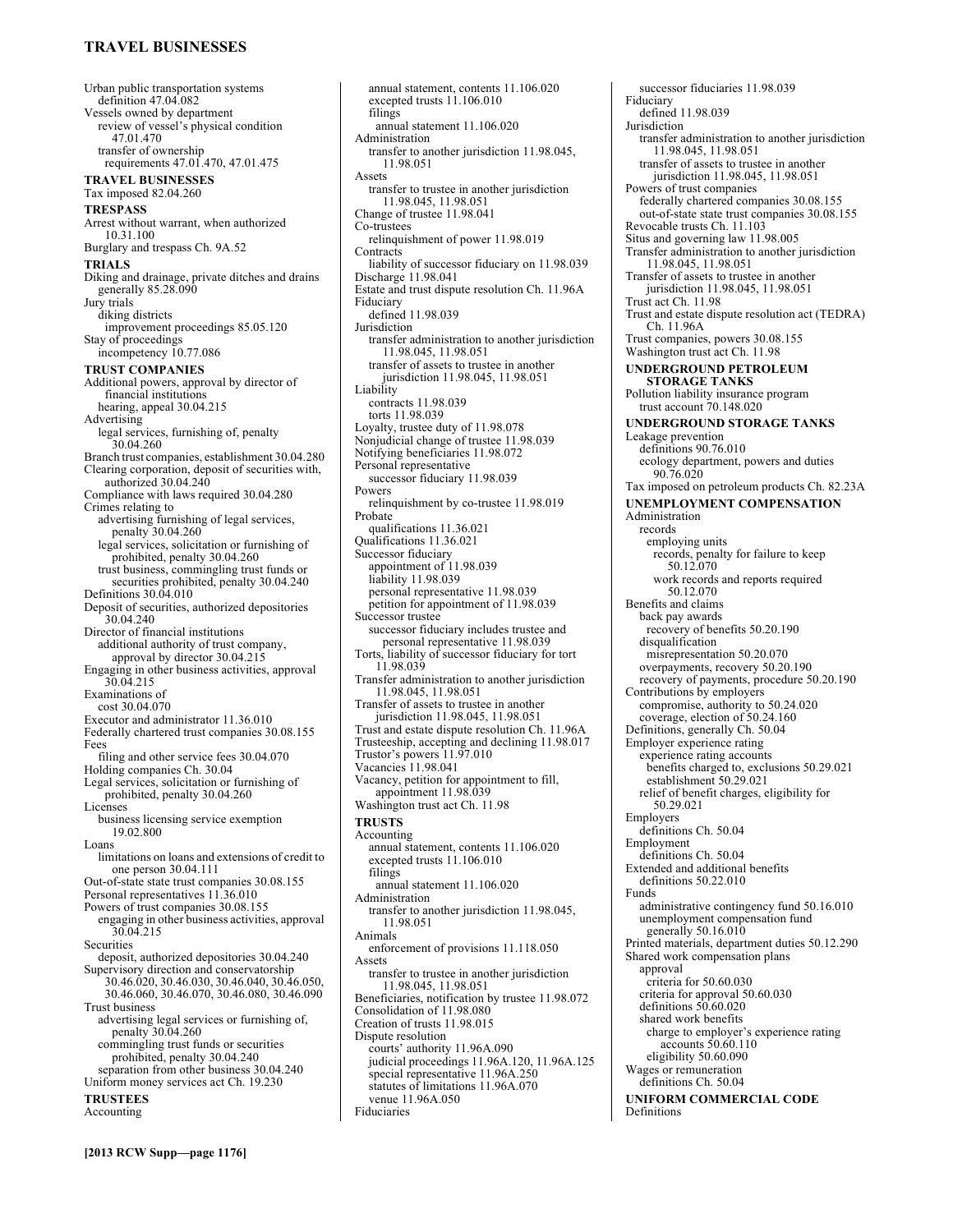# **UTILITIES AND TRANSPORTATION COMMISSION**

funds transfers (Article 4A) 62A.4A-103, 62A.4A-104, 62A.4A-105 Funds transfers (Article 4A) choice of law to govern 62A.4A-507 creditor process served on receiving bank  $62A.\overline{4}A-502$ definitions 62A.4A-103, 62A.4A-104, 62A.4A-105 Electronic Fund Transfer Act, relationship to 62A.4A-108 funds-transfer system rule, effect 62A.4A-501 injunction or restraining order 62A.4A-503 interest rate 62A.4A-506 items charged to account, sequence 62A.4A-504 payment order acceptance 62A.4A-209 amendment 62A.4A-211 amendment, effect 62A.4A-202 authorization and verification 62A.4A-202 beneficiary's bank's payment to beneficiary 62A.4A-404, 62A.4A-405 cancellation 62A.4A-211 erroneous execution 62A.4A-303, 62A.4A-304 erroneous, obligations of sender 62A.4A-205 erroneous, rights of receiving bank 62A.4A-205 execution and execution date 62A.4A-301 execution, obligations of receiving bank 62A.4A-302 failure to execute, liability 62A.4A-305 identification of beneficiary 62A.4A-207 late or improper execution, liability 62A.4A-305 misdescription of beneficiary 62A.4A-207 misdescription of beneficiary's bank 62A.4A-208 originator's payment to beneficiary, discharge of obligation 62A.4A-406 rejection 62A.4A-210 sender's obligation to pay receiving bank 62A.4A-402 sender's payment to receiving bank 62A.4A-403 transmission through funds-transfer system 62A.4A-206 transmission to receiving bank 62A.4A-206 unaccepted, liability and duty of receiving bank 62A.4A-212 unauthorized, duty of customer to report 62A.4A-204 unauthorized, refund of payment by bank 62A.4A-204 unenforceability of certain verified payment orders 62A.4A-203 receipt of items, cut-off time 62A.4A-106 time payment order is received 62A.4A-106 variation by agreement 62A.4A-501 withdrawals from account, sequence 62A.4A-504 General provisions (Article 1) Ch. 62A.1 Sales (Article 2) acceptance of goods effect 62A.2-607 revocation in whole or in part 62A.2-608 what constitutes 62A.2-606 assignment of rights 62A.2-210 assurance of due performance 62A.2-609 auctions, sales procedures 62A.2-328 buyer's remedies for breach of obligations 62A.2-711, 62A.2-712, 62A.2-714, 62A.2- 717, 62A.2-718 buyer's right to specific performance and replevin  $62A.2-716$ C. I. F. and C. & F., terms and application 62A.2-320 casualty to goods 62A.2-613 confirmed credit, term and application 62A.2- 325 creditors, rights of seller's creditors against sold goods 62A.2-402

delegation of performance 62A.2-210 delivery of goods 62A.2-308 delay or nondelivery, conditions and effect 62A.2-615, 62A.2-616 improper tender or delivery, cure 62A.2-508 installment contracts, breach 62A.2-612 risk of loss 62A.2-510 seller's tender 62A.2-507 shipment by seller 62A.2-504 deterioration of goods, options 62A.2-613 enforceability of contracts 62A.2-201 express warranties 62A.2-313 F. O. B. and F. A. S., terms and application 62A.2-319 identification of goods 62A.2-501 insolvency of buyer remedies 62A.2-702 insolvency of seller, buyer's right to goods 62A.2-502 insurable interest in goods 62A.2-501 letter of credit, term and application 62A.2- 325 liquidated or limited damages 62A.2-718 market price, proof 62A.2-723 no arrival, no sale, term and application 62A.2-324 performance, options and cooperation between parties 62A.2-311 person in position of seller 62A.2-707 price, how payable 62A.2-304 price, open price terms 62A.2-305 rejection of goods manner and effect 62A.2-602 merchant buyer's duties 62A.2-603 option by buyer to salvage 62A.2-604 repudiation anticipatory repudiation 62A.2-610 retraction of anticipatory repudiation 62A.2- 611 resale of goods by seller 62A.2-706 seller's remedies for breach of obligations 62A.2-702, 62A.2-704, 62A.2-706, 62A.2- 707, 62A.2-709 statute of frauds 62A.2-201 third party actions 62A.2-722 warranties 62A.2-313, 62A.2-316, 62A.2-318 warranties of title and against infringement 62A.2-312 Secured transactions (Article 9A) default, Part 6 Ch. 62A.9A effective date, transition, Part 7 Ch. 62A.9A financing statement, Part 5 Ch. 62A.9A third party rights, Part 4 Ch. 62A.9A Secured transactions; sales of accounts, contract rights and chattel paper (Article 9A) motor vehicles, security interests in Ch. 46.12 security interest motor vehicles Ch. 46.12 Statute of frauds sales 62A.2-201 Transition provisions Ch. 62A.11 **UNIFORM DISCIPLINARY ACT**  Application of chapter to specified professions 18.130.040 Denturists 18.30.135 Disciplinary authorities authority 18.130.050 Licenses third-party reimbursement programs, licensee participation not required 18.130.039 Physicians and surgeons 18.71.019 Procedural rules, uniform 18.130.095 Secretary of health authority 18.130.040 Unprofessional conduct uniform procedural rules 18.130.095 Vulnerable adult, abuse of prohibition on practice 18.130.400 **UNIFORM LAWS**  Accounting, trustees' Ch. 11.106 Arbitration act Ch. 7.04A Commercial code Title 62A

Commercial drivers' license act Ch. 46.25 Defamation, correction or clarification of, uniform act Ch. 7.96 Food, drug, and cosmetic act Ch. 69.04 Health care information Ch. 70.02 Health professions uniform disciplinary act Ch. 18.130 Money services act Ch. 19.230 Trustees' accounting act Ch. 11.106 Uniform collaborative law act Ch. 7.77 Uniform commercial code Title 62A Uniform controlled substances act Ch. 69.50 Uniform correction or clarification of defamation act Ch. 7.96 Uniform parentage act Ch. 26.26 Uniform regulation of business and professions act Ch. 18.235 **UNITED STATES**  Federal property purchase by political subdivision procedure 39.32.090 Federal reclamation areas, state lands within Ch. 89.12 Flood control state and federal cooperation contracts authorized 86.24.030 extent of participation 86.24.030 Irrigation districts contracts with cancellation procedure 87.03.280 Reclamation areas, state lands within federal areas Ch. 89.12 **UNIVERSITY OF WASHINGTON**  Branch campuses, Tacoma and Bothell-Woodinville area 28B.45.020 Employees' suggestion program Ch. 41.60 Fees building fees disposition 28B.15.210 Sea grant program geoducks 28B.20.476 **URBAN TRANSPORTATION SYSTEMS**  Cooperative agreements between state and political subdivisions to establish 47.28.140 Public urban transportation systems definition 47.04.082 **UTILITIES**  Accounts, inspection by commission authorized 80.04.070 Energy independence act Ch. 19.285 Examinations, officers and employees of public service companies 80.04.070 Public service companies accounts, inspection by commission authorized 80.04.070 examinations, officers and employees 80.04.070 records and documents, inspection by commission authorized 80.04.070 Records and documents, inspection by commission authorized 80.04.070 Taxation Ch. 84.12 **UTILITIES AND TRANSPORTATION COMMISSION**  Accidents investigations and examinations 80.04.460, 81.04.460 notice to commission 80.04.460, 81.04.460 Arrest without warrant, when 80.04.470, 81.04.460 Attorney general compliance with law by persons or corporations regulated, duty to enforce 80.01.100, 80.04.510, 81.04.500 duty to represent 80.01.100, 80.04.510, 81.04.500 Bond of members 80.01.020 Business conducted without approval procedure by commission 81.04.510 Commissioners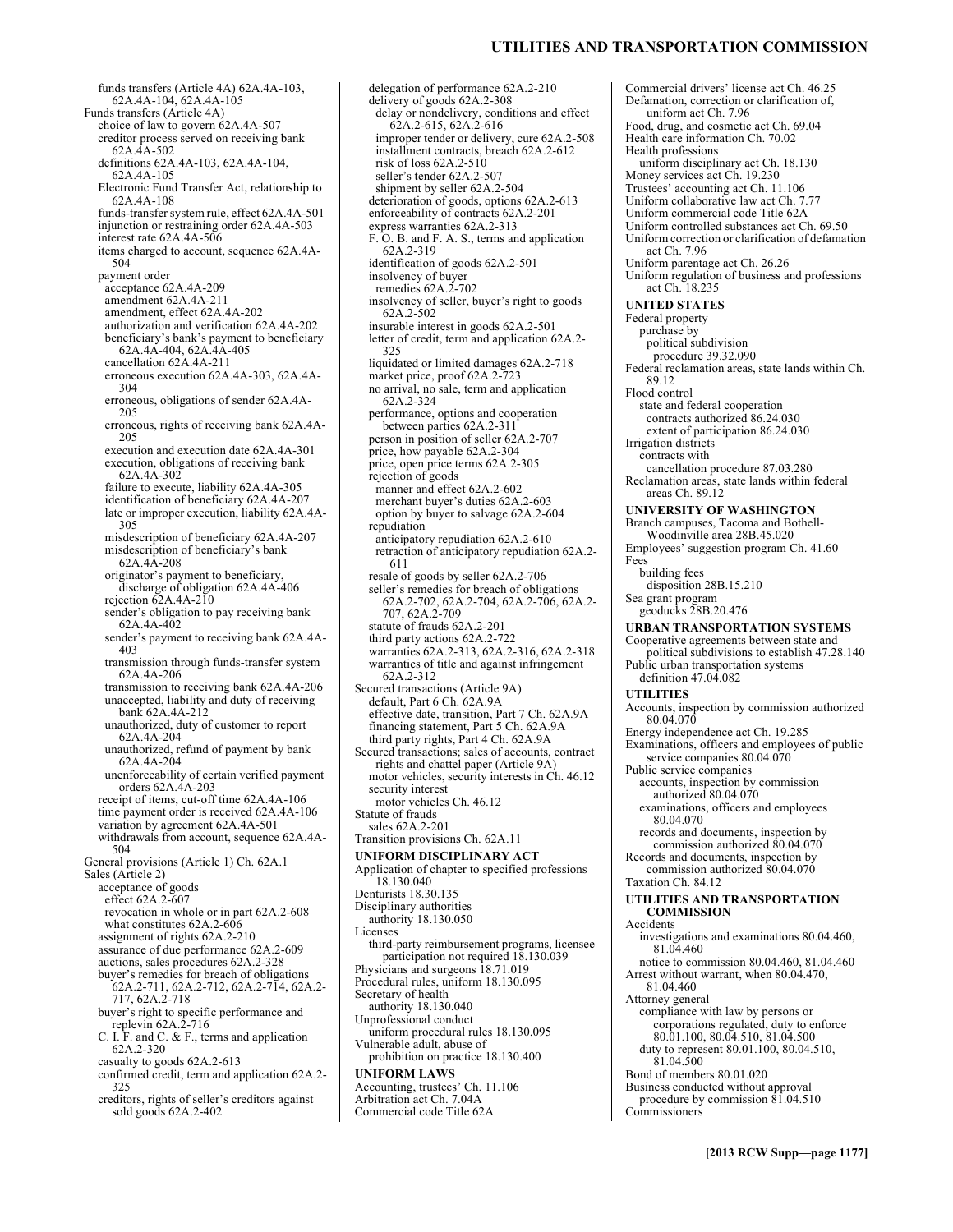# **VACANCIES IN OFFICE**

certifications, power to make 80.04.020, 81.04.020 oaths, administering power 80.04.020, 81.04.020 subpoena power 80.04.020, 81.04.020 witness, power to compel attendance and testimony 80.04.020, 80.04.050, 81.04.020, 81.04.050 Contempt, refusal of witness to attend hearings or testify 80.04.020, 81.04.020 Employees peace and police officer status, designation 80.04.470, 81.04.460 Enforcement of public service laws arrest without warrant, when 80.04.470, 81.04.460 duty of commission 80.04.470, 81.04.460 peace and police officer, status of employees, designation 80.04.470, 81.04.460 Examinations accidents 80.04.460, 81.04.460 officers and employees of public service companies 81.04.070 **Hearings** contempt for refusal to attend and testify 80.04.020, 81.04.020 findings of commission 80.04.120, 81.04.120 order of commission 80.04.120, 81.04.120 records of proceedings 80.04.120, 81.04.120 service of order 80.04.120, 81.04.120 transcript of testimony 80.04.120, 81.04.120 Inspections of accounts and records of public service companies 80.04.070, 81.04.070 Investigations accidents 80.04.460, 81.04.460 Judgments order review by superior court 80.04.170 Notices accidents, notice to commission 80.04.460, 81.04.460 Oath of members 80.01.020 Operations conducted without approval procedure by commission 81.04.510 Orders following hearing 80.04.120, 81.04.120 effective date 80.04.120, 81.04.120 extension of time 80.04.120, 81.04.120 service of 80.04.120, 81.04.120 review writ application to superior court of Thurston county 80.04.170 costs 80.04.170 court procedure upon 80.04.170 findings of court 80.04.170 judgment 80.04.170 return 80.04.170 Ownership of stocks and bonds in regulated corporation, effect on qualifications 80.01.020 Peace and police officer status of employees, designation 80.04.470, 81.04.460 Public service revolving fund regulatory fees deposited in 81.24.070 Qualifications of members 80.01.020 Records and documents compelling production of contempt for refusal 80.04.020, 81.04.020 order of court to appear 80.04.020, 81.04.020 power of commissioners 80.04.020, 81.04.020 procedure 80.04.020, 81.04.020 refusal of witness, procedure 80.04.020, 81.04.020 subpoena power of commissioners 80.04.020, 81.04.020 superior court, powers and duties as to 80.04.020, 81.04.020 Reports accidents 80.04.460 Stocks, other securities employees purchase or sale of stock in other corporations 81.04.280

deduction from salary of payments for prohibited 80.04.280 during working hours prohibited 80.04.280 requiring prohibited 80.04.280 Telephones universal communications services program, state 80.36.610, 80.36.630, 80.36.650, 80.36.660, 80.36.670, 80.36.680, 80.36.690, 80.36.700 Witnesses compelling attendance and testimony contempt for refusal 80.04.020, 81.04.020 order of court to appear 80.04.020, 81.04.020 power of commissioners 80.04.020, 80.04.050, 81.04.020, 81.04.050 procedure 80.04.020, 81.04.020 refusal of witness, procedure 80.04.020, 81.04.020 subpoena power of commissioners 80.04.020, 81.04.020 superior court, powers and duties as to 80.04.020, 81.04.020 fees and mileage amount 80.04.040, 81.04.040 payment or tender condition precedent to compelling attendance 80.04.020, 81.04.020 self-incrimination, protection against 80.04.050, 81.04.050 **VACANCIES IN OFFICE**  County partisan elective offices election to fill, when 42.12.040 Executive branch of government election to fill, when 42.12.040 Legislature election to fill, when 42.12.040 Nonpartisan governing bodies filling of vacancy 42.12.070 **VEGETABLES**  Grades and packs Ch. 15.17 **VEHICLE ACCESS PASS (See OUTDOOR RECREATION) VENDING MACHINES**  Cigarettes Ch. 82.24 **VERIFICATIONS**  Tort claims against state 4.92.100 **VESSELS AND SHIPPING**  Cities and towns transfer of ownership of city- or town-owned vessel 35.21.408, 35.21.409 transfer of ownership of code city-owned vessel 35A.21.322, 35A.21.324 Counties transfer of ownership of county-owned vessel 36.32.302, 36.32.304 Crimes operating steamboat while intoxicated 9.91.020 Dealers title and registration provisions Ch. 88.02 Derelict vessels Ch. 79.100 Ecology, department of transfer of ownership of department-owned vessel 43.21A.700, 43.21A.702 Enterprise services, department of transfer of ownership of department-owned vessel 43.19.800, 43.19.1919 Fish and wildlife, department of transfer of ownership of department-owned vessel 77.12.732, 77.12.734 Higher education institutions transfer of ownership of higher education institution-owned vessel 28B.10.925, 28B.10.926 Licensing department authority and duties Ch. 88.02 Natural resources, department of

transfer of ownership of department-owned vessel 43.30.565, 43.30.570

Oil and hazardous substance spill prevention and response Ch. 90.56 Operating steamboat while intoxicated, penalty 9.91.020 Parks and recreation commission transfer of ownership of commission-owned vessel 79A.05.187, 79A.05.189 Pilotage unlicensed pilotage prohibited 88.08.060 Pilots employment of licensed pilots, requirements 88.16.130 pilotage rates, requirements 88.16.130 unlicensed pilotage prohibited 88.08.060 Port districts transfer of ownership of port district-owned vessel 53.08.460, 53.08.470 Recreational boats and boating, regulation Ch. 79A.60 River and harbor improvements, planning and funding Ch. 88.32 Steamboats operating while intoxicated, penalty 9.91.020 Transportation, department of transfer of ownership of department-owned vessel 47.01.470, 47.01.475 Vessel titles and registration certificates of title registration 88.02.550 fees, disposition and distribution types of fees 88.02.640 general provisions registration certificates inspection of 88.02.340 out-of-state vessels 88.02.340 violations, penalties, disposition of moneys collected 88.02.380 vessel registration display of registration number and decal 88.02.550 Wharves, docks, and landings Ch. 88.24 **VETERANS**  Disabilities, with indigent veterans and families, assistance programs Ch. 73.08 Employment preferences reemployment enforcement of provisions 73.16.061 Examination preferences public employment 41.04.010 veterans, defined 41.04.007 Higher education early course registration period 28B.15.624 Hunting licenses reduced rate licenses, criteria 77.32.480 Indigent veterans and families county assistance programs Ch. 73.08 Indigent veterans and families, assistance programs county assistance programs definitions 73.08.005 National Korean war veterans armistice day 1.16.050, 1.20.017 Public schools discrimination on basis of honorably discharged veteran or military status, prohibiting of Ch. 28A.642 Purple heart recipient recognition day 1.16.050 Tax levy to aid  $73.08.080$ Veterans affairs, department of health care services purchased by agencies Ch. 70.14 Vietnam welcome home Vietnam veterans day 1.16.050, 1.20.017 **VETERINARIANS**  Animal cruelty, suspected reporting requirements for veterinarians, immunity 16.52.330 Animal technicians defined 18.92.015 Definitions 18.92.015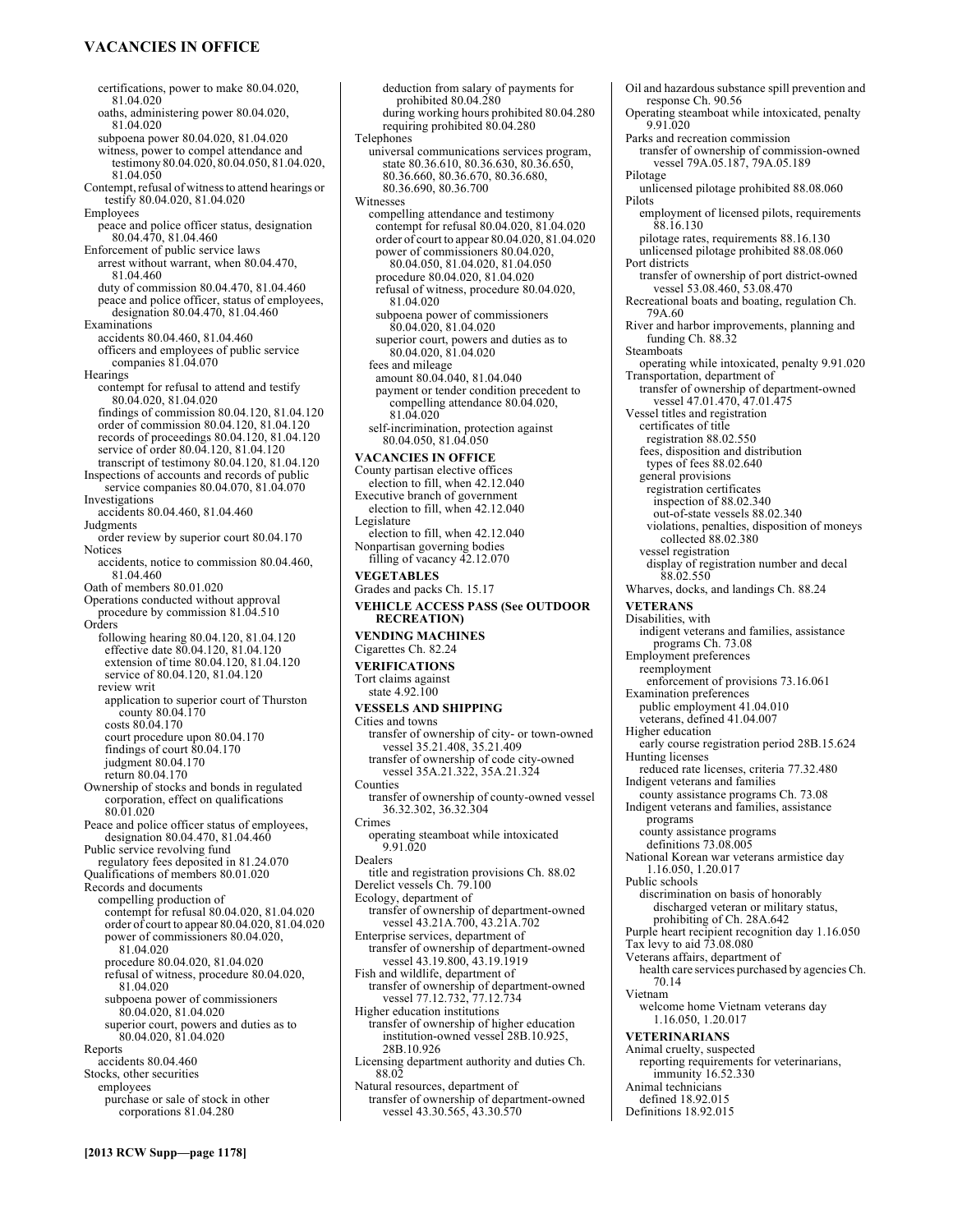Drugs authority to dispense legend drugs prescribed by other veterinarians 18.92.012 dispensing by personnel authorized 18.92.013 Veterinary medication clerks defined 18.92.015 Veterinary technicians delegation of certain drug functions to by veterinarian 18.92.013 **VICTIMS OF CRIME--COMPENSATION, ASSISTANCE**  Benefits applications for time limitation 7.68.033 confinement of victim or beneficiary in institution 7.68.033 death, payment after 7.68.033 direct deposit or electronic payment 7.68.034 protection of payments 7.68.033 Child victims commercially sexually exploited children statewide coordinating committee 7.68.801 Juvenile offenses restitution 13.40.080 Landlord and tenant provisions 59.18.580 Notices, orders, payments sending to claimants 7.68.031 Sex trade, commercial revenue collection under RCW 9.68A.105, 9A.88.120, or 9A.88.140 expenditure, conditions, report 43.280.100 Sexual assault victims sex trafficking statewide coordinating committee on sex trafficking, establishment 43.280.091 Sexual explotation commercial sexual exploitation commercially sexually exploited children statewide coordinating committee 7.68.801 Vulnerable adults protective services Ch. 74.34 **VICTIMS, SURVIVORS, AND WITNESSES OF CRIME**  Juvenile offenses victims to be notified of referral of juvenile to a diversion unit 13.40.070 Sentencing hearing victim and survivors of victims, participation 9.94A.500 Sexual assault protection orders Ch. 7.90 Victim impact statement sentencing hearing 9.94A.500 **VIOLENCE REDUCTION**  Schools harassment, intimidation, and bullying prevention policies and procedures 28A.300.285 safe school plans 28A.320.125 school bullying and harassment prevention, work group on 28A.300.2851 **VITAL STATISTICS**  Adoption information regarding birth parent or adopted child 26.33.345 **VOCATIONAL EDUCATION**  Board for community and technical colleges powers and duties, generally 28B.50.090 Community and technical colleges boards of trustees generally 28B.50.100 opportunity employment and education center, establishment of 28B.50.278 opportunity policy work group, convening of 28B.50.278 Customized employment training Ch. 28B.67 Grants job skills program 28C.04.420 Private degree-granting vocational schools Ch. 28B.85

Tuition recovery trust fund 28C.10.082

Washington award for vocational excellence notice 28C.04.535 presentation 28C.04.535 work force training and education coordinating board, duties 28C.04.535 **VOLUNTEER FIREFIGHTERS**  Volunteer firefighters' and reserve officers' relief and pensions generally Ch. 41.24 **VOTING**  Ballots and other voting forms Ch. 29A.36 Canvassing Ch. 29A.60 Contesting an election Ch. 29A.68 Crimes and penalties Ch. 29A.84 Filing for office Ch. 29A.24 Generally, definitions Ch. 29A.04 Initiative and referendum, state Ch. 29A.72 Mail, elections by Ch. 29A.40 Nuclear waste site disapproval election Ch. 29A.88 Political parties Ch. 29A.80 Precincts Ch. 29A.16 Primaries and elections Ch. 29A.52 Recounts Ch. 29A.64 Redistricting Ch. 29A.76 Special circumstances elections Ch. 29A.56 Vacancies Ch. 29A.28 Voters and registration Ch. 29A.08 Voters' pamphlets Ch. 29A.32 Voting systems Ch. 29A.12 **WAGES**  Minimum wages definitions 49.46.010 overtime compensation, exceptions 49.46.130 Prevailing rate certificate of contractor as to 39.12.040 Public works affidavit of wages paid by contractor 39.12.040 certificate of industrial statistician, department of labor and industries as to 39.12.040 Public works contractors statement of intent to pay content 39.12.040 **WALLA WALLA COUNTY**  Superior court judges, number of 2.08.063 **WAREHOUSES**  Storage of agricultural commodities policing required 22.09.860 railroads policing required 22.09.860 **WARRANTIES**  Breach of warranty 62A.2-316 Exclusion 62A.2-316 Express warranties 62A.2-313 Extension to third parties 62A.2-318 Modification 62A<sub>.</sub>2-316 Service contracts Ch. 48.110 Third party beneficiaries 62A.2-318 Title, warranty of 62A.2-312 **WARRANTS**  Arrest utilities and transportation commission, arrest without warrant, when 80.04.470, 81.04.460 Arrest without warrant, when authorized 10.31.100 Drainage districts how issued 85.06.250 presentment for indorsement 85.06.330 **WASHINGTON HEALTH BENEFIT EXCHANGE (See HEALTH CARE AUTHORITY) WASHINGTON STATE UNIVERSITY**  Bond issues additional powers of regents 28B.30.750 Branch campus Vancouver 28B.45.040

Branch campuses Tri-cities area 28B.45.030 Employees' suggestion program Ch. 41.60 Fees building fees disposition 28B.15.310 **WASHINGTON VETERANS' HOMES AND VETERANS' CEMETERY**  Residents' rights Ch. 70.129 **WASTE DISPOSAL FACILITIES**  Hazardous waste disposal radioactive mixed waste account 70.105.310 Hazardous waste management service charges, assessment by department of ecology 70.105.280 Sewerage systems water pollution control Ch. 90.48 Water pollution control Ch. 90.48 **WASTE REDUCTION, RECYCLING, AND MODEL LITTER CONTROL ACT**  Distribution of taxes, fines, and forfeitures waste reduction, recycling, and litter control account 70.93.180 Waste reduction, recycling, and litter control account creation, distribution 70.93.180 **WATER AND WATER RIGHTS**  Applications for water rights processing certified water right examiners 90.03.665 Eminent domain water use declared public use 90.03.040 Examiners certified water right examiners 90.03.665 Ground waters artificially stored water 90.44.130 capping of wells 90.44.110 ground water areas, establishment 90.44.130 waste of water prohibited, exceptions 90.44.110 withdrawal, priorities and regulation 90.44.130 Lakes outflow regulation Ch. 90.24 Lakes within irrigation and rehabilitation districts 87.84.070 Land ownership, rights acquired through 90.14.170 Poisons or other harmful objects in food, drinks, medicine, or water Ch. 69.40 Public Water System Coordination Act of 1977 satellite system management agencies criteria for designation 70.116.134 Reclamation districts of one million acres or more Ch. 89.30 Registration notice requirements 90.14.101 statement of claim to withdraw, divert, or use 90.14.061 Relinquishment of rights for abandonment or nonuse 90.14.130, 90.14.170 Reversion of rights to state for nonuse notice and determination 90.14.130 Storm water control facilities mosquito abatement in retention ponds 90.03.675 Stream patrollers, appointment, powers, and compensation Ch. 90.08 Surface waters appropriation, procedures 90.03.250, 90.03.270 crimes against water code 90.03.410 determination of water rights, procedures 90.03.210, 90.03.220 eminent domain 90.03.040 partnership ditches 90.03.440, 90.03.450 stream patrollers, appointment, powers, and compensation Ch. 90.08 water masters, designation, powers, and duties 90.03.070 Water code Ch. 90.03 Water masters